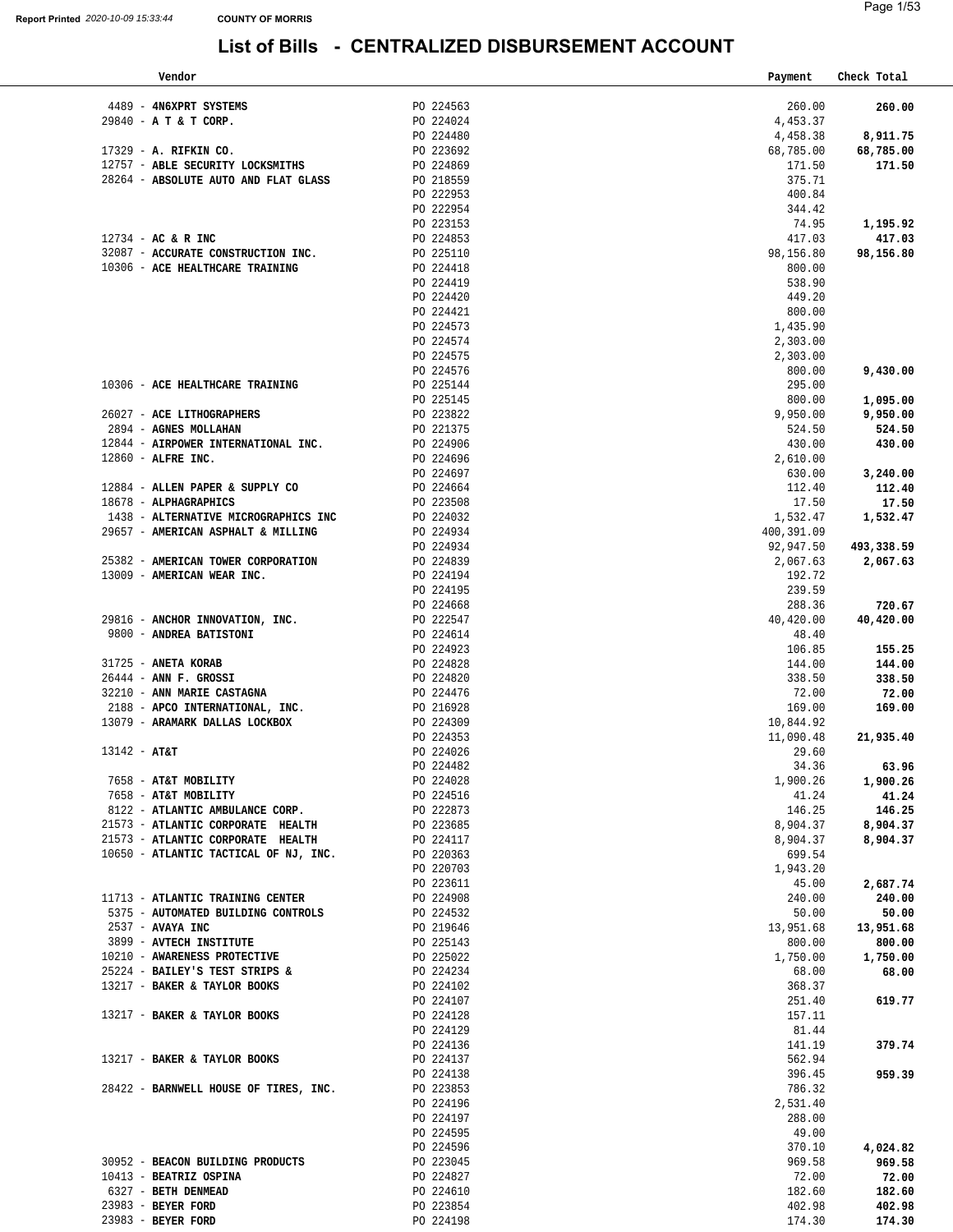| Vendor                                                                                                                                                                                                                                                                                                                                                                                                              |                                                                                   |                                                  |           | Payment                 | Check Total             |
|---------------------------------------------------------------------------------------------------------------------------------------------------------------------------------------------------------------------------------------------------------------------------------------------------------------------------------------------------------------------------------------------------------------------|-----------------------------------------------------------------------------------|--------------------------------------------------|-----------|-------------------------|-------------------------|
|                                                                                                                                                                                                                                                                                                                                                                                                                     |                                                                                   |                                                  |           |                         |                         |
| $23983$ - BEYER FORD<br>$29494 - BL$ INC.                                                                                                                                                                                                                                                                                                                                                                           |                                                                                   | PO 224199                                        | PO 224064 | 127.68<br>61.00         | 127.68<br>61.00         |
| 9476 - BINSKY SERVICE LLC                                                                                                                                                                                                                                                                                                                                                                                           |                                                                                   | PO 222774                                        |           | 1,397.25                |                         |
|                                                                                                                                                                                                                                                                                                                                                                                                                     |                                                                                   | PO 222775                                        |           | 4,737.00                |                         |
|                                                                                                                                                                                                                                                                                                                                                                                                                     |                                                                                   | PO 223074                                        |           | 15,650.00               |                         |
|                                                                                                                                                                                                                                                                                                                                                                                                                     |                                                                                   | PO 224703                                        |           | 1,513.69                | 23,297.94               |
| 6725 - BIO-REFERENCE LABORATORIES, INC.                                                                                                                                                                                                                                                                                                                                                                             |                                                                                   | PO 224350                                        |           | 2,964.00                | 2,964.00                |
| 13239 - BOB BARKER COMPANY, INC.                                                                                                                                                                                                                                                                                                                                                                                    |                                                                                   |                                                  |           | 41.25                   | 41.25                   |
| 13239 - BOB BARKER COMPANY, INC.                                                                                                                                                                                                                                                                                                                                                                                    |                                                                                   |                                                  |           | 229.44                  | 229.44                  |
| 2485 - BOROUGH OF BUTLER                                                                                                                                                                                                                                                                                                                                                                                            |                                                                                   |                                                  |           | 584.92                  | 584.92                  |
| 18454 - BOROUGH OF WHARTON                                                                                                                                                                                                                                                                                                                                                                                          |                                                                                   |                                                  |           | 243.00                  | 243.00                  |
| 9110 - BREAKING NEWS NETWORK INC                                                                                                                                                                                                                                                                                                                                                                                    | NC:<br>PO 223405<br>PO 224539<br>PO 224872<br>PO 224291<br>PO 224291<br>PO 224291 |                                                  |           | 2,154.60                | 2,154.60                |
| 26314 - BROWN & BROWN METRO, INC.                                                                                                                                                                                                                                                                                                                                                                                   |                                                                                   | PO 222529<br>PO 223856                           |           | 18,750.00               | 18,750.00               |
| 24321 - BROWN HUNTERDON INTERNATIONAL                                                                                                                                                                                                                                                                                                                                                                               |                                                                                   |                                                  |           | 186.60                  | 186.60                  |
| 24321 - BROWN HUNTERDON INTERNATIONAL                                                                                                                                                                                                                                                                                                                                                                               |                                                                                   | PO 224200                                        |           | 127.34                  | 127.34                  |
| 24321 - BROWN HUNTERDON INTERNATIONAL<br>28453 - BROWN HUNTERDON MACK                                                                                                                                                                                                                                                                                                                                               |                                                                                   |                                                  |           | 184.36<br>41.45         | 184.36<br>41.45         |
| 13540 - BURRINI'S OLDE WORLD MARKET                                                                                                                                                                                                                                                                                                                                                                                 |                                                                                   | PO 224372<br>PO 223855<br>PO 224914<br>PO 223858 |           | 660.14                  | 660.14                  |
| 30691 - BUY WISE AUTO PARTS                                                                                                                                                                                                                                                                                                                                                                                         |                                                                                   |                                                  |           | 318.03                  |                         |
|                                                                                                                                                                                                                                                                                                                                                                                                                     |                                                                                   |                                                  |           | 98.36                   |                         |
|                                                                                                                                                                                                                                                                                                                                                                                                                     |                                                                                   | PO 224201<br>PO 224202                           |           | 192.01                  | 608.40                  |
| 29242 - C. DOUGHERTY & CO. INC.                                                                                                                                                                                                                                                                                                                                                                                     |                                                                                   | PO 224302<br>PO 223859                           |           | 2,400.00                | 2,400.00                |
| 29893 - CAMPBELL SUPPLY COMPANY OF                                                                                                                                                                                                                                                                                                                                                                                  |                                                                                   |                                                  |           | 234.85                  | 234.85                  |
| 29893 - CAMPBELL SUPPLY COMPANY OF                                                                                                                                                                                                                                                                                                                                                                                  |                                                                                   | PO 223860                                        |           | 509.70                  | 509.70                  |
| 29893 - CAMPBELL SUPPLY COMPANY OF                                                                                                                                                                                                                                                                                                                                                                                  |                                                                                   |                                                  |           | 373.39                  | 373.39                  |
| 4493 - CARLOTA MANJARRES                                                                                                                                                                                                                                                                                                                                                                                            |                                                                                   | PO 224373<br>PO 224238<br>PO 224495<br>PO 224594 |           | 144.00                  | 144.00                  |
| 32430 - CAROLE A. HUDSON<br>30475 - CASINGS OF NEW JERSEY, INC.                                                                                                                                                                                                                                                                                                                                                     |                                                                                   |                                                  |           | 1,470.00<br>1,277.50    | 1,470.00                |
| 4598 - CDW GOVERNMENT                                                                                                                                                                                                                                                                                                                                                                                               |                                                                                   | PO 221982                                        |           | 801.94                  | 1,277.50                |
|                                                                                                                                                                                                                                                                                                                                                                                                                     |                                                                                   | PO 222628                                        |           | 2,165.94                |                         |
|                                                                                                                                                                                                                                                                                                                                                                                                                     |                                                                                   | PO 223627                                        |           | 542.04                  |                         |
|                                                                                                                                                                                                                                                                                                                                                                                                                     |                                                                                   | PO 223719                                        |           | 270.03                  | 3,779.95                |
| 13708 - CDW GOVERNMENT LLC                                                                                                                                                                                                                                                                                                                                                                                          |                                                                                   | PO 223388                                        |           | 528.72                  | 528.72                  |
| 13731 - CENTRAL POLY-BAG CORP                                                                                                                                                                                                                                                                                                                                                                                       |                                                                                   | PO 224360<br>PO 224527                           |           | 2,171.40                | 2,171.40                |
| 31717 - CHAMPION ENERGY                                                                                                                                                                                                                                                                                                                                                                                             |                                                                                   |                                                  |           | 39,717.70               | 39,717.70               |
| 29506 - CHASAN, LAMPARELLO, MALLON $PQ$ 224622<br>8226 - CHEF'S CORNER $PQ$ 224438                                                                                                                                                                                                                                                                                                                                  |                                                                                   |                                                  |           | 3,852.37                | 3,852.37                |
|                                                                                                                                                                                                                                                                                                                                                                                                                     |                                                                                   |                                                  |           | 314.81                  | 314.81                  |
| 13788 - CHERRY WEBER & ASSOC. PC                                                                                                                                                                                                                                                                                                                                                                                    |                                                                                   | PO 224674                                        |           | 3,469.45                |                         |
|                                                                                                                                                                                                                                                                                                                                                                                                                     |                                                                                   | PO 224726                                        | PO 224721 | 5,251.30<br>5,629.50    |                         |
|                                                                                                                                                                                                                                                                                                                                                                                                                     |                                                                                   | PO 224754                                        |           | 1,407.90                | 15,758.15               |
| $28373 - CHLIC$                                                                                                                                                                                                                                                                                                                                                                                                     |                                                                                   | PO 224474                                        |           | 389,072.29              | 389,072.29              |
| 20528 - CHRISTOPHER P STATILE PA                                                                                                                                                                                                                                                                                                                                                                                    |                                                                                   | PO 215935                                        |           | 4,723.50                |                         |
|                                                                                                                                                                                                                                                                                                                                                                                                                     |                                                                                   | PO 220494                                        |           | 5,131.00                | 9,854.50                |
| 89 - CINTAS CORPORATION                                                                                                                                                                                                                                                                                                                                                                                             |                                                                                   |                                                  | PO 223510 | 77.60                   | 77.60                   |
| 21857 - CITYSIDE ARCHIVES, LLC                                                                                                                                                                                                                                                                                                                                                                                      |                                                                                   |                                                  | PO 224609 | 4,572.08                | 4,572.08                |
| 26531 - CLARKE MOSQUITO CONTROL                                                                                                                                                                                                                                                                                                                                                                                     |                                                                                   |                                                  | PO 222222 | 11,471.20               | 11,471.20               |
| 26331 - CLARKE MOSQUITO CONTROL<br>26531 - CLARKE MOSQUITO CONTROL<br>26531 - CLARKE MOSQUITO CONTROL<br>25571 - CLEARY GIACOBBE ALFIERI & PO 224867<br>13857 - CLIFFSIDE BODY CORP PO 224572                                                                                                                                                                                                                       |                                                                                   |                                                  |           | 7,015.10                | 7,015.10                |
|                                                                                                                                                                                                                                                                                                                                                                                                                     |                                                                                   |                                                  |           | 367.00<br>62.00         | 367.00                  |
|                                                                                                                                                                                                                                                                                                                                                                                                                     |                                                                                   |                                                  |           | 7,674.30                | 62.00<br>7,674.30       |
| 8454 - CLIFTON ELEVATOR SERVICE CO INC PO 224307                                                                                                                                                                                                                                                                                                                                                                    |                                                                                   |                                                  |           | 1,848.00                |                         |
|                                                                                                                                                                                                                                                                                                                                                                                                                     |                                                                                   |                                                  | PO 224901 | 9,723.00                | 11,571.00               |
| 28327 - CMS CONSTRUCTION INC.                                                                                                                                                                                                                                                                                                                                                                                       |                                                                                   | PO 224858                                        |           | 55,655.30               |                         |
|                                                                                                                                                                                                                                                                                                                                                                                                                     |                                                                                   |                                                  | PO 224858 | 38,596.68               | 94,251.98               |
| 4605 - COACH & EQUIPMENT MANUFACTURING CO. PO 224203                                                                                                                                                                                                                                                                                                                                                                |                                                                                   |                                                  |           | 378.01                  | 378.01                  |
| 24252 - COFFEE LOVERS COFFEE SERVICE                                                                                                                                                                                                                                                                                                                                                                                |                                                                                   | PO 223910                                        |           | 49.95                   | 49.95                   |
| $12043$ - COMCAST                                                                                                                                                                                                                                                                                                                                                                                                   |                                                                                   | PO 223720                                        |           | 850.00                  | 850.00                  |
| 8549 - COMMERCIAL FURNITURE RESOURCE INC. PO 224735                                                                                                                                                                                                                                                                                                                                                                 |                                                                                   |                                                  |           | 395.00                  | 395.00                  |
| 9486 - COMPLETE SECURITY SYSTEMS, INC.<br>13976 - CONSOLIDATED STEEL &                                                                                                                                                                                                                                                                                                                                              |                                                                                   | PO 223528<br>PO 224386                           |           | 936.50<br>756.00        | 936.50                  |
|                                                                                                                                                                                                                                                                                                                                                                                                                     |                                                                                   | PO 224702                                        |           | 1,320.00                | 2,076.00                |
| 4290 - CONTINENTAL FIRE SAFETY INC.                                                                                                                                                                                                                                                                                                                                                                                 |                                                                                   | PO 224227                                        |           | 63.20                   | 63.20                   |
| 27936 - CONTINENTAL HARDWARE, INC.                                                                                                                                                                                                                                                                                                                                                                                  |                                                                                   | $PO$ 223147                                      |           | 3,097.44                |                         |
|                                                                                                                                                                                                                                                                                                                                                                                                                     |                                                                                   | PO 224459                                        |           | 994.88                  | 4,092.32                |
| 26101 - COOPER ELECTRIC SUPPLY CO.                                                                                                                                                                                                                                                                                                                                                                                  |                                                                                   |                                                  |           | 84.55                   | 84.55                   |
| $\begin{tabular}{lllllllllllllllllll} \multicolumn{4}{c}{26101}-\textbf{COOPER} \textbf{ELECTRIC} \textbf{SUPPLY} & \textbf{CO.} & \textbf{PO} & 223839 \\ \multicolumn{4}{c}{26101}-\textbf{COOPER} \textbf{ELECTRIC} \textbf{SUPPLY} & \textbf{CO.} & \textbf{PO} & 224873 \\ \multicolumn{4}{c}{26101}-\textbf{COOPER} \textbf{ELECTRIC} \textbf{SUPPLY} & \textbf{CO.} & \textbf{PO} & 224940 \\ \end{tabular}$ |                                                                                   |                                                  |           | 1,560.42                | 1,560.42                |
|                                                                                                                                                                                                                                                                                                                                                                                                                     |                                                                                   |                                                  |           | 668.97                  | 668.97                  |
| $21755$ – $\tt{CORE}$ PROMOTIONS, LLC $$\tt P0 224537$$ $14644$ – $\tt{CORNERSTONE}$ FAMILY PROGRAMS $$\tt P0 224924$$                                                                                                                                                                                                                                                                                              |                                                                                   |                                                  |           | 46.00                   | 46.00                   |
| 14022 - COUNTY COLLEGE OF MORRIS                                                                                                                                                                                                                                                                                                                                                                                    |                                                                                   |                                                  |           | 15,123.00<br>417,576.59 | 15,123.00               |
| 14029 - COUNTY COLLEGE OF MORRIS                                                                                                                                                                                                                                                                                                                                                                                    |                                                                                   | PO 225201<br>PO 225204                           |           | 17,987.41               | 417,576.59<br>17,987.41 |
| 14031 - COUNTY CONCRETE CORP.                                                                                                                                                                                                                                                                                                                                                                                       |                                                                                   | PO 224168                                        |           | 345.00                  | 345.00                  |
| 14031 - COUNTY CONCRETE CORP.                                                                                                                                                                                                                                                                                                                                                                                       |                                                                                   | PO 224706                                        |           | 600.19                  | 600.19                  |
| 14031 - COUNTY CONCRETE CORP.                                                                                                                                                                                                                                                                                                                                                                                       |                                                                                   | PO 224854                                        |           | 306.00                  | 306.00                  |
| 13 - COUNTY OF MORRIS                                                                                                                                                                                                                                                                                                                                                                                               |                                                                                   |                                                  | PO 225177 | 6,622.98                | 6,622.98                |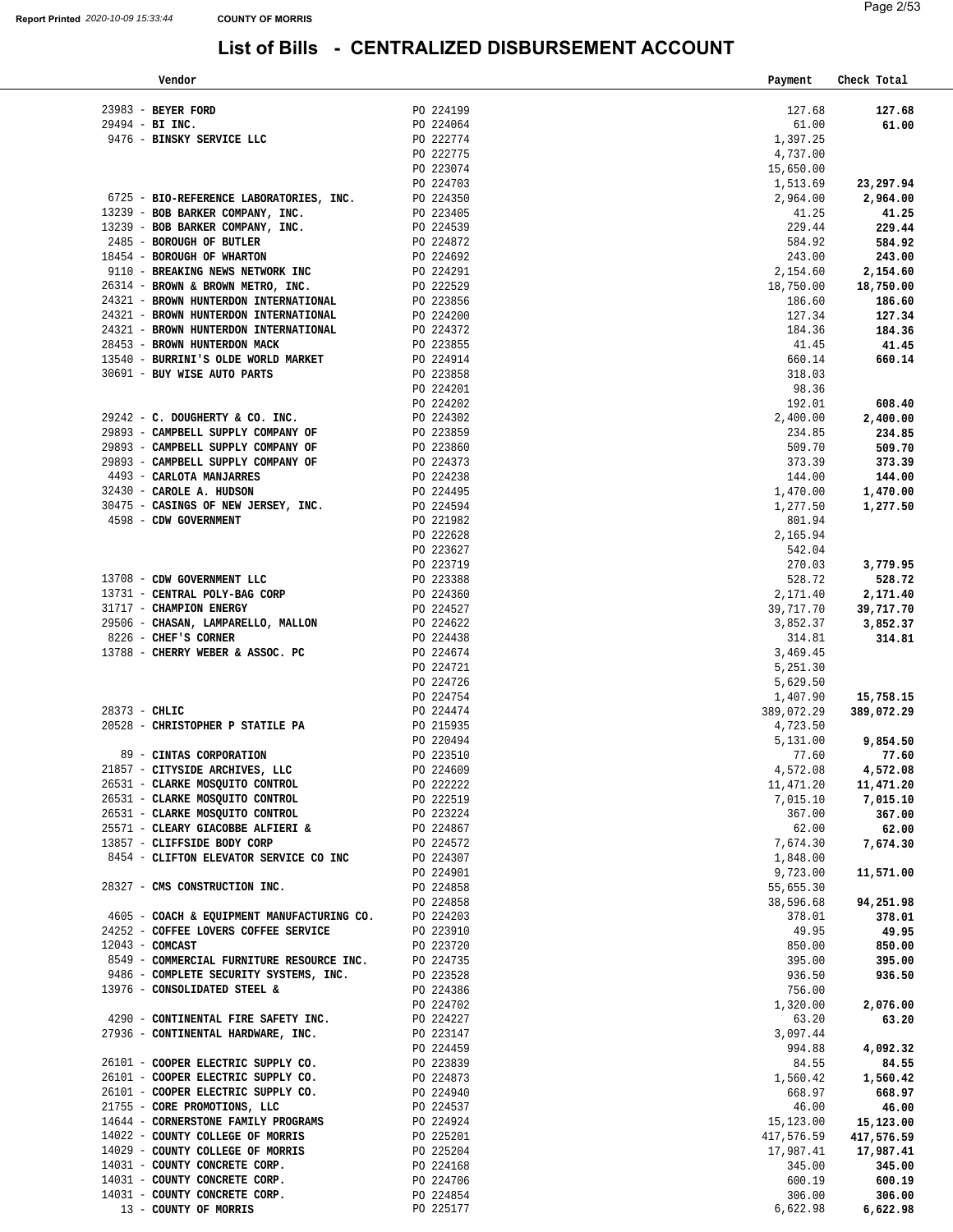| Vendor                                                            |                        | Payment                | Check Total            |
|-------------------------------------------------------------------|------------------------|------------------------|------------------------|
|                                                                   |                        |                        |                        |
| 13 - COUNTY OF MORRIS                                             | PO 225187<br>PO 225187 | 31.70<br>74.95         | 106.65                 |
| 13 - COUNTY OF MORRIS                                             | PO 225254              | 45,887.56              | 45,887.56              |
| 14041 - COUNTY WELDING SUPPLY CO                                  | PO 224016              | 14.75                  |                        |
|                                                                   | PO 224424              | 20.00                  |                        |
|                                                                   | PO 224509              | 38.35                  |                        |
|                                                                   | PO 224658              | 20.00                  | 93.10                  |
| 29633 - CRANE ASSOCIATES, P.C.                                    | PO 224232              | 1,917.50               | 1,917.50               |
| 25188 - CRASH DATA GROUP INC                                      | PO 224523              | 1,250.00               | 1,250.00               |
| 14089 - CURA INC.                                                 | PO 224686              | 4,652.00               |                        |
|                                                                   | PO 224688              | 1,734.00               | 6,386.00               |
| 24867 - CUTTING EDGE ACADEMY<br>12523 - D&B AUTO SUPPLY           | PO 224766<br>PO 224204 | 795.99<br>1,813.64     | 795.99                 |
|                                                                   | PO 224375              | 279.18                 | 2,092.82               |
| 6249 - DAN CARTER                                                 | PO 224579              | 90.00                  | 90.00                  |
| 32305 - DATUM FILING SYSTEMS                                      | PO 217312              | 4,129.67               | 4,129.67               |
| 11434 - DAWN CENTER FOR INDEPENDENT                               | PO 224611              | 1,490.00               |                        |
|                                                                   | PO 224612              | 8,529.00               | 10,019.00              |
| 14181 - DAYTOP VILLAGE OF NJ, INC.                                | PO 224684              | 4,678.00               | 4,678.00               |
| 32459 - DEER CARCASS REMOVAL SERVICE, LLC                         | PO 224166              | 1,952.00               | 1,952.00               |
| 14228 - DELL MARKETING L.P.                                       | PO 218731              | 107,991.00             |                        |
|                                                                   | PO 219864              | 6,963.87               |                        |
|                                                                   | PO 219867<br>PO 222629 | 9,077.07<br>29,601.80  |                        |
|                                                                   | PO 223175              | 82,111.00              |                        |
|                                                                   | PO 223599              | 997.45                 |                        |
|                                                                   | PO 223601              | 30,176.77              |                        |
|                                                                   | PO 223803              | 14,824.96              | 281,743.92             |
| 14228 - DELL MARKETING L.P.                                       | PO 223824              | 26,900.10              |                        |
|                                                                   | PO 223825              | 23, 212.90             |                        |
|                                                                   | PO 224071              | 6,234.27               |                        |
|                                                                   | PO 224258              | 2,481.90               |                        |
| 28719 - DELTA DENTAL INSURANCE COMPANY                            | PO 224492<br>PO 224247 | 9,018.00<br>7,946.61   | 67,847.17              |
| 28637 - DELTA DENTAL OF NEW JERSEY, INC.                          |                        | 1,106.35               | 7,946.61<br>1,106.35   |
| 28637 - DELTA DENTAL OF NEW JERSEY, INC.                          | PO 222387<br>PO 224235 | 1,134.20               | 1,134.20               |
| 28637 - DELTA DENTAL OF NEW JERSEY, INC.                          | PO 224270              | 13,520.15              | 13,520.15              |
| 14249 - DELUXE INTERNATIONAL                                      | PO 224188              | 262.50                 |                        |
|                                                                   | PO 224193              | 169,783.65             | 170,046.15             |
| 29927 - DIANE SWANSON                                             | PO 221716              | 804.00                 | 804.00                 |
| 8735 - DIRECT TV INC                                              | PO 224870              | 68.49                  |                        |
|                                                                   | PO 224879              | 1,479.60               |                        |
| 11808 - DITSCHMAN/FLEMINGTON FORD                                 | PO 224905<br>PO 219862 | 95.43<br>32,476.50     | 1,643.52<br>32,476.50  |
| 32447 - DONALD DANGLER                                            | PO 224268              | 3,008.00               | 3,008.00               |
| 14357 - DORON PRECISION SYSTEMS                                   | PO 224433              | 8,650.00               | 8,650.00               |
| 14379 - DOVER BRAKE & CLUTCH CO INC                               | PO 223865              | 22.10                  |                        |
|                                                                   | PO 223866              | 809.36                 |                        |
|                                                                   | PO 224205              | 498.96                 |                        |
|                                                                   | PO 224376              | 136.46                 | 1,466.88               |
| 14393 - DOVER WATER COMMISSIONERS                                 | PO 224588              | 42.46                  | 42.46                  |
| 32398 - DOWNES TREE SERVICE CO. INC.<br>20478 - DRUGSCAN INC      | PO 224732              | 9,013.06               | 9,013.06               |
| 26312 - EASTERN CONCRETE MATERIALS, INC.                          | PO 224565              | 470.00<br>2,694.14     | 470.00<br>2,694.14     |
| 26312 - EASTERN CONCRETE MATERIALS, INC.                          | PO 223669<br>PO 223675 | 952.04                 | 952.04                 |
| 18985 - EBSCO INFORMATION SERVICES                                | PO 222377              | 34,420.74              |                        |
|                                                                   | PO 223255              | 524.60                 | 34,945.34              |
| 30381 - ED KOSTER                                                 | PO 225094              | 360.00                 | 360.00                 |
| 32377 - ELIZABETH SUTULA                                          | PO 225333              | 406.00                 | 406.00                 |
| 2047 - EMPLOYMENT HORIZONS ENTERPRISES INC PO 224450              |                        | 935.00                 | 935.00                 |
| 28559 - ENGINEERING & LAND                                        | PO 208045              | 3,600.00               | 3,600.00               |
| 31558 - ENVISIONWARE, INC.<br>14551 - EQUIFAX INFORMATIO SVCS LLC | PO 224134<br>PO 224520 | 2,385.42               | 2,385.42               |
| 6007 - ESPOSITO'S ICE SERVICE                                     | PO 224080              | 34.62<br>205.00        | 34.62<br>205.00        |
| 6038 - ESSEX COUNTY HOSPITAL                                      | PO 224314              | 3,081.65               |                        |
|                                                                   | PO 224315              | 2,958.97               | 6,040.62               |
| 27678 - ESSEX TRAVEL SERVICE                                      | PO 223913              | 2,960.31               | 2,960.31               |
| 20717 - ESTATE OF MARGARET FAUST                                  | PO 221092              | 629.40                 | 629.40                 |
| 28966 - EXTRA PACKAGING CORP                                      | PO 223135              | 2,370.00               | 2,370.00               |
| 27086 - EXTREME NETWORKS INC.                                     | PO 213171              | 7,110.95               | 7,110.95               |
| $10487 - EZ$ PASS                                                 | PO 224233              | 341.00                 | 341.00                 |
| 3549 - EZ WHEELS DRIVING SCHOOL                                   | PO 224412              | 1,599.60               | 1,599.60               |
| 1314 - FAI-GON ELECTRIC INC<br>15382 - FAMILY PROMISE OF          | PO 224722<br>PO 225083 | 204,644.58<br>6,638.00 | 204,644.58<br>6,638.00 |
| $14655$ - FAST SIGNS                                              | PO 222346              | 676.37                 | 676.37                 |
| 12515 - FASTENAL COMPANY                                          | PO 209284              | 13,240.93              | 13,240.93              |
|                                                                   |                        |                        |                        |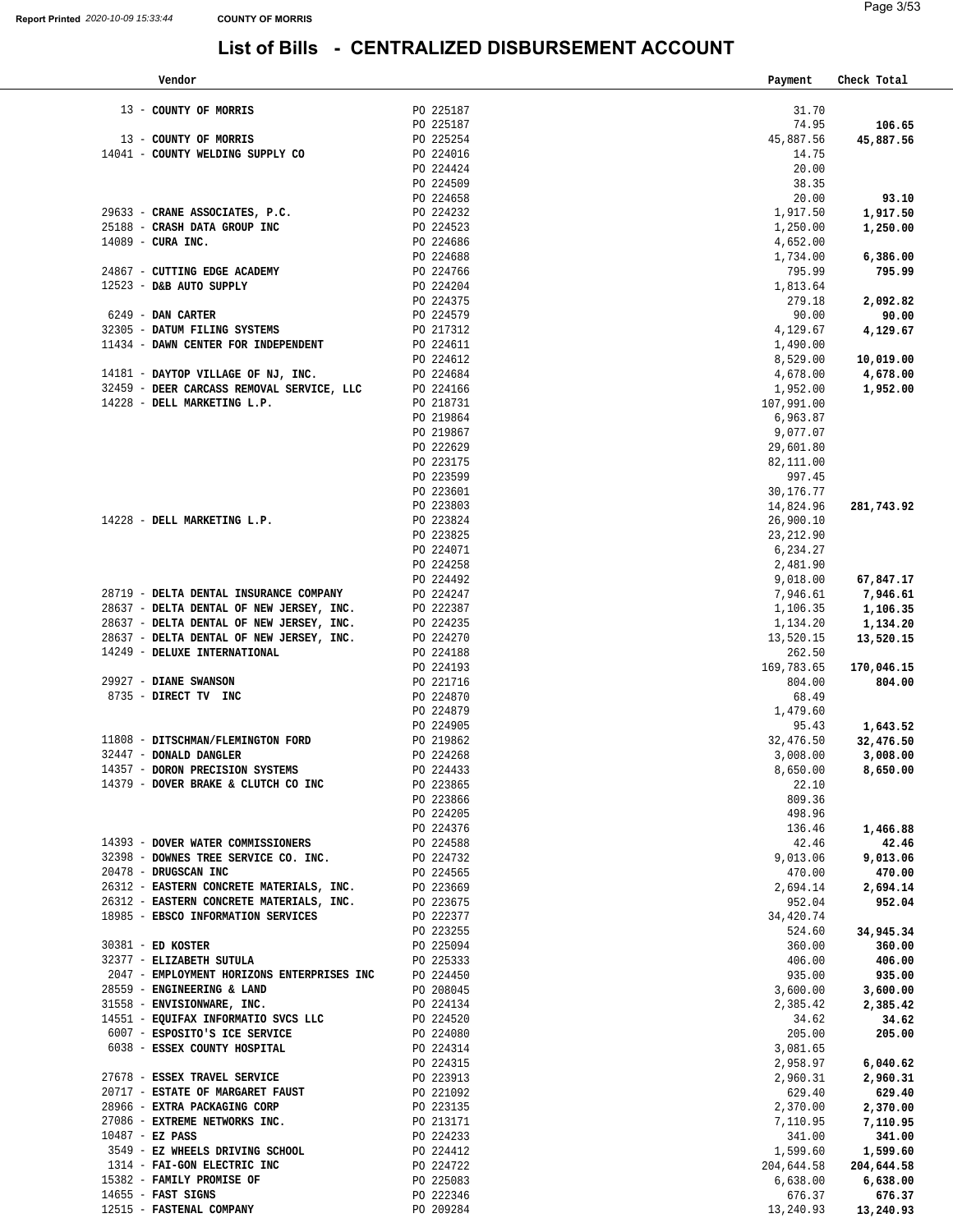| Vendor |                                                  | Payment | Check Total |  |
|--------|--------------------------------------------------|---------|-------------|--|
|        | List of Bills - CENTRALIZED DISBURSEMENT ACCOUNT |         |             |  |
| 33:44  | <b>COUNTY OF MORRIS</b>                          |         | Page 4/53   |  |
|        |                                                  |         |             |  |

| 20423 - FASTER URGENT CARE LLC<br>$14666$ - FEDEX | PO 224062<br>PO 221723 | 700.00<br>94.49     | 700.00<br>94.49    |
|---------------------------------------------------|------------------------|---------------------|--------------------|
| $14668$ - FEDEX                                   | PO 224557              | 241.56              | 241.56             |
| $14668$ - FEDEX                                   | PO 224749              | 24.30               | 24.30              |
| $14668$ - FEDEX                                   | PO 224750              | 49.37               | 49.37              |
| 25548 - FIRST PRIORITY EMERGENCY                  | PO 220336              | 1,566.60            | 1,566.60           |
| 25548 - FIRST PRIORITY EMERGENCY                  | PO 224063              | 615.86              | 615.86             |
| 25548 - FIRST PRIORITY EMERGENCY                  | PO 224515              | 63,225.00           | 63,225.00          |
| 28666 - FLAGSHIP HEALTH SYSTEMS, INC.             | PO 224246              | 411.84              |                    |
|                                                   | PO 224272              | 2,692.80            | 3,104.64           |
| 12151 - FLEMINGTON BUICK CHEVROLET                | PO 223867              | 33.44               |                    |
|                                                   | PO 223868              | 25.73               |                    |
|                                                   | PO 224206              | 348.90              |                    |
|                                                   | PO 224207              | 124.12              | 532.19             |
| 2147 - FLEMINGTON DEPT STORE INC                  | PO 220376              | 132.00              |                    |
| 25330 - FLEMINGTON DEPT STORE INC                 | PO 224665<br>PO 223543 | 158.35              | 290.35<br>376.20   |
| 32060 - FLOORMAT MANAGEMENT, INC.                 |                        | 376.20<br>125.01    | 125.01             |
| 25333 - FLORHAM PARK POLICE                       | PO 224461<br>PO 225090 | 220.00              | 220.00             |
| 14749 - FOLEY, INC.                               | PO 224384              | 2,324.80            | 2,324.80           |
| 13313 - FORTIS INSTITUTE                          | PO 224414              | 1,065.00            | 1,065.00           |
| 14787 - FREEDOM HOUSE INC.                        | PO 224682              | 2,480.00            |                    |
|                                                   |                        | 2,740.00            | 5,220.00           |
| 14841 - GALETON GLOVES                            | PO 224683<br>PO 223351 | 400.11              | 400.11             |
| $714$ - GALLS, LLC                                | PO 219916              | 28.00               |                    |
|                                                   | PO 220167              | 212.38              |                    |
|                                                   | PO 220301              | 202.38              |                    |
|                                                   | PO 220302              | 212.38              |                    |
|                                                   | PO 220692              | 162.66              |                    |
|                                                   | PO 220782              | 1,301.49            |                    |
|                                                   | PO 222679              | 384.00              |                    |
|                                                   | PO 222680              | 384.00              | 2,887.29           |
| $714$ - GALLS, LLC                                | PO 223177              | 1,413.39            |                    |
|                                                   | PO 223756              | 199.95              |                    |
|                                                   | PO 224072<br>PO 224288 | 120.00              |                    |
|                                                   | PO 224752              | 199.95<br>220.00    |                    |
|                                                   | PO 224753              | 140.00              | 2,293.29           |
| 14852 - GANN LAW BOOKS                            | PO 222277              | 7,212.00            |                    |
|                                                   | PO 223754              | 512.00              |                    |
|                                                   | PO 224385              | 784.00              | 8,508.00           |
| 14123 - GANNETT NJ NEWSPAPERS                     | PO 224252              | 41.02               | 41.02              |
| 14123 - GANNETT NJ NEWSPAPERS                     | PO 224545              | 121.86              | 121.86             |
| 14123 - GANNETT NJ NEWSPAPERS                     | PO 224546              | 122.72              | 122.72             |
| 14123 - GANNETT NJ NEWSPAPERS                     | PO 224547              | 112.40              | 112.40             |
| 14123 - GANNETT NJ NEWSPAPERS                     | PO 224650              | 34.40               | 34.40              |
| 14123 - GANNETT NJ NEWSPAPERS                     | PO 224652              | 41.02               | 41.02              |
| 14123 - GANNETT NJ NEWSPAPERS                     | PO 224881              | 90.04               | 90.04              |
| 14123 - GANNETT NJ NEWSPAPERS                     | PO 224884              | 96.06               | 96.06              |
| 14123 - GANNETT NJ NEWSPAPERS                     | PO 224893              | 56.76               | 56.76              |
| 14123 - GANNETT NJ NEWSPAPERS                     | PO 224913              | 98.64               | 98.64              |
| 14123 - GANNETT NJ NEWSPAPERS                     | PO 225041              | 111.54              | 111.54             |
| 14857 - GARDEN STATE HIGHWAY                      | PO 222852              | 635.00              | 635.00             |
| 14726 - GEN-EL SAFETY & INDUSTRIAL                | PO 220292              | 1,348.15            |                    |
| 9915 - GEORGE COPPOLA                             | PO 224023<br>PO 225330 | 351.78<br>469.00    | 1,699.93<br>469.00 |
| 14908 - GFOA OF NEW JERSEY                        | PO 224455              | 350.00              |                    |
|                                                   | PO 224518              | 350.00              | 700.00             |
| 32357 - GISELLE ABREU                             | PO 225291              | 105.00              | 105.00             |
| 11788 - GLOCK PROFESSIONAL INC                    | PO 223911              | 250.00              | 250.00             |
| 14983 - GRAINGER                                  | PO 223301              | 63.64               | 63.64              |
| $14984$ - GRAINGER                                | PO 223490              | 120.33              |                    |
|                                                   | PO 223491              | 545.95              |                    |
|                                                   | PO 223851              | 36.00               |                    |
|                                                   | PO 224177              | 272.42              |                    |
|                                                   | PO 224180              | 373.69              |                    |
|                                                   | PO 224181              | 80.12               |                    |
|                                                   | PO 224182              | 12.42               |                    |
|                                                   | PO 224705              | 2, 254.23           | 3,695.16           |
| $24884$ - GRAINGER                                | PO 224086              | 750.90              | 750.90             |
| $14984 -$ GRAINGER                                | PO 224899              | 3,793.05            | 3,793.05           |
| 15007 - GREENMAN PEDERSEN INC                     | PO 224178              | 2,862.50            |                    |
|                                                   | PO 224672              | 1,951.93            |                    |
|                                                   | PO 224673              | 25, 142. 42         |                    |
|                                                   | PO 224717<br>PO 224739 | 594.27<br>11,594.00 |                    |
|                                                   |                        |                     |                    |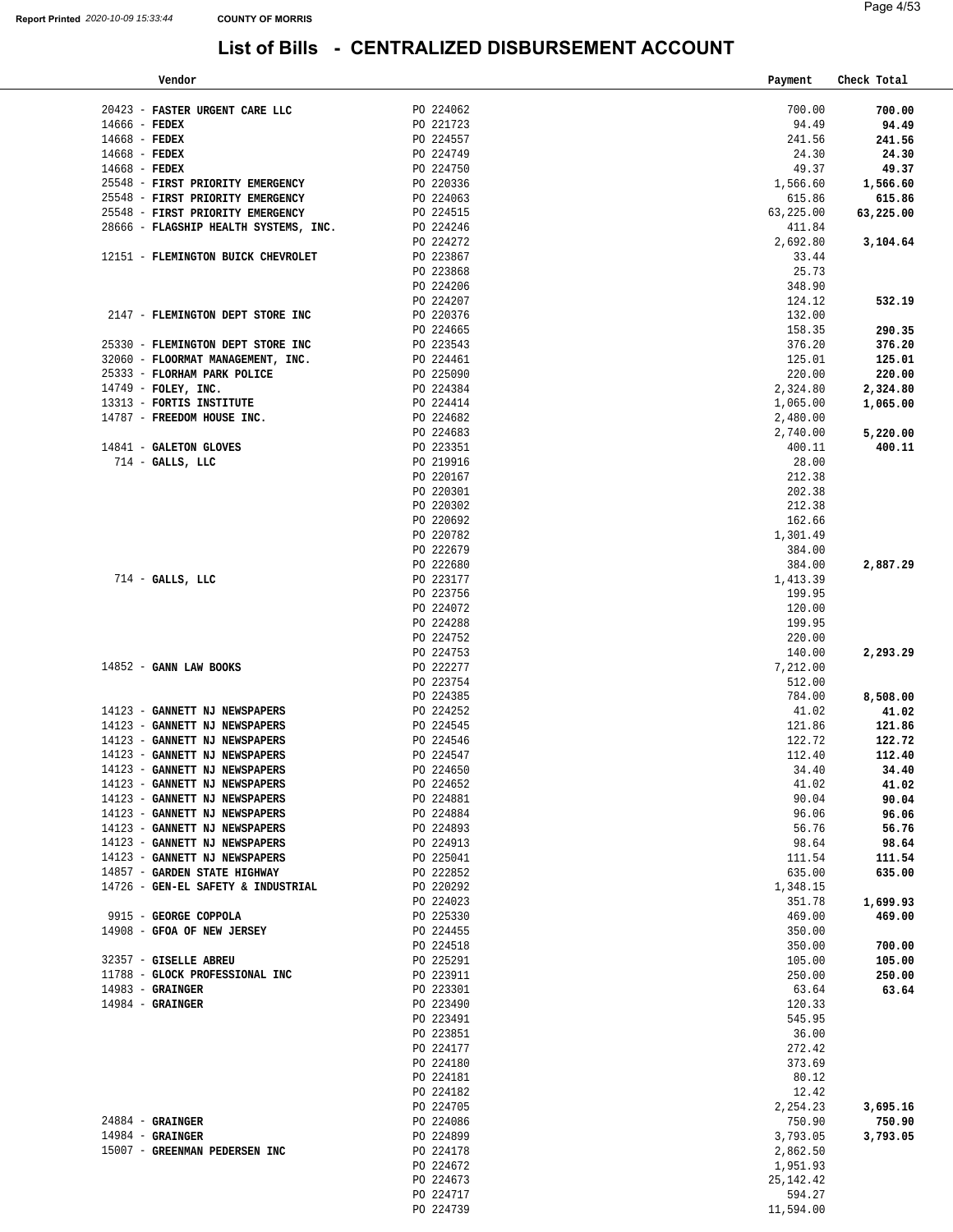21614 - **JOHNSON MIRMIRAN &** 

#### **List of Bills - CENTRALIZED DISBURSEMENT ACCOUNT**

| Vendor                                                                                                                                                                                                                                    |                                     | Payment            | Check Total         |
|-------------------------------------------------------------------------------------------------------------------------------------------------------------------------------------------------------------------------------------------|-------------------------------------|--------------------|---------------------|
|                                                                                                                                                                                                                                           | PO 225060                           |                    |                     |
| 29943 - GREGORY C BROWN                                                                                                                                                                                                                   | PO 225294                           | 2,027.17<br>105.00 | 44,172.29<br>105.00 |
| 32232 - GRIFFEYE INC                                                                                                                                                                                                                      | PO 214579                           | 1,495.00           | 1,495.00            |
| 32215 - GROFF TRACTOR MID ATLANTIC LLC PO 223852                                                                                                                                                                                          |                                     | 1,246.56           |                     |
|                                                                                                                                                                                                                                           | PO 223881                           | 166.42             |                     |
|                                                                                                                                                                                                                                           |                                     | 140.98             | 1,553.96            |
| PO 224208<br>31882 - <b>H2M ASSOCIATES, INC.</b><br>20320 - <b>HANNON FLOOR COVERING CORPORATION</b><br>20216746<br>20216746                                                                                                              |                                     | 6, 200.00          | 6,200.00            |
|                                                                                                                                                                                                                                           |                                     | 3,547.00           | 3,547.00            |
| 15081 - HANOVER SEWERAGE AUTHORITY<br>15082 - HANOVER TWP MUNICIPAL ALLIANCE<br>20574 - HAROLD E PELLOW & ASSOC INC<br>31987 - HARVARD STUDIO PHOTOGRAPHY LLC<br>20224493<br>30359 - HD SUPPLY CONSTRUCTION & PO 224493<br>15159 - HELEJC |                                     | 1,883.51           | 1,883.51            |
|                                                                                                                                                                                                                                           |                                     | 192.50             | 192.50              |
|                                                                                                                                                                                                                                           |                                     | 15,000.00          | 15,000.00           |
|                                                                                                                                                                                                                                           |                                     | 1,000.00           | 1,000.00            |
|                                                                                                                                                                                                                                           |                                     | 1,536.10           | 1,536.10            |
| 15159 - HELRICK'S INC                                                                                                                                                                                                                     | PO 224556<br>PO 221994<br>PO 222448 | 199.10             | 199.10              |
| 8685 - HENRY SCHEIN INC                                                                                                                                                                                                                   |                                     | 259.38             |                     |
|                                                                                                                                                                                                                                           |                                     | 127.42             |                     |
|                                                                                                                                                                                                                                           | PO 222924                           | 177.96             |                     |
|                                                                                                                                                                                                                                           | PO 223453<br>PO 224628              | 18.54<br>825.38    |                     |
|                                                                                                                                                                                                                                           | PO 224629                           | 119.71             |                     |
|                                                                                                                                                                                                                                           | PO 224630                           | 55.10              | 1,583.49            |
| 30396 - HHH SERVICES LIMITED LIABILITY COMP PO 224473                                                                                                                                                                                     |                                     | 754.00             | 754.00              |
| 8560 - HIGH GRADE CONTRACTING                                                                                                                                                                                                             |                                     | 16,000.00          | 16,000.00           |
| 928 - HINDSIGHT, INC                                                                                                                                                                                                                      | PO 221734<br>PO 223393              | 11,258.22          | 11,258.22           |
|                                                                                                                                                                                                                                           |                                     | 1,064.19           | 1,064.19            |
|                                                                                                                                                                                                                                           |                                     | 22.77              | 22.77               |
| 28404 - HOME DEPOT CREDIT SERVICES<br>20737 - HOOVER TRUCK CENTERS INC<br>20737 - HOOVER TRUCK CENTERS INC<br>20737 - HOOVER TRUCK CENTERS INC<br>PO 224826                                                                               |                                     | 80.00              | 80.00               |
| $10636$ - HUNAN WOK                                                                                                                                                                                                                       | PO 224591<br>PO 224713              | 320.07             |                     |
|                                                                                                                                                                                                                                           |                                     | 153.17             |                     |
|                                                                                                                                                                                                                                           |                                     | 330.34             | 803.58              |
|                                                                                                                                                                                                                                           |                                     | 1,400.80           | 1,400.80            |
| PO 224900<br>PO 224900<br>PO 224900<br>PO 224843<br>PO 224843<br>PO 224843<br>PO 220243<br>PO 224427<br>PO 224427<br>PO 224427<br>PO 224427                                                                                               |                                     | 119.40             | 119.40              |
|                                                                                                                                                                                                                                           |                                     | 1,645.00           | 1,645.00            |
|                                                                                                                                                                                                                                           |                                     | 1,310.61           | 1,310.61            |
|                                                                                                                                                                                                                                           |                                     | 18,020.23          | 18,020.23           |
| 19236 - INSTITUTE FOR FORENSIC PSYCHOLOGY                                                                                                                                                                                                 | PO 224662                           | 1,200.00           | 1,200.00            |
| 30028 - INTEGRITY, INC.<br>30135 - INVESTIGATIVE FORENSICS CONSULTING                                                                                                                                                                     | PO 224685<br>PO 224294              | 2,868.00<br>798.00 | 2,868.00            |
|                                                                                                                                                                                                                                           | PO 224648                           | 855.00             |                     |
|                                                                                                                                                                                                                                           | PO 224764                           | 1,007.00           | 2,660.00            |
| 32349 - ISABELLE ALEXANDRA SOSA                                                                                                                                                                                                           | PO 225331                           | 168.00             | 168.00              |
| 29583 - J.A. ALEXANDER INC.                                                                                                                                                                                                               |                                     | 787,035.37         | 787,035.37          |
| 27446 - JAIME SHANAPHY                                                                                                                                                                                                                    | PO 224751<br>PO 224550              | 76.80              | 76.80               |
|                                                                                                                                                                                                                                           |                                     | 26.00              | 26.00               |
|                                                                                                                                                                                                                                           |                                     | 19,754.62          | 19,754.62           |
| 960 - JERSEY CENTRAL POWER & LIGHT                                                                                                                                                                                                        | PO 224279                           | 519.93             | 519.93              |
| 960 - JERSEY CENTRAL POWER & LIGHT                                                                                                                                                                                                        | PO 224282                           | 52.19              | 52.19               |
| 960 - JERSEY CENTRAL POWER & LIGHT                                                                                                                                                                                                        | PO 224453                           | 476.49             | 476.49              |
| 960 - JERSEY CENTRAL POWER & LIGHT                                                                                                                                                                                                        | PO 224456                           | 500.00             | 500.00              |
| 960 - JERSEY CENTRAL POWER & LIGHT                                                                                                                                                                                                        | PO 224478                           | 30.62              | 30.62               |
| 960 - JERSEY CENTRAL POWER & LIGHT                                                                                                                                                                                                        | PO 224479                           | 147.16             | 147.16              |
| 960 - JERSEY CENTRAL POWER & LIGHT<br>960 - JERSEY CENTRAL POWER & LIGHT                                                                                                                                                                  | PO 224506<br>PO 224508              | 18.61              | 18.61<br>22.62      |
| 960 - JERSEY CENTRAL POWER & LIGHT                                                                                                                                                                                                        | PO 224511                           | 22.62<br>309.51    | 309.51              |
| 960 - JERSEY CENTRAL POWER & LIGHT                                                                                                                                                                                                        | PO 224512                           | 575.65             | 575.65              |
| 960 - JERSEY CENTRAL POWER & LIGHT                                                                                                                                                                                                        | PO 224598                           | 1,816.73           | 1,816.73            |
| 960 - JERSEY CENTRAL POWER & LIGHT                                                                                                                                                                                                        | PO 224655                           | 32.83              | 32.83               |
| 960 - JERSEY CENTRAL POWER & LIGHT                                                                                                                                                                                                        | PO 224822                           | 35.49              | 35.49               |
| 960 - JERSEY CENTRAL POWER & LIGHT                                                                                                                                                                                                        | PO 224844                           | 14,239.41          | 14,239.41           |
| 960 - JERSEY CENTRAL POWER & LIGHT                                                                                                                                                                                                        | PO 224847                           | 22,433.98          | 22,433.98           |
| 960 - JERSEY CENTRAL POWER & LIGHT                                                                                                                                                                                                        | PO 224871                           | 1,111.80           | 1,111.80            |
| 960 - JERSEY CENTRAL POWER & LIGHT                                                                                                                                                                                                        | PO 225118                           | 14,657.00          | 14,657.00           |
| 960 - JERSEY CENTRAL POWER & LIGHT                                                                                                                                                                                                        | PO 225119                           | 2,602.25           | 2,602.25            |
| 960 - JERSEY CENTRAL POWER & LIGHT                                                                                                                                                                                                        | PO 225120                           | 70,652.63          | 70,652.63           |
| 1622 - JERSEY TRACTOR TRAILER                                                                                                                                                                                                             | PO 224767                           | 800.00             |                     |
|                                                                                                                                                                                                                                           | PO 224772                           | 800.00             | 1,600.00            |
| 1815 - JESCO INC.                                                                                                                                                                                                                         | PO 223869                           | 70.08              |                     |
|                                                                                                                                                                                                                                           | PO 224377                           | 162.15             | 232.23              |
| 32429 - JOAN A. SEERY                                                                                                                                                                                                                     | PO 224250                           | 682.50             |                     |
|                                                                                                                                                                                                                                           | PO 224451                           | 262.50             |                     |
|                                                                                                                                                                                                                                           | PO 224499                           | 148.75             | 1,093.75            |
| 4373 - JOHN MCNAMARA<br>12452 - JOHNSON & JOHNSON, ESQS                                                                                                                                                                                   | PO 225104<br>PO 224471              | 175.00<br>3,158.50 | 175.00<br>3,158.50  |
| 26888 - JOHNSON CONTROLS INC.                                                                                                                                                                                                             | PO 217188                           | 3,231.45           | 3,231.45            |
| 21614 - JOHNSON MIRMIRAN &                                                                                                                                                                                                                | PO 224670                           | 6,505.48           | 6,505.48            |
|                                                                                                                                                                                                                                           |                                     |                    |                     |

PO 224737

6,343.64

**6,343.64**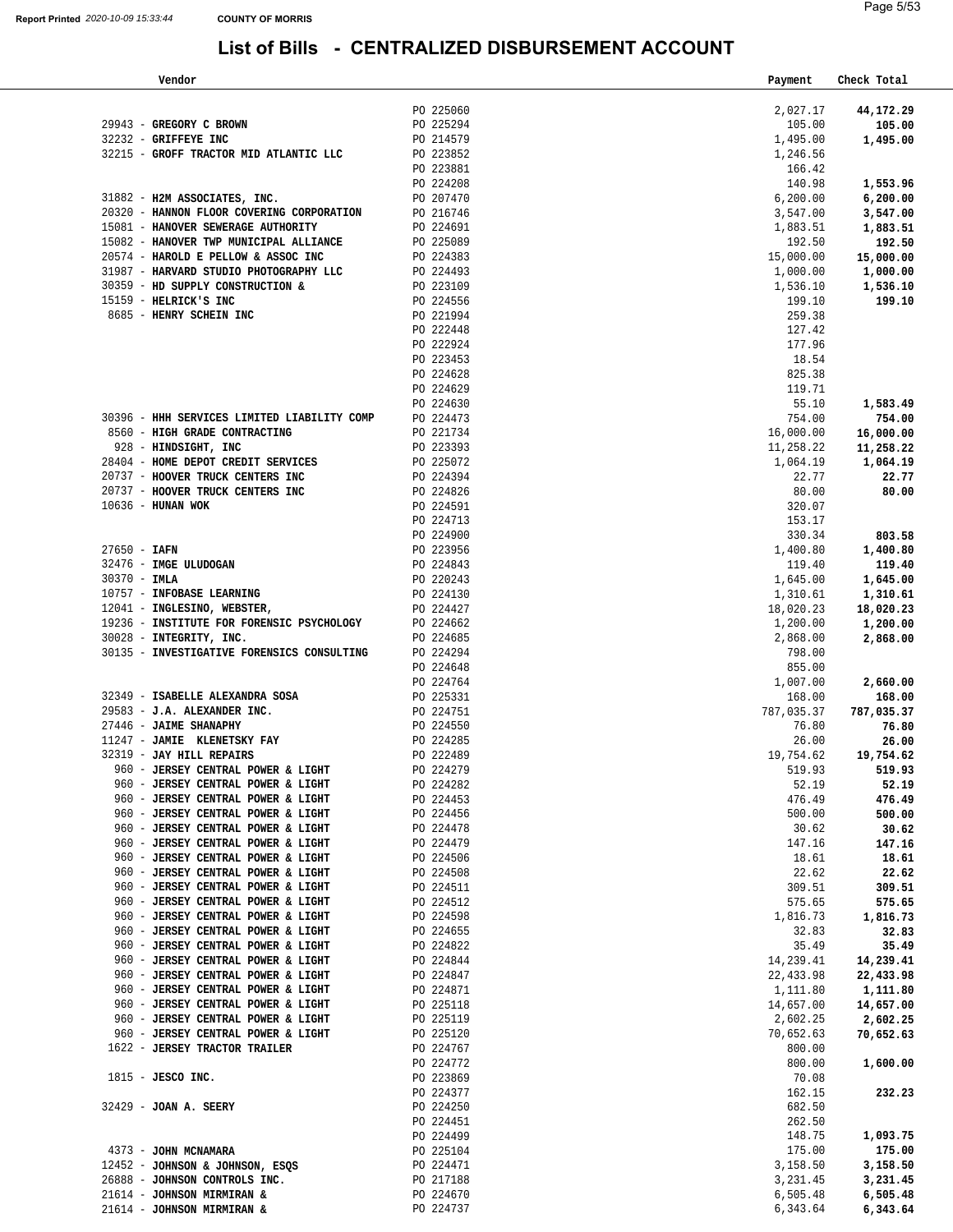| Vendor                                                                                                         |                        | Payment            | Check Total        |
|----------------------------------------------------------------------------------------------------------------|------------------------|--------------------|--------------------|
| 21614 - JOHNSON MIRMIRAN &                                                                                     | PO 225049              | 6,021.84           | 6,021.84           |
| 8131 - JOHNSTONE SUPPLY                                                                                        | PO 223831              | 127.92             | 127.92             |
| 2695 - JOHNSTONE SUPPLY                                                                                        | PO 224762              | 2,964.25           |                    |
|                                                                                                                | PO 225048              | 1,656.79           | 4,621.04           |
| 15539 - JUST JIM CLEANING SERVICE PO 224920                                                                    |                        | 250.00             | 250.00             |
| 24310 - KEITH LARSEN                                                                                           | PO 224490              | 90.00              | 90.00              |
| $24924$ - KEY-TECH                                                                                             | PO 220136              | 649.50             | 649.50             |
| 17948 - KFT FIRE TRAINERS, LLC<br>32485 - KIMBERLY J VAZQUEZ<br>2018 - Primerelly J VAZQUEZ                    |                        | 1,014.00           | 1,014.00           |
|                                                                                                                |                        | 168.00             | 168.00             |
| 15671 - LABCORP OF AMERICA HOLDINGS PO 215980                                                                  |                        | 197.70             | 197.70             |
| 20143 - LASCOMP INSTITUTE OF IT<br>$PQ = 224310$                                                               |                        | 800.00             | 800.00             |
| 30485 - LAURIE LITT                                                                                            |                        | 600.00             | 600.00             |
| 21265 - LEDGEWOOD POWER SPORTS INC                                                                             | PO 223882              | 98.98              | 98.98              |
| 10665 - LEO VINCENT                                                                                            | PO 224564              | 195.00             | 195.00             |
| 5855 - LEXIS NEXIS                                                                                             | PO 223830              | 58.00              | 58.00              |
| 15775 - LIFESAVERS INC                                                                                         | PO 224115              | 76.00              | 76.00              |
| 15816 - LONGFELLOWS SANDWICH DELI<br>PO 224597                                                                 |                        | 471.75             | 471.75             |
| 15816 - LONGFELLOWS SANDWICH DELI<br>PO 224909<br>15816 - LONGFELLOWS SANDWICH DELI                            | PO 224866              | 230.69<br>995.05   | 230.69<br>995.05   |
| 1777 - LORCO PETROLEUM SERVICES                                                                                | PO 224378              | 310.00             | 310.00             |
| 53 - LOVEYS PIZZA & GRILL                                                                                      | PO 225045              | 259.95             | 259.95             |
| 29100 - LTC SCRIPTS INC.                                                                                       | PO 224443              | 119.90             | 119.90             |
| 15850 - LUM, DRASCO & POSITAN LLC                                                                              | PO 224464              | 1,549.85           | 1,549.85           |
| 28911 - M-TEC CONSTRUCTION SERVICE LLC                                                                         | PO 224883              | 14,400.00          | 14,400.00          |
| 16280 - M. C. ECONOMIC DEVELOPMENT                                                                             | PO 224290              | 72,500.00          | 72,500.00          |
| 28251 - MAGIC TOUCH CONSTRUCTION CO., INC.                                                                     | PO 224387              | 1,194.75           |                    |
|                                                                                                                | PO 224491              | 6,507.63           |                    |
|                                                                                                                | PO 224529              | 3,696.16           |                    |
|                                                                                                                | PO 224851              | 3,487.57           | 14,886.11          |
| 31526 - MANGIANO PIZZA RESTAURANT AND CATERING PO 224875                                                       |                        | 234.95             | 234.95             |
| 10574 - MANUEL FLORES                                                                                          | PO 224808              | 84.00              | 84.00              |
| 15996 - MARBRO INC                                                                                             | PO 224888              | 122,732.31         | 122,732.31         |
| 17406 - MARILYN ROSSY                                                                                          | PO 225043<br>PO 224860 | 166.06<br>144.00   | 166.06<br>144.00   |
| 32478 - MARISOL BARRIENTOS<br>27866 - MARK CARTER                                                              | PO 225010              | 483.17             | 483.17             |
| 32453 - MC LEAGUE OF MUNICIPALITIES                                                                            | PO 223963              | 50.00              | 50.00              |
| 16065 - MC VOCATIONAL SCHOOL DISTRICT                                                                          | PO 225202              | 243,404.00         | 243,404.00         |
| 16065 - MC VOCATIONAL SCHOOL DISTRICT                                                                          | PO 225241              | 262, 141.93        | 262,141.93         |
| 27603 - MCKESSON MEDICAL SURGICAL                                                                              | PO 224357              | 95.52              | 95.52              |
| 13689 - MEGGIT TRAINING SYSTEMS INC. PO 224586                                                                 |                        | 350.00             | 350.00             |
| 24004 - MENDHAM BOROUGH                                                                                        | PO 225087<br>PO 224336 | 8,910.00           | 8,910.00           |
| 16158 - MGL PRINTING SOLUTIONS                                                                                 |                        | 497.00             | 497.00             |
| 8956 - MICHAEL DEMATTEO                                                                                        | PO 224399              | 90.00              | 90.00              |
| 2259 - MICHAEL THOMSON                                                                                         | PO 225026              | 119.31             | 119.31             |
| 20309 - MICHAEL VISCONTI<br>32336 - MICHAEL WILLIAMS                                                           | PO 225030              | 90.00              | 90.00              |
| 32130 - MICHELLE LYNN WALKER                                                                                   | PO 224613<br>PO 222815 | 13.82<br>295.20    | 13.82<br>295.20    |
|                                                                                                                | PO 225292              | 105.00             | 105.00             |
| 28632 - MICHELLE ADRIANA ABREU<br>1101 - MII PUBLICATIONS                                                      | PO 223344              | 997.00             | 997.00             |
| 20858 - MIKE FITZPATRICK CONTRACTORS INC. PO 224759                                                            |                        | 674,748.00         |                    |
|                                                                                                                | PO 224759              | 69,481.07          | 744,229.07         |
| 20858 - MIKE FITZPATRICK CONTRACTORS INC. PO 224960                                                            |                        | 45,000.00          |                    |
|                                                                                                                | PO 224960              | 230,085.92         | 275,085.92         |
| 25466 - MILLENNIUM COMMUNICATIONS                                                                              | PO 224029              | 1,220.00           | 1,220.00           |
| 16248 - MOE DISTRIBUTORS INC.                                                                                  | PO 224700              | 116.50             |                    |
|                                                                                                                | PO 224865              | 199.00             | 315.50             |
| 27296 - MONARCH HOUSING ASSOCIATES, INC. PO 224680                                                             |                        | 11,250.00          | 11,250.00          |
| 20546 - MONMOUTH STREET FUNERAL                                                                                | PO 224221              | 2,400.00           |                    |
| 7313 - MONTAGE ENTERPRISES INC.                                                                                | PO 224956              | 3,000.00           | 5,400.00           |
| 7131 - MORRIS COUNTY AFTER CARE CENTER PO 223604                                                               | PO 224210              | 656.82<br>3,440.00 | 656.82<br>3,440.00 |
| 6213 - MORRIS COUNTY ENGRAVING LLC                                                                             | PO 224538              | 30.00              | 30.00              |
| 16289 - MORRIS COUNTY INSURANCE FUND PO 224891                                                                 |                        | 57,996.12          | 57,996.12          |
|                                                                                                                |                        | 200.00             | 200.00             |
| 24551 - MORRIS COUNTY LEAGUE OF MUNICIPALIT PO 224021<br>24551 - MORRIS COUNTY LEAGUE OF MUNICIPALIT PO 224096 |                        | 50.00              | 50.00              |
| 12819 - MORRIS COUNTY MUA                                                                                      | PO 224344              | 1,513.96           | 1,513.96           |
| 12819 - MORRIS COUNTY MUA                                                                                      | PO 224449              | 350.00             | 350.00             |
| 1800 - MORRIS COUNTY PARK COMMISSION PO 224430                                                                 |                        | 4,685.70           | 4,685.70           |
| 1800 - MORRIS COUNTY PARK COMMISSION<br>10495 - MORRIS COUNTY PARK POLICE                                      | PO 225196              | 215.30             | 215.30             |
| 10495 - MORRIS COUNTY PARK POLICE                                                                              | PO 225086              | 1,980.00           | 1,980.00           |
| 4812 - MORRIS COUNTY PREVENTION                                                                                | PO 224758              | 6,245.00           | 6,245.00           |
| 21118 - MORRIS TOWNSHIP POLICE DEPARTMENT                                                                      | PO 225092              | 302.50             | 302.50             |
| 16318 - MORRISTOWN DINER<br>16321 - MORRISTOWN LUMBER &                                                        | PO 224898<br>PO 223832 | 192.85<br>103.98   | 192.85             |
|                                                                                                                | PO 223842              | 49.85              |                    |
|                                                                                                                | PO 224211              | 34.58              |                    |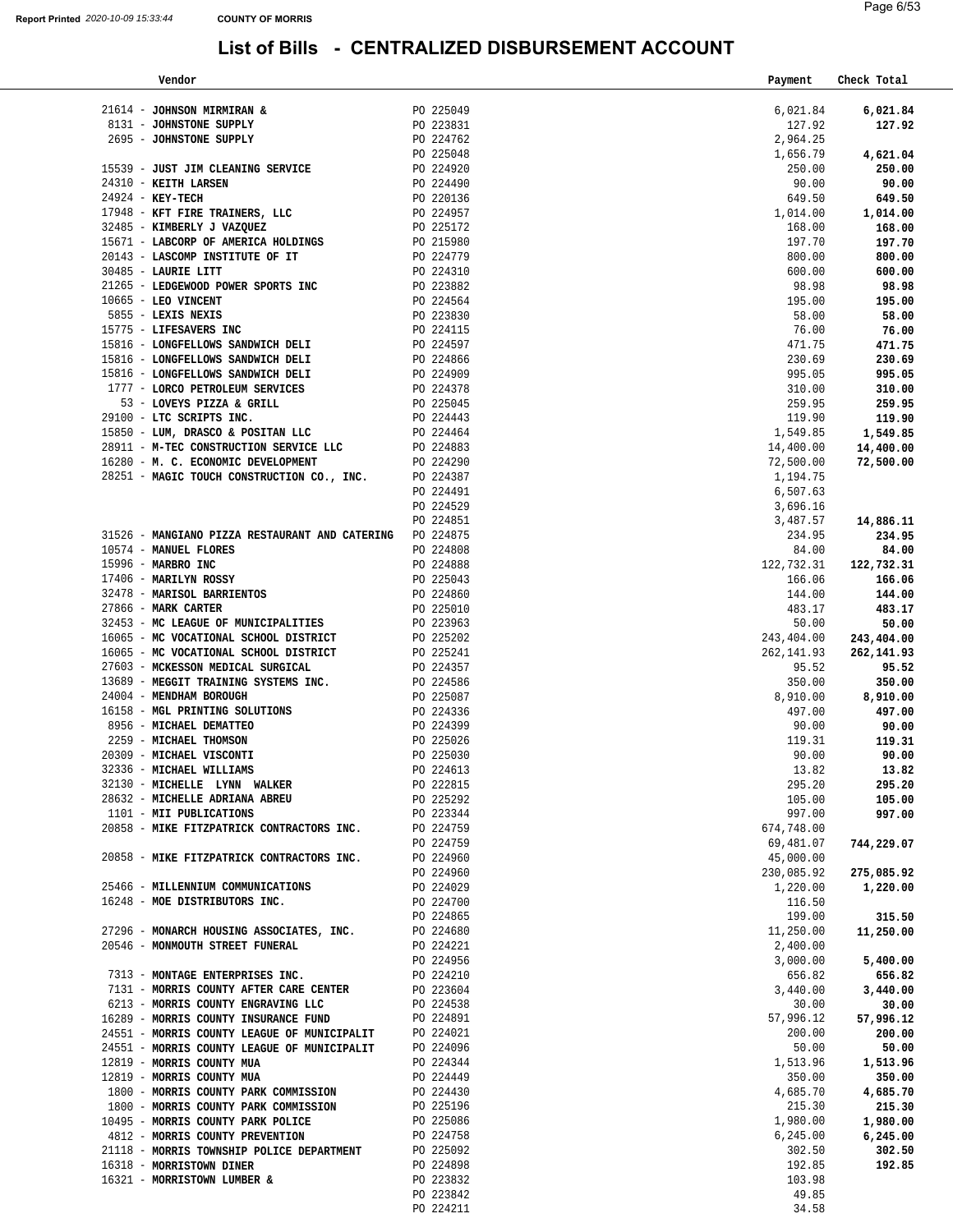| Check Total                                                                                                                                                                                                                                                                                                                                                                                                                                                                                                                                  |
|----------------------------------------------------------------------------------------------------------------------------------------------------------------------------------------------------------------------------------------------------------------------------------------------------------------------------------------------------------------------------------------------------------------------------------------------------------------------------------------------------------------------------------------------|
|                                                                                                                                                                                                                                                                                                                                                                                                                                                                                                                                              |
|                                                                                                                                                                                                                                                                                                                                                                                                                                                                                                                                              |
|                                                                                                                                                                                                                                                                                                                                                                                                                                                                                                                                              |
|                                                                                                                                                                                                                                                                                                                                                                                                                                                                                                                                              |
| 322.35                                                                                                                                                                                                                                                                                                                                                                                                                                                                                                                                       |
| 5,164.19                                                                                                                                                                                                                                                                                                                                                                                                                                                                                                                                     |
|                                                                                                                                                                                                                                                                                                                                                                                                                                                                                                                                              |
| 8,993.43                                                                                                                                                                                                                                                                                                                                                                                                                                                                                                                                     |
| 1,000.00                                                                                                                                                                                                                                                                                                                                                                                                                                                                                                                                     |
| 150.00                                                                                                                                                                                                                                                                                                                                                                                                                                                                                                                                       |
| 25,026.96                                                                                                                                                                                                                                                                                                                                                                                                                                                                                                                                    |
| 3,629.49                                                                                                                                                                                                                                                                                                                                                                                                                                                                                                                                     |
| 131.05                                                                                                                                                                                                                                                                                                                                                                                                                                                                                                                                       |
| 650.00                                                                                                                                                                                                                                                                                                                                                                                                                                                                                                                                       |
| 2,640.00                                                                                                                                                                                                                                                                                                                                                                                                                                                                                                                                     |
|                                                                                                                                                                                                                                                                                                                                                                                                                                                                                                                                              |
|                                                                                                                                                                                                                                                                                                                                                                                                                                                                                                                                              |
| 662.23                                                                                                                                                                                                                                                                                                                                                                                                                                                                                                                                       |
|                                                                                                                                                                                                                                                                                                                                                                                                                                                                                                                                              |
| 536.94                                                                                                                                                                                                                                                                                                                                                                                                                                                                                                                                       |
| 318.00                                                                                                                                                                                                                                                                                                                                                                                                                                                                                                                                       |
| 31, 333.76                                                                                                                                                                                                                                                                                                                                                                                                                                                                                                                                   |
| 980.00                                                                                                                                                                                                                                                                                                                                                                                                                                                                                                                                       |
| 7,200.00                                                                                                                                                                                                                                                                                                                                                                                                                                                                                                                                     |
| 1,950.00                                                                                                                                                                                                                                                                                                                                                                                                                                                                                                                                     |
|                                                                                                                                                                                                                                                                                                                                                                                                                                                                                                                                              |
|                                                                                                                                                                                                                                                                                                                                                                                                                                                                                                                                              |
|                                                                                                                                                                                                                                                                                                                                                                                                                                                                                                                                              |
| 14,044.98                                                                                                                                                                                                                                                                                                                                                                                                                                                                                                                                    |
| 600.00                                                                                                                                                                                                                                                                                                                                                                                                                                                                                                                                       |
| 210.00                                                                                                                                                                                                                                                                                                                                                                                                                                                                                                                                       |
| 2,058.38                                                                                                                                                                                                                                                                                                                                                                                                                                                                                                                                     |
| 7,615.00                                                                                                                                                                                                                                                                                                                                                                                                                                                                                                                                     |
| 17.30                                                                                                                                                                                                                                                                                                                                                                                                                                                                                                                                        |
| 895.65                                                                                                                                                                                                                                                                                                                                                                                                                                                                                                                                       |
| 426.60                                                                                                                                                                                                                                                                                                                                                                                                                                                                                                                                       |
| 122.36                                                                                                                                                                                                                                                                                                                                                                                                                                                                                                                                       |
| 835.00                                                                                                                                                                                                                                                                                                                                                                                                                                                                                                                                       |
|                                                                                                                                                                                                                                                                                                                                                                                                                                                                                                                                              |
| 21.00                                                                                                                                                                                                                                                                                                                                                                                                                                                                                                                                        |
| 119.00                                                                                                                                                                                                                                                                                                                                                                                                                                                                                                                                       |
| 220.00                                                                                                                                                                                                                                                                                                                                                                                                                                                                                                                                       |
| 600.00                                                                                                                                                                                                                                                                                                                                                                                                                                                                                                                                       |
| 235.00                                                                                                                                                                                                                                                                                                                                                                                                                                                                                                                                       |
| 7,510.00                                                                                                                                                                                                                                                                                                                                                                                                                                                                                                                                     |
| 528.88                                                                                                                                                                                                                                                                                                                                                                                                                                                                                                                                       |
| 137.90                                                                                                                                                                                                                                                                                                                                                                                                                                                                                                                                       |
| 1,666.00                                                                                                                                                                                                                                                                                                                                                                                                                                                                                                                                     |
| 1,268.04                                                                                                                                                                                                                                                                                                                                                                                                                                                                                                                                     |
| 4,286.00                                                                                                                                                                                                                                                                                                                                                                                                                                                                                                                                     |
| 2,413.57                                                                                                                                                                                                                                                                                                                                                                                                                                                                                                                                     |
| 557.59                                                                                                                                                                                                                                                                                                                                                                                                                                                                                                                                       |
| 777.88                                                                                                                                                                                                                                                                                                                                                                                                                                                                                                                                       |
| 647.89                                                                                                                                                                                                                                                                                                                                                                                                                                                                                                                                       |
| 125.52                                                                                                                                                                                                                                                                                                                                                                                                                                                                                                                                       |
| 508.77                                                                                                                                                                                                                                                                                                                                                                                                                                                                                                                                       |
| 119.80                                                                                                                                                                                                                                                                                                                                                                                                                                                                                                                                       |
| 7.06                                                                                                                                                                                                                                                                                                                                                                                                                                                                                                                                         |
| 677.72                                                                                                                                                                                                                                                                                                                                                                                                                                                                                                                                       |
| 598.89                                                                                                                                                                                                                                                                                                                                                                                                                                                                                                                                       |
| 79.89                                                                                                                                                                                                                                                                                                                                                                                                                                                                                                                                        |
| 53,197.00                                                                                                                                                                                                                                                                                                                                                                                                                                                                                                                                    |
| 4,853.00                                                                                                                                                                                                                                                                                                                                                                                                                                                                                                                                     |
| 286.33<br>286.33                                                                                                                                                                                                                                                                                                                                                                                                                                                                                                                             |
|                                                                                                                                                                                                                                                                                                                                                                                                                                                                                                                                              |
| 29,724.96<br>29,724.96                                                                                                                                                                                                                                                                                                                                                                                                                                                                                                                       |
| 500.00<br>500.00                                                                                                                                                                                                                                                                                                                                                                                                                                                                                                                             |
| 663.75<br>663.75                                                                                                                                                                                                                                                                                                                                                                                                                                                                                                                             |
| 212.69                                                                                                                                                                                                                                                                                                                                                                                                                                                                                                                                       |
| 128.89                                                                                                                                                                                                                                                                                                                                                                                                                                                                                                                                       |
| 211.80<br>211.80                                                                                                                                                                                                                                                                                                                                                                                                                                                                                                                             |
| 33,028.20<br>33,028.20                                                                                                                                                                                                                                                                                                                                                                                                                                                                                                                       |
| 8,000.00<br>8,000.00                                                                                                                                                                                                                                                                                                                                                                                                                                                                                                                         |
| 1,925.60<br>1,925.60                                                                                                                                                                                                                                                                                                                                                                                                                                                                                                                         |
| 246.89<br>246.89                                                                                                                                                                                                                                                                                                                                                                                                                                                                                                                             |
| 1,020.00<br>1,020.00                                                                                                                                                                                                                                                                                                                                                                                                                                                                                                                         |
| 302.93<br>302.93                                                                                                                                                                                                                                                                                                                                                                                                                                                                                                                             |
| 86.82<br>86.82                                                                                                                                                                                                                                                                                                                                                                                                                                                                                                                               |
| 2.24<br>88.82<br>3,219.43<br>1,000.00<br>150.00<br>25,026.96<br>3,629.49<br>131.05<br>650.00<br>2,640.00<br>292.10<br>35.27<br>334.86<br>64.47<br>318.00<br>31, 333.76<br>980.00<br>7,200.00<br>1,950.00<br>1,400.00<br>2,650.50<br>5,968.03<br>4,026.45<br>600.00<br>210.00<br>2,058.38<br>7,615.00<br>17.30<br>895.65<br>426.60<br>122.36<br>835.00<br>119.00<br>7,510.00<br>528.88<br>137.90<br>1,666.00<br>1,268.04<br>4,286.00<br>2,413.57<br>557.59<br>777.88<br>125.52<br>508.77<br>119.80<br>7.06<br>677.72<br>53,197.00<br>4,853.00 |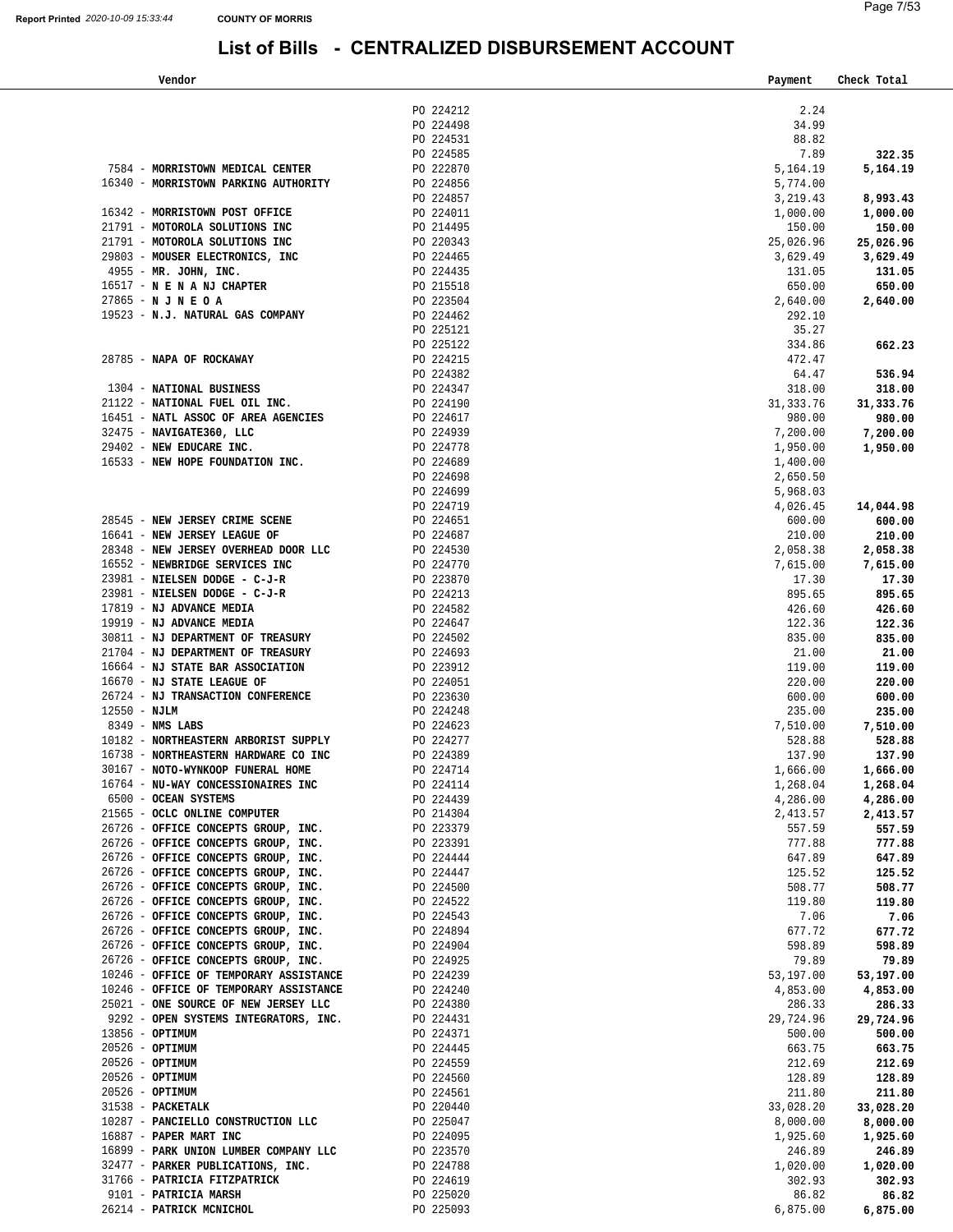| Vendor                                                                                                                                                                                                                                          |                        | Payment     | Check Total |
|-------------------------------------------------------------------------------------------------------------------------------------------------------------------------------------------------------------------------------------------------|------------------------|-------------|-------------|
|                                                                                                                                                                                                                                                 |                        |             |             |
| $27677$ - PAUL CHASE                                                                                                                                                                                                                            | PO 224503              | 90.00       | 90.00       |
| 32298 - PAULUS, SOKOLOWSKI & SARTOR LLC                                                                                                                                                                                                         | PO 217032              | 404.00      | 404.00      |
| 32104 - PAYFLEX SYSTEMS USA, INC.                                                                                                                                                                                                               | PO 224271              | 1,026.60    | 1,026.60    |
| 24836 - PEIRCE EQUIPMENT CO.                                                                                                                                                                                                                    | PO 223873              | 250.00      | 250.00      |
| 16974 - PEQUANNOCK POLICE DEPARTMENT                                                                                                                                                                                                            | PO 225088              | 880.00      | 880.00      |
| 32243 - PERTH AMBOY SPRING WORKS, INC                                                                                                                                                                                                           | PO 223874              | 784.99      | 784.99      |
| 29400 - PKB ENGINEERING CORPORATION                                                                                                                                                                                                             | PO 225062<br>PO 225152 | 6,500.00    | 6,500.00    |
| 29400 - PKB ENGINEERING CORPORATION                                                                                                                                                                                                             |                        | 7,500.00    | 7,500.00    |
| 25859 - POINTCLICKCARE                                                                                                                                                                                                                          | PO 224025              | 299.45      | 299.45      |
| 17117 - POWER PLACE INC                                                                                                                                                                                                                         | PO 224395              | 245.22      |             |
|                                                                                                                                                                                                                                                 | PO 224701              | 90.31       | 335.53      |
| 27929 - PREMIER GLOBAL SERVICES                                                                                                                                                                                                                 | PO 224663              | 355.90      | 355.90      |
| 17126 - PRESENTA PLAQUE CORP                                                                                                                                                                                                                    | PO 223752              | 637.49      | 637.49      |
| 28417 - PRINCIPAL LIFE INSURANCE COMPANY PO 223689                                                                                                                                                                                              |                        | 229.40      | 229.40      |
|                                                                                                                                                                                                                                                 | PO 224132              | 22, 205.25  | 22,205.25   |
| 3146 - PROQUEST LLC<br>17189 - PSE&G CO<br>7872 - QUENCH USA, INC.<br>$17189$ - PSE&G CO                                                                                                                                                        | PO 224725              | 162.27      | 162.27      |
|                                                                                                                                                                                                                                                 | PO 224861              | 198.00      |             |
|                                                                                                                                                                                                                                                 | PO 224903              | 49.44       | 247.44      |
| $264$ - R & J CONTROL, INC.                                                                                                                                                                                                                     | PO 224374              | 1,595.75    |             |
|                                                                                                                                                                                                                                                 | PO 224534              | 733.75      |             |
|                                                                                                                                                                                                                                                 | PO 224942              | 385.00      |             |
|                                                                                                                                                                                                                                                 | PO 224944              | 155.00      | 2,869.50    |
| 12473 - R.D. SALES DOOR & HARDWARE LLC                                                                                                                                                                                                          | PO 224432              | 680.00      |             |
|                                                                                                                                                                                                                                                 | PO 224485              | 255.50      | 935.50      |
| $17215$ - R.S. KNAPP CO. INC.                                                                                                                                                                                                                   | PO 224089              | 201.18      | 201.18      |
| 24823 - RAMAPO COLLEGE OF NJ                                                                                                                                                                                                                    | PO 224417              | 3,200.00    | 3,200.00    |
| 24823 - RAMAPO COLLEGE OF NJ                                                                                                                                                                                                                    | PO 224768              | 800.00      | 800.00      |
|                                                                                                                                                                                                                                                 | PO 224528              | 2,475.00    | 2,475.00    |
| 31651 - RAPID PUMP & METER SERVICES CO.<br>26223 - RE-TRON TECHNOLOGIES INC.                                                                                                                                                                    | PO 223877              | 245.82      | 245.82      |
| 26223 - RE-TRON TECHNOLOGIES INC. PO 224216                                                                                                                                                                                                     |                        | 614.55      | 614.55      |
| 32428 - RED DOOR LEGAL SERVICES                                                                                                                                                                                                                 | PO 223938              | 4,545.75    | 4,545.75    |
| 20346 - REIVAX CONTRACTING CORP                                                                                                                                                                                                                 | PO 224918              | 25,085.39   | 25,085.39   |
|                                                                                                                                                                                                                                                 |                        | 467.65      | 467.65      |
|                                                                                                                                                                                                                                                 |                        | 125.21      | 125.21      |
|                                                                                                                                                                                                                                                 |                        | 78.74       | 78.74       |
|                                                                                                                                                                                                                                                 |                        | 2,826.22    | 2,826.22    |
|                                                                                                                                                                                                                                                 |                        | 128.87      | 128.87      |
| 20340 - REIVAX CONTRACTING CORP<br>29466 - RICCIARDI BROTHERS, INC<br>29466 - RICCIARDI BROTHERS, INC<br>27286 - RICHARD MOLNAR<br>28741 - RICOH USA, INC.<br>28741 - RICOH USA, INC.<br>28741 - RICOH USA, INC.<br>28741 - RICOH USA, INC.<br> |                        | 9,550.21    | 9,550.21    |
|                                                                                                                                                                                                                                                 |                        | 964.53      | 964.53      |
|                                                                                                                                                                                                                                                 |                        | 161.12      | 161.12      |
|                                                                                                                                                                                                                                                 |                        | 835.26      | 835.26      |
|                                                                                                                                                                                                                                                 |                        | 73, 253. 25 | 73,253.25   |
| 31716 - RIGHT ANGLE SOLUTIONS, INC. $PQ$ 224821<br>21788 - ROAD SAFETY SYSTEMS LLC $PQ$ 223359                                                                                                                                                  |                        | 9,207.50    | 9,207.50    |
| 28455 - ROBERT & SON, INC.                                                                                                                                                                                                                      | PO 224214              | 34.00       | 34.00       |
| 20142 - ROBOTECH CAD SOLUTIONS                                                                                                                                                                                                                  | PO 224422              | 800.00      | 800.00      |
| 25265 - ROUTE 23 AUTOMALL LLC                                                                                                                                                                                                                   | PO 210377              | 60,314.00   | 60,314.00   |
| 25265 - ROUTE 23 AUTOMALL LLC                                                                                                                                                                                                                   | PO 214458              | 34,251.09   | 34,251.09   |
| 9938 - RUTGERS CENTER FOR CONTINUING                                                                                                                                                                                                            | PO 224413              | 2,796.00    | 2,796.00    |
| 19814 - SAFETY- KLEEN SYSTEMS, INC.                                                                                                                                                                                                             | PO 224593              | 496.77      |             |
|                                                                                                                                                                                                                                                 | PO 224646              | 315.29      | 812.06      |
| 13963 - SAGE PUBLICATIONS, INC.                                                                                                                                                                                                                 | PO 209622              | 370.36      | 370.36      |
| 31598 - SANCHEZ ENGRAVING LLC                                                                                                                                                                                                                   | PO 224902              | 198.00      | 198.00      |
| 30100 - SCATURRO BROTHERS INC.                                                                                                                                                                                                                  | PO 224331              | 126, 144.00 |             |
|                                                                                                                                                                                                                                                 | PO 224331              | 32, 352. 12 | 158,496.12  |
| 32462 - SEALEVEL AQUARIUM                                                                                                                                                                                                                       | PO 224454              | 2,949.98    | 2,949.98    |
| 30000 - SECURITY SERVICES, LLLC                                                                                                                                                                                                                 | PO 217867              | 4,620.00    |             |
|                                                                                                                                                                                                                                                 | PO 218251              | 14.86       | 4,634.86    |
| 10597 - SHAWN R. JOHNSTON                                                                                                                                                                                                                       | PO 224639              | 69.28       | 69.28       |
| 19858 - SHERWIN WILLIAMS                                                                                                                                                                                                                        | PO 223614              | 218.46      | 218.46      |
| 17726 - SHI INTERNATIONAL CORP                                                                                                                                                                                                                  | PO 222298              | 70,945.15   | 70,945.15   |
| 17726 - SHI INTERNATIONAL CORP                                                                                                                                                                                                                  | PO 224618              | 13,687.09   | 13,687.09   |
| 17699 - SMITH MOTOR CO., INC.                                                                                                                                                                                                                   | PO 224217              | 109.52      | 109.52      |
| 7722 - SNAP-ON INDUSTRIAL                                                                                                                                                                                                                       | PO 223879              | 17.40       | 17.40       |
| 17755 - SOUTHEAST MORRIS COUNTY                                                                                                                                                                                                                 | PO 225123              | 8,828.55    | 8,828.55    |
| 17755 - SOUTHEAST MORRIS COUNTY                                                                                                                                                                                                                 | PO 225124              | 813.03      | 813.03      |
| 17755 - SOUTHEAST MORRIS COUNTY                                                                                                                                                                                                                 | PO 225125              | 8,867.74    | 8,867.74    |
| 17755 - SOUTHEAST MORRIS COUNTY                                                                                                                                                                                                                 | PO 225127              | 7,618.73    | 7,618.73    |
| 17755 - SOUTHEAST MORRIS COUNTY                                                                                                                                                                                                                 | PO 225128              | 2,974.55    | 2,974.55    |
| 16675 - STATE TOXICOLOGY LABORATORY                                                                                                                                                                                                             | PO 220370              | 225.00      | 225.00      |
| 12311 - STATEWIDE COMMUNICATIONS INC                                                                                                                                                                                                            | PO 224368              | 1,105.00    |             |
| 28851 - STATUS SOLUTIONS LLC                                                                                                                                                                                                                    | PO 224359              |             | 1,105.00    |
|                                                                                                                                                                                                                                                 |                        | 4,400.00    | 4,400.00    |
| 14685 - STORAGE SYSTEMS USA<br>28940 - STRYKER SALES CORPORATION                                                                                                                                                                                | PO 224153              | 450.00      | 450.00      |
|                                                                                                                                                                                                                                                 | PO 224292              | 7,752.00    | 7,752.00    |
| 8621 - SUBURBAN PROPANE -2347                                                                                                                                                                                                                   | PO 224434              | 176.80      |             |
|                                                                                                                                                                                                                                                 | PO 224590              | 163.27      | 340.07      |
| 32505 - SUSAN BROTONS                                                                                                                                                                                                                           | PO 225387              | 51.14       | 51.14       |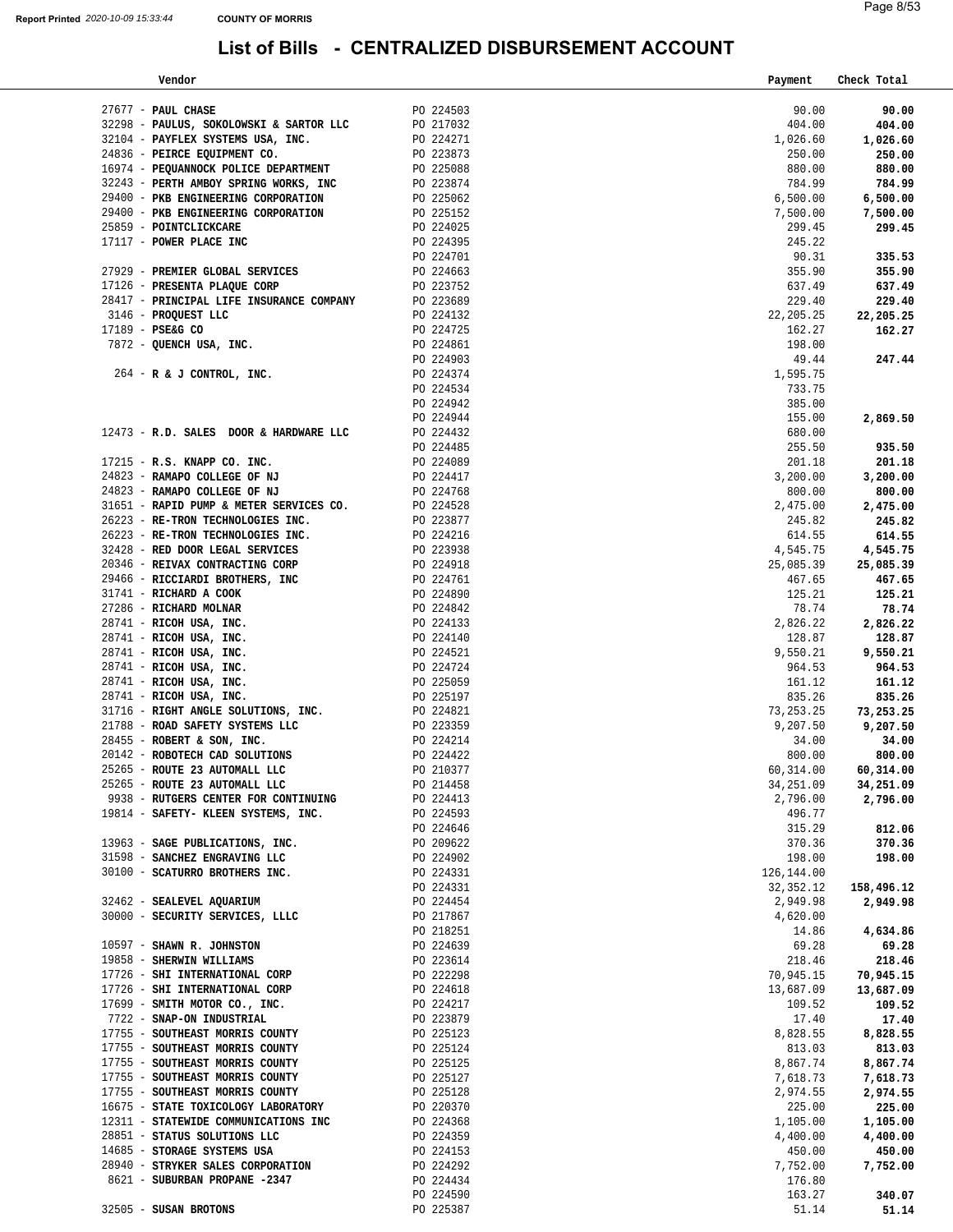| Vendor                                     |           | Payment    | Check Total |
|--------------------------------------------|-----------|------------|-------------|
|                                            |           |            |             |
| 17937 - SUSSEX COUNTY COMMUNITY COLLEGE    | PO 224773 | 800.00     |             |
|                                            | PO 225146 | 800.00     |             |
|                                            | PO 225199 | 3,162.39   | 4,762.39    |
| 11429 - SUSSEX COUNTY MUA                  | PO 224083 | 412.65     |             |
|                                            | PO 224526 | 637.80     | 1,050.45    |
| 17936 - SUSSEX CTY CHAMBER OF COMMERCE     | PO 224415 | 256.00     | 256.00      |
| 29923 - SUSSEX MARKET                      | PO 224170 | 368.00     | 368.00      |
| 21364 - SYSTEM ONE ALARM                   | PO 224757 | 268.00     | 268.00      |
| 21364 - SYSTEM ONE ALARM                   | PO 224868 | 536.00     | 536.00      |
| 9341 - SYTECH CORPORATION                  | PO 223921 | 36,708.00  | 36,708.00   |
| 21173 - T. SLACK ENVIRONMENTAL             | PO 224587 | 92.00      | 92.00       |
| 28779 - TARA CHOMINSKY                     | PO 224548 | 170.50     | 170.50      |
| 5611 - TBS CONTROLS LLC                    | PO 224366 | 1,771.00   | 1,771.00    |
| 29299 - TECHSMITH CORPORATION              | PO 223524 | 268.72     | 268.72      |
| 17990 - TELESEARCH INC                     | PO 224303 | 932.05     |             |
|                                            | PO 224416 | 932.05     |             |
|                                            | PO 224765 | 745.64     |             |
|                                            | PO 224781 | 932.05     | 3,541.79    |
| 11311 - TERRI MCINERNEY                    | PO 221344 | 629.40     | 629.40      |
| 27366 - THE GODFATHER OF MORRISTOWN        | PO 224666 | 66.34      |             |
|                                            | PO 224874 |            | 66.34       |
| 27366 - THE GODFATHER OF MORRISTOWN        |           | 176.70     | 176.70      |
| 27366 - THE GODFATHER OF MORRISTOWN        | PO 224897 | 1,044.14   | 1,044.14    |
| 27106 - THERAPEUTIC MASSAGE &              | PO 224771 | 3,200.00   | 3,200.00    |
| 10812 - THOMSON REUTER-WEST                | PO 222395 | 434.56     | 434.56      |
| 10812 - THOMSON REUTER-WEST                | PO 222411 | 529.56     | 529.56      |
| 10812 - THOMSON REUTER-WEST                | PO 222721 | 867.00     | 867.00      |
| 10812 - THOMSON REUTER-WEST                | PO 222754 | 434.56     | 434.56      |
| 10812 - THOMSON REUTER-WEST                | PO 223102 | 529.56     | 529.56      |
| 18437 - THOMSON REUTERS-WEST               | PO 222663 | 1,917.37   | 1,917.37    |
| 18437 - THOMSON REUTERS-WEST               | PO 222795 | 5,769.04   | 5,769.04    |
| 18437 - THOMSON REUTERS-WEST               | PO 223497 | 1,208.43   | 1,208.43    |
| 122 - TILCON NEW YORK INC.                 | PO 224165 | 790.55     |             |
|                                            | PO 224426 | 968.08     |             |
|                                            | PO 224654 | 2,506.47   | 4,265.10    |
| 18067 - TJ'S SPORTWIDE TROPHY              | PO 223907 | 109.05     | 109.05      |
| 11350 - TOMCO CONSTRUCTION                 | PO 224838 | 373,661.64 | 373,661.64  |
| 20788 - TOP LINE CONSTRUCTION CORP         | PO 224747 | 64,700.00  |             |
|                                            | PO 224747 | 91,846.57  | 156,546.57  |
| 1122 - TOWNSHIP OF MORRIS                  | PO 224690 | 73,144.90  | 73,144.90   |
| 21176 - TRAIN'S TOWERS INC.                | PO 219537 | 4,287.82   | 4,287.82    |
| 21176 - TRAIN'S TOWERS INC.                | PO 222089 | 12,738.78  | 12,738.78   |
| 27159 - TREASURER STATE OF NEW JERSEY      | PO 224887 | 960.00     |             |
|                                            | PO 224889 | 90.00      | 1,050.00    |
| 18138 - TREASURER STATE OF NJ              | PO 225082 | 1,932.00   | 1,932.00    |
| 28045 - TROY GROUP, INC.                   | PO 224571 | 2,010.00   | 2,010.00    |
| 30877 - TUNSTEAD LANDSCAPE SERVICES        | PO 225114 | 19,118.19  |             |
|                                            | PO 225115 | 1,990.61   | 21,108.80   |
| 25209 - TURN OUT UNIFORMS, INC.            | PO 223438 | 188.96     | 188.96      |
| 25209 - TURN OUT UNIFORMS, INC.            | PO 224352 | 1,688.25   | 1,688.25    |
| 4144 - U-LINE SHIPPING SUPPLY              | PO 223512 | 1,051.95   |             |
|                                            | PO 223931 | 1,282.48   |             |
|                                            | PO 224398 | 1,143.82   | 3,478.25    |
| 31502 - U.S. SECURITY ASSOCIATES           | PO 224012 | 15,381.38  |             |
|                                            | PO 224236 | 8,601.62   |             |
|                                            | PO 224237 | 2,430.09   |             |
|                                            | PO 224244 | 1,984.04   |             |
|                                            | PO 224428 | 16,678.84  |             |
|                                            | PO 224484 | 2,099.64   | 47,175.61   |
| 5373 - UNION COUNTY                        | PO 224489 | 77,405.27  | 77,405.27   |
| 18233 - UNITED PARCEL SERVICE              | PO 224743 | 39.48      | 39.48       |
| 446 - UNITRONIX DATA SYSTEMS INC           | PO 224241 | 8,514.90   | 8,514.90    |
| 20042 - V.E. RALPH & SON INC.              | PO 223346 | 2,917.60   |             |
|                                            | PO 223443 | 150.00     |             |
|                                            | PO 223718 | 17.86      |             |
|                                            | PO 224429 | 217.59     |             |
|                                            | PO 224661 | 35.80      | 3,338.85    |
| 24207 - VALENCIA COLLEGE                   | PO 224446 | 392.00     | 392.00      |
| 18285 - VAN CLEEF ENGINEERING ASSOC        | PO 180281 | 1,318.50   |             |
|                                            | PO 224667 | 1,130.40   |             |
|                                            | PO 224741 | 10,584.00  | 13,032.90   |
| 25245 - VEOLIA ES TECHNICAL SOLUTIONS, LLC | PO 224659 | 1,628.55   | 1,628.55    |
| 1286 - VERIZON                             | PO 224027 | 1,303.22   | 1,303.22    |
| $1286$ - VERIZON                           | PO 224481 | 496.28     | 496.28      |
| $1286$ - VERIZON                           | PO 224589 | 74.56      | 74.56       |
| $1286$ - VERIZON                           | PO 224624 | 386.45     | 386.45      |
| 1286 - VERIZON                             | PO 224707 | 4,616.73   | 4,616.73    |
|                                            |           |            |             |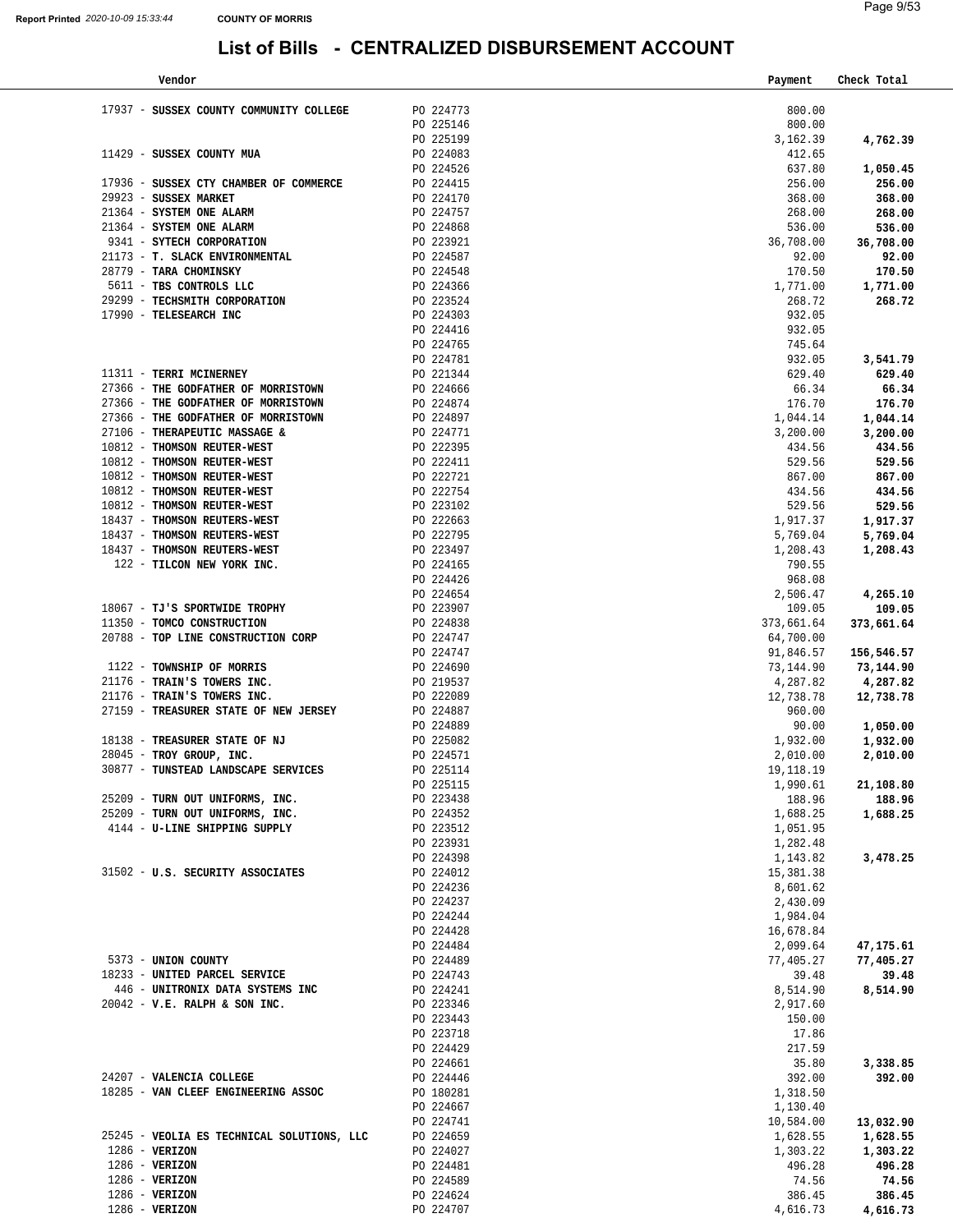| Vendor                                                         |                        | Payment           | Check Total         |
|----------------------------------------------------------------|------------------------|-------------------|---------------------|
|                                                                |                        |                   |                     |
| 1348 - VERIZON WIRELESS                                        | PO 224340              | 441.28            |                     |
|                                                                | PO 225129              | 29,042.40         |                     |
|                                                                | PO 225129<br>PO 224620 | 187.45<br>184.57  | 29,671.13<br>184.57 |
| 7037 - VILLAGE SUPER MARKET, INC.<br>11197 - VIRGINIA MICHELIN | PO 224831              | 383.00            | 383.00              |
| 11333 - VISUAL COMPUTER SOLUTIONS                              | PO 225068              | 1,379.17          |                     |
| 6146 - W.B. MASON COMPANY INC                                  | PO 215379              | 1,607.76          | 1,379.17            |
|                                                                | PO 218291              | 59.34             |                     |
|                                                                | PO 219982              | 2,066.40          |                     |
|                                                                | PO 223433              | 65.10             |                     |
|                                                                | PO 223500              | 479.04            |                     |
|                                                                | PO 223511              | 2,371.20          |                     |
|                                                                | PO 223807              | 245.55            |                     |
|                                                                | PO 223810              | 73.95             | 6,968.34            |
| 6146 - W.B. MASON COMPANY INC                                  | PO 223880              | 11.99             |                     |
|                                                                | PO 223940              | 112.57            |                     |
|                                                                | PO 223952              | 97.91             |                     |
|                                                                | PO 224105              | 83.87             |                     |
|                                                                | PO 224135              | 127.00            |                     |
|                                                                | PO 224141              | 431.55            |                     |
|                                                                | PO 224142              | 49.90             |                     |
|                                                                | PO 224174              | 1,244.06          | 2,158.85            |
| 6146 - W.B. MASON COMPANY INC                                  | PO 224176              | 336.59            |                     |
|                                                                | PO 224243              | 178.80            |                     |
|                                                                | PO 224393              | 46.56             | 561.95              |
| 6146 - W.B. MASON COMPANY INC                                  | PO 224457              | 240.73            |                     |
|                                                                | PO 224460              | 158.74            |                     |
|                                                                | PO 224483              | 42.41             |                     |
|                                                                | PO 224497              | 22.36             |                     |
|                                                                | PO 224504              | 49.17             | 513.41              |
| 6146 - W.B. MASON COMPANY INC                                  | PO 224510              | 38.61             |                     |
|                                                                | PO 224519              | 39.99             |                     |
|                                                                | PO 224533              | 73.08             |                     |
|                                                                | PO 224540              | 79.82             |                     |
|                                                                | PO 224544              | 32.24             |                     |
|                                                                | PO 224555              | 319.32            |                     |
|                                                                | PO 224581              | 112.70            |                     |
|                                                                | PO 224621              | 30.50             | 726.26              |
| 6146 - W.B. MASON COMPANY INC                                  | PO 224657              | 1.90              |                     |
|                                                                | PO 224660              | 10.70             |                     |
|                                                                | PO 224677              | 39.16             |                     |
|                                                                | PO 224727              | 229.68            |                     |
|                                                                | PO 224728              | 35.78             |                     |
|                                                                | PO 224729              | 110.74            | 427.96              |
| 6146 - W.B. MASON COMPANY INC                                  | PO 224730              | 32.24<br>85.07    |                     |
|                                                                | PO 224731              |                   |                     |
|                                                                | PO 224734<br>PO 224736 | 299.90<br>106.97  |                     |
|                                                                | PO 224846              | 64.30             |                     |
|                                                                | PO 224877              | 126.38            |                     |
|                                                                | PO 224880              | 287.70            |                     |
|                                                                | PO 224892              | 64.95             | 1,067.51            |
| 6146 - W.B. MASON COMPANY INC                                  | PO 224941              | 118.92            |                     |
|                                                                | PO 224952              | 23.70             |                     |
|                                                                | PO 224953              | 35.53             |                     |
|                                                                | PO 224979              | 111.69            |                     |
|                                                                | PO 225198              | 0.95              | 290.79              |
| 18388 - WARREN COUNTY COMMUNITY COLL.                          | PO 225147              | 1,000.00          |                     |
|                                                                | PO 225148              | 2,779.20          | 3,779.20            |
| 18396 - WASHINGTON TWP POLICE DEPT                             | PO 225091              | 220.00            | 220.00              |
| 24231 - WATERS, MCPHERSON, MCNEILL, P.C.                       | PO 224710              | 244.20            | 244.20              |
| 24231 - WATERS, MCPHERSON, MCNEILL, P.C.                       | PO 224711              | 3,101.43          | 3,101.43            |
| 24231 - WATERS, MCPHERSON, MCNEILL, P.C.                       | PO 224712              | 1,886.84          | 1,886.84            |
| 24231 - WATERS, MCPHERSON, MCNEILL, P.C.                       | PO 224733              | 7,196.03          | 7,196.03            |
| 30783 - WEB COMMERCE PARTNERS, INC.                            | PO 224695              | 3,600.00          | 3,600.00            |
| 32222 - WEISS-AUG, INC                                         | PO 224410              | 4,541.25          |                     |
|                                                                | PO 224411              | 4,568.75          | 9,110.00            |
| 32360 - WICKED AQUATICS, LLC                                   | PO 224704              | 1,120.00          | 1,120.00            |
| 13246 - WILLIAM F. BARNISH                                     | PO 222241              | 4,843.49          | 4,843.49            |
|                                                                |                        |                   |                     |
| 13246 - WILLIAM F. BARNISH                                     | PO 222394              | 4,843.49          | 4,843.49            |
| 8335 - WILLIAM PATERSON UNIVERSITY                             | PO 224769              | 2,468.80          | 2,468.80            |
| 3793 - WOODRUFF ENERGY<br>32445 - YOLANDA HERNANDEZ            | PO 224849<br>PO 224298 | 7,215.81<br>59.00 | 7,215.81<br>59.00   |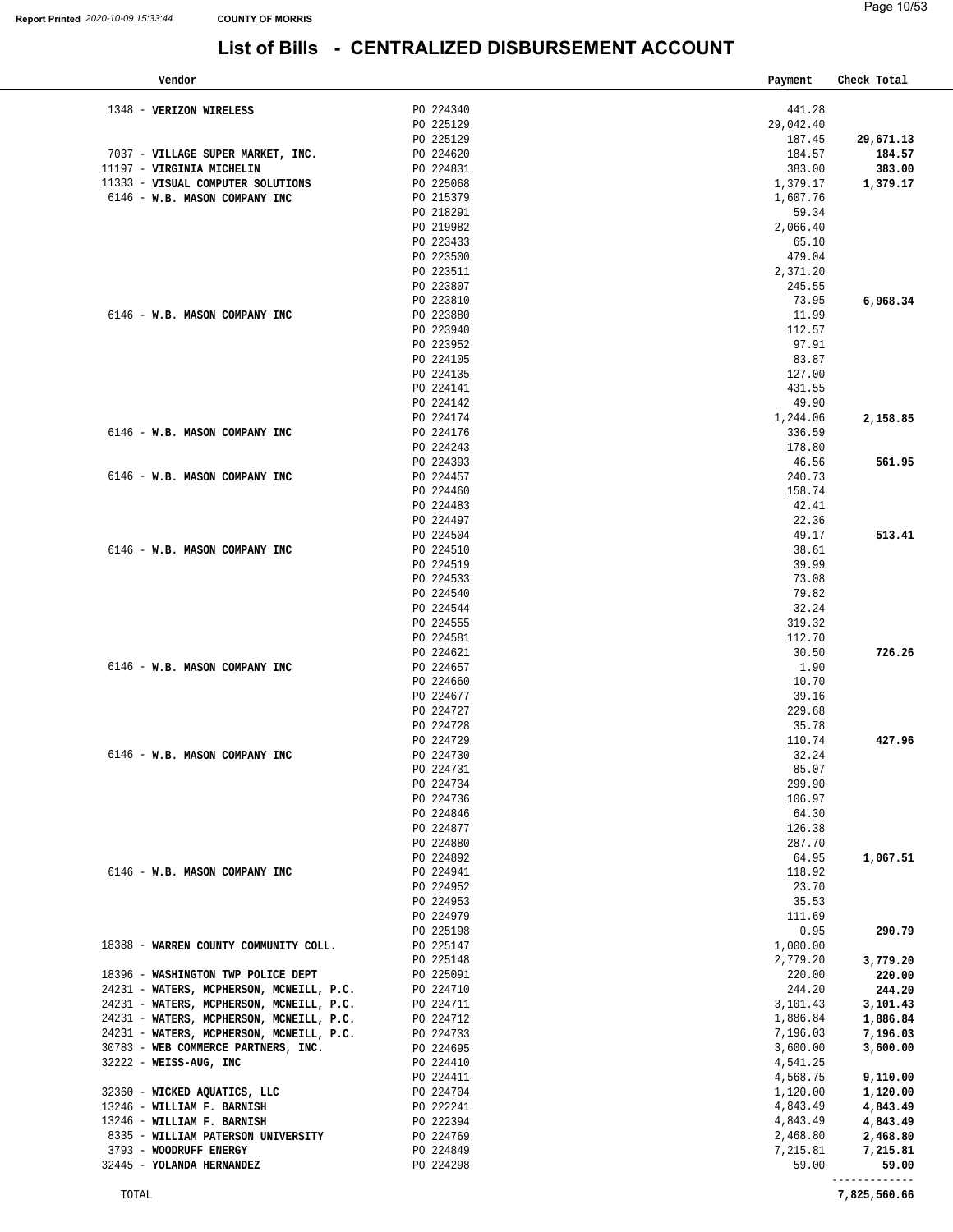| Vendor                                        |              | Payment | Check Total |
|-----------------------------------------------|--------------|---------|-------------|
|                                               |              |         |             |
| Total to be paid from Fund 01 Current Fund    | 2,723,068.46 |         |             |
| Total to be paid from Fund 02 Grant Fund      | 2,017,869.85 |         |             |
| Total to be paid from Fund 04 County Capital  | 2,983,530.80 |         |             |
| Total to be paid from Fund 13 Dedicated Trust | 101,091.55   |         |             |
|                                               |              |         |             |
|                                               | 7,825,560.66 |         |             |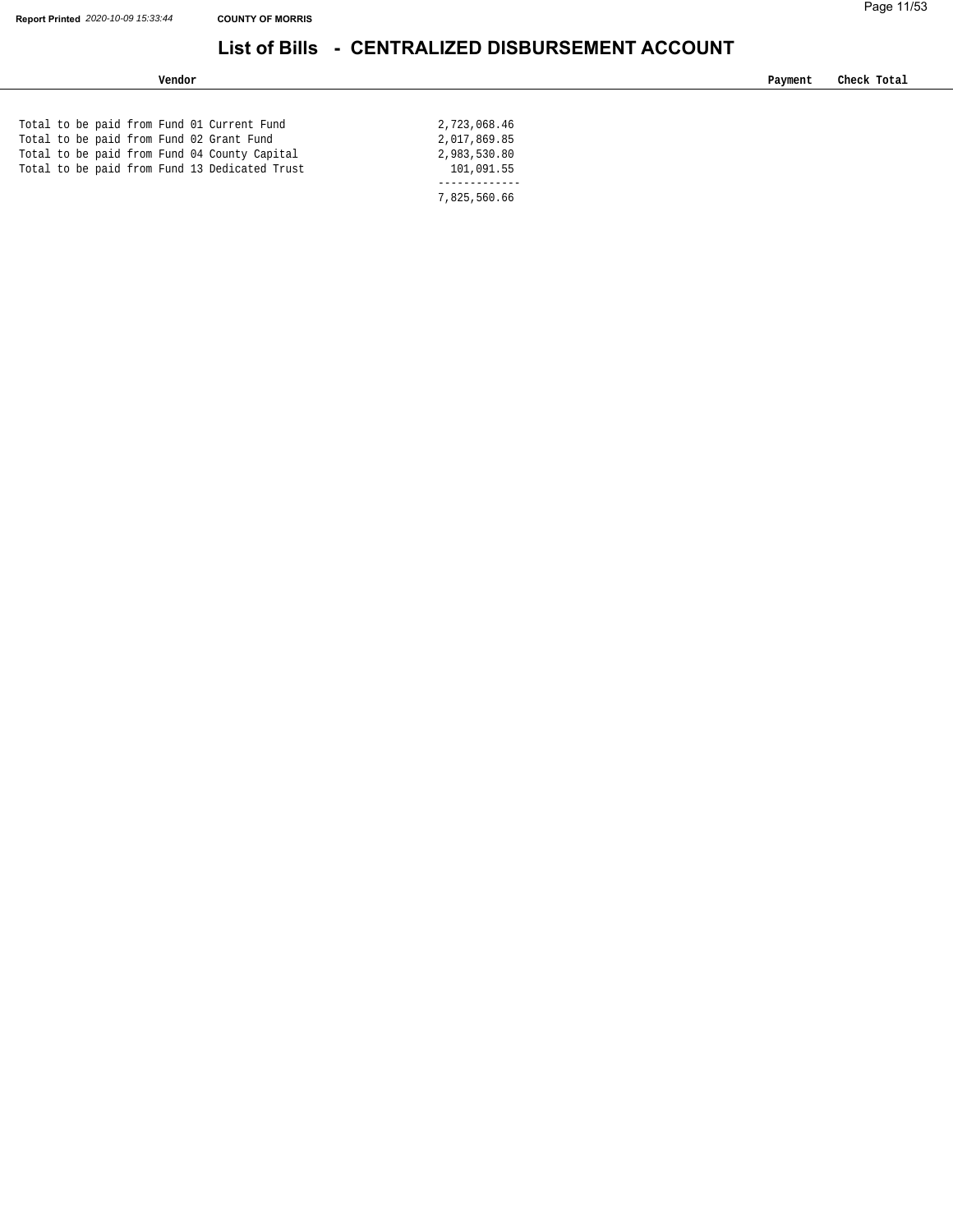| Account                            | P0#                 | Vendor                                                            | Description         | Payment         | Account Total             |
|------------------------------------|---------------------|-------------------------------------------------------------------|---------------------|-----------------|---------------------------|
|                                    |                     |                                                                   |                     |                 |                           |
|                                    |                     |                                                                   | <b>Current Fund</b> |                 |                           |
| <b>County Administrator</b>        |                     |                                                                   |                     |                 |                           |
|                                    |                     | 224051 NJ STATE LEAGUE OF                                         |                     | 110.00          |                           |
| 01-201-20-100100-039               |                     | Education Schools & Training                                      | TOTAL FOR ACCOUNT   |                 | 110.00                    |
|                                    |                     | 224105 W.B. MASON COMPANY INC                                     |                     | 103.94          |                           |
|                                    |                     | 224105 W.B. MASON COMPANY INC                                     |                     | $-20.07$        |                           |
| 01-201-20-100100-058               |                     | Office Supplies & Stationery                                      | TOTAL FOR ACCOUNT   |                 | 83.87                     |
|                                    |                     | 225177 COUNTY OF MORRIS                                           |                     | 106.50          |                           |
| 01-201-20-100100-068               |                     | Postage & Metered Mail                                            | TOTAL FOR ACCOUNT   |                 | 106.50                    |
|                                    |                     |                                                                   |                     |                 |                           |
|                                    |                     | 224493 HARVARD STUDIO PHOTOGRAPHY LLC                             |                     | 1,000.00        |                           |
| 01-201-20-100100-079               |                     | Special Projects                                                  | TOTAL FOR ACCOUNT   |                 | 1,000.00                  |
|                                    |                     | 224285 JAMIE KLENETSKY FAY                                        |                     | 26.00           |                           |
|                                    |                     | 224867 CLEARY GIACOBBE ALFIERI &                                  |                     | 62.00           |                           |
| 01-201-20-100100-084               |                     | Other Outside Services                                            | TOTAL FOR ACCOUNT   |                 | 88.00                     |
|                                    |                     | 210377 ROUTE 23 AUTOMALL LLC                                      |                     | 60, 314.00      |                           |
| 01-203-20-100100-167               |                     | (2019) Transportation Vehicles                                    | TOTAL FOR ACCOUNT   |                 | 60,314.00                 |
|                                    |                     |                                                                   |                     |                 |                           |
|                                    |                     | TOTAL for County Administrator                                    |                     |                 | ============<br>61,702.37 |
|                                    |                     |                                                                   |                     |                 |                           |
| <b>Personnel</b>                   |                     |                                                                   |                     |                 |                           |
|                                    |                     | 223810 W.B. MASON COMPANY INC                                     |                     | 38.68           |                           |
|                                    |                     | 223810 W.B. MASON COMPANY INC                                     |                     | 17.99           |                           |
|                                    |                     | 223810 W.B. MASON COMPANY INC                                     |                     | 17.28           |                           |
| 01-201-20-105100-058               |                     | Office Supplies & Stationery                                      | TOTAL FOR ACCOUNT   |                 | 73.95                     |
|                                    |                     | 225177 COUNTY OF MORRIS                                           |                     | 39.00           |                           |
| 01-201-20-105100-068               |                     | Postage & Metered Mail                                            | TOTAL FOR ACCOUNT   |                 | 39.00                     |
|                                    |                     |                                                                   |                     |                 |                           |
|                                    | TOTAL for Personnel |                                                                   |                     |                 | ============<br>112.95    |
| <b>Board of Chosen Freeholders</b> |                     |                                                                   |                     |                 |                           |
|                                    |                     |                                                                   |                     |                 |                           |
|                                    |                     | 225177 COUNTY OF MORRIS                                           |                     | 26.75           |                           |
| 01-201-20-110100-068               |                     | 225177 COUNTY OF MORRIS<br>Postage & Metered Mail                 | TOTAL FOR ACCOUNT   | 76.30           | 103.05                    |
|                                    |                     |                                                                   |                     |                 |                           |
|                                    |                     | 224021 MORRIS COUNTY LEAGUE OF MUNICIPALIT                        |                     | 200.00          |                           |
|                                    |                     | 224619 PATRICIA FITZPATRICK                                       |                     | 246.25<br>56.68 |                           |
|                                    |                     | 224619 PATRICIA FITZPATRICK<br>224666 THE GODFATHER OF MORRISTOWN |                     | 66.34           |                           |
|                                    |                     | 224620 VILLAGE SUPER MARKET, INC.                                 |                     | 184.57          |                           |
| 01-201-20-110100-079               |                     | Special Projects                                                  | TOTAL FOR ACCOUNT   |                 | 753.84                    |
|                                    |                     | 224336 MGL PRINTING SOLUTIONS                                     |                     | 120.00          |                           |
|                                    |                     | 224336 MGL PRINTING SOLUTIONS                                     |                     | 29.00           |                           |
|                                    |                     | 224336 MGL PRINTING SOLUTIONS                                     |                     | 348.00          |                           |
|                                    |                     | Other Outside Services                                            | TOTAL FOR ACCOUNT   |                 | 497.00                    |
|                                    |                     |                                                                   |                     |                 | ============<br>1,353.89  |
|                                    |                     |                                                                   |                     |                 |                           |
| 01-201-20-110100-084               |                     | TOTAL for Board of Chosen Freeholders                             |                     |                 |                           |
| <b>Clerk of the Board</b>          |                     |                                                                   |                     |                 |                           |
|                                    |                     | 224547 GANNETT NJ NEWSPAPERS                                      |                     | 112.40          |                           |
|                                    |                     | 224546 GANNETT NJ NEWSPAPERS                                      |                     | 122.72          |                           |
|                                    |                     | 224545 GANNETT NJ NEWSPAPERS                                      |                     | 121.86          |                           |
|                                    |                     | 224652 GANNETT NJ NEWSPAPERS<br>224913 GANNETT NJ NEWSPAPERS      |                     | 41.02<br>98.64  |                           |
|                                    |                     | 224893 GANNETT NJ NEWSPAPERS                                      |                     | 56.76           |                           |
| 01-201-20-110105-022               | Advertising         | 225041 GANNETT NJ NEWSPAPERS                                      | TOTAL FOR ACCOUNT   | 111.54          | 664.94                    |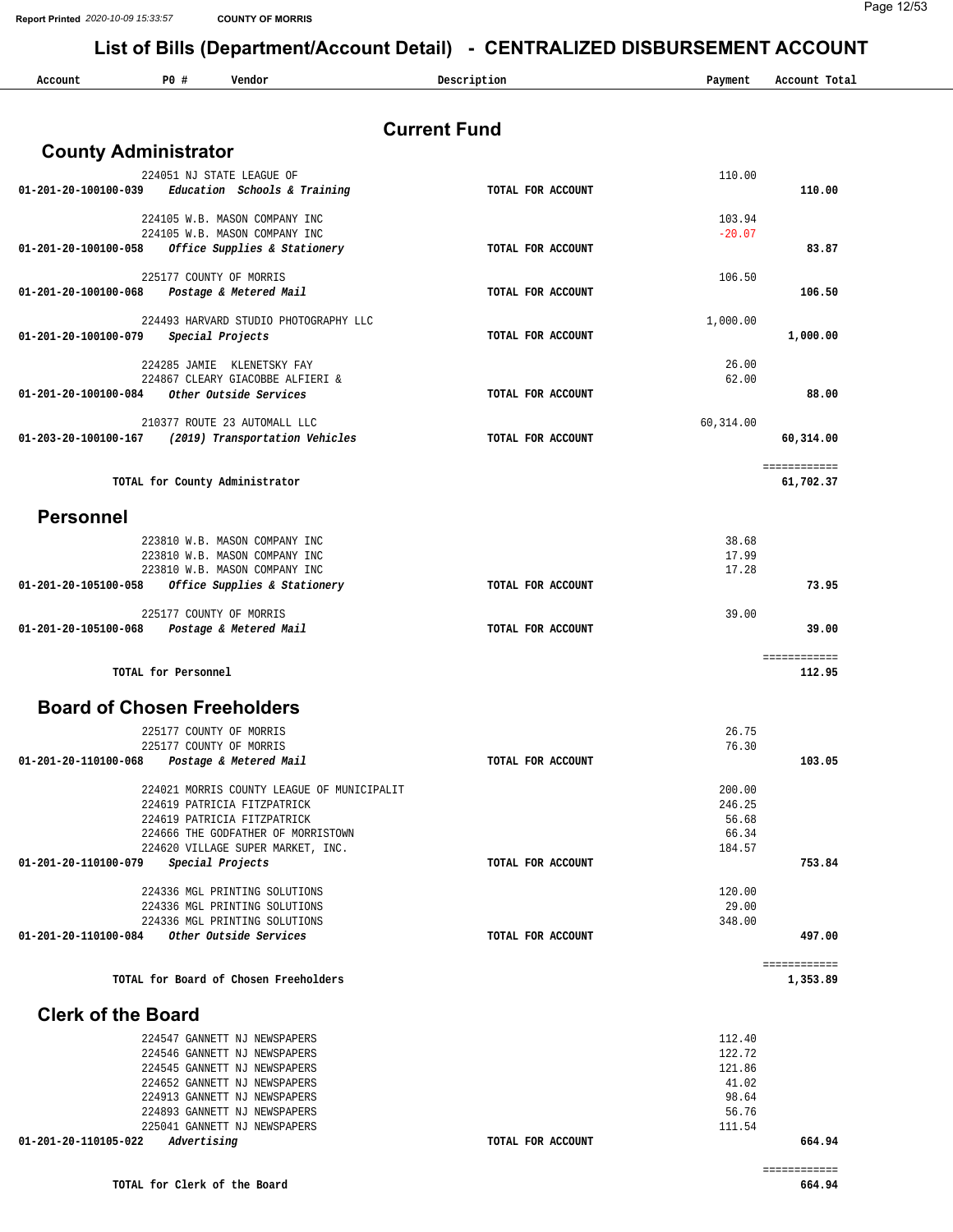| Account                          | P0 #                       | Vendor                                                                   | Description       | Payment          | Account Total |
|----------------------------------|----------------------------|--------------------------------------------------------------------------|-------------------|------------------|---------------|
| <b>County Clerk</b>              |                            |                                                                          |                   |                  |               |
|                                  |                            | 222663 THOMSON REUTERS-WEST                                              |                   | 668.37           |               |
|                                  |                            | 222663 THOMSON REUTERS-WEST                                              |                   | 1,249.00         |               |
| 01-201-20-120100-028             |                            | Books & Periodicals                                                      | TOTAL FOR ACCOUNT |                  | 1,917.37      |
|                                  | 225129 VERIZON WIRELESS    |                                                                          |                   | 539.22           |               |
| 01-201-20-120100-031             |                            | Cellular Phones/Pagers                                                   | TOTAL FOR ACCOUNT |                  | 539.22        |
|                                  |                            |                                                                          |                   |                  |               |
|                                  | 224248 NJLM<br>224248 NJLM |                                                                          |                   | 75.00<br>85.00   |               |
|                                  | 224248 NJLM                |                                                                          |                   | 75.00            |               |
| 01-201-20-120100-039             |                            | Education, Schools & Training                                            | TOTAL FOR ACCOUNT |                  | 235.00        |
|                                  |                            |                                                                          |                   |                  |               |
| 01-201-20-120100-058             |                            | 224894 OFFICE CONCEPTS GROUP, INC.<br>Office Supplies & Stationery       | TOTAL FOR ACCOUNT | 677.72           | 677.72        |
|                                  |                            |                                                                          |                   |                  |               |
|                                  | 225177 COUNTY OF MORRIS    |                                                                          |                   | 633.10           |               |
| 01-201-20-120100-068             |                            | Postage & Metered Mail                                                   | TOTAL FOR ACCOUNT |                  | 633.10        |
|                                  | 224095 PAPER MART INC      |                                                                          |                   | 1,224.00         |               |
|                                  | 224095 PAPER MART INC      |                                                                          |                   | 331.10           |               |
|                                  | 224095 PAPER MART INC      |                                                                          |                   | 370.50           |               |
| 01-201-20-120100-069             | Printing                   |                                                                          | TOTAL FOR ACCOUNT |                  | 1,925.60      |
|                                  | 224820 ANN F. GROSSI       |                                                                          |                   | 23.50            |               |
| 01-201-20-120100-082             | Travel Expense             |                                                                          | TOTAL FOR ACCOUNT |                  | 23.50         |
|                                  |                            |                                                                          |                   |                  |               |
|                                  |                            | 224581 W.B. MASON COMPANY INC                                            |                   | 111.75           |               |
| 01-201-20-120100-084             |                            | 224581 W.B. MASON COMPANY INC<br>Other Outside Services                  | TOTAL FOR ACCOUNT | 0.95             | 112.70        |
|                                  |                            |                                                                          |                   |                  |               |
|                                  | 224591 HUNAN WOK           |                                                                          |                   | 320.07           |               |
|                                  |                            | 224597 LONGFELLOWS SANDWICH DELI<br>224597 LONGFELLOWS SANDWICH DELI     |                   | 161.25<br>310.50 |               |
|                                  |                            | 224096 MORRIS COUNTY LEAGUE OF MUNICIPALIT                               |                   | 50.00            |               |
|                                  | 224820 ANN F. GROSSI       |                                                                          |                   | 315.00           |               |
|                                  | 224900 HUNAN WOK           |                                                                          |                   | 330.34           |               |
|                                  |                            | 224909 LONGFELLOWS SANDWICH DELI                                         |                   | 211.00           |               |
|                                  |                            | 224909 LONGFELLOWS SANDWICH DELI<br>224909 LONGFELLOWS SANDWICH DELI     |                   | 292.40<br>230.90 |               |
|                                  |                            | 224909 LONGFELLOWS SANDWICH DELI                                         |                   | 260.75           |               |
|                                  |                            | 224914 BURRINI'S OLDE WORLD MARKET                                       |                   | 328.96           |               |
|                                  |                            | 224914 BURRINI'S OLDE WORLD MARKET                                       |                   | 331.18           |               |
|                                  |                            | 224897 THE GODFATHER OF MORRISTOWN                                       |                   | 138.79           |               |
|                                  |                            | 224897 THE GODFATHER OF MORRISTOWN<br>224897 THE GODFATHER OF MORRISTOWN |                   | 222.16<br>304.00 |               |
|                                  |                            | 224897 THE GODFATHER OF MORRISTOWN                                       |                   | 133.19           |               |
|                                  |                            | 224897 THE GODFATHER OF MORRISTOWN                                       |                   | 246.00           |               |
| 01-201-20-120100-185             | Food                       |                                                                          | TOTAL FOR ACCOUNT |                  | 4,186.49      |
|                                  |                            |                                                                          |                   |                  | ============  |
|                                  | TOTAL for County Clerk     |                                                                          |                   |                  | 10,250.70     |
|                                  |                            |                                                                          |                   |                  |               |
| <b>County Board of Elections</b> |                            |                                                                          |                   |                  |               |
|                                  |                            | 224881 GANNETT NJ NEWSPAPERS                                             |                   | 55.04            |               |
|                                  |                            | 224881 GANNETT NJ NEWSPAPERS                                             |                   | 35.00            |               |
|                                  |                            | 224884 GANNETT NJ NEWSPAPERS                                             |                   | 61.06            |               |
|                                  |                            | 224884 GANNETT NJ NEWSPAPERS                                             |                   | 35.00            |               |
| 01-201-20-121100-022             | Advertising                |                                                                          | TOTAL FOR ACCOUNT |                  | 186.10        |
|                                  |                            | 224660 W.B. MASON COMPANY INC                                            |                   | 10.70            |               |
|                                  |                            | 223512 U-LINE SHIPPING SUPPLY                                            |                   | 954.00           |               |
|                                  |                            | 223512 U-LINE SHIPPING SUPPLY                                            |                   | 97.95            |               |
| 01-201-20-121100-058             |                            | Office Supplies & Stationery                                             | TOTAL FOR ACCOUNT |                  | 1,062.65      |
|                                  | 225177 COUNTY OF MORRIS    |                                                                          |                   | 189.60           |               |
| 01-201-20-121100-068             |                            | Postage & Metered Mail                                                   | TOTAL FOR ACCOUNT |                  | 189.60        |
|                                  | 223692 A. RIFKIN CO.       |                                                                          |                   | 67,940.00        |               |
|                                  | 223692 A. RIFKIN CO.       |                                                                          |                   | 845.00           |               |
|                                  |                            | 219864 DELL MARKETING L.P.                                               |                   | 5,917.20         |               |
|                                  |                            | 219864 DELL MARKETING L.P.                                               |                   | 119.67           |               |
|                                  |                            | 219864 DELL MARKETING L.P.                                               |                   | 137.31           |               |
|                                  |                            | 219864 DELL MARKETING L.P.<br>219864 DELL MARKETING L.P.                 |                   | 191.22<br>598.47 |               |
|                                  |                            |                                                                          |                   |                  |               |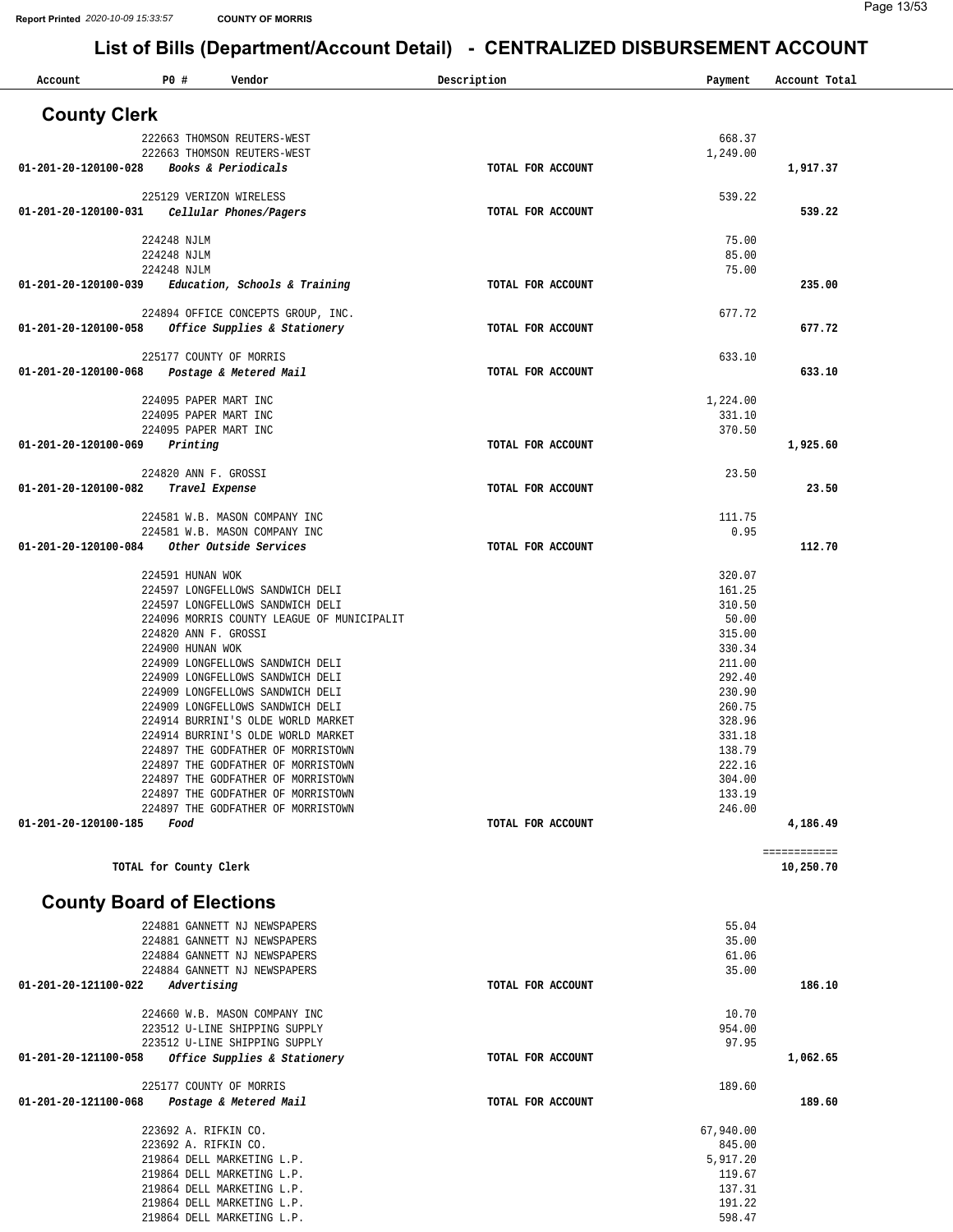| Account              | P0 #<br>Vendor                                                 |                                               | Description       | Payment         | Account Total             |
|----------------------|----------------------------------------------------------------|-----------------------------------------------|-------------------|-----------------|---------------------------|
|                      | <b>County Board of Elections</b>                               |                                               |                   |                 |                           |
|                      |                                                                |                                               |                   |                 |                           |
|                      | 224398 U-LINE SHIPPING SUPPLY                                  |                                               |                   | 1,064.00        |                           |
|                      | 224398 U-LINE SHIPPING SUPPLY<br>224398 U-LINE SHIPPING SUPPLY |                                               |                   | 18.00<br>18.00  |                           |
|                      | 224398 U-LINE SHIPPING SUPPLY                                  |                                               |                   | 18.00           |                           |
|                      | 224398 U-LINE SHIPPING SUPPLY                                  |                                               |                   | 25.82           |                           |
|                      | 224695 WEB COMMERCE PARTNERS, INC.                             |                                               |                   | 3,600.00        |                           |
|                      | 225172 KIMBERLY J VAZQUEZ                                      |                                               |                   | 84.00           |                           |
|                      | 225172 KIMBERLY J VAZQUEZ                                      |                                               |                   | 84.00           |                           |
|                      |                                                                | 225196 MORRIS COUNTY PARK COMMISSION          |                   | 200.00          |                           |
|                      | 225333 ELIZABETH SUTULA                                        |                                               |                   | 147.00          |                           |
|                      | 225333 ELIZABETH SUTULA                                        |                                               |                   | 154.00          |                           |
|                      | 225333 ELIZABETH SUTULA                                        |                                               |                   | 105.00          |                           |
|                      | 225330 GEORGE COPPOLA<br>225330 GEORGE COPPOLA                 |                                               |                   | 161.00<br>91.00 |                           |
|                      | 225330 GEORGE COPPOLA                                          |                                               |                   | 105.00          |                           |
|                      | 225330 GEORGE COPPOLA                                          |                                               |                   | 112.00          |                           |
|                      | 225331 ISABELLE ALEXANDRA SOSA                                 |                                               |                   | 98.00           |                           |
|                      | 225331 ISABELLE ALEXANDRA SOSA                                 |                                               |                   | 70.00           |                           |
|                      | 225291 GISELLE ABREU                                           |                                               |                   | 105.00          |                           |
|                      | 225292 MICHELLE ADRIANA ABREU                                  |                                               |                   | 105.00          |                           |
|                      | 225294 GREGORY C BROWN                                         |                                               |                   | 52.50           |                           |
|                      | 225294 GREGORY C BROWN                                         |                                               |                   | 52.50           |                           |
| 01-201-20-121100-096 | Election Officer                                               |                                               | TOTAL FOR ACCOUNT |                 | 82,218.69                 |
|                      | TOTAL for County Board of Elections                            |                                               |                   |                 | ============<br>83,657.04 |
|                      |                                                                |                                               |                   |                 |                           |
|                      | <b>Superintendent of Elections</b>                             |                                               |                   |                 |                           |
|                      | 224713 HUNAN WOK                                               |                                               |                   | 138.22          |                           |
|                      | 224713 HUNAN WOK                                               |                                               |                   | 9.95            |                           |
|                      | 224713 HUNAN WOK                                               |                                               |                   | 5.00            |                           |
| 01-201-20-121105-023 |                                                                | Associations and Memberships                  | TOTAL FOR ACCOUNT |                 | 153.17                    |
|                      | 224011 MORRISTOWN POST OFFICE                                  |                                               |                   | 1,000.00        |                           |
| 01-201-20-121105-068 | 225177 COUNTY OF MORRIS                                        |                                               | TOTAL FOR ACCOUNT | 347.00          |                           |
|                      | Postage & Metered Mail                                         |                                               |                   |                 | 1,347.00                  |
|                      |                                                                | 224875 MANGIANO PIZZA RESTAURANT AND CATERING |                   | 224.95          |                           |
|                      |                                                                | 224875 MANGIANO PIZZA RESTAURANT AND CATERING |                   | 10.00           |                           |
|                      | 224874 THE GODFATHER OF MORRISTOWN                             |                                               |                   | 171.70          |                           |
|                      | 224874 THE GODFATHER OF MORRISTOWN                             |                                               |                   | 5.00            |                           |
|                      | 224898 MORRISTOWN DINER                                        |                                               |                   | 192.85          |                           |
|                      | 225043 MARILYN ROSSY                                           |                                               |                   | 155.74          |                           |
|                      | 225043 MARILYN ROSSY                                           |                                               |                   | 10.32           |                           |
|                      | 225045 LOVEYS PIZZA & GRILL                                    |                                               |                   | 249.95          |                           |
|                      | 225045 LOVEYS PIZZA & GRILL                                    |                                               |                   | 10.00           |                           |
|                      | 224866 LONGFELLOWS SANDWICH DELI                               |                                               |                   | 225.69          |                           |
| 01-201-20-121105-082 | 224866 LONGFELLOWS SANDWICH DELI<br>Travel Expense             |                                               | TOTAL FOR ACCOUNT | 5.00            | 1,261.20                  |
|                      |                                                                |                                               |                   |                 |                           |
|                      | 224510 W.B. MASON COMPANY INC                                  |                                               |                   | 0.95            |                           |
|                      | 224510 W.B. MASON COMPANY INC                                  |                                               |                   | 0.95            |                           |
|                      | 224510 W.B. MASON COMPANY INC                                  |                                               |                   | 0.95            |                           |
|                      | 224510 W.B. MASON COMPANY INC                                  |                                               |                   | 31.29           |                           |
|                      | 224510 W.B. MASON COMPANY INC                                  |                                               |                   | 4.47            |                           |
| 01-201-20-121105-095 |                                                                | Other Administrative Supplies                 | TOTAL FOR ACCOUNT |                 | 38.61                     |
|                      | 224465 MOUSER ELECTRONICS, INC                                 |                                               |                   | 3,590.00        |                           |
|                      | 224465 MOUSER ELECTRONICS, INC                                 |                                               |                   | 39.49           |                           |
| 01-201-20-121105-104 | Electronic Voting Machine                                      |                                               | TOTAL FOR ACCOUNT |                 | 3,629.49                  |
|                      | TOTAL for Superintendent of Elections                          |                                               |                   |                 | ============<br>6,429.47  |
|                      | <b>County Elections (Cty Clerk)</b>                            |                                               |                   |                 |                           |
|                      | 224582 NJ ADVANCE MEDIA                                        |                                               |                   | 426.60          |                           |
| 01-201-20-121110-022 | Advertising                                                    |                                               | TOTAL FOR ACCOUNT |                 | 426.60                    |
|                      |                                                                |                                               |                   |                 |                           |
|                      | 225177 COUNTY OF MORRIS                                        |                                               |                   | 1,250.35        |                           |
| 01-201-20-121110-068 | Postage & Metered Mail                                         |                                               | TOTAL FOR ACCOUNT |                 | 1,250.35                  |
|                      | 223822 ACE LITHOGRAPHERS                                       |                                               |                   | 9,950.00        |                           |
| 01-201-20-121110-069 | Printing                                                       |                                               | TOTAL FOR ACCOUNT |                 | 9,950.00                  |
|                      |                                                                |                                               |                   |                 |                           |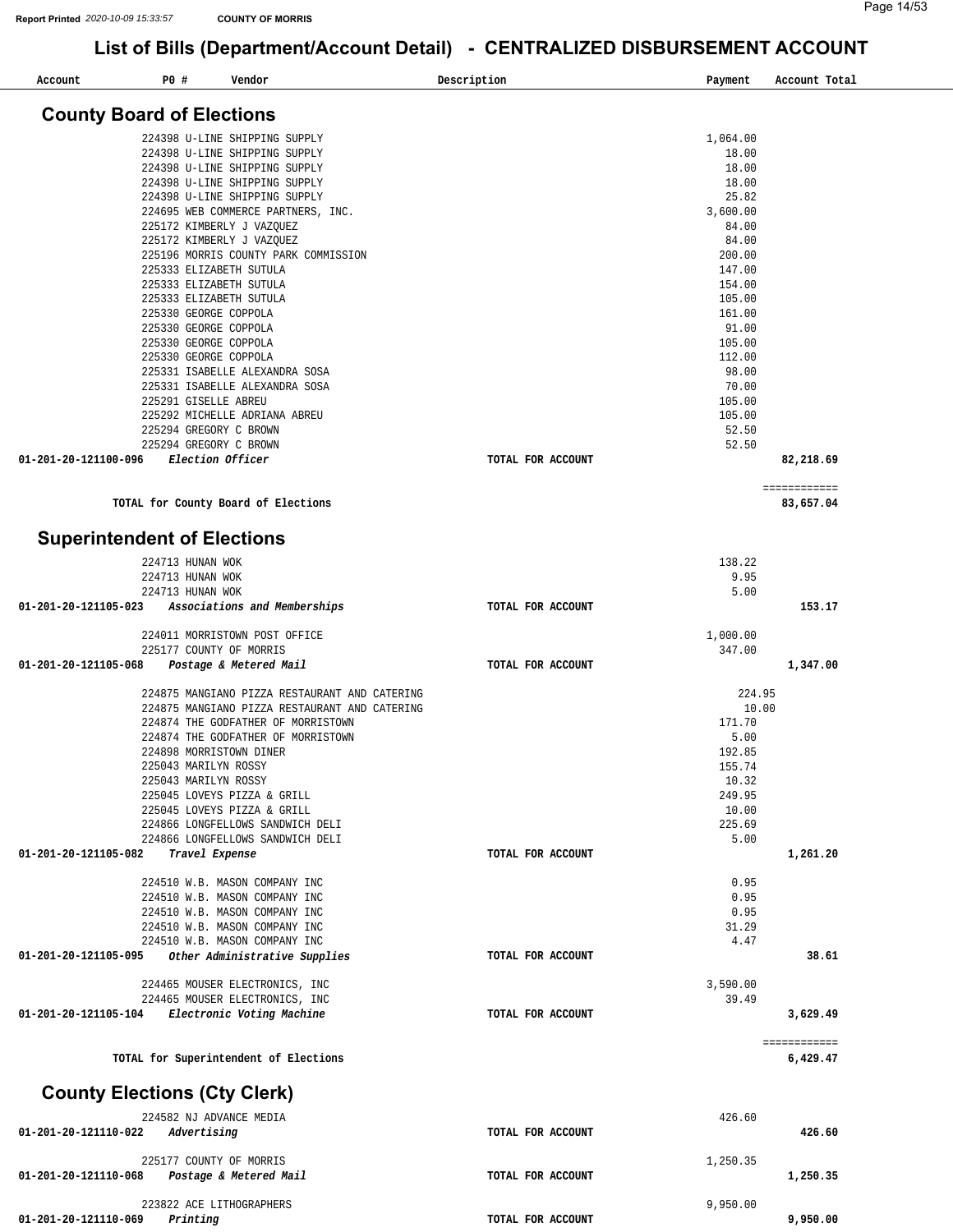Page 15/53

| Account                             | P0#                        | Vendor                                                                                          | Description       | Payment                | Account Total             |
|-------------------------------------|----------------------------|-------------------------------------------------------------------------------------------------|-------------------|------------------------|---------------------------|
| <b>County Elections (Cty Clerk)</b> |                            |                                                                                                 |                   |                        |                           |
|                                     |                            | TOTAL for County Elections (Cty Clerk)                                                          |                   |                        | ============<br>11,626.95 |
| <b>County Treasurer</b>             |                            |                                                                                                 |                   |                        |                           |
| 01-201-20-130100-039                |                            | 224455 GFOA OF NEW JERSEY<br>224518 GFOA OF NEW JERSEY<br>Education Schools & Training          | TOTAL FOR ACCOUNT | 350.00<br>350.00       | 700.00                    |
|                                     |                            | 224571 TROY GROUP, INC.                                                                         |                   | 2,010.00               |                           |
| 01-201-20-130100-044                |                            | Equipment Service Agreements                                                                    | TOTAL FOR ACCOUNT |                        | 2,010.00                  |
|                                     |                            | 224457 W.B. MASON COMPANY INC<br>224457 W.B. MASON COMPANY INC<br>224457 W.B. MASON COMPANY INC |                   | 223.90<br>7.58<br>9.25 |                           |
| 01-201-20-130100-058                |                            | Office Supplies & Stationery                                                                    | TOTAL FOR ACCOUNT |                        | 240.73                    |
| 01-201-20-130100-068                |                            | 225177 COUNTY OF MORRIS<br>Postage & Metered Mail                                               | TOTAL FOR ACCOUNT | 223.70                 | 223.70                    |
| 01-201-20-130100-070                |                            | 224687 NEW JERSEY LEAGUE OF<br>Publication & Subscriptions                                      | TOTAL FOR ACCOUNT | 210.00                 | 210.00                    |
| 01-201-20-130100-084                |                            | 225198 W.B. MASON COMPANY INC<br>Other Outside Services                                         | TOTAL FOR ACCOUNT | 0.95                   | 0.95                      |
| 01-201-20-130100-164                | 225197 RICOH USA, INC.     | Office Machines - Rental                                                                        | TOTAL FOR ACCOUNT | 835.26                 | 835.26                    |
|                                     | TOTAL for County Treasurer |                                                                                                 |                   |                        | ============<br>4,220.64  |
| <b>Purchasing Division</b>          |                            |                                                                                                 |                   |                        |                           |
| 01-201-20-130105-058                |                            | 224543 OFFICE CONCEPTS GROUP, INC.<br>Office Supplies & Stationery                              | TOTAL FOR ACCOUNT | 7.06                   | 7.06                      |
| 01-201-20-130105-068                |                            | 225177 COUNTY OF MORRIS<br>Postage & Metered Mail                                               | TOTAL FOR ACCOUNT | 92.40                  | 92.40                     |
| 01-201-20-130105-095                |                            | 224544 W.B. MASON COMPANY INC<br>224544 W.B. MASON COMPANY INC<br>Other Administrative Supplies | TOTAL FOR ACCOUNT | 31.29<br>0.95          | 32.24                     |
|                                     |                            | TOTAL for Purchasing Division                                                                   |                   |                        | ============<br>131.70    |
| <b>Office Services</b>              |                            |                                                                                                 |                   |                        |                           |
|                                     | 225387 SUSAN BROTONS       |                                                                                                 |                   | 51.14                  |                           |
| 01-201-20-130110-058                |                            | Office Supplies & Stationery                                                                    | TOTAL FOR ACCOUNT |                        | 51.14                     |
| 01-201-20-130110-069                | Printing                   | 225204 COUNTY COLLEGE OF MORRIS                                                                 | TOTAL FOR ACCOUNT | 17,987.41              | 17,987.41                 |
|                                     | TOTAL for Office Services  |                                                                                                 |                   |                        | ============<br>18,038.55 |
| <b>Information Technology Div</b>   |                            |                                                                                                 |                   |                        |                           |
| 01-201-20-140100-054                | Microfilming               | 224032 ALTERNATIVE MICROGRAPHICS INC                                                            | TOTAL FOR ACCOUNT | 1,532.47               | 1,532.47                  |
| 01-201-20-140100-068                |                            | 224743 UNITED PARCEL SERVICE<br>225177 COUNTY OF MORRIS<br>Postage & Metered Mail               | TOTAL FOR ACCOUNT | 39.48<br>0.50          | 39.98                     |
| 01-201-20-140100-073                |                            | 224609 CITYSIDE ARCHIVES, LLC<br>Records Managment Services                                     | TOTAL FOR ACCOUNT | 3,769.11               | 3,769.11                  |
| 01-201-20-140100-078                |                            | 224492 DELL MARKETING L.P.<br>Software Maintenance                                              | TOTAL FOR ACCOUNT | 9,018.00               | 9,018.00                  |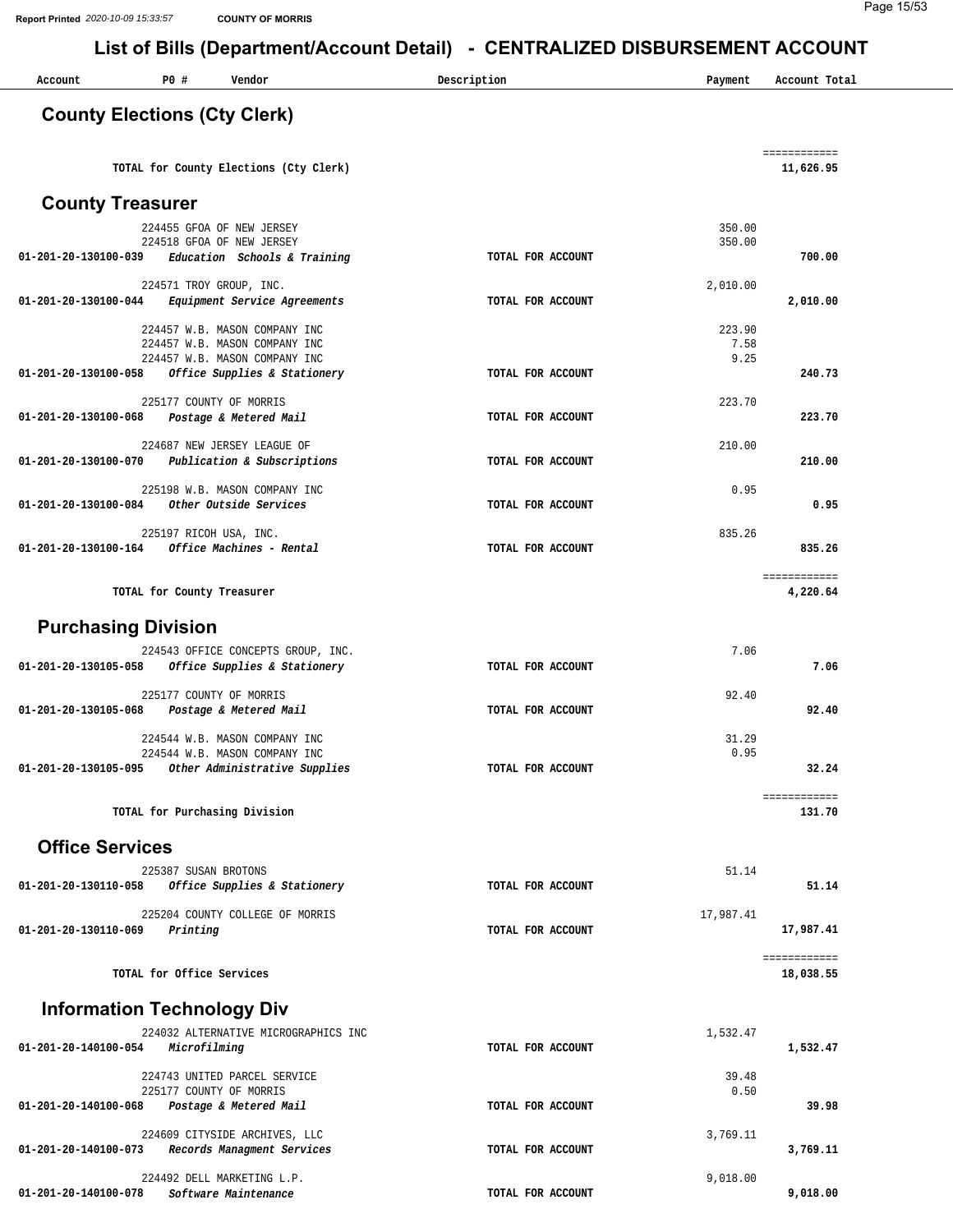| Account                                     | P0 #                     | Vendor                                                         | Description       | Payment          | Account Total             |
|---------------------------------------------|--------------------------|----------------------------------------------------------------|-------------------|------------------|---------------------------|
|                                             |                          | <b>Information Technology Div</b>                              |                   |                  |                           |
|                                             |                          | 218251 SECURITY SERVICES, LLLC                                 |                   | 14.86            |                           |
|                                             |                          | 217867 SECURITY SERVICES, LLLC                                 |                   | 4,620.00         |                           |
| 01-201-20-140100-084                        |                          | Other Outside Services                                         | TOTAL FOR ACCOUNT |                  | 4,634.86                  |
|                                             |                          | 221982 CDW GOVERNMENT                                          |                   | 142.86           |                           |
|                                             |                          | 221982 CDW GOVERNMENT                                          |                   | 190.98           |                           |
|                                             |                          | 221982 CDW GOVERNMENT                                          |                   | 194.81           |                           |
|                                             |                          | 221982 CDW GOVERNMENT                                          |                   | 8.47             |                           |
|                                             |                          | 221982 CDW GOVERNMENT                                          |                   | 264.82           |                           |
| 01-201-20-140100-098                        |                          | Other Operating&Repair Supply                                  | TOTAL FOR ACCOUNT |                  | 801.94                    |
|                                             |                          | TOTAL for Information Technology Div                           |                   |                  | ============<br>19,796.36 |
| <b>County Board of Taxation</b>             |                          |                                                                |                   |                  |                           |
|                                             |                          | 224621 W.B. MASON COMPANY INC                                  |                   | 21.98            |                           |
|                                             |                          | 224621 W.B. MASON COMPANY INC                                  |                   | 4.28             |                           |
|                                             |                          | 224621 W.B. MASON COMPANY INC                                  |                   | 4.24             |                           |
|                                             |                          | 224979 W.B. MASON COMPANY INC                                  |                   | 33.96            |                           |
|                                             |                          | 224979 W.B. MASON COMPANY INC                                  |                   | 24.02            |                           |
|                                             |                          | 224979 W.B. MASON COMPANY INC                                  |                   | 41.70            |                           |
| 01-201-20-150100-058                        |                          | 224979 W.B. MASON COMPANY INC<br>Office Supplies & Stationery  | TOTAL FOR ACCOUNT | 12.01            | 142.19                    |
|                                             |                          |                                                                |                   |                  |                           |
|                                             |                          | 225177 COUNTY OF MORRIS                                        |                   | 39.80            |                           |
| 01-201-20-150100-068                        |                          | Postage & Metered Mail                                         | TOTAL FOR ACCOUNT |                  | 39.80                     |
|                                             |                          |                                                                |                   |                  | ============              |
|                                             |                          | TOTAL for County Board of Taxation                             |                   |                  | 181.99                    |
| <b>County Counsel</b>                       |                          |                                                                |                   |                  |                           |
|                                             | 220243 IMLA              |                                                                |                   | 1,645.00         |                           |
| 01-201-20-155100-023                        |                          | Associations and Memberships                                   | TOTAL FOR ACCOUNT |                  | 1,645.00                  |
|                                             |                          |                                                                |                   |                  |                           |
|                                             |                          | 222721 THOMSON REUTER-WEST                                     |                   | 867.00           |                           |
|                                             |                          | 222411 THOMSON REUTER-WEST<br>223102 THOMSON REUTER-WEST       |                   | 529.56<br>529.56 |                           |
| 01-201-20-155100-050                        | Law Books                |                                                                | TOTAL FOR ACCOUNT |                  | 1,926.12                  |
|                                             |                          |                                                                |                   |                  |                           |
|                                             |                          | 224622 CHASAN, LAMPARELLO, MALLON                              |                   | 3,852.37         |                           |
| 01-201-20-155100-051                        | Legal                    |                                                                | TOTAL FOR ACCOUNT |                  | 3,852.37                  |
|                                             |                          | 225177 COUNTY OF MORRIS                                        |                   | 1.00             |                           |
| 01-201-20-155100-068 Postage & Metered Mail |                          |                                                                | TOTAL FOR ACCOUNT |                  | 1.00                      |
|                                             |                          |                                                                |                   |                  |                           |
|                                             | TOTAL for County Counsel |                                                                |                   |                  | ============<br>7,424.49  |
| <b>County Surrogate</b>                     |                          |                                                                |                   |                  |                           |
|                                             |                          |                                                                |                   |                  |                           |
|                                             |                          | 223963 MC LEAGUE OF MUNICIPALITIES                             |                   | 50.00            |                           |
| 01-201-20-160100-039                        |                          | Education Schools & Training                                   | TOTAL FOR ACCOUNT |                  | 50.00                     |
|                                             |                          | 223754 GANN LAW BOOKS                                          |                   | 512.00           |                           |
| 01-201-20-160100-050                        | Law Books                |                                                                | TOTAL FOR ACCOUNT |                  | 512.00                    |
|                                             |                          |                                                                |                   |                  |                           |
|                                             |                          | 224730 W.B. MASON COMPANY INC<br>224730 W.B. MASON COMPANY INC |                   | 31.29<br>0.95    |                           |
|                                             |                          | 224729 W.B. MASON COMPANY INC                                  |                   | 110.74           |                           |
|                                             |                          | 224728 W.B. MASON COMPANY INC                                  |                   | 35.78            |                           |
|                                             |                          | 224727 W.B. MASON COMPANY INC                                  |                   | 229.68           |                           |
|                                             |                          | 224731 W.B. MASON COMPANY INC                                  |                   | 85.07            |                           |
| 01-201-20-160100-058                        |                          | Office Supplies & Stationery                                   | TOTAL FOR ACCOUNT |                  | 493.51                    |
|                                             |                          | 225177 COUNTY OF MORRIS                                        |                   | 439.05           |                           |
| 01-201-20-160100-068                        |                          | Postage & Metered Mail                                         | TOTAL FOR ACCOUNT |                  | 439.05                    |
|                                             |                          | 224724 RICOH USA, INC.                                         |                   | 964.53           |                           |
| 01-201-20-160100-164                        |                          | Office Machines - Rental                                       | TOTAL FOR ACCOUNT |                  | 964.53                    |
|                                             |                          |                                                                |                   |                  |                           |
|                                             |                          |                                                                |                   |                  | ============              |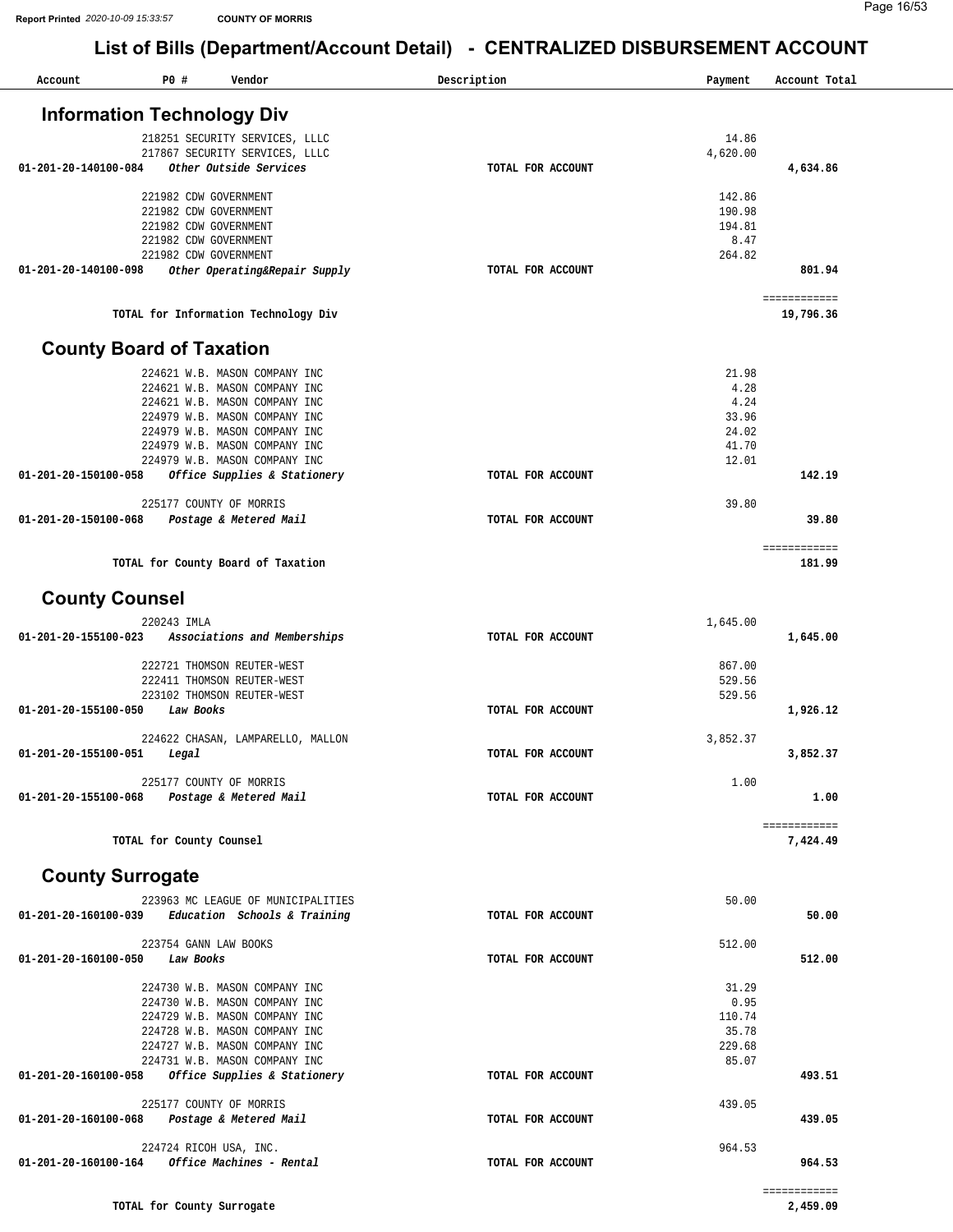| Account                    | P0# | Vendor                                                        | Description       | Payment       | Account Total |
|----------------------------|-----|---------------------------------------------------------------|-------------------|---------------|---------------|
| <b>Engineering</b>         |     |                                                               |                   |               |               |
|                            |     | 224516 AT&T MOBILITY                                          |                   | 41.24         |               |
| 01-201-20-165100-031       |     | Cellular Phones/Pagers                                        | TOTAL FOR ACCOUNT |               | 41.24         |
|                            |     | 224846 W.B. MASON COMPANY INC                                 |                   | 64.30         |               |
|                            |     | 224504 W.B. MASON COMPANY INC                                 |                   | 49.17         |               |
| 01-201-20-165100-058       |     | Office Supplies & Stationery                                  | TOTAL FOR ACCOUNT |               | 113.47        |
|                            |     | 225177 COUNTY OF MORRIS                                       |                   | 9.40          |               |
|                            |     | 225177 COUNTY OF MORRIS<br>225177 COUNTY OF MORRIS            |                   | 70.20<br>8.70 |               |
| 01-201-20-165100-068       |     | Postage & Metered Mail                                        | TOTAL FOR ACCOUNT |               | 88.30         |
|                            |     |                                                               |                   |               |               |
| 01-201-20-165100-084       |     | 224732 DOWNES TREE SERVICE CO. INC.<br>Other Outside Services | TOTAL FOR ACCOUNT | 9,013.06      | 9,013.06      |
|                            |     |                                                               |                   |               |               |
|                            |     | 224089 R.S. KNAPP CO. INC.                                    |                   | 201.18        |               |
| 01-201-20-165100-164       |     | Office Machines - Rental                                      | TOTAL FOR ACCOUNT |               | 201.18        |
|                            |     |                                                               |                   |               | ============  |
|                            |     | TOTAL for Engineering                                         |                   |               | 9,457.25      |
| <b>Heritage Commission</b> |     |                                                               |                   |               |               |
|                            |     |                                                               |                   |               |               |
| 01-201-20-175100-044       |     | 224153 STORAGE SYSTEMS USA<br>Equipment Service Agreements    | TOTAL FOR ACCOUNT | 450.00        | 450.00        |
|                            |     |                                                               |                   |               |               |
|                            |     | 225177 COUNTY OF MORRIS                                       |                   | 2.60          | 2.60          |
| 01-201-20-175100-068       |     | Postage & Metered Mail                                        | TOTAL FOR ACCOUNT |               |               |
|                            |     |                                                               |                   |               | ============  |
|                            |     | TOTAL for Heritage Commission                                 |                   |               | 452.60        |
| <b>Planning Board</b>      |     |                                                               |                   |               |               |
|                            |     |                                                               |                   |               |               |
| 01-201-20-180100-023       |     | 224831 VIRGINIA MICHELIN<br>Associations and Memberships      | TOTAL FOR ACCOUNT | 383.00        | 383.00        |
|                            |     |                                                               |                   |               |               |
| 01-201-20-180100-039       |     | 224051 NJ STATE LEAGUE OF<br>Education Schools & Training     | TOTAL FOR ACCOUNT | 55.00         | 55.00         |
|                            |     |                                                               |                   |               |               |
|                            |     | 223433 W.B. MASON COMPANY INC                                 |                   | 65.10         |               |
| 01-201-20-180100-058       |     | Office Supplies & Stationery                                  | TOTAL FOR ACCOUNT |               | 65.10         |
|                            |     | 225177 COUNTY OF MORRIS                                       |                   | 1,090.60      |               |
| 01-201-20-180100-068       |     | Postage & Metered Mail                                        | TOTAL FOR ACCOUNT |               | 1,090.60      |
|                            |     | 224290 M. C. ECONOMIC DEVELOPMENT                             |                   | 72,500.00     |               |
| 01-201-20-180100-084       |     | Other Outside Services                                        | TOTAL FOR ACCOUNT |               | 72,500.00     |
|                            |     |                                                               |                   |               | ============  |
|                            |     | TOTAL for Planning Board                                      |                   |               | 74,093.70     |
|                            |     |                                                               |                   |               |               |
|                            |     | <b>County Weights &amp; Measures</b>                          |                   |               |               |
|                            |     | 225129 VERIZON WIRELESS                                       |                   | 416.65        |               |
| 01-201-22-201100-031       |     | Cellular Phones/Pagers                                        | TOTAL FOR ACCOUNT |               | 416.65        |
|                            |     | 225177 COUNTY OF MORRIS                                       |                   | 20.50         |               |
| 01-201-22-201100-068       |     | Postage & Metered Mail                                        | TOTAL FOR ACCOUNT |               | 20.50         |
|                            |     | 224449 MORRIS COUNTY MUA                                      |                   | 350.00        |               |
|                            |     | 224450 EMPLOYMENT HORIZONS ENTERPRISES INC                    |                   | 935.00        |               |
| 01-201-22-201100-084       |     | Other Outside Services                                        | TOTAL FOR ACCOUNT |               | 1,285.00      |
|                            |     | 223301 GRAINGER                                               |                   | 63.64         |               |
|                            |     | 224432 R.D. SALES DOOR & HARDWARE LLC                         |                   | 680.00        |               |
| 01-201-22-201100-258       |     | Equipment                                                     | TOTAL FOR ACCOUNT |               | 743.64        |
|                            |     | 225254 COUNTY OF MORRIS                                       |                   | 45,887.56     |               |
| 01-201-22-201100-329       |     | Hospital Insurance Premiums                                   | TOTAL FOR ACCOUNT |               | 45,887.56     |
|                            |     |                                                               |                   |               | ============  |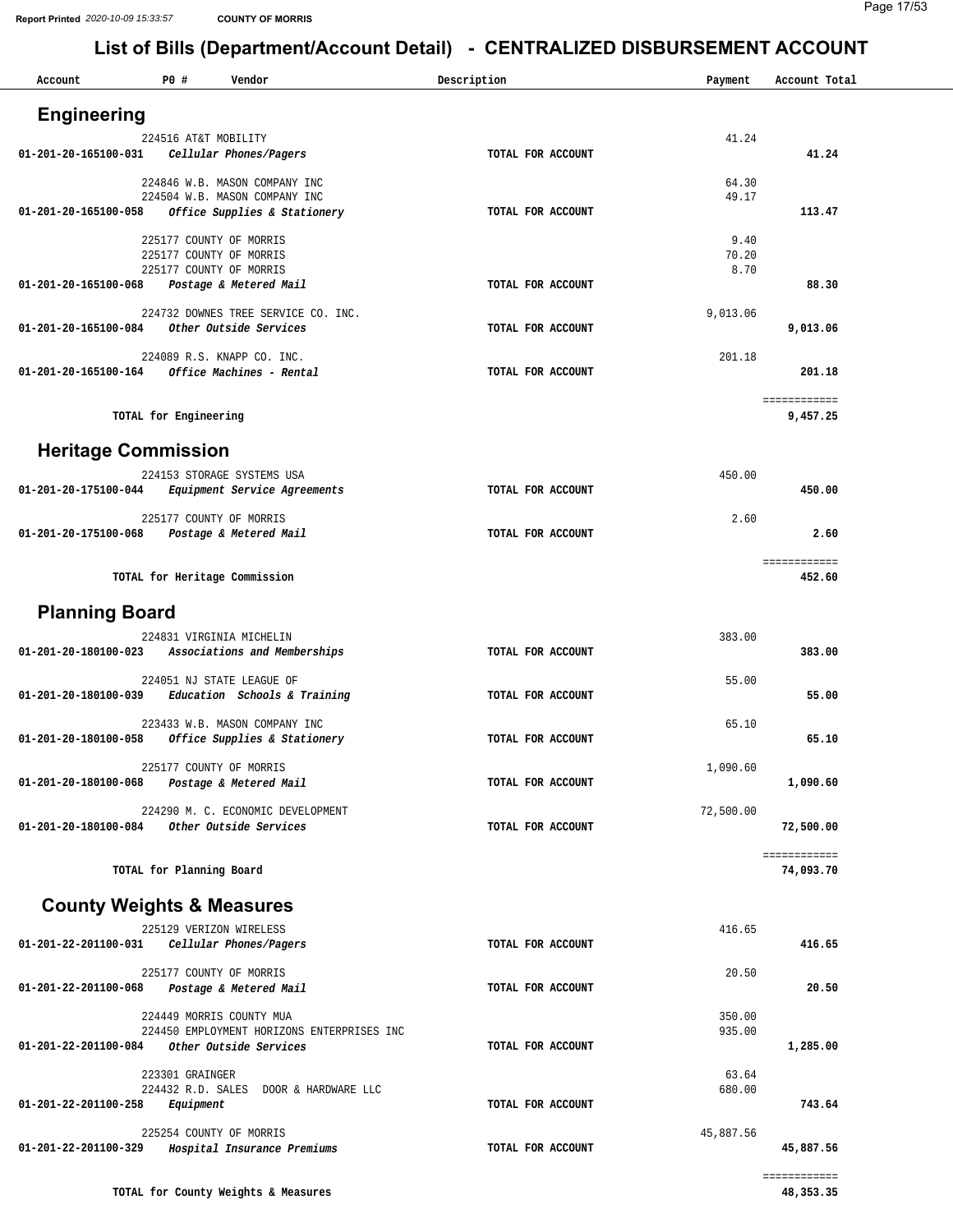| Account              | P0 #                            | Vendor                                                                                                                                                                                                                                                                                                                                  | Description       | Payment                                                                                          | Account Total             |
|----------------------|---------------------------------|-----------------------------------------------------------------------------------------------------------------------------------------------------------------------------------------------------------------------------------------------------------------------------------------------------------------------------------------|-------------------|--------------------------------------------------------------------------------------------------|---------------------------|
|                      | <b>Liability Insurance</b>      |                                                                                                                                                                                                                                                                                                                                         |                   |                                                                                                  |                           |
| 01-203-23-210100-090 |                                 | 224891 MORRIS COUNTY INSURANCE FUND<br>(2019) Liability Insurance - OE                                                                                                                                                                                                                                                                  | TOTAL FOR ACCOUNT | 57,996.12                                                                                        | 57,996.12                 |
|                      |                                 | TOTAL for Liability Insurance                                                                                                                                                                                                                                                                                                           |                   |                                                                                                  | ============<br>57,996.12 |
|                      | <b>Employee Group Insurance</b> |                                                                                                                                                                                                                                                                                                                                         |                   |                                                                                                  |                           |
|                      | 221716 DIANE SWANSON            | 224271 PAYFLEX SYSTEMS USA, INC.<br>224271 PAYFLEX SYSTEMS USA, INC.<br>221344 TERRI MCINERNEY<br>221375 AGNES MOLLAHAN<br>224270 DELTA DENTAL OF NEW JERSEY, INC.<br>224270 DELTA DENTAL OF NEW JERSEY, INC.<br>224270 DELTA DENTAL OF NEW JERSEY, INC.<br>224270 DELTA DENTAL OF NEW JERSEY, INC.                                     |                   | 150.00<br>876.60<br>629.40<br>804.00<br>524.50<br>9,197.86<br>487.17<br>3,634.46<br>20.90        |                           |
|                      |                                 | 224270 DELTA DENTAL OF NEW JERSEY, INC.<br>224272 FLAGSHIP HEALTH SYSTEMS, INC.<br>224272 FLAGSHIP HEALTH SYSTEMS, INC.<br>224272 FLAGSHIP HEALTH SYSTEMS, INC.<br>222529 BROWN & BROWN METRO, INC.<br>222529 BROWN & BROWN METRO, INC.<br>222529 BROWN & BROWN METRO, INC.<br>224268 DONALD DANGLER<br>221092 ESTATE OF MARGARET FAUST |                   | 179.76<br>2,629.44<br>31.68<br>31.68<br>6, 250.00<br>6, 250.00<br>6,250.00<br>3,008.00<br>629.40 |                           |
| 01-201-23-220100-090 |                                 | Employee Group Insurance Expenditures                                                                                                                                                                                                                                                                                                   | TOTAL FOR ACCOUNT |                                                                                                  | 41,584.85                 |
|                      |                                 | TOTAL for Employee Group Insurance<br><b>Office of Emergency Management</b>                                                                                                                                                                                                                                                             |                   |                                                                                                  | ============<br>41,584.85 |
| 01-201-25-252100-031 |                                 | 225129 VERIZON WIRELESS<br>Cellular Phones/Pagers                                                                                                                                                                                                                                                                                       | TOTAL FOR ACCOUNT | 236.37                                                                                           | 236.37                    |
|                      |                                 | 224903 QUENCH USA, INC.<br>224877 W.B. MASON COMPANY INC                                                                                                                                                                                                                                                                                |                   | 49.44<br>126.38                                                                                  |                           |
| 01-201-25-252100-058 |                                 | Office Supplies & Stationery                                                                                                                                                                                                                                                                                                            | TOTAL FOR ACCOUNT |                                                                                                  | 175.82                    |
| 01-201-25-252100-059 |                                 | 223718 V.E. RALPH & SON INC.<br>224869 ABLE SECURITY LOCKSMITHS<br>224870 DIRECT TV INC<br>224868 SYSTEM ONE ALARM<br>Other General Expenses                                                                                                                                                                                            | TOTAL FOR ACCOUNT | 17.86<br>171.50<br>68.49<br>536.00                                                               | 793.85                    |
|                      |                                 | 225177 COUNTY OF MORRIS<br>225177 COUNTY OF MORRIS                                                                                                                                                                                                                                                                                      |                   | 0.50<br>1.50                                                                                     |                           |
| 01-201-25-252100-068 |                                 | Postage & Metered Mail                                                                                                                                                                                                                                                                                                                  | TOTAL FOR ACCOUNT |                                                                                                  | 2.00                      |
|                      |                                 | 224292 STRYKER SALES CORPORATION<br>224292 STRYKER SALES CORPORATION<br>224429 V.E. RALPH & SON INC.<br>223346 V.E. RALPH & SON INC.<br>223346 V.E. RALPH & SON INC.<br>223346 V.E. RALPH & SON INC.<br>223443 V.E. RALPH & SON INC.                                                                                                    |                   | 3,876.00<br>3,876.00<br>217.59<br>2,286.37<br>145.60<br>485.63<br>150.00                         |                           |
| 01-201-25-252100-090 |                                 | Program Expenditures<br>224663 PREMIER GLOBAL SERVICES                                                                                                                                                                                                                                                                                  | TOTAL FOR ACCOUNT | 355.90                                                                                           | 11,037.19                 |
| 01-201-25-252100-146 | Telephone                       | 224291 BREAKING NEWS NETWORK INC                                                                                                                                                                                                                                                                                                        | TOTAL FOR ACCOUNT | 2,154.60                                                                                         | 2,510.50                  |
| 01-203-25-252100-059 |                                 | 224227 CONTINENTAL FIRE SAFETY INC.<br>(2019) Other General Expenses                                                                                                                                                                                                                                                                    | TOTAL FOR ACCOUNT | 63.20                                                                                            | 63.20                     |
|                      |                                 | TOTAL for Office of Emergency Management                                                                                                                                                                                                                                                                                                |                   |                                                                                                  | ============<br>14,818.93 |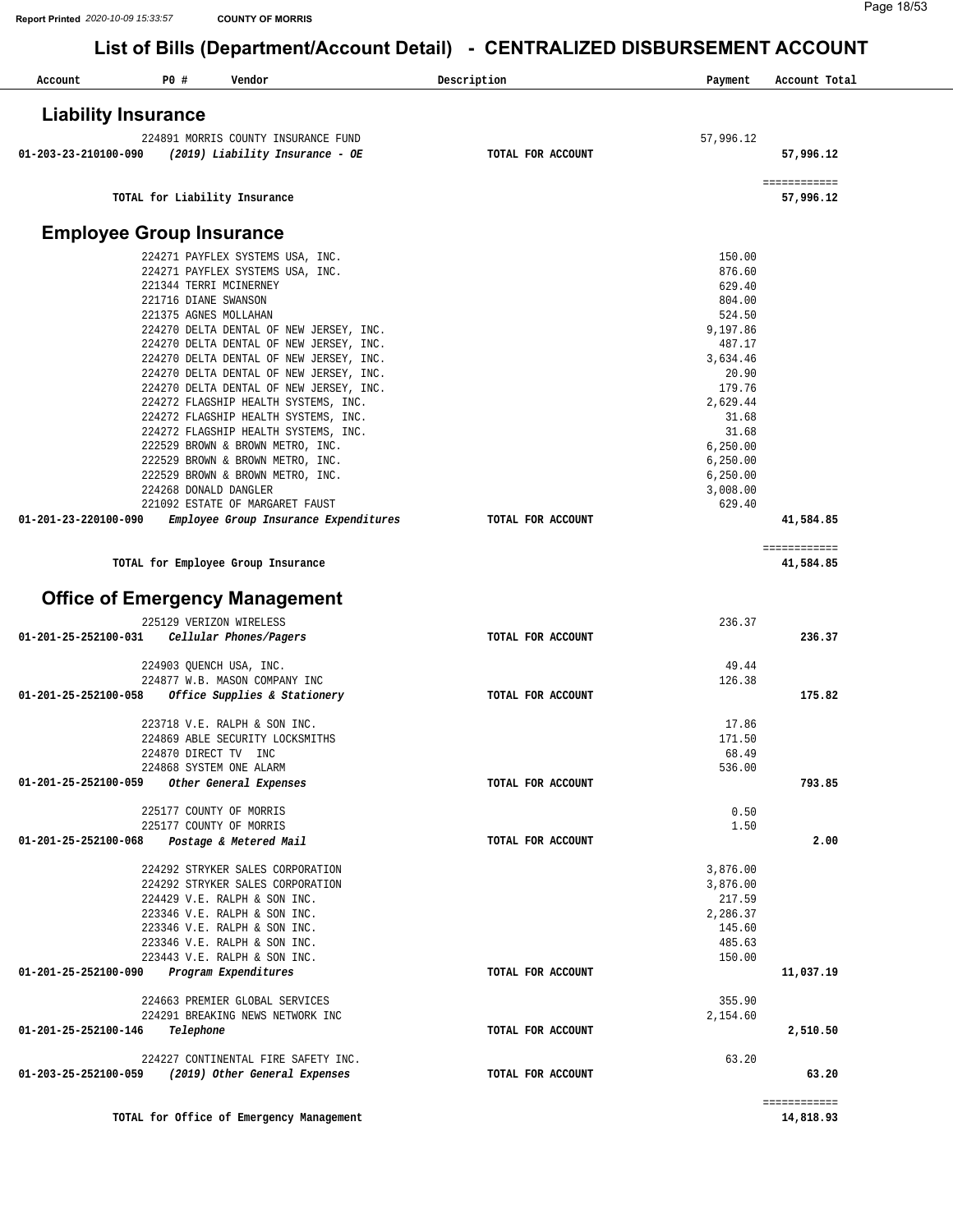| Account              | P0#<br>Vendor                         | Description       | Payment   | Account Total |
|----------------------|---------------------------------------|-------------------|-----------|---------------|
|                      | <b>Communications Center</b>          |                   |           |               |
|                      |                                       |                   |           |               |
|                      | 215518 N E N A NJ CHAPTER             |                   | 300.00    |               |
|                      | 215518 N E N A NJ CHAPTER             |                   | 350.00    |               |
|                      | 224446 VALENCIA COLLEGE               |                   | 392.00    |               |
|                      | 216928 APCO INTERNATIONAL, INC.       |                   | 169.00    |               |
|                      | 225022 AWARENESS PROTECTIVE           |                   | 1,750.00  |               |
| 01-201-25-252105-039 | Education Schools & Training          | TOTAL FOR ACCOUNT |           | 2,961.00      |
|                      |                                       |                   |           |               |
|                      | 224500 OFFICE CONCEPTS GROUP, INC.    |                   | 508.77    |               |
|                      | 224861 QUENCH USA, INC.               |                   | 99.00     |               |
|                      | 224861 QUENCH USA, INC.               |                   | 99.00     |               |
|                      | 223807 W.B. MASON COMPANY INC         |                   | 245.55    |               |
|                      | 218291 W.B. MASON COMPANY INC         |                   | 59.34     |               |
| 01-201-25-252105-058 | Office Supplies & Stationery          | TOTAL FOR ACCOUNT |           | 1,011.66      |
|                      | 224749 FEDEX                          |                   | 24.30     |               |
|                      | 225177 COUNTY OF MORRIS               |                   | 1.00      |               |
| 01-201-25-252105-068 | Postage & Metered Mail                | TOTAL FOR ACCOUNT |           | 25.30         |
|                      |                                       |                   |           |               |
|                      | 219646 AVAYA INC                      |                   | 13,951.68 |               |
|                      | 225068 VISUAL COMPUTER SOLUTIONS      |                   | 1,379.17  |               |
| 01-201-25-252105-078 | Software Maintenance                  | TOTAL FOR ACCOUNT |           | 15,330.85     |
|                      |                                       |                   |           |               |
|                      | 219537 TRAIN'S TOWERS INC.            |                   | 4,287.82  |               |
|                      | 222089 TRAIN'S TOWERS INC.            |                   | 12,738.78 |               |
|                      | 224839 AMERICAN TOWER CORPORATION     |                   | 2,067.63  |               |
| 01-201-25-252105-131 | County Wide Radio System              | TOTAL FOR ACCOUNT |           | 19,094.23     |
|                      |                                       |                   |           |               |
|                      | 224872 BOROUGH OF BUTLER              |                   | 584.92    |               |
|                      | 224871 JERSEY CENTRAL POWER & LIGHT   |                   | 571.92    |               |
|                      | 224871 JERSEY CENTRAL POWER & LIGHT   |                   | 3.10      |               |
|                      | 224871 JERSEY CENTRAL POWER & LIGHT   |                   | 536.78    |               |
|                      | 224453 JERSEY CENTRAL POWER & LIGHT   |                   | 476.49    |               |
|                      | 224598 JERSEY CENTRAL POWER & LIGHT   |                   | 457.96    |               |
|                      | 224598 JERSEY CENTRAL POWER & LIGHT   |                   | 452.84    |               |
|                      | 224598 JERSEY CENTRAL POWER & LIGHT   |                   | 905.93    |               |
|                      | 224456 JERSEY CENTRAL POWER & LIGHT   |                   | 500.00    |               |
| 01-201-25-252105-137 | Electricity                           | TOTAL FOR ACCOUNT |           | 4,489.94      |
|                      |                                       |                   |           |               |
|                      | 224879 DIRECT TV INC                  |                   | 1,479.60  |               |
| 01-201-25-252105-148 | Other Utilities                       | TOTAL FOR ACCOUNT |           | 1,479.60      |
|                      |                                       |                   |           |               |
|                      | 225059 RICOH USA, INC.                |                   | 161.12    |               |
| 01-201-25-252105-164 | Office Machines - Rental              | TOTAL FOR ACCOUNT |           | 161.12        |
|                      |                                       |                   |           |               |
|                      | 223931 U-LINE SHIPPING SUPPLY         |                   | 1,216.00  |               |
|                      | 223931 U-LINE SHIPPING SUPPLY         |                   | 66.48     |               |
|                      | 225026 MICHAEL THOMSON                |                   | 119.31    |               |
| 01-201-25-252105-258 | Equipment                             | TOTAL FOR ACCOUNT |           | 1,401.79      |
|                      |                                       |                   |           |               |
|                      |                                       |                   |           | ============  |
|                      | TOTAL for Communications Center       |                   |           | 45,955.49     |
|                      |                                       |                   |           |               |
|                      | <b>County Medical Examiner Office</b> |                   |           |               |
|                      |                                       |                   |           |               |
|                      | 224221 MONMOUTH STREET FUNERAL        |                   | 2,400.00  |               |
|                      | 224956 MONMOUTH STREET FUNERAL        |                   | 3,000.00  |               |
| 01-201-25-254100-030 | Cartage                               | TOTAL FOR ACCOUNT |           | 5,400.00      |
|                      |                                       |                   |           |               |
|                      | 223438 TURN OUT UNIFORMS, INC.        |                   | 188.96    |               |
| 01-201-25-254100-058 | Office Supplies & Stationery          | TOTAL FOR ACCOUNT |           | 188.96        |
|                      |                                       |                   |           |               |
|                      | 224714 NOTO-WYNKOOP FUNERAL HOME      |                   | 1,666.00  |               |
| 01-201-25-254100-059 | Other General Expenses                | TOTAL FOR ACCOUNT |           | 1,666.00      |
|                      | 224750 FEDEX                          |                   | 49.37     |               |
|                      | 225177 COUNTY OF MORRIS               |                   | 17.65     |               |
| 01-201-25-254100-068 | Postage & Metered Mail                | TOTAL FOR ACCOUNT |           | 67.02         |
|                      |                                       |                   |           |               |
|                      | 224233 EZ PASS                        |                   | 341.00    |               |
| 01-201-25-254100-082 | Travel Expense                        | TOTAL FOR ACCOUNT |           | 341.00        |
|                      |                                       |                   |           |               |
|                      | 224623 NMS LABS                       |                   | 3,460.00  |               |
|                      | 224623 NMS LABS                       |                   | 2,941.00  |               |
|                      | 224623 NMS LABS                       |                   | 1,109.00  |               |
| 01-201-25-254100-084 | Other Outside Services                | TOTAL FOR ACCOUNT |           | 7,510.00      |
|                      |                                       |                   |           |               |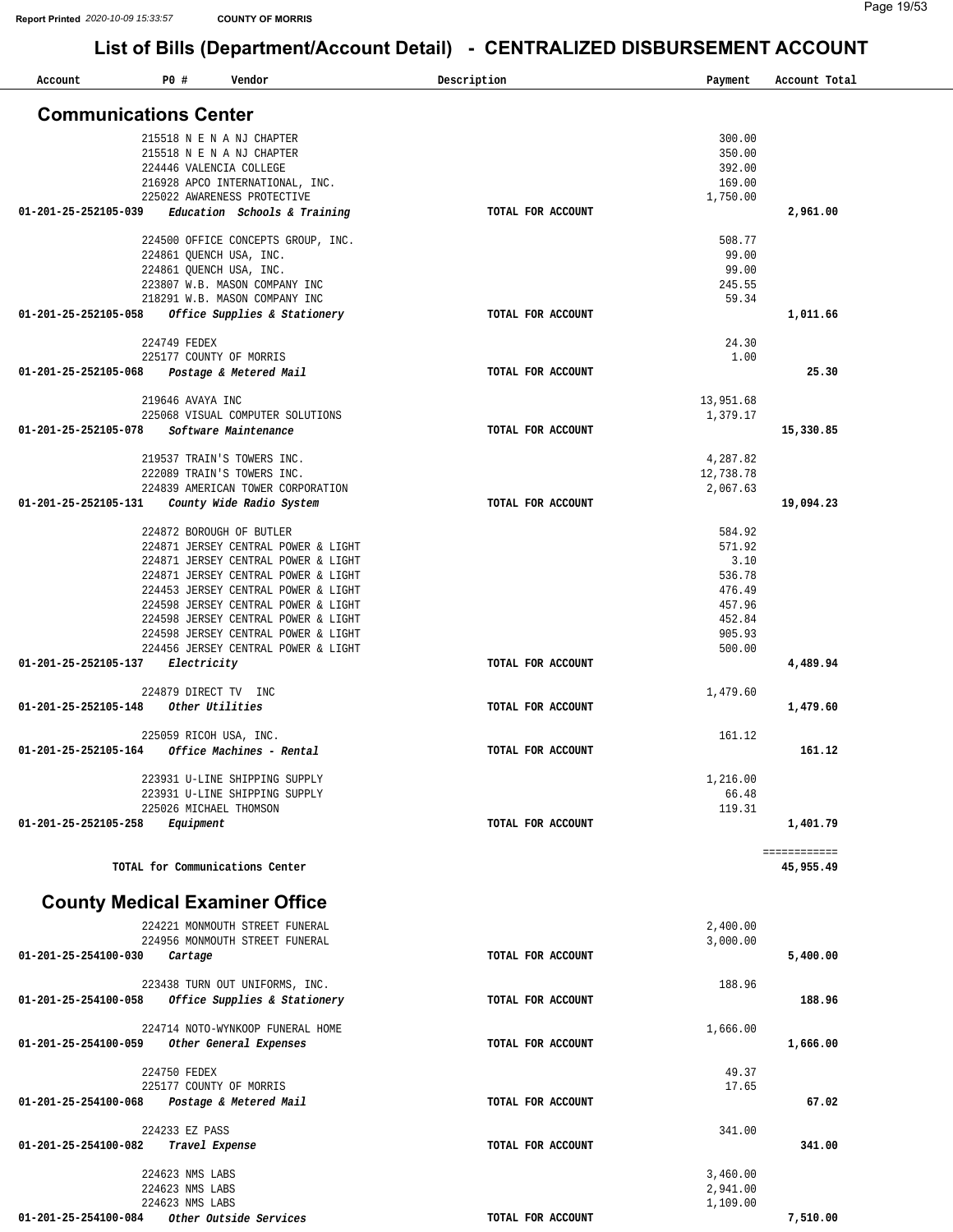| P0 #<br>Account                       | Vendor                                                                                 | Description       | Payment            | Account Total             |
|---------------------------------------|----------------------------------------------------------------------------------------|-------------------|--------------------|---------------------------|
| <b>County Medical Examiner Office</b> |                                                                                        |                   |                    |                           |
|                                       |                                                                                        |                   |                    |                           |
|                                       | 223135 EXTRA PACKAGING CORP                                                            |                   | 2,120.00           |                           |
| 01-201-25-254100-203                  | 223135 EXTRA PACKAGING CORP<br>X-Ray & Medical Supplies                                | TOTAL FOR ACCOUNT | 250.00             | 2,370.00                  |
|                                       |                                                                                        |                   |                    |                           |
|                                       | TOTAL for County Medical Examiner Office                                               |                   |                    | ============<br>17,542.98 |
|                                       |                                                                                        |                   |                    |                           |
| <b>County Sheriff's Department</b>    |                                                                                        |                   |                    |                           |
| 01-201-25-270100-039                  | 224651 NEW JERSEY CRIME SCENE<br>Education Schools & Training                          | TOTAL FOR ACCOUNT | 600.00             | 600.00                    |
|                                       |                                                                                        |                   |                    |                           |
|                                       | 224385 GANN LAW BOOKS<br>224385 GANN LAW BOOKS                                         |                   | 770.00<br>14.00    |                           |
| 01-201-25-270100-050<br>Law Books     |                                                                                        | TOTAL FOR ACCOUNT |                    | 784.00                    |
|                                       |                                                                                        |                   |                    |                           |
|                                       | 224393 W.B. MASON COMPANY INC<br>223752 PRESENTA PLAQUE CORP                           |                   | 46.56<br>225.50    |                           |
|                                       | 223752 PRESENTA PLAQUE CORP                                                            |                   | 305.25             |                           |
|                                       | 223752 PRESENTA PLAQUE CORP                                                            |                   | 106.74             |                           |
|                                       | 224902 SANCHEZ ENGRAVING LLC<br>224902 SANCHEZ ENGRAVING LLC                           |                   | 178.00<br>20.00    |                           |
|                                       | 224905 DIRECT TV INC                                                                   |                   | 95.43              |                           |
|                                       | 224890 RICHARD A COOK                                                                  |                   | 125.21             |                           |
| 01-201-25-270100-059                  | Other General Expenses                                                                 | TOTAL FOR ACCOUNT |                    | 1,102.69                  |
|                                       | 225177 COUNTY OF MORRIS                                                                |                   | 226.50             |                           |
| 01-201-25-270100-068                  | Postage & Metered Mail                                                                 | TOTAL FOR ACCOUNT |                    | 226.50                    |
|                                       | 224063 FIRST PRIORITY EMERGENCY                                                        |                   | 375.00             |                           |
|                                       | 224063 FIRST PRIORITY EMERGENCY                                                        |                   | 225.00             |                           |
|                                       | 224063 FIRST PRIORITY EMERGENCY                                                        |                   | 15.86              |                           |
| 01-201-25-270100-072                  | Radio Repairs                                                                          | TOTAL FOR ACCOUNT |                    | 615.86                    |
| 224439 OCEAN SYSTEMS                  |                                                                                        |                   | 4,286.00           |                           |
|                                       | 224939 NAVIGATE360, LLC                                                                |                   | 15,000.00          |                           |
|                                       | 224939 NAVIGATE360, LLC                                                                |                   | 500.00             |                           |
| 01-201-25-270100-078                  | 224939 NAVIGATE360, LLC<br>Software Maintenance                                        | TOTAL FOR ACCOUNT | $-8,300.00$        | 11,486.00                 |
|                                       |                                                                                        |                   |                    |                           |
|                                       | 224294 INVESTIGATIVE FORENSICS CONSULTING                                              |                   | 798.00             |                           |
|                                       | 224648 INVESTIGATIVE FORENSICS CONSULTING<br>224764 INVESTIGATIVE FORENSICS CONSULTING |                   | 855.00<br>1,007.00 |                           |
| 01-201-25-270100-084                  | Other Outside Services                                                                 | TOTAL FOR ACCOUNT |                    | 2,660.00                  |
|                                       |                                                                                        |                   |                    |                           |
|                                       | 223952 W.B. MASON COMPANY INC<br>223952 W.B. MASON COMPANY INC                         |                   | 8.16<br>4.00       |                           |
|                                       | 223952 W.B. MASON COMPANY INC                                                          |                   | 3.09               |                           |
|                                       | 223952 W.B. MASON COMPANY INC                                                          |                   | 6.12               |                           |
|                                       | 223952 W.B. MASON COMPANY INC<br>223952 W.B. MASON COMPANY INC                         |                   | 4.16<br>8.58       |                           |
|                                       | 223952 W.B. MASON COMPANY INC                                                          |                   | 46.98              |                           |
|                                       | 223952 W.B. MASON COMPANY INC                                                          |                   | 3.53               |                           |
|                                       | 223952 W.B. MASON COMPANY INC<br>223952 W.B. MASON COMPANY INC                         |                   | 5.82<br>7.47       |                           |
|                                       | 219982 W.B. MASON COMPANY INC                                                          |                   | 4.44               |                           |
|                                       | 219982 W.B. MASON COMPANY INC                                                          |                   | 4.44               |                           |
|                                       | 219982 W.B. MASON COMPANY INC                                                          |                   | 22.75              |                           |
|                                       | 219982 W.B. MASON COMPANY INC<br>219982 W.B. MASON COMPANY INC                         |                   | 111.66<br>106.05   |                           |
|                                       | 219982 W.B. MASON COMPANY INC                                                          |                   | 113.88             |                           |
|                                       | 219982 W.B. MASON COMPANY INC                                                          |                   | 4.50               |                           |
|                                       | 219982 W.B. MASON COMPANY INC<br>219982 W.B. MASON COMPANY INC                         |                   | 2.94<br>25.12      |                           |
|                                       | 219982 W.B. MASON COMPANY INC                                                          |                   | 25.91              |                           |
|                                       | 219982 W.B. MASON COMPANY INC                                                          |                   | 41.52              |                           |
|                                       | 219982 W.B. MASON COMPANY INC                                                          |                   | 20.06              |                           |
|                                       | 219982 W.B. MASON COMPANY INC<br>219982 W.B. MASON COMPANY INC                         |                   | 5.24<br>3.86       |                           |
|                                       | 219982 W.B. MASON COMPANY INC                                                          |                   | 68.78              |                           |
|                                       | 219982 W.B. MASON COMPANY INC                                                          |                   | 10.92              |                           |
|                                       | 219982 W.B. MASON COMPANY INC                                                          |                   | 94.80              |                           |
|                                       | 219982 W.B. MASON COMPANY INC<br>219982 W.B. MASON COMPANY INC                         |                   | 127.72<br>15.59    |                           |
|                                       |                                                                                        |                   |                    |                           |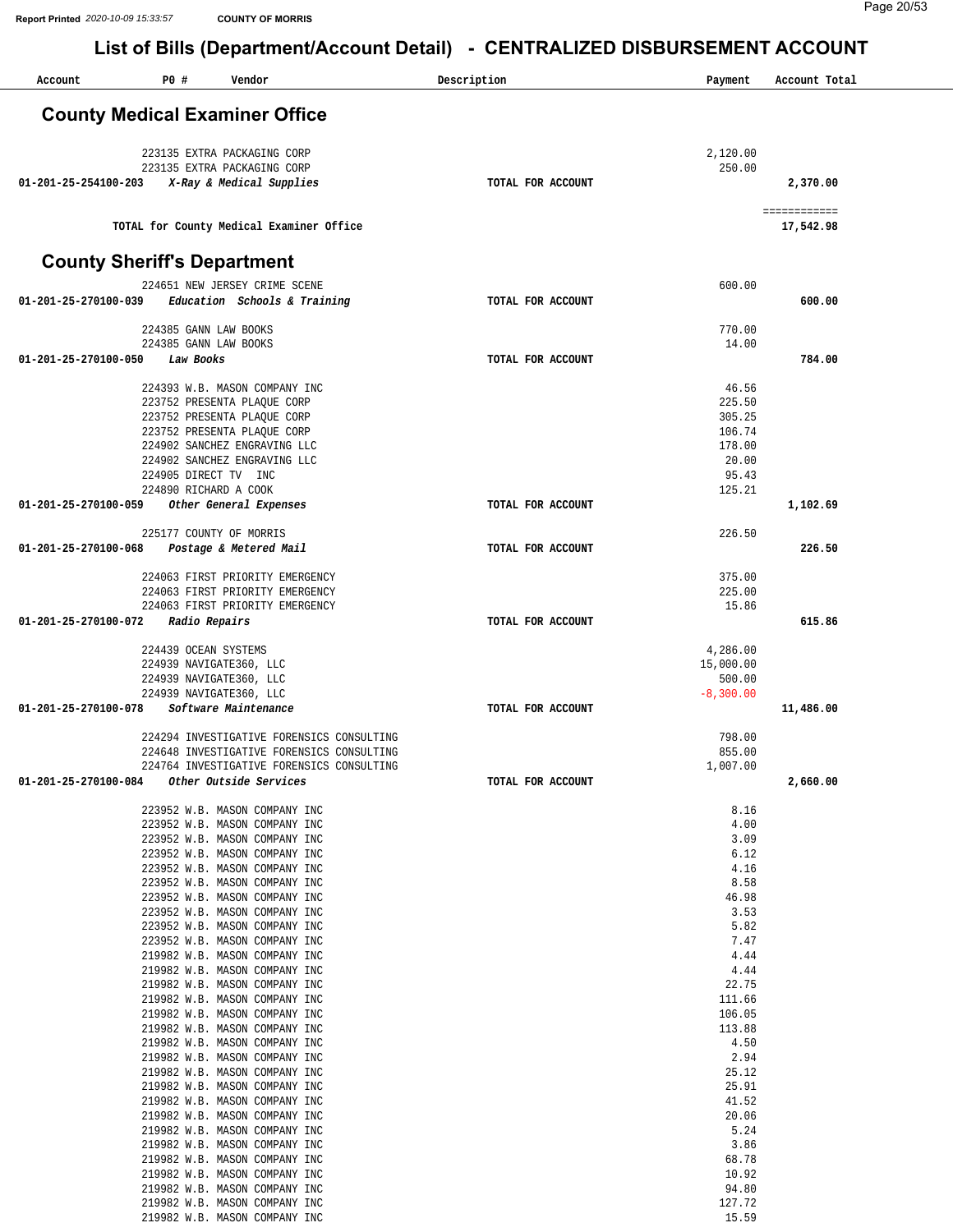| Account                            | P0 #                                   | Vendor                                                         | Description       | Payment          | Account Total |
|------------------------------------|----------------------------------------|----------------------------------------------------------------|-------------------|------------------|---------------|
| <b>County Sheriff's Department</b> |                                        |                                                                |                   |                  |               |
|                                    |                                        |                                                                |                   |                  |               |
|                                    |                                        | 219982 W.B. MASON COMPANY INC<br>219982 W.B. MASON COMPANY INC |                   | 114.99<br>55.56  |               |
|                                    |                                        | 219982 W.B. MASON COMPANY INC                                  |                   | 53.24            |               |
|                                    |                                        | 219982 W.B. MASON COMPANY INC                                  |                   | 8.83             |               |
|                                    |                                        | 219982 W.B. MASON COMPANY INC                                  |                   | 53.76            |               |
|                                    |                                        | 219982 W.B. MASON COMPANY INC                                  |                   | 12.95            |               |
|                                    |                                        | 219982 W.B. MASON COMPANY INC<br>219982 W.B. MASON COMPANY INC |                   | 69.20<br>126.80  |               |
|                                    |                                        | 219982 W.B. MASON COMPANY INC                                  |                   | 11.02            |               |
|                                    |                                        | 219982 W.B. MASON COMPANY INC                                  |                   | 75.08            |               |
|                                    |                                        | 219982 W.B. MASON COMPANY INC                                  |                   | 28.00            |               |
|                                    |                                        | 219982 W.B. MASON COMPANY INC                                  |                   | 10.74            |               |
|                                    |                                        | 219982 W.B. MASON COMPANY INC                                  |                   | 7.47             |               |
|                                    |                                        | 219982 W.B. MASON COMPANY INC<br>219982 W.B. MASON COMPANY INC |                   | 4.90<br>17.72    |               |
|                                    |                                        | 219982 W.B. MASON COMPANY INC                                  |                   | 8.44             |               |
|                                    |                                        | 219982 W.B. MASON COMPANY INC                                  |                   | 6.12             |               |
|                                    |                                        | 219982 W.B. MASON COMPANY INC                                  |                   | 63.36            |               |
|                                    |                                        | 219982 W.B. MASON COMPANY INC                                  |                   | 355.65           |               |
|                                    |                                        | 219982 W.B. MASON COMPANY INC                                  |                   | 157.20           |               |
|                                    |                                        | 219982 W.B. MASON COMPANY INC<br>219982 W.B. MASON COMPANY INC |                   | 12.20<br>2.99    |               |
|                                    |                                        | 224176 W.B. MASON COMPANY INC                                  |                   | 75.26            |               |
|                                    |                                        | 224176 W.B. MASON COMPANY INC                                  |                   | 17.22            |               |
|                                    |                                        | 224176 W.B. MASON COMPANY INC                                  |                   | 25.12            |               |
|                                    |                                        | 224176 W.B. MASON COMPANY INC                                  |                   | 8.00             |               |
|                                    |                                        | 224176 W.B. MASON COMPANY INC                                  |                   | 7.47             |               |
|                                    |                                        | 224176 W.B. MASON COMPANY INC<br>224176 W.B. MASON COMPANY INC |                   | 29.98<br>11.28   |               |
|                                    |                                        | 224176 W.B. MASON COMPANY INC                                  |                   | 2.91             |               |
|                                    |                                        | 224176 W.B. MASON COMPANY INC                                  |                   | 2.91             |               |
|                                    |                                        | 224176 W.B. MASON COMPANY INC                                  |                   | 2.91             |               |
|                                    |                                        | 224176 W.B. MASON COMPANY INC                                  |                   | 79.82            |               |
|                                    |                                        | 224176 W.B. MASON COMPANY INC                                  |                   | 7.49             |               |
|                                    |                                        | 224176 W.B. MASON COMPANY INC<br>224176 W.B. MASON COMPANY INC |                   | 18.65<br>33.80   |               |
|                                    |                                        | 224176 W.B. MASON COMPANY INC                                  |                   | 6.28             |               |
|                                    |                                        | 224176 W.B. MASON COMPANY INC                                  |                   | 7.49             |               |
|                                    |                                        | 224174 W.B. MASON COMPANY INC                                  |                   | 366.57           |               |
|                                    |                                        | 224174 W.B. MASON COMPANY INC                                  |                   | 107.60           |               |
|                                    |                                        | 224174 W.B. MASON COMPANY INC<br>224174 W.B. MASON COMPANY INC |                   | 199.55<br>226.10 |               |
|                                    |                                        | 224174 W.B. MASON COMPANY INC                                  |                   | 37.60            |               |
|                                    |                                        | 224174 W.B. MASON COMPANY INC                                  |                   | 72.10            |               |
|                                    |                                        | 224174 W.B. MASON COMPANY INC                                  |                   | 51.40            |               |
|                                    |                                        | 224174 W.B. MASON COMPANY INC                                  |                   | 13.35            |               |
|                                    |                                        | 224174 W.B. MASON COMPANY INC                                  |                   | 122.37           |               |
|                                    |                                        | 224174 W.B. MASON COMPANY INC<br>224174 W.B. MASON COMPANY INC |                   | 15.20<br>8.58    |               |
|                                    |                                        | 224174 W.B. MASON COMPANY INC                                  |                   | 23.64            |               |
| 01-201-25-270100-095               |                                        | Other Administrative Supplies                                  | TOTAL FOR ACCOUNT |                  | 3,744.96      |
|                                    | 220301 GALLS, LLC                      |                                                                |                   | 69.19            |               |
|                                    | 220301 GALLS, LLC                      |                                                                |                   | 70.00            |               |
|                                    | 220301 GALLS, LLC                      |                                                                |                   | 63.19            |               |
|                                    | 223756 GALLS, LLC<br>220167 GALLS, LLC |                                                                |                   | 199.95<br>75.19  |               |
|                                    | 220167 GALLS, LLC                      |                                                                |                   | 67.19            |               |
|                                    | 220167 GALLS, LLC                      |                                                                |                   | 70.00            |               |
|                                    | 224288 GALLS, LLC                      |                                                                |                   | 199.95           |               |
|                                    | 222680 GALLS, LLC                      |                                                                |                   | 384.00           |               |
|                                    | 224752 GALLS, LLC                      |                                                                |                   | 80.00            |               |
|                                    | 224752 GALLS, LLC<br>224753 GALLS, LLC |                                                                |                   | 140.00<br>140.00 |               |
|                                    | 224072 GALLS, LLC                      |                                                                |                   | 120.00           |               |
|                                    | 220302 GALLS, LLC                      |                                                                |                   | 75.19            |               |
|                                    | 220302 GALLS, LLC                      |                                                                |                   | 70.00            |               |
|                                    | 220302 GALLS, LLC                      |                                                                |                   | 67.19            |               |
|                                    | 219916 GALLS, LLC<br>220692 GALLS, LLC |                                                                |                   | 28.00<br>96.66   |               |
|                                    | 220692 GALLS, LLC                      |                                                                |                   | 66.00            |               |
|                                    | 222679 GALLS, LLC                      |                                                                |                   | 384.00           |               |
| 01-201-25-270100-202               |                                        | Uniform And Accessories                                        | TOTAL FOR ACCOUNT |                  | 2,465.70      |
|                                    |                                        |                                                                |                   |                  |               |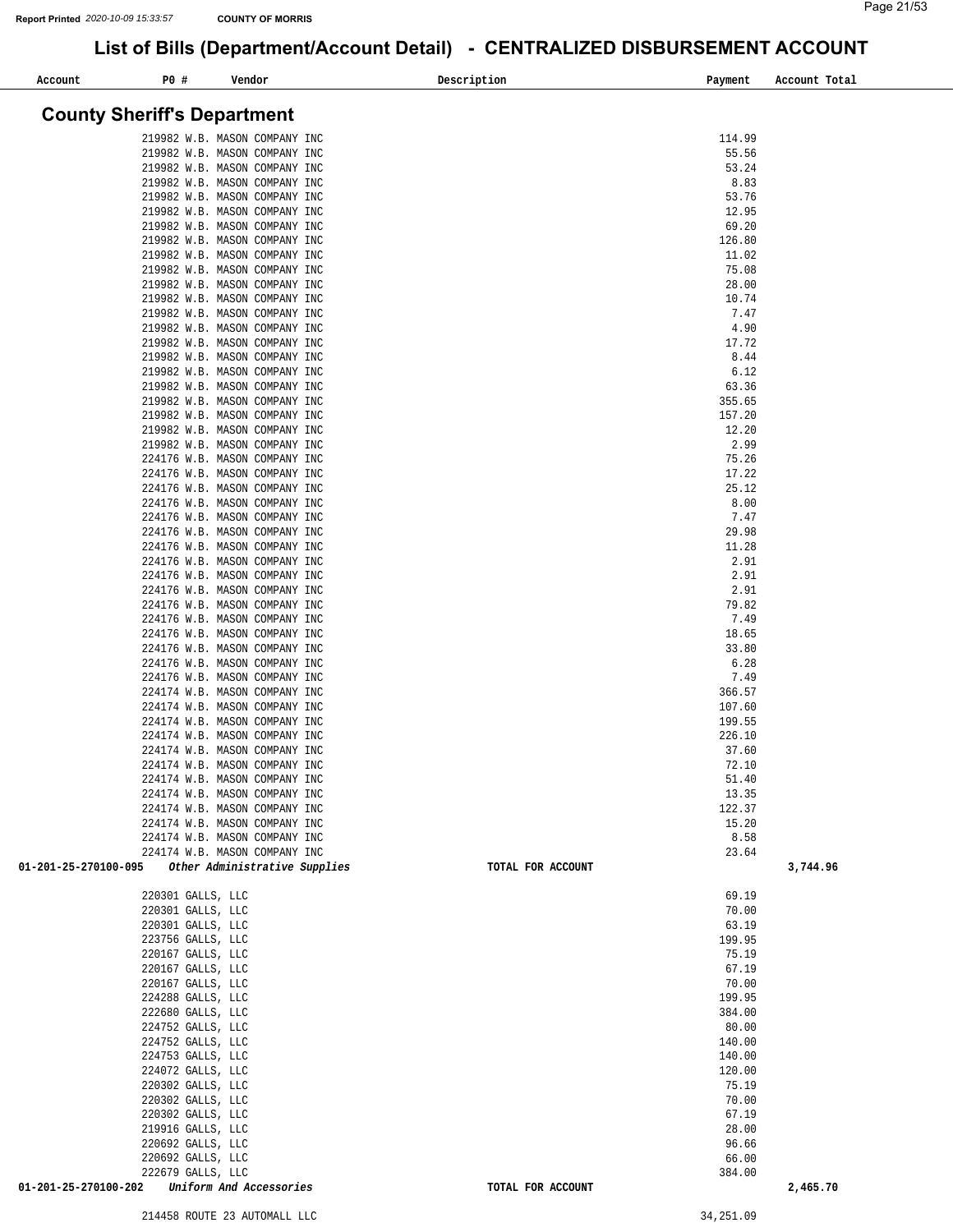| Account              | P0 #<br>Vendor                                                           | Description       | Payment             | Account Total |
|----------------------|--------------------------------------------------------------------------|-------------------|---------------------|---------------|
|                      | <b>County Sheriff's Department</b>                                       |                   |                     |               |
| 01-203-25-270100-167 | (2019) Transportation Vehicles                                           | TOTAL FOR ACCOUNT |                     | 34,251.09     |
|                      |                                                                          |                   |                     |               |
|                      | 209284 FASTENAL COMPANY<br>209284 FASTENAL COMPANY                       |                   | 170.48<br>12,388.45 |               |
|                      | 209284 FASTENAL COMPANY                                                  |                   | 682.00              |               |
| 01-203-25-270100-258 | (2019) Equipment                                                         | TOTAL FOR ACCOUNT |                     | 13,240.93     |
|                      |                                                                          |                   |                     | ============  |
|                      | TOTAL for County Sheriff's Department                                    |                   |                     | 71,177.73     |
|                      | <b>County Prosecutor's Office</b>                                        |                   |                     |               |
|                      | 222815 MICHELLE<br>LYNN WALKER<br>LYNN                                   |                   | 27.20<br>43.00      |               |
|                      | 222815 MICHELLE<br>WALKER<br>222815 MICHELLE LYNN<br>WALKER              |                   | 225.00              |               |
|                      | 224548 TARA CHOMINSKY                                                    |                   | 72.00               |               |
|                      | 224548 TARA CHOMINSKY                                                    |                   | 23.50               |               |
|                      | 224548 TARA CHOMINSKY                                                    |                   | 75.00               |               |
|                      | 224550 JAIME SHANAPHY<br>224550 JAIME SHANAPHY                           |                   | 64.80<br>12.00      |               |
| 01-201-25-275100-016 | Outside Salaries & Wages                                                 | TOTAL FOR ACCOUNT |                     | 542.50        |
|                      |                                                                          |                   |                     |               |
|                      | 224564 LEO VINCENT                                                       |                   | 195.00              |               |
| 01-201-25-275100-023 | 225104 JOHN MCNAMARA<br>Associations and Memberships                     | TOTAL FOR ACCOUNT | 175.00              | 370.00        |
|                      |                                                                          |                   |                     |               |
|                      | 223912 NJ STATE BAR ASSOCIATION                                          |                   | 119.00              |               |
|                      | 223911 GLOCK PROFESSIONAL INC                                            |                   | 250.00              |               |
| 01-201-25-275100-039 | Education Schools & Training                                             | TOTAL FOR ACCOUNT |                     | 369.00        |
|                      | 223921 SYTECH CORPORATION                                                |                   | 36,708.00           |               |
| 01-201-25-275100-044 | Equipment Service Agreements                                             | TOTAL FOR ACCOUNT |                     | 36,708.00     |
|                      | 222277 GANN LAW BOOKS                                                    |                   | 7,138.00            |               |
|                      | 222277 GANN LAW BOOKS                                                    |                   | 74.00               |               |
|                      | 222795 THOMSON REUTERS-WEST                                              |                   | 5,769.04            |               |
| 01-201-25-275100-050 | Law Books                                                                | TOTAL FOR ACCOUNT |                     | 12,981.04     |
|                      | 223907 TJ'S SPORTWIDE TROPHY                                             |                   | 109.05              |               |
|                      | 223500 W.B. MASON COMPANY INC                                            |                   | 479.04              |               |
|                      | 224556 HELRICK'S INC                                                     |                   | 178.80              |               |
|                      | 224556 HELRICK'S INC<br>224555 W.B. MASON COMPANY INC                    |                   | 20.30<br>319.32     |               |
|                      | 224522 OFFICE CONCEPTS GROUP, INC.                                       |                   | 119.80              |               |
|                      | 223508 ALPHAGRAPHICS                                                     |                   | 17.50               |               |
|                      | 01-201-25-275100-058 Office Supplies & Stationery                        | TOTAL FOR ACCOUNT |                     | 1,243.81      |
|                      | 225177 COUNTY OF MORRIS                                                  |                   | 687.90              |               |
|                      | 224557 FEDEX                                                             |                   | 114.86              |               |
|                      | 224557 FEDEX                                                             |                   | 126.70              |               |
|                      | 01-201-25-275100-068 Postage & Metered Mail                              | TOTAL FOR ACCOUNT |                     | 929.46        |
|                      | 223938 RED DOOR LEGAL SERVICES                                           |                   | 2,820.25            |               |
|                      | 223938 RED DOOR LEGAL SERVICES                                           |                   | 1,725.50            |               |
| 01-201-25-275100-081 | Transcripts                                                              | TOTAL FOR ACCOUNT |                     | 4,545.75      |
|                      | 223504 N J N E O A                                                       |                   | 1,800.00            |               |
|                      | 01-201-25-275100-082 Travel Expense                                      | TOTAL FOR ACCOUNT |                     | 1,800.00      |
|                      | 223910 COFFEE LOVERS COFFEE SERVICE                                      |                   | 49.95               |               |
|                      | 223504 N J N E O A                                                       |                   | 840.00              |               |
|                      | 224520 EQUIFAX INFORMATIO SVCS LLC                                       |                   | 7.14                |               |
|                      | 224520 EQUIFAX INFORMATIO SVCS LLC                                       |                   | 6.87                |               |
|                      | 224520 EQUIFAX INFORMATIO SVCS LLC<br>224520 EQUIFAX INFORMATIO SVCS LLC |                   | 6.87<br>6.87        |               |
|                      | 224520 EQUIFAX INFORMATIO SVCS LLC                                       |                   | 6.87                |               |
|                      | 224563 4N6XPRT SYSTEMS                                                   |                   | 260.00              |               |
|                      | 224523 CRASH DATA GROUP INC                                              |                   | 1,250.00            |               |
|                      | 214579 GRIFFEYE INC                                                      |                   | 1,495.00            |               |
|                      | 223497 THOMSON REUTERS-WEST<br>220363 ATLANTIC TACTICAL OF NJ, INC.      |                   | 1,208.43<br>699.54  |               |
|                      | 224561 OPTIMUM                                                           |                   | 211.80              |               |
|                      | 224560 OPTIMUM                                                           |                   | 128.89              |               |
|                      | 224559 OPTIMUM                                                           |                   | 212.69              |               |
|                      | 223528 COMPLETE SECURITY SYSTEMS, INC.                                   |                   | 936.50              |               |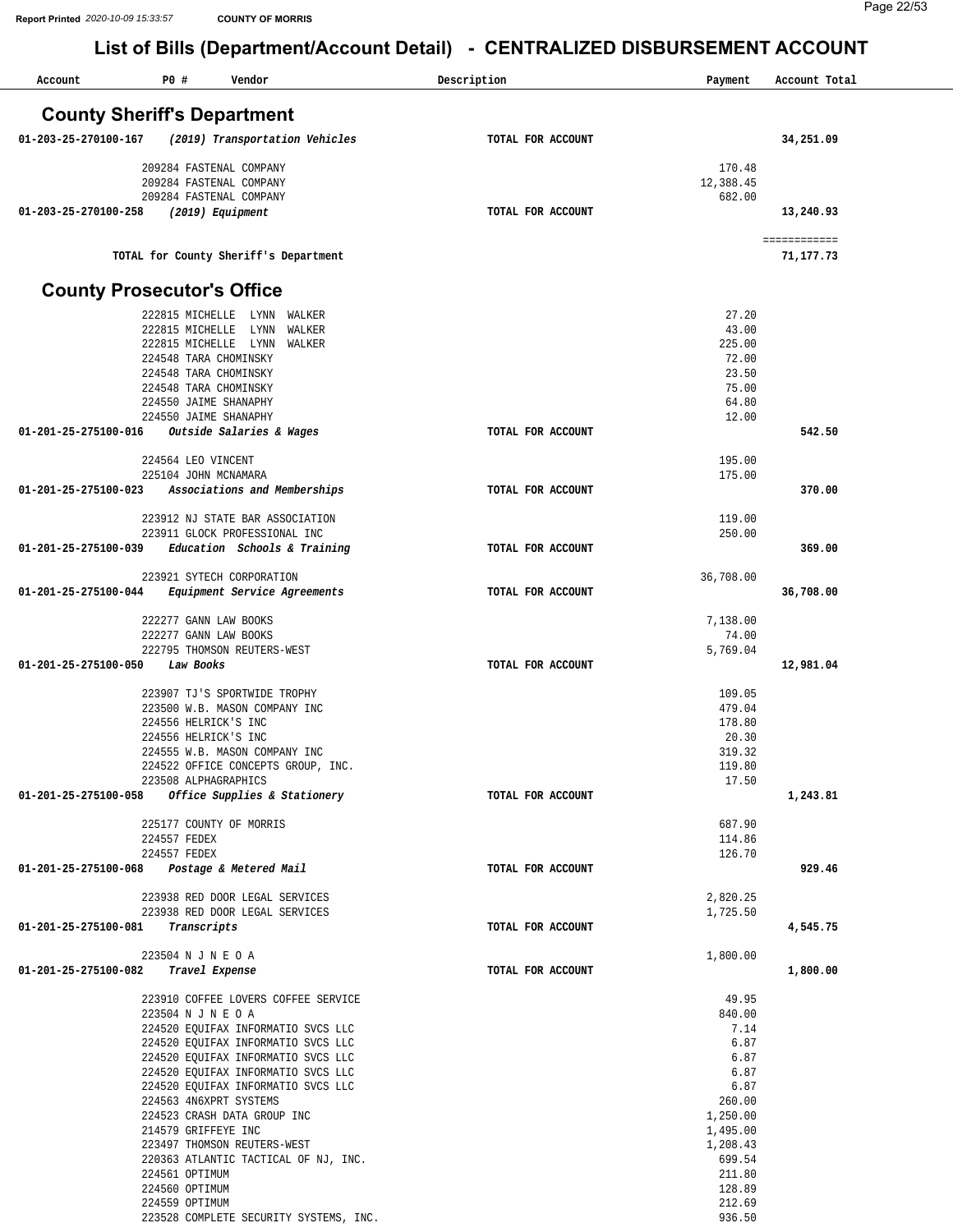| Account                                     | P0#                 | Vendor                                                               | Description       | Payment               | Account Total             |
|---------------------------------------------|---------------------|----------------------------------------------------------------------|-------------------|-----------------------|---------------------------|
| <b>County Prosecutor's Office</b>           |                     |                                                                      |                   |                       |                           |
|                                             | 224565 DRUGSCAN INC |                                                                      |                   | 470.00                |                           |
| 01-201-25-275100-118                        |                     | Investigation Expense                                                | TOTAL FOR ACCOUNT |                       | 7,797.42                  |
|                                             |                     | 223524 TECHSMITH CORPORATION                                         |                   | 268.72                |                           |
|                                             |                     | 223913 ESSEX TRAVEL SERVICE                                          |                   | 785.51                |                           |
|                                             |                     | 223913 ESSEX TRAVEL SERVICE                                          |                   | 1,185.50              |                           |
| 01-201-25-275100-126                        |                     | 223913 ESSEX TRAVEL SERVICE<br>Court Expenses-Extradition            | TOTAL FOR ACCOUNT | 989.30                | 3,229.03                  |
|                                             |                     |                                                                      |                   |                       |                           |
|                                             |                     | 224521 RICOH USA, INC.<br>224521 RICOH USA, INC.                     |                   | 7,905.71<br>837.77    |                           |
|                                             |                     | 224521 RICOH USA, INC.                                               |                   | 806.73                |                           |
| 01-201-25-275100-164                        |                     | Office Machines - Rental                                             | TOTAL FOR ACCOUNT |                       | 9,550.21                  |
|                                             |                     | 223510 CINTAS CORPORATION                                            |                   | 77.60                 |                           |
|                                             |                     | 220370 STATE TOXICOLOGY LABORATORY                                   |                   | 225.00                |                           |
| 01-201-25-275100-189                        | Medical             |                                                                      | TOTAL FOR ACCOUNT |                       | 302.60                    |
|                                             |                     | 220376 FLEMINGTON DEPT STORE INC                                     |                   | 132.00                |                           |
| $01 - 201 - 25 - 275100 - 202$              |                     | Uniform And Accessories                                              | TOTAL FOR ACCOUNT |                       | 132.00                    |
|                                             |                     |                                                                      |                   |                       |                           |
| 01-201-25-275100-258                        | Equipment           | 214495 MOTOROLA SOLUTIONS INC                                        | TOTAL FOR ACCOUNT | 150.00                | 150.00                    |
|                                             |                     |                                                                      |                   |                       |                           |
|                                             |                     | TOTAL for County Prosecutor's Office                                 |                   |                       | ============<br>80,650.82 |
|                                             |                     |                                                                      |                   |                       |                           |
| <b>County Jail</b>                          |                     |                                                                      |                   |                       |                           |
|                                             |                     | 224340 VERIZON WIRELESS                                              |                   | 441.28                |                           |
| 01-201-25-280100-031                        |                     | Cellular Phones/Pagers                                               | TOTAL FOR ACCOUNT |                       | 441.28                    |
|                                             |                     | 224298 YOLANDA HERNANDEZ                                             |                   | 59.00                 |                           |
| 01-201-25-280100-039                        |                     | Education Schools & Training                                         | TOTAL FOR ACCOUNT |                       | 59.00                     |
|                                             |                     |                                                                      |                   |                       |                           |
|                                             |                     | 217188 JOHNSON CONTROLS INC.<br>222489 JAY HILL REPAIRS              |                   | 3,231.45<br>19,754.62 |                           |
| 01-201-25-280100-044                        |                     | Equipment Service Agreements                                         | TOTAL FOR ACCOUNT |                       | 22,986.07                 |
|                                             |                     |                                                                      |                   |                       |                           |
| 01-201-25-280100-059                        | 223830 LEXIS NEXIS  | Other General Expenses                                               | TOTAL FOR ACCOUNT | 58.00                 | 58.00                     |
|                                             |                     |                                                                      |                   |                       |                           |
|                                             |                     | 225177 COUNTY OF MORRIS                                              |                   | 89.10                 |                           |
| 01-201-25-280100-068                        |                     | Postage & Metered Mail                                               | TOTAL FOR ACCOUNT |                       | 89.10                     |
|                                             |                     | 224344 MORRIS COUNTY MUA                                             |                   | 813.96                |                           |
|                                             | 224310 LAURIE LITT  | 224344 MORRIS COUNTY MUA                                             |                   | 700.00<br>600.00      |                           |
|                                             |                     | 224307 CLIFTON ELEVATOR SERVICE CO INC                               |                   | 1,848.00              |                           |
|                                             |                     | 216746 HANNON FLOOR COVERING CORPORATION                             |                   | 3,547.00              |                           |
|                                             |                     | 222775 BINSKY SERVICE LLC                                            |                   | 3,290.00              |                           |
|                                             |                     | 222775 BINSKY SERVICE LLC                                            |                   | 1,240.00              |                           |
|                                             |                     | 222775 BINSKY SERVICE LLC<br>222774 BINSKY SERVICE LLC               |                   | 207.00<br>414.00      |                           |
|                                             |                     | 222774 BINSKY SERVICE LLC                                            |                   | 362.25                |                           |
|                                             |                     | 222774 BINSKY SERVICE LLC                                            |                   | 621.00                |                           |
| 01-201-25-280100-084 Other Outside Services |                     |                                                                      | TOTAL FOR ACCOUNT |                       | 13,643.21                 |
|                                             |                     | 224347 NATIONAL BUSINESS                                             |                   | 318.00                |                           |
| 01-201-25-280100-162 Furniture & Fixtures   |                     |                                                                      | TOTAL FOR ACCOUNT |                       | 318.00                    |
|                                             |                     | 224309 ARAMARK DALLAS LOCKBOX                                        |                   | 92.00                 |                           |
|                                             |                     | 224309 ARAMARK DALLAS LOCKBOX                                        |                   | 46.00                 |                           |
|                                             |                     | 224309 ARAMARK DALLAS LOCKBOX                                        |                   | 10,706.92             |                           |
|                                             |                     | 224353 ARAMARK DALLAS LOCKBOX                                        |                   | 11,090.48             |                           |
| 01-201-25-280100-185 Food                   |                     |                                                                      | TOTAL FOR ACCOUNT |                       | 21,935.40                 |
|                                             |                     | 222873 ATLANTIC AMBULANCE CORP.                                      |                   | 146.25                |                           |
|                                             |                     | 222870 MORRISTOWN MEDICAL CENTER                                     |                   | 909.86                |                           |
|                                             |                     | 222870 MORRISTOWN MEDICAL CENTER<br>222870 MORRISTOWN MEDICAL CENTER |                   | 1,267.95<br>2,986.38  |                           |
|                                             |                     | 224357 MCKESSON MEDICAL SURGICAL                                     |                   | 95.52                 |                           |
|                                             |                     | 224350 BIO-REFERENCE LABORATORIES, INC.                              |                   | 2,964.00              |                           |
| 01-201-25-280100-189                        | Medical             |                                                                      | TOTAL FOR ACCOUNT |                       | 8,369.96                  |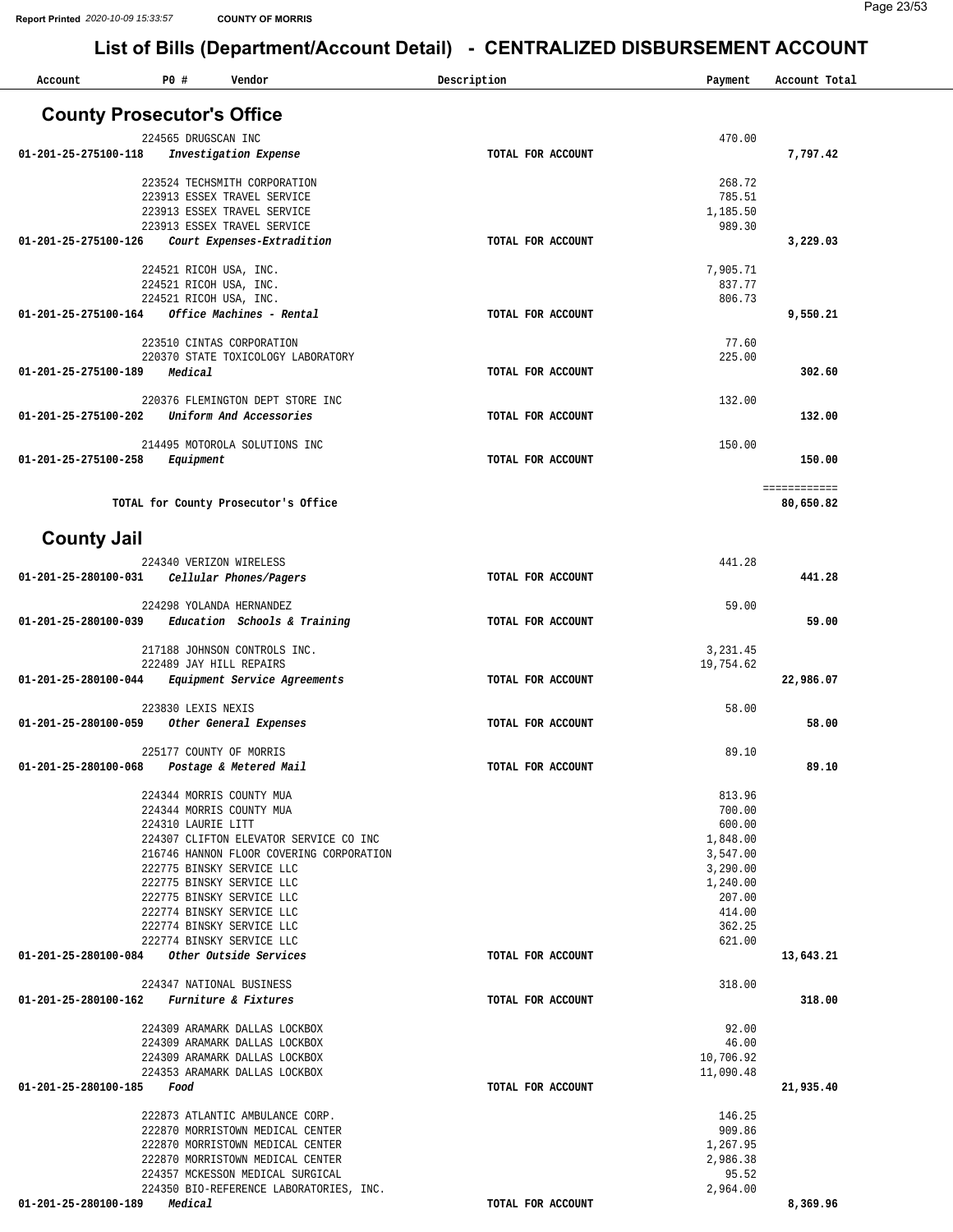| P0 #<br>Account<br>Vendor                                               |                                | Description       | Payment             | Account Total |
|-------------------------------------------------------------------------|--------------------------------|-------------------|---------------------|---------------|
|                                                                         |                                |                   |                     |               |
| <b>County Jail</b>                                                      |                                |                   |                     |               |
| 224352 TURN OUT UNIFORMS, INC.                                          |                                |                   | 1,017.78            |               |
| 224352 TURN OUT UNIFORMS, INC.                                          |                                |                   | 29.99               |               |
| 224352 TURN OUT UNIFORMS, INC.<br>224352 TURN OUT UNIFORMS, INC.        |                                |                   | $-952.81$<br>125.00 |               |
| 224352 TURN OUT UNIFORMS, INC.                                          |                                |                   | 481.40              |               |
| 224352 TURN OUT UNIFORMS, INC.                                          |                                |                   | 261.00              |               |
| 224352 TURN OUT UNIFORMS, INC.                                          |                                |                   | 104.00              |               |
| 224352 TURN OUT UNIFORMS, INC.                                          |                                |                   | 55.99<br>299.00     |               |
| 224352 TURN OUT UNIFORMS, INC.<br>224352 TURN OUT UNIFORMS, INC.        |                                |                   | 71.97               |               |
| 224352 TURN OUT UNIFORMS, INC.                                          |                                |                   | 45.98               |               |
| 224352 TURN OUT UNIFORMS, INC.                                          |                                |                   | 71.97               |               |
| 224352 TURN OUT UNIFORMS, INC.                                          |                                |                   | 52.98               |               |
| 224352 TURN OUT UNIFORMS, INC.<br>223611 ATLANTIC TACTICAL OF NJ, INC.  |                                |                   | 24.00<br>45.00      |               |
| 223177 GALLS, LLC                                                       |                                |                   | $-53.99$            |               |
| 223177 GALLS, LLC                                                       |                                |                   | 200.00              |               |
| 223177 GALLS, LLC                                                       |                                |                   | 55.50               |               |
| 223177 GALLS, LLC<br>223177 GALLS, LLC                                  |                                |                   | 46.00<br>490.36     |               |
| 223177 GALLS, LLC                                                       |                                |                   | 70.00               |               |
| 223177 GALLS, LLC                                                       |                                |                   | 46.00               |               |
| 223177 GALLS, LLC                                                       |                                |                   | 46.00               |               |
| 223177 GALLS, LLC<br>223177 GALLS, LLC                                  |                                |                   | 126.38<br>132.38    |               |
| 223177 GALLS, LLC                                                       |                                |                   | 162.76              |               |
| 223177 GALLS, LLC                                                       |                                |                   | 46.00               |               |
| 223177 GALLS, LLC                                                       |                                |                   | 46.00               |               |
| 224808 MANUEL FLORES<br>01-201-25-280100-202<br>Uniform And Accessories |                                | TOTAL FOR ACCOUNT | 84.00               | 3,230.64      |
|                                                                         |                                |                   |                     |               |
| 223842 MORRISTOWN LUMBER &                                              |                                |                   | 40.88               |               |
| 223842 MORRISTOWN LUMBER &                                              |                                |                   | 8.97                |               |
| 223832 MORRISTOWN LUMBER &<br>223832 MORRISTOWN LUMBER &                |                                |                   | 35.84<br>68.14      |               |
| 223614 SHERWIN WILLIAMS                                                 |                                |                   | 218.46              |               |
| 223831 JOHNSTONE SUPPLY                                                 |                                |                   | 127.92              |               |
| 223839 COOPER ELECTRIC SUPPLY CO.                                       |                                |                   | 81.69               |               |
| 223839 COOPER ELECTRIC SUPPLY CO.<br>224639 SHAWN R. JOHNSTON           |                                |                   | 2.86<br>69.28       |               |
| Bldg Maintenance Supplies<br>01-201-25-280100-249                       |                                | TOTAL FOR ACCOUNT |                     | 654.04        |
|                                                                         |                                |                   |                     |               |
| 220782 GALLS, LLC<br>220782 GALLS, LLC                                  |                                |                   | 57.69<br>105.99     |               |
| 220782 GALLS, LLC                                                       |                                |                   | 55.69               |               |
| 220782 GALLS, LLC                                                       |                                |                   | 134.38              |               |
| 220782 GALLS, LLC                                                       |                                |                   | 210.00              |               |
| 220782 GALLS, LLC<br>220782 GALLS, LLC                                  |                                |                   | 417.06<br>70.00     |               |
| 220782 GALLS, LLC                                                       |                                |                   | 67.19               |               |
| 220782 GALLS, LLC                                                       |                                |                   | 183.49              |               |
| 01-203-25-280100-202                                                    | (2019) Uniform And Accessories | TOTAL FOR ACCOUNT |                     | 1,301.49      |
|                                                                         |                                |                   |                     | ============  |
| TOTAL for County Jail                                                   |                                |                   |                     | 73,086.19     |
|                                                                         |                                |                   |                     |               |
| <b>County Youth Detention Facilit</b>                                   |                                |                   |                     |               |
| 224444 OFFICE CONCEPTS GROUP, INC.                                      |                                |                   | 573.96              |               |
| 224444 OFFICE CONCEPTS GROUP, INC.                                      |                                |                   | 73.93               |               |
| 224677 W.B. MASON COMPANY INC<br>224677 W.B. MASON COMPANY INC          |                                |                   | 19.66<br>19.50      |               |
| 224540 W.B. MASON COMPANY INC                                           |                                |                   | 79.82               |               |
| 01-201-25-281100-058<br>Office Supplies & Stationery                    |                                | TOTAL FOR ACCOUNT |                     | 766.87        |
|                                                                         |                                |                   |                     |               |
| 224064 BI INC.<br>01-201-25-281100-061<br>Outside Detention             |                                | TOTAL FOR ACCOUNT | 61.00               | 61.00         |
|                                                                         |                                |                   |                     |               |
| 225177 COUNTY OF MORRIS                                                 |                                |                   | 24.90               |               |
| Postage & Metered Mail<br>01-201-25-281100-068                          |                                | TOTAL FOR ACCOUNT |                     | 24.90         |
| 224062 FASTER URGENT CARE LLC                                           |                                |                   | 700.00              |               |
| 221994 HENRY SCHEIN INC                                                 |                                |                   | 53.79               |               |
| 221994 HENRY SCHEIN INC                                                 |                                |                   | $-3.34$             |               |
| 221994 HENRY SCHEIN INC                                                 |                                |                   | 77.78               |               |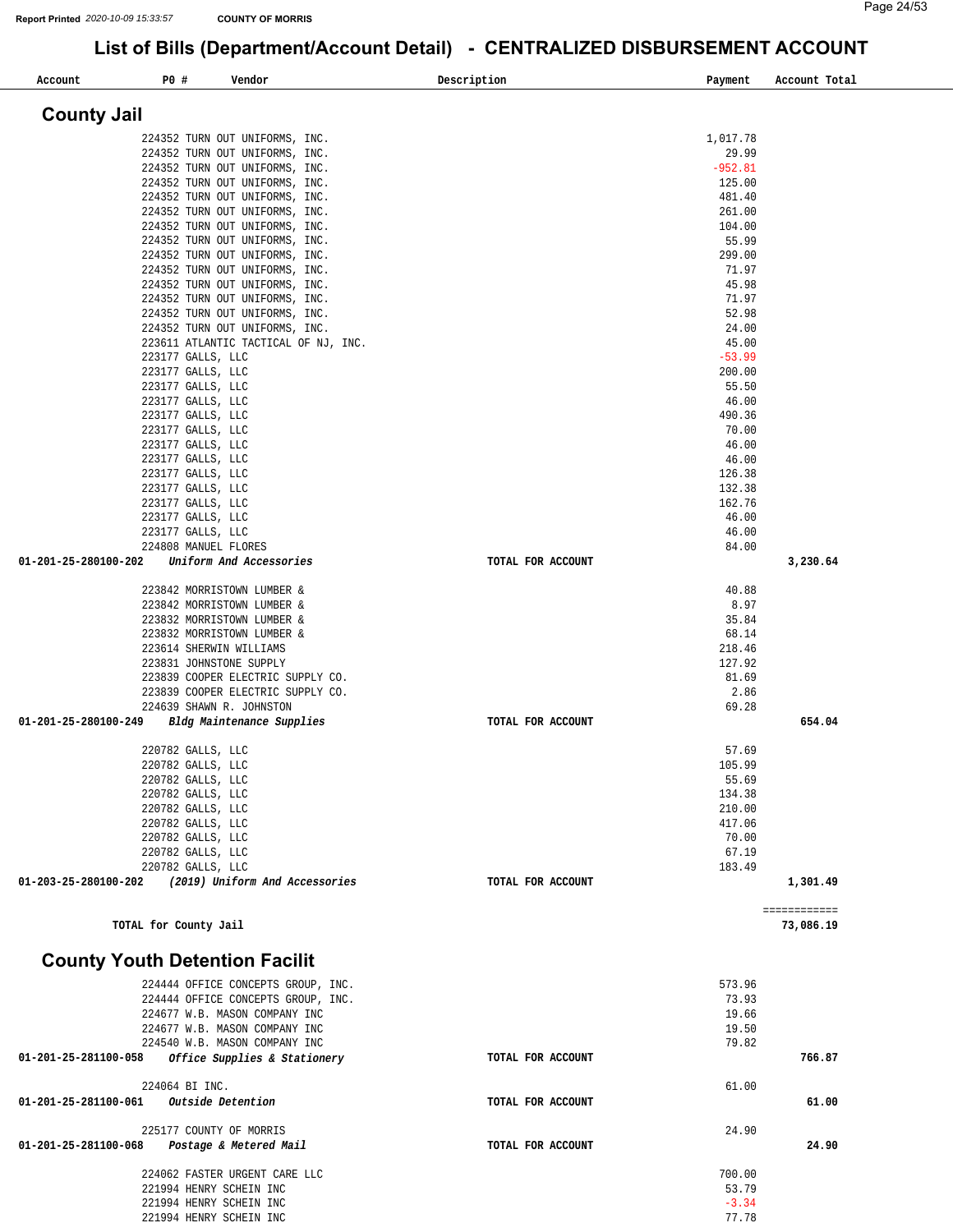| Account                        | P0 # | Vendor                                                                               | Description       | Payment             | Account Total |
|--------------------------------|------|--------------------------------------------------------------------------------------|-------------------|---------------------|---------------|
|                                |      | <b>County Youth Detention Facilit</b>                                                |                   |                     |               |
|                                |      |                                                                                      |                   |                     |               |
|                                |      | 221994 HENRY SCHEIN INC<br>221994 HENRY SCHEIN INC                                   |                   | $-4.84$<br>145.00   |               |
|                                |      | 221994 HENRY SCHEIN INC                                                              |                   | $-9.01$             |               |
|                                |      | 222924 HENRY SCHEIN INC                                                              |                   | 177.96              |               |
|                                |      | 222924 HENRY SCHEIN INC                                                              |                   | 11.79               |               |
|                                |      | 222924 HENRY SCHEIN INC                                                              |                   | $-11.79$            |               |
|                                |      | 224628 HENRY SCHEIN INC                                                              |                   | 825.38              |               |
|                                |      | 224629 HENRY SCHEIN INC                                                              |                   | 107.96              |               |
|                                |      | 224629 HENRY SCHEIN INC                                                              |                   | 11.75               |               |
|                                |      | 224630 HENRY SCHEIN INC<br>224630 HENRY SCHEIN INC                                   |                   | 20.98<br>11.99      |               |
|                                |      | 224630 HENRY SCHEIN INC                                                              |                   | 7.55                |               |
|                                |      | 224630 HENRY SCHEIN INC                                                              |                   | 7.29                |               |
|                                |      | 224630 HENRY SCHEIN INC                                                              |                   | 7.29                |               |
|                                |      | 224443 LTC SCRIPTS INC.                                                              |                   | 119.90              |               |
|                                |      | 224539 BOB BARKER COMPANY, INC.                                                      |                   | 132.43              |               |
|                                |      | 224539 BOB BARKER COMPANY, INC.                                                      |                   | 30.10               |               |
|                                |      | 224661 V.E. RALPH & SON INC.                                                         |                   | 35.80               |               |
|                                |      | 224662 INSTITUTE FOR FORENSIC PSYCHOLOGY<br>224662 INSTITUTE FOR FORENSIC PSYCHOLOGY |                   | 400.00<br>400.00    |               |
|                                |      | 224662 INSTITUTE FOR FORENSIC PSYCHOLOGY                                             |                   | 400.00              |               |
| 01-201-25-281100-189           |      | Medical                                                                              | TOTAL FOR ACCOUNT |                     | 3,655.76      |
|                                |      |                                                                                      |                   |                     |               |
|                                |      | 223405 BOB BARKER COMPANY, INC.                                                      |                   | 38.00               |               |
|                                |      | 223405 BOB BARKER COMPANY, INC.                                                      |                   | 14.07               |               |
|                                |      | 223405 BOB BARKER COMPANY, INC.                                                      |                   | $-10.82$            |               |
|                                |      | 224539 BOB BARKER COMPANY, INC.                                                      |                   | 53.98               |               |
|                                |      | 224539 BOB BARKER COMPANY, INC.<br>224538 MORRIS COUNTY ENGRAVING LLC                |                   | 12.93<br>30.00      |               |
|                                |      | 224537 CORE PROMOTIONS, LLC                                                          |                   | 46.00               |               |
| 01-201-25-281100-202           |      | Uniform And Accessories                                                              | TOTAL FOR ACCOUNT |                     | 184.16        |
|                                |      |                                                                                      |                   |                     |               |
|                                |      | 224664 ALLEN PAPER & SUPPLY CO                                                       |                   | 77.90               |               |
|                                |      | 224664 ALLEN PAPER & SUPPLY CO                                                       |                   | 34.50               |               |
| 01-201-25-281100-252           |      | Janitorial Supplies                                                                  | TOTAL FOR ACCOUNT |                     | 112.40        |
|                                |      |                                                                                      |                   |                     | ============  |
|                                |      | TOTAL for County Youth Detention Facilit                                             |                   |                     | 4,805.09      |
| <b>Road Repairs</b>            |      |                                                                                      |                   |                     |               |
|                                |      | 224166 DEER CARCASS REMOVAL SERVICE, LLC                                             |                   | 1,952.00            |               |
| $01 - 201 - 26 - 290100 - 036$ |      | Contracted Services                                                                  | TOTAL FOR ACCOUNT |                     | 1,952.00      |
|                                |      |                                                                                      |                   |                     |               |
|                                |      | 225177 COUNTY OF MORRIS                                                              |                   | 1.00                |               |
| 01-201-26-290100-068           |      | Postage & Metered Mail                                                               | TOTAL FOR ACCOUNT |                     | 1.00          |
|                                |      |                                                                                      |                   |                     |               |
|                                |      | 224170 SUSSEX MARKET<br>224170 SUSSEX MARKET                                         |                   | 320.00<br>48.00     |               |
| 01-201-26-290100-188           |      | Meals                                                                                | TOTAL FOR ACCOUNT |                     | 368.00        |
|                                |      |                                                                                      |                   |                     |               |
|                                |      | 225030 MICHAEL VISCONTI                                                              |                   | 90.00               |               |
| 01-201-26-290100-207           |      | Uniform & Clothing Allowance                                                         | TOTAL FOR ACCOUNT |                     | 90.00         |
|                                |      |                                                                                      |                   |                     |               |
|                                |      | 224165 TILCON NEW YORK INC.<br>224165 TILCON NEW YORK INC.                           |                   | 740.06<br>89.25     |               |
|                                |      | 224165 TILCON NEW YORK INC.                                                          |                   | $-34.64$            |               |
|                                |      | 224165 TILCON NEW YORK INC.                                                          |                   | $-4.12$             |               |
|                                |      | 224426 TILCON NEW YORK INC.                                                          |                   | 655.08              |               |
|                                |      | 224426 TILCON NEW YORK INC.                                                          |                   | 335.00              |               |
|                                |      | 224426 TILCON NEW YORK INC.                                                          |                   | $-22.00$            |               |
|                                |      | 224654 TILCON NEW YORK INC.                                                          |                   | 211.76              |               |
|                                |      | 224654 TILCON NEW YORK INC.                                                          |                   | 950.55              |               |
|                                |      | 224654 TILCON NEW YORK INC.<br>224654 TILCON NEW YORK INC.                           |                   | 1,433.20<br>$-8.99$ |               |
|                                |      | 224654 TILCON NEW YORK INC.                                                          |                   | $-48.13$            |               |
|                                |      | 224654 TILCON NEW YORK INC.                                                          |                   | $-31.92$            |               |
| 01-201-26-290100-222           |      | Bituminous Concrete                                                                  | TOTAL FOR ACCOUNT |                     | 4,265.10      |
|                                |      |                                                                                      |                   |                     |               |
|                                |      | 223147 CONTINENTAL HARDWARE, INC.                                                    |                   | 2,419.20            |               |
|                                |      | 223147 CONTINENTAL HARDWARE, INC.                                                    |                   | 332.64              |               |
| 01-201-26-290100-224           |      | 223147 CONTINENTAL HARDWARE, INC.                                                    |                   | 345.60              |               |
|                                |      | Catch Basin Drainage & Pipes                                                         | TOTAL FOR ACCOUNT |                     | 3,097.44      |
|                                |      | 224016 COUNTY WELDING SUPPLY CO                                                      |                   | 14.75               |               |
|                                |      |                                                                                      |                   |                     |               |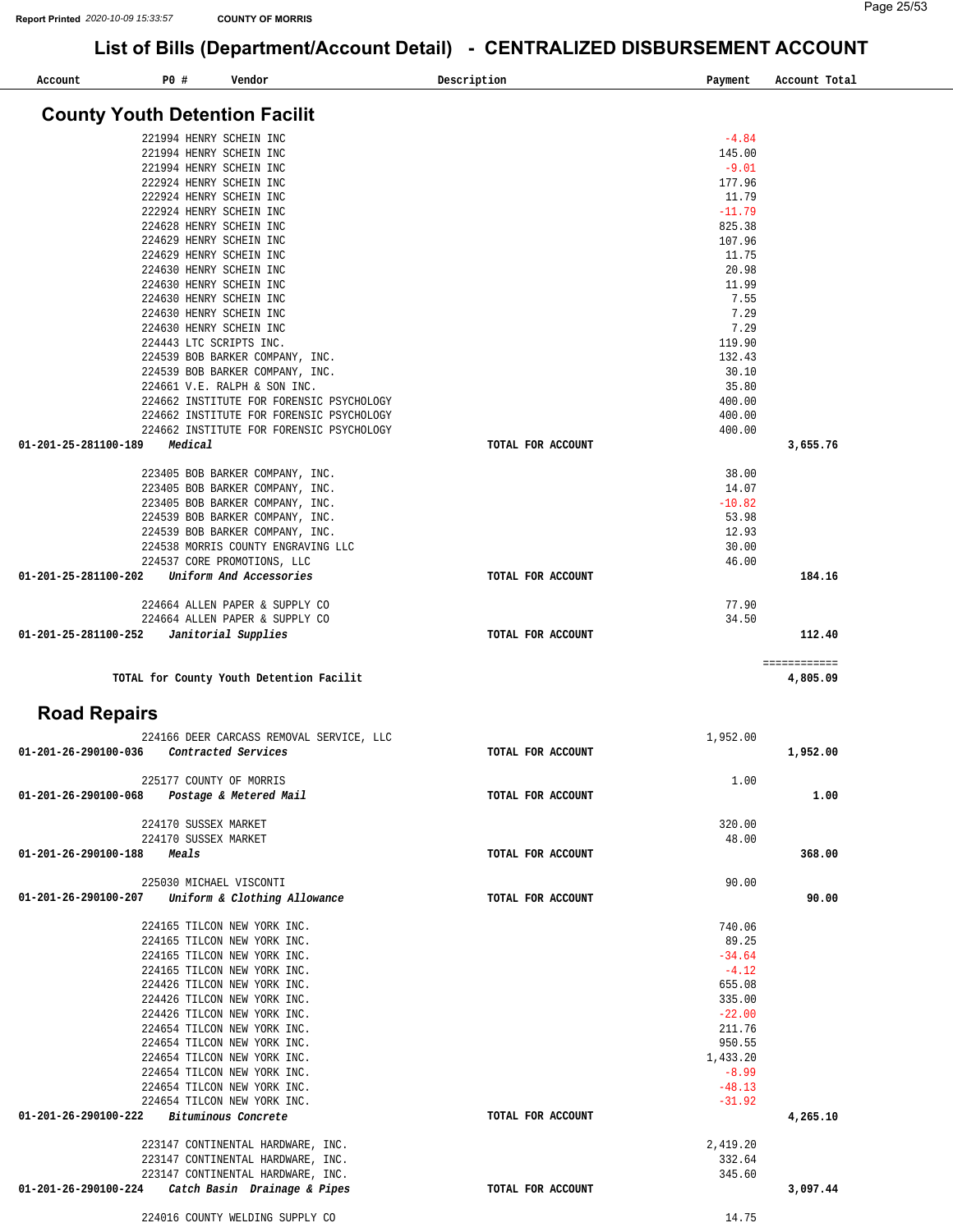| Account              | P0 #<br>Vendor                                                                     | Description       | Payment           | Account Total             |
|----------------------|------------------------------------------------------------------------------------|-------------------|-------------------|---------------------------|
| <b>Road Repairs</b>  |                                                                                    |                   |                   |                           |
|                      |                                                                                    |                   |                   |                           |
|                      | 222852 GARDEN STATE HIGHWAY                                                        |                   | 390.00            |                           |
|                      | 222852 GARDEN STATE HIGHWAY                                                        |                   | 195.00            |                           |
|                      | 222852 GARDEN STATE HIGHWAY                                                        |                   | 50.00             |                           |
|                      | 224424 COUNTY WELDING SUPPLY CO<br>224658 COUNTY WELDING SUPPLY CO                 |                   | 20.00<br>20.00    |                           |
| 01-201-26-290100-238 | Signage                                                                            | TOTAL FOR ACCOUNT |                   | 689.75                    |
|                      |                                                                                    |                   |                   |                           |
|                      | 223675 EASTERN CONCRETE MATERIALS, INC.                                            |                   | 139.66<br>280.04  |                           |
|                      | 223675 EASTERN CONCRETE MATERIALS, INC.<br>223675 EASTERN CONCRETE MATERIALS, INC. |                   | 232.59            |                           |
|                      | 223675 EASTERN CONCRETE MATERIALS, INC.                                            |                   | 299.75            |                           |
|                      | 223669 EASTERN CONCRETE MATERIALS, INC.                                            |                   | 214.70            |                           |
|                      | 223669 EASTERN CONCRETE MATERIALS, INC.                                            |                   | 242.19            |                           |
|                      | 223669 EASTERN CONCRETE MATERIALS, INC.                                            |                   | 261.89            |                           |
|                      | 223669 EASTERN CONCRETE MATERIALS, INC.                                            |                   | 325.68            |                           |
|                      | 223669 EASTERN CONCRETE MATERIALS, INC.                                            |                   | 264.49            |                           |
|                      | 223669 EASTERN CONCRETE MATERIALS, INC.                                            |                   | 237.52            |                           |
|                      | 223669 EASTERN CONCRETE MATERIALS, INC.                                            |                   | 259.56            |                           |
|                      | 223669 EASTERN CONCRETE MATERIALS, INC.                                            |                   | 307.53            |                           |
|                      | 223669 EASTERN CONCRETE MATERIALS, INC.                                            |                   | 283.93            |                           |
|                      | 223669 EASTERN CONCRETE MATERIALS, INC.                                            |                   | 106.30            |                           |
|                      | 223669 EASTERN CONCRETE MATERIALS, INC.                                            |                   | 89.55             |                           |
|                      | 223669 EASTERN CONCRETE MATERIALS, INC.                                            |                   | 100.80            |                           |
| 01-201-26-290100-244 | Stone                                                                              | TOTAL FOR ACCOUNT |                   | 3,646.18                  |
|                      | 224083 SUSSEX COUNTY MUA                                                           |                   | 223.20            |                           |
|                      | 224083 SUSSEX COUNTY MUA                                                           |                   | 189.45            |                           |
|                      | 224526 SUSSEX COUNTY MUA                                                           |                   | 637.80            |                           |
|                      | 224389 NORTHEASTERN HARDWARE CO INC                                                |                   | 84.00             |                           |
|                      | 224389 NORTHEASTERN HARDWARE CO INC                                                |                   | 53.90             |                           |
| 01-201-26-290100-260 | Construction Materials                                                             | TOTAL FOR ACCOUNT |                   | 1,188.35                  |
|                      | 224023 GEN-EL SAFETY & INDUSTRIAL                                                  |                   | 102.30            |                           |
|                      | 224023 GEN-EL SAFETY & INDUSTRIAL                                                  |                   | 249.48            |                           |
| 01-201-26-290100-266 | Safety Items                                                                       | TOTAL FOR ACCOUNT |                   | 351.78                    |
|                      | TOTAL for Road Repairs                                                             |                   |                   | ============<br>15,649.60 |
|                      | <b>Bridges and Culverts</b>                                                        |                   |                   |                           |
|                      |                                                                                    |                   |                   |                           |
|                      | 223109 HD SUPPLY CONSTRUCTION &                                                    |                   | 1,159.20          |                           |
|                      | 223109 HD SUPPLY CONSTRUCTION &<br>224168 COUNTY CONCRETE CORP.                    |                   | 376.90<br>120.00  |                           |
|                      | 224168 COUNTY CONCRETE CORP.                                                       |                   | 225.00            |                           |
| 01-201-26-292100-227 | Concrete                                                                           | TOTAL FOR ACCOUNT |                   | 1,881.10                  |
|                      |                                                                                    |                   |                   |                           |
|                      | 223359 ROAD SAFETY SYSTEMS LLC<br>223359 ROAD SAFETY SYSTEMS LLC                   |                   | 5,687.50<br>30.00 |                           |
|                      | 223359 ROAD SAFETY SYSTEMS LLC                                                     |                   | 60.00             |                           |
|                      | 223359 ROAD SAFETY SYSTEMS LLC                                                     |                   | 200.00            |                           |
|                      | 223359 ROAD SAFETY SYSTEMS LLC                                                     |                   | 900.00            |                           |
|                      | 223359 ROAD SAFETY SYSTEMS LLC                                                     |                   | 1,137.50          |                           |
|                      | 223359 ROAD SAFETY SYSTEMS LLC                                                     |                   | 200.00            |                           |
|                      | 223359 ROAD SAFETY SYSTEMS LLC                                                     |                   | 992.50            |                           |
| 01-201-26-292100-230 | Guard Rails                                                                        | TOTAL FOR ACCOUNT |                   | 9,207.50                  |
|                      | 223570 PARK UNION LUMBER COMPANY LLC                                               |                   | 81.56             |                           |
|                      | 223570 PARK UNION LUMBER COMPANY LLC                                               |                   | 46.41             |                           |
|                      | 223570 PARK UNION LUMBER COMPANY LLC                                               |                   | 66.19             |                           |
|                      | 223570 PARK UNION LUMBER COMPANY LLC                                               |                   | 52.73             |                           |
| 01-201-26-292100-233 | Lumber                                                                             | TOTAL FOR ACCOUNT |                   | 246.89                    |
|                      | 224509 COUNTY WELDING SUPPLY CO                                                    |                   | 2.95              |                           |
|                      | 224509 COUNTY WELDING SUPPLY CO                                                    |                   | 2.95              |                           |
|                      | 224509 COUNTY WELDING SUPPLY CO                                                    |                   | 11.80             |                           |
|                      | 224509 COUNTY WELDING SUPPLY CO                                                    |                   | 2.95              |                           |
|                      | 224509 COUNTY WELDING SUPPLY CO                                                    |                   | 2.95              |                           |
|                      | 224509 COUNTY WELDING SUPPLY CO                                                    |                   | 14.75             |                           |
| 01-201-26-292100-248 | Welding-Oxygen-Acetylene Etc                                                       | TOTAL FOR ACCOUNT |                   | 38.35                     |
|                      | 224371 OPTIMUM                                                                     |                   | 500.00            |                           |
| 01-201-26-292100-259 | Equipment Rental                                                                   | TOTAL FOR ACCOUNT |                   | 500.00                    |
|                      | 223351 GALETON GLOVES                                                              |                   | 47.85             |                           |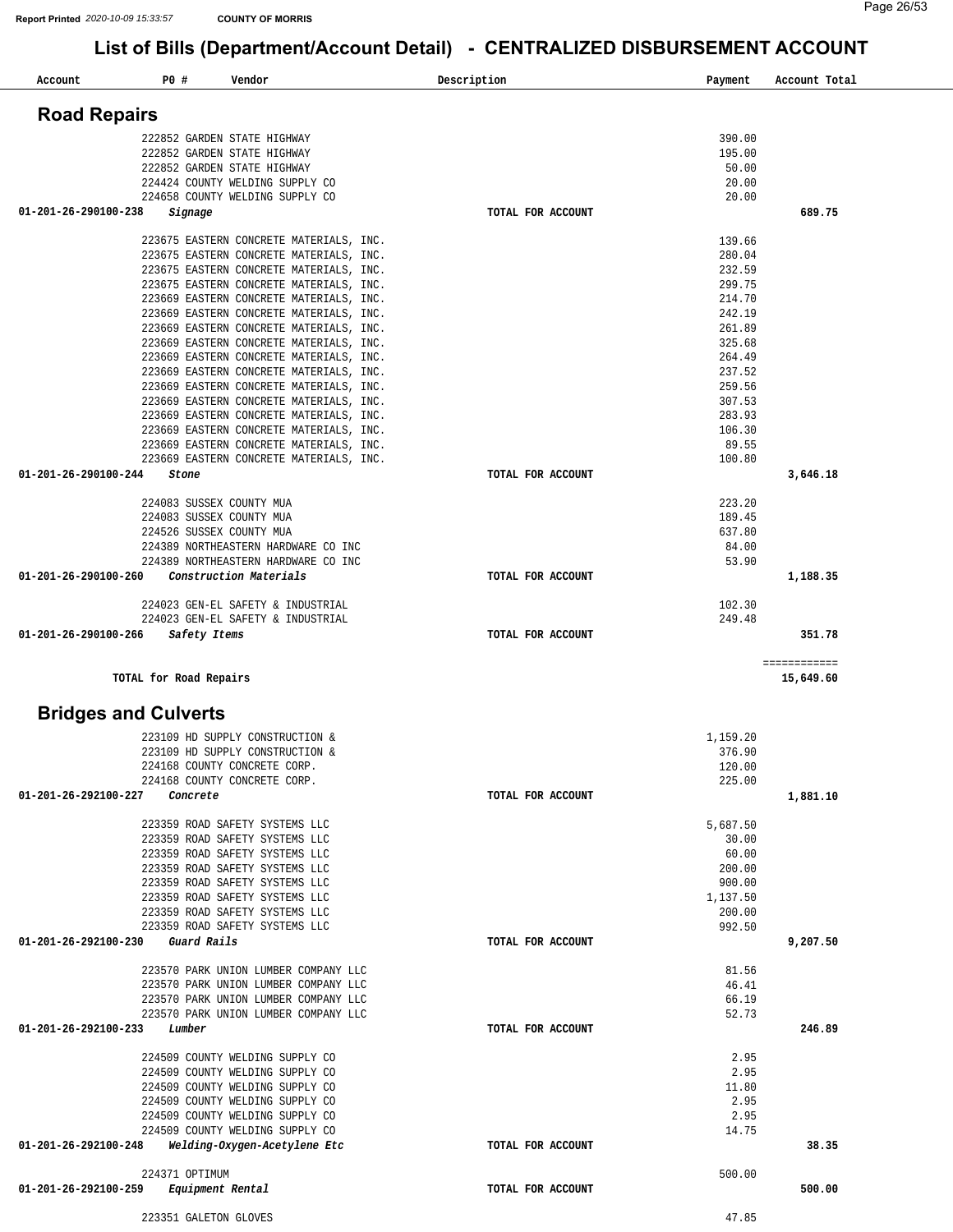| Account              | P0 #<br>Vendor                                                                   | Description       | Payment            | Account Total          |
|----------------------|----------------------------------------------------------------------------------|-------------------|--------------------|------------------------|
|                      |                                                                                  |                   |                    |                        |
|                      | <b>Bridges and Culverts</b>                                                      |                   |                    |                        |
|                      | 223351 GALETON GLOVES                                                            |                   | 191.32             |                        |
|                      | 223351 GALETON GLOVES                                                            |                   | 71.25              |                        |
|                      | 223351 GALETON GLOVES<br>223351 GALETON GLOVES                                   |                   | 71.25<br>18.44     |                        |
| 01-201-26-292100-266 | Safety Items                                                                     | TOTAL FOR ACCOUNT |                    | 400.11                 |
|                      |                                                                                  |                   |                    |                        |
|                      |                                                                                  |                   |                    | ============           |
|                      | TOTAL for Bridges and Culverts                                                   |                   |                    | 12,273.95              |
|                      |                                                                                  |                   |                    |                        |
|                      | <b>Shade Tree Commission</b>                                                     |                   |                    |                        |
|                      | 224277 NORTHEASTERN ARBORIST SUPPLY                                              |                   | 449.90             |                        |
|                      | 224277 NORTHEASTERN ARBORIST SUPPLY                                              |                   | 35.99              |                        |
|                      | 224277 NORTHEASTERN ARBORIST SUPPLY                                              |                   | 42.99              |                        |
| 01-201-26-300100-098 | Other Operating&Repair Supply                                                    | TOTAL FOR ACCOUNT |                    | 528.88                 |
|                      | 224842 RICHARD MOLNAR                                                            |                   | 78.74              |                        |
|                      | 224665 FLEMINGTON DEPT STORE INC                                                 |                   | 91.77              |                        |
|                      | 224665 FLEMINGTON DEPT STORE INC                                                 |                   | 66.58              |                        |
| 01-201-26-300100-207 | Uniform & Clothing Allowance                                                     | TOTAL FOR ACCOUNT |                    | 237.09                 |
|                      |                                                                                  |                   |                    |                        |
|                      | TOTAL for Shade Tree Commission                                                  |                   |                    | ============<br>765.97 |
|                      |                                                                                  |                   |                    |                        |
|                      |                                                                                  |                   |                    |                        |
|                      | <b>Buildings &amp; Grounds</b>                                                   |                   |                    |                        |
|                      | 224901 CLIFTON ELEVATOR SERVICE CO INC                                           |                   | 2,703.00           |                        |
| 01-201-26-310100-036 | Contracted Services                                                              | TOTAL FOR ACCOUNT |                    | 2,703.00               |
|                      | 224366 TBS CONTROLS LLC                                                          |                   | 1,771.00           |                        |
|                      | 224529 MAGIC TOUCH CONSTRUCTION CO., INC.                                        |                   | 3,696.16           |                        |
|                      | 224853 AC & R INC                                                                |                   | 417.03             |                        |
|                      | 224384 FOLEY, INC.                                                               |                   | 1,963.88           |                        |
|                      | 224384 FOLEY, INC.                                                               |                   | 360.92             |                        |
| 01-201-26-310100-044 | Equipment Service Agreements                                                     | TOTAL FOR ACCOUNT |                    | 8,208.99               |
|                      | 224460 W.B. MASON COMPANY INC                                                    |                   | 69.34              |                        |
| 01-201-26-310100-058 | Office Supplies & Stationery                                                     | TOTAL FOR ACCOUNT |                    | 69.34                  |
|                      |                                                                                  |                   |                    |                        |
| 01-201-26-310100-062 | 224856 MORRISTOWN PARKING AUTHORITY                                              | TOTAL FOR ACCOUNT | 5,774.00           | 5,774.00               |
|                      | Parking Lot Rental                                                               |                   |                    |                        |
|                      | 224461 FLOORMAT MANAGEMENT, INC.                                                 |                   | 125.01             |                        |
|                      | 224368 STATEWIDE COMMUNICATIONS INC                                              |                   | 1,105.00           |                        |
|                      | 224901 CLIFTON ELEVATOR SERVICE CO INC                                           |                   | 318.00             |                        |
|                      | 224901 CLIFTON ELEVATOR SERVICE CO INC<br>224901 CLIFTON ELEVATOR SERVICE CO INC |                   | 1,908.00           |                        |
|                      | 224901 CLIFTON ELEVATOR SERVICE CO INC                                           |                   | 1,266.00<br>318.00 |                        |
|                      | 224901 CLIFTON ELEVATOR SERVICE CO INC                                           |                   | 318.00             |                        |
|                      | 224901 CLIFTON ELEVATOR SERVICE CO INC                                           |                   | 778.00             |                        |
|                      | 224901 CLIFTON ELEVATOR SERVICE CO INC                                           |                   | 752.00             |                        |
|                      | 224901 CLIFTON ELEVATOR SERVICE CO INC                                           |                   | 636.00             |                        |
|                      | 224901 CLIFTON ELEVATOR SERVICE CO INC<br>224901 CLIFTON ELEVATOR SERVICE CO INC |                   | 318.00<br>408.00   |                        |
|                      | 225115 TUNSTEAD LANDSCAPE SERVICES                                               |                   | 1,990.61           |                        |
|                      | 225114 TUNSTEAD LANDSCAPE SERVICES                                               |                   | 19,118.19          |                        |
| 01-201-26-310100-084 | Other Outside Services                                                           | TOTAL FOR ACCOUNT |                    | 29,358.81              |
|                      |                                                                                  |                   |                    |                        |
|                      | 224460 W.B. MASON COMPANY INC<br>224460 W.B. MASON COMPANY INC                   |                   | 17.88<br>17.88     |                        |
|                      | 224460 W.B. MASON COMPANY INC                                                    |                   | 22.35              |                        |
|                      | 224460 W.B. MASON COMPANY INC                                                    |                   | 31.29              |                        |
|                      | 224460 W.B. MASON COMPANY INC                                                    |                   | 67.05              |                        |
|                      | 224460 W.B. MASON COMPANY INC                                                    |                   | $-67.05$           |                        |
|                      | 224460 W.B. MASON COMPANY INC<br>224460 W.B. MASON COMPANY INC                   |                   | 22.35<br>$-22.35$  |                        |
| 01-201-26-310100-095 | Other Administrative Supplies                                                    | TOTAL FOR ACCOUNT |                    | 89.40                  |
|                      |                                                                                  |                   |                    |                        |
|                      | 224899 GRAINGER                                                                  |                   | 429.73             |                        |
| 01-201-26-310100-098 | Other Operating&Repair Supply                                                    | TOTAL FOR ACCOUNT |                    | 429.73                 |
|                      |                                                                                  |                   |                    |                        |
|                      | 224359 STATUS SOLUTIONS LLC<br>224757 SYSTEM ONE ALARM                           |                   | 4,400.00<br>268.00 |                        |
| 01-201-26-310100-128 | Security Equipment                                                               | TOTAL FOR ACCOUNT |                    | 4,668.00               |
|                      |                                                                                  |                   |                    |                        |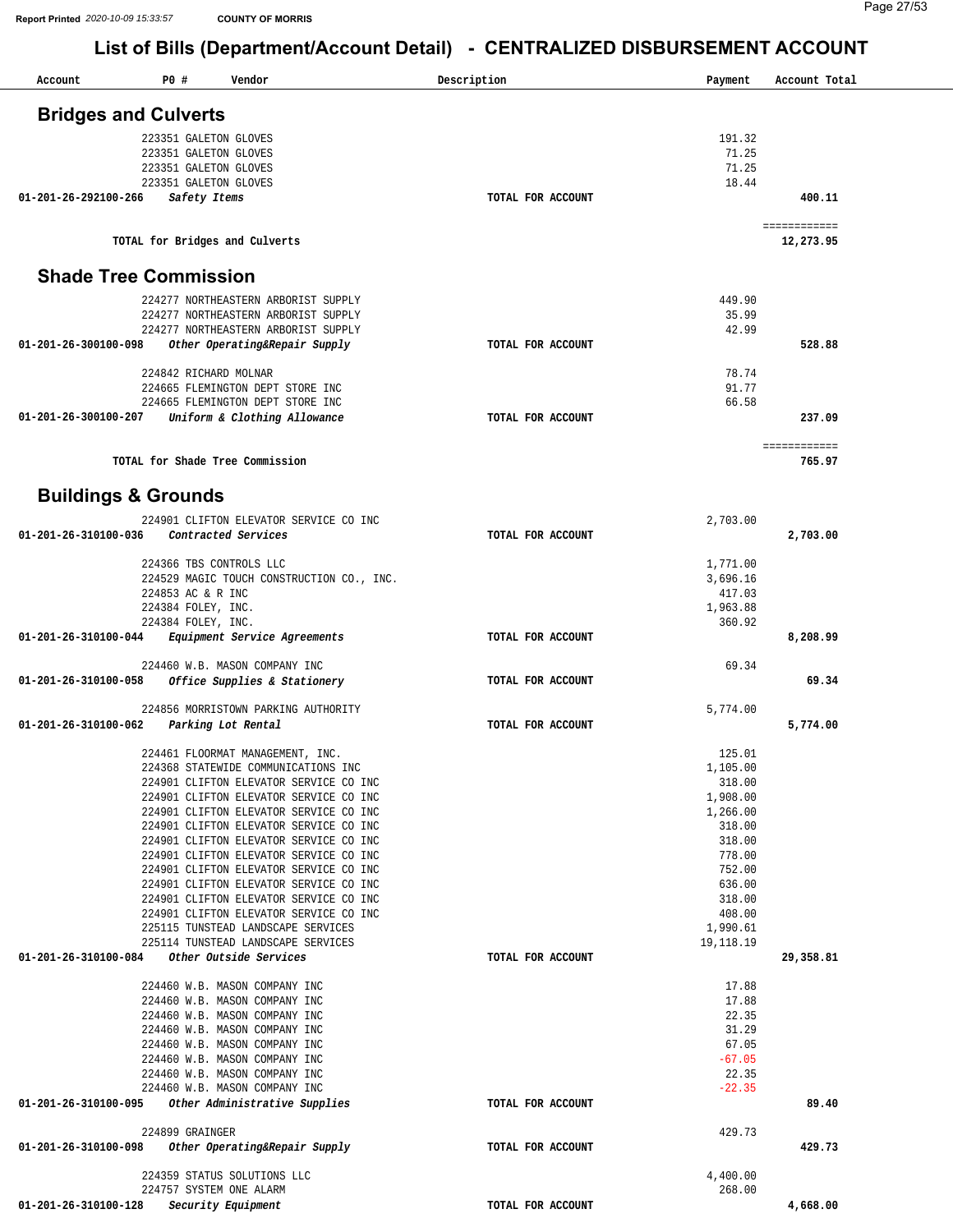| Account                        | P0 # | Vendor                                                       |                                        | Description       | Payment          | Account Total |
|--------------------------------|------|--------------------------------------------------------------|----------------------------------------|-------------------|------------------|---------------|
| <b>Buildings &amp; Grounds</b> |      |                                                              |                                        |                   |                  |               |
|                                |      | 224374 R & J CONTROL, INC.                                   |                                        |                   | 841.25           |               |
|                                |      | 224374 R & J CONTROL, INC.                                   |                                        |                   | 754.50           |               |
|                                |      | 224944 R & J CONTROL, INC.                                   |                                        |                   | 155.00           |               |
| 01-201-26-310100-204           |      | Plant Operations                                             |                                        | TOTAL FOR ACCOUNT |                  | 1,750.75      |
|                                |      |                                                              |                                        |                   |                  |               |
|                                |      | 224490 KEITH LARSEN<br>224399 MICHAEL DEMATTEO               |                                        |                   | 90.00<br>90.00   |               |
|                                |      | 224503 PAUL CHASE                                            |                                        |                   | 90.00            |               |
| 01-201-26-310100-207           |      |                                                              | Uniform & Clothing Allowance           | TOTAL FOR ACCOUNT |                  | 270.00        |
|                                |      |                                                              |                                        |                   |                  |               |
|                                |      | 224854 COUNTY CONCRETE CORP.                                 |                                        |                   | 306.00<br>335.69 |               |
|                                |      | 224706 COUNTY CONCRETE CORP.<br>224706 COUNTY CONCRETE CORP. |                                        |                   | 183.75           |               |
|                                |      | 224706 COUNTY CONCRETE CORP.                                 |                                        |                   | 43.75            |               |
|                                |      | 224706 COUNTY CONCRETE CORP.                                 |                                        |                   | 37.00            |               |
| 01-201-26-310100-223           |      | Building Repairs                                             |                                        | TOTAL FOR ACCOUNT |                  | 906.19        |
|                                |      |                                                              |                                        |                   |                  |               |
|                                |      | 224899 GRAINGER                                              | 224761 RICCIARDI BROTHERS, INC         |                   | 78.60<br>169.77  |               |
|                                |      |                                                              | 224761 RICCIARDI BROTHERS, INC         |                   | 126.94           |               |
|                                |      |                                                              | 224761 RICCIARDI BROTHERS, INC         |                   | 170.94           |               |
|                                |      | 224705 GRAINGER                                              |                                        |                   | 98.88            |               |
|                                |      |                                                              | 225072 HOME DEPOT CREDIT SERVICES      |                   | 29.96            |               |
| 01-201-26-310100-234           |      | Paint                                                        |                                        | TOTAL FOR ACCOUNT |                  | 675.09        |
|                                |      | 224705 GRAINGER                                              |                                        |                   | 226.28           |               |
|                                |      | 224705 GRAINGER                                              |                                        |                   | 309.60           |               |
| 01-201-26-310100-239           |      | Small Tools                                                  |                                        | TOTAL FOR ACCOUNT |                  | 535.88        |
|                                |      |                                                              |                                        |                   |                  |               |
|                                |      | 224899 GRAINGER<br>224865 MOE DISTRIBUTORS INC.              |                                        |                   | 33.90<br>199.00  |               |
|                                |      |                                                              | 223045 BEACON BUILDING PRODUCTS        |                   | 969.58           |               |
|                                |      | 224762 JOHNSTONE SUPPLY                                      |                                        |                   | 40.51            |               |
|                                |      | 224700 MOE DISTRIBUTORS INC.                                 |                                        |                   | 116.50           |               |
|                                |      | 224705 GRAINGER                                              |                                        |                   | 574.44           |               |
|                                |      | 224705 GRAINGER                                              | 225072 HOME DEPOT CREDIT SERVICES      |                   | 255.21<br>370.08 |               |
|                                |      |                                                              | 225072 HOME DEPOT CREDIT SERVICES      |                   | 297.12           |               |
| 01-201-26-310100-249           |      |                                                              | Bldg Maintenance Supplies              | TOTAL FOR ACCOUNT |                  | 2,856.34      |
|                                |      |                                                              |                                        |                   |                  |               |
|                                |      | 224395 POWER PLACE INC                                       |                                        |                   | 89.95            |               |
|                                |      | 224395 POWER PLACE INC<br>224701 POWER PLACE INC             |                                        |                   | 155.27<br>90.31  |               |
|                                |      | 224704 WICKED AQUATICS, LLC                                  |                                        |                   | 1,120.00         |               |
| 01-201-26-310100-251           |      |                                                              | Ground Maintenance Supplies            | TOTAL FOR ACCOUNT |                  | 1,455.53      |
|                                |      |                                                              |                                        |                   |                  |               |
|                                |      | 224360 CENTRAL POLY-BAG CORP                                 |                                        |                   | 2,171.40         |               |
|                                |      | 224899 GRAINGER<br>224705 GRAINGER                           |                                        |                   | 23.16<br>789.82  |               |
|                                |      |                                                              | 224734 W.B. MASON COMPANY INC          |                   | 299.90           |               |
| 01-201-26-310100-252           |      | Janitorial Supplies                                          |                                        | TOTAL FOR ACCOUNT |                  | 3,284.28      |
|                                |      |                                                              |                                        |                   |                  |               |
|                                |      | 224899 GRAINGER                                              |                                        |                   | 2,337.98         |               |
| 01-201-26-310100-258           |      | Equipment                                                    |                                        | TOTAL FOR ACCOUNT |                  | 2,337.98      |
|                                |      | 224534 R & J CONTROL, INC.                                   |                                        |                   | 293.75           |               |
|                                |      | 224534 R & J CONTROL, INC.                                   |                                        |                   | 220.00           |               |
|                                |      | 224534 R & J CONTROL, INC.                                   |                                        |                   | 220.00           |               |
|                                |      |                                                              | 224528 RAPID PUMP & METER SERVICES CO. |                   | 2,475.00         |               |
| 01-201-26-310100-262           |      | 224942 R & J CONTROL, INC.                                   | Machinery Repairs & Parts              | TOTAL FOR ACCOUNT | 385.00           | 3,593.75      |
|                                |      |                                                              |                                        |                   |                  |               |
|                                |      | 224899 GRAINGER                                              |                                        |                   | 889.68           |               |
|                                |      | 224703 BINSKY SERVICE LLC                                    |                                        |                   | 1,306.69         |               |
|                                |      | 224703 BINSKY SERVICE LLC                                    |                                        |                   | 207.00           |               |
|                                |      | 224762 JOHNSTONE SUPPLY<br>224762 JOHNSTONE SUPPLY           |                                        |                   | 47.52<br>72.90   |               |
|                                |      | 224762 JOHNSTONE SUPPLY                                      |                                        |                   | 691.30           |               |
|                                |      | 224762 JOHNSTONE SUPPLY                                      |                                        |                   | 561.76           |               |
|                                |      | 224762 JOHNSTONE SUPPLY                                      |                                        |                   | 112.80           |               |
|                                |      | 224762 JOHNSTONE SUPPLY                                      |                                        |                   | 84.60            |               |
|                                |      | 224762 JOHNSTONE SUPPLY                                      |                                        |                   | 969.72           |               |
|                                |      | 224762 JOHNSTONE SUPPLY<br>225048 JOHNSTONE SUPPLY           |                                        |                   | 383.14<br>12.00  |               |
|                                |      | 225048 JOHNSTONE SUPPLY                                      |                                        |                   | 474.00           |               |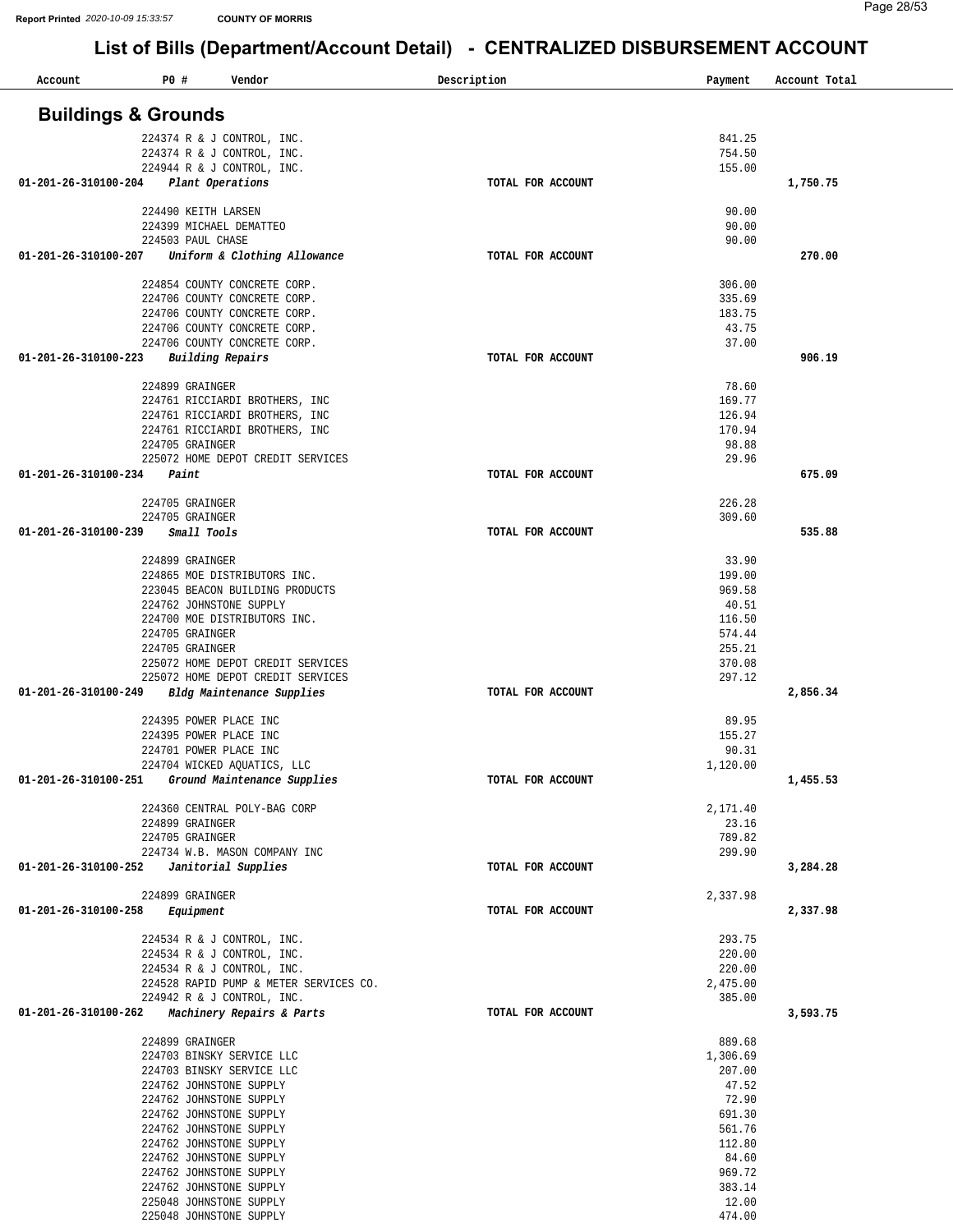| Account                        | P0 #                               | Vendor                                                                     | Description       | Payment             | Account Total |
|--------------------------------|------------------------------------|----------------------------------------------------------------------------|-------------------|---------------------|---------------|
| <b>Buildings &amp; Grounds</b> |                                    |                                                                            |                   |                     |               |
|                                |                                    |                                                                            |                   |                     |               |
|                                |                                    | 225048 JOHNSTONE SUPPLY<br>225048 JOHNSTONE SUPPLY                         |                   | 207.39<br>59.09     |               |
|                                |                                    | 225048 JOHNSTONE SUPPLY                                                    |                   | 700.00              |               |
|                                |                                    | 225048 JOHNSTONE SUPPLY                                                    |                   | 33.16               |               |
|                                |                                    | 225048 JOHNSTONE SUPPLY                                                    |                   | 139.11              |               |
|                                |                                    | 225048 JOHNSTONE SUPPLY                                                    |                   | 32.04               |               |
| 01-201-26-310100-264           |                                    | Heat & $A/C$                                                               | TOTAL FOR ACCOUNT |                     | 6,983.90      |
|                                |                                    |                                                                            |                   |                     |               |
|                                |                                    | 224873 COOPER ELECTRIC SUPPLY CO.                                          |                   | 169.80              |               |
|                                |                                    | 224873 COOPER ELECTRIC SUPPLY CO.                                          |                   | 71.53               |               |
|                                |                                    | 224873 COOPER ELECTRIC SUPPLY CO.                                          |                   | 318.15              |               |
|                                |                                    | 224873 COOPER ELECTRIC SUPPLY CO.                                          |                   | 742.35              |               |
|                                |                                    | 224873 COOPER ELECTRIC SUPPLY CO.<br>224531 MORRISTOWN LUMBER &            |                   | 258.59<br>88.82     |               |
|                                |                                    | 224940 COOPER ELECTRIC SUPPLY CO.                                          |                   | 339.94              |               |
|                                |                                    | 224940 COOPER ELECTRIC SUPPLY CO.                                          |                   | 329.03              |               |
|                                |                                    | 224940 COOPER ELECTRIC SUPPLY CO.                                          |                   | 339.94              |               |
|                                |                                    | 224940 COOPER ELECTRIC SUPPLY CO.                                          |                   | $-339.94$           |               |
|                                |                                    | 225072 HOME DEPOT CREDIT SERVICES                                          |                   | 367.03              |               |
| 01-201-26-310100-265           |                                    | Electrical                                                                 | TOTAL FOR ACCOUNT |                     | 2,685.24      |
|                                |                                    |                                                                            |                   |                     |               |
|                                |                                    |                                                                            |                   |                     | ============  |
|                                |                                    | TOTAL for Buildings & Grounds                                              |                   |                     | 78,636.20     |
| <b>Motor Services Center</b>   |                                    |                                                                            |                   |                     |               |
|                                |                                    | 224579 DAN CARTER                                                          |                   | 90.00               |               |
| 01-201-26-315100-039           |                                    | Education Schools & Training                                               | TOTAL FOR ACCOUNT |                     | 90.00         |
|                                |                                    | 224952 W.B. MASON COMPANY INC                                              |                   | 2.23                |               |
|                                |                                    | 224952 W.B. MASON COMPANY INC                                              |                   | 2.23                |               |
|                                |                                    | 224952 W.B. MASON COMPANY INC                                              |                   | 2.23                |               |
|                                |                                    | 224952 W.B. MASON COMPANY INC                                              |                   | 5.13                |               |
|                                |                                    | 224952 W.B. MASON COMPANY INC                                              |                   | 7.74                |               |
|                                |                                    | 224952 W.B. MASON COMPANY INC                                              |                   | 4.14                |               |
|                                |                                    | 224953 W.B. MASON COMPANY INC<br>224953 W.B. MASON COMPANY INC             |                   | 8.43<br>5.92        |               |
|                                |                                    | 224953 W.B. MASON COMPANY INC                                              |                   | 21.18               |               |
| 01-201-26-315100-058           |                                    | Office Supplies & Stationery                                               | TOTAL FOR ACCOUNT |                     | 59.23         |
|                                |                                    |                                                                            |                   |                     |               |
|                                | 223490 GRAINGER                    |                                                                            |                   | 43.92               |               |
|                                | 223490 GRAINGER                    |                                                                            |                   | 76.41               |               |
|                                |                                    | 223880 W.B. MASON COMPANY INC                                              |                   | 11.99               |               |
|                                |                                    | 224618 SHI INTERNATIONAL CORP<br>224378 LORCO PETROLEUM SERVICES           |                   | 13,687.09<br>235.00 |               |
|                                |                                    | 224378 LORCO PETROLEUM SERVICES                                            |                   | 75.00               |               |
|                                |                                    | 224212 MORRISTOWN LUMBER &                                                 |                   | 1.28                |               |
|                                |                                    | 224212 MORRISTOWN LUMBER &                                                 |                   | 0.96                |               |
|                                |                                    | 224211 MORRISTOWN LUMBER &                                                 |                   | 21.99               |               |
|                                |                                    | 224211 MORRISTOWN LUMBER &                                                 |                   | 12.59               |               |
|                                |                                    | 224380 ONE SOURCE OF NEW JERSEY LLC                                        |                   | 12.77               |               |
|                                |                                    | 224380 ONE SOURCE OF NEW JERSEY LLC                                        |                   | 16.56               |               |
|                                |                                    | 224380 ONE SOURCE OF NEW JERSEY LLC                                        |                   | 53.10               |               |
|                                |                                    | 224380 ONE SOURCE OF NEW JERSEY LLC<br>224380 ONE SOURCE OF NEW JERSEY LLC |                   | 44.26<br>25.13      |               |
|                                |                                    | 224380 ONE SOURCE OF NEW JERSEY LLC                                        |                   | 19.29               |               |
|                                |                                    | 224380 ONE SOURCE OF NEW JERSEY LLC                                        |                   | 8.98                |               |
|                                |                                    | 224380 ONE SOURCE OF NEW JERSEY LLC                                        |                   | 13.84               |               |
|                                |                                    | 224380 ONE SOURCE OF NEW JERSEY LLC                                        |                   | 17.39               |               |
|                                |                                    | 224380 ONE SOURCE OF NEW JERSEY LLC                                        |                   | 19.45               |               |
|                                |                                    | 224380 ONE SOURCE OF NEW JERSEY LLC                                        |                   | 23.01               |               |
|                                |                                    | 224380 ONE SOURCE OF NEW JERSEY LLC                                        |                   | 32.55               |               |
|                                |                                    | 225010 MARK CARTER                                                         |                   | 300.00              |               |
|                                |                                    | 225010 MARK CARTER                                                         |                   | 183.17              |               |
|                                | 224180 GRAINGER<br>224177 GRAINGER |                                                                            |                   | 373.69<br>272.42    |               |
|                                |                                    | 223879 SNAP-ON INDUSTRIAL                                                  |                   | 17.40               |               |
|                                |                                    | 224587 T. SLACK ENVIRONMENTAL                                              |                   | 92.00               |               |
|                                |                                    | 224941 W.B. MASON COMPANY INC                                              |                   | 118.92              |               |
| 01-201-26-315100-098           |                                    | Other Operating&Repair Supply                                              | TOTAL FOR ACCOUNT |                     | 15,810.16     |
|                                |                                    | 224194 AMERICAN WEAR INC.                                                  |                   | 192.72              |               |
|                                |                                    | 224195 AMERICAN WEAR INC.                                                  |                   | 239.59              |               |
| 01-201-26-315100-207           |                                    | Uniform & Clothing Allowance                                               | TOTAL FOR ACCOUNT |                     | 432.31        |
|                                |                                    |                                                                            |                   |                     |               |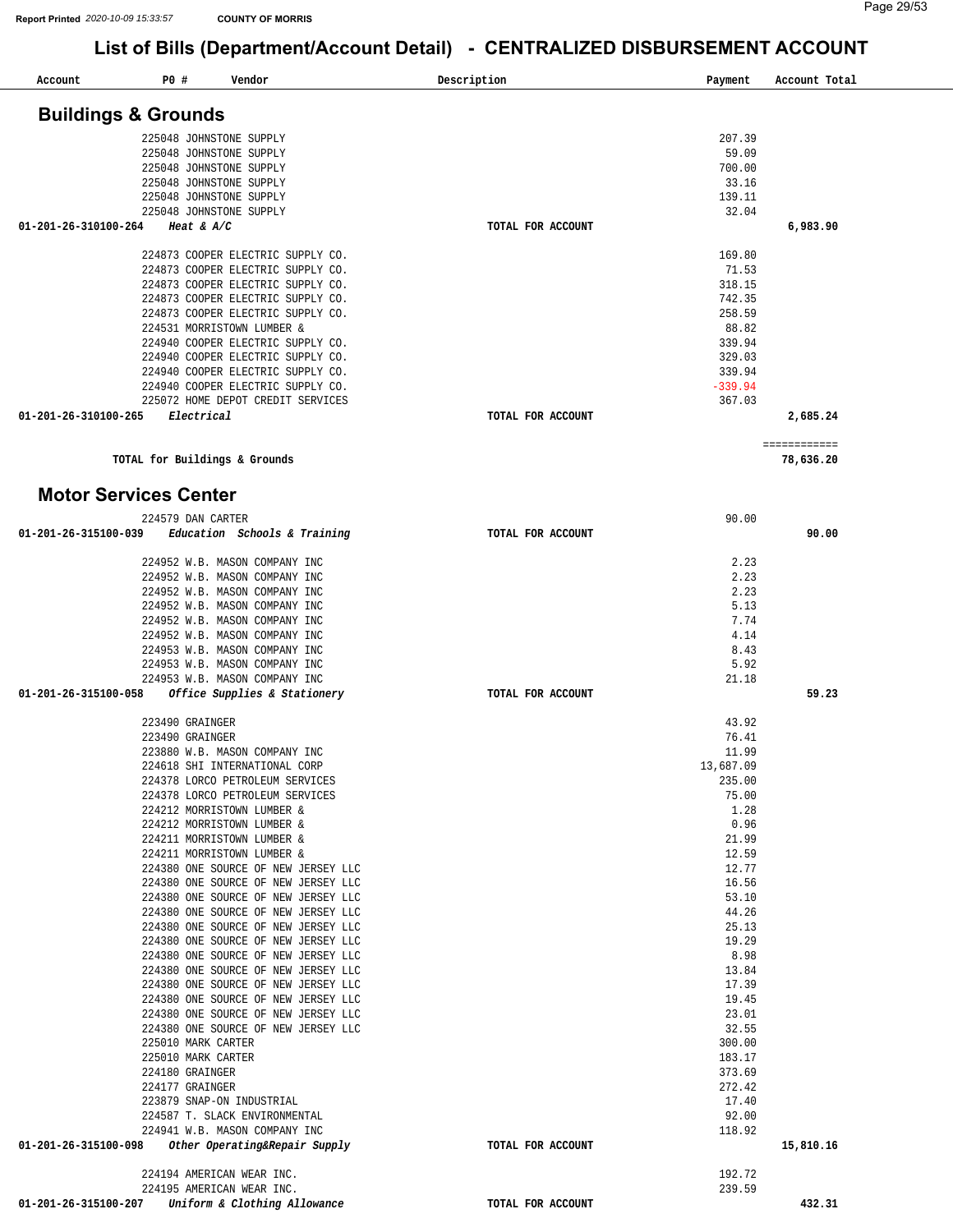| Account                      | P0 # |                 | Vendor                                                                       | Description       | Payment                | Account Total |
|------------------------------|------|-----------------|------------------------------------------------------------------------------|-------------------|------------------------|---------------|
| <b>Motor Services Center</b> |      |                 |                                                                              |                   |                        |               |
|                              |      |                 | 224593 SAFETY- KLEEN SYSTEMS, INC.                                           |                   | 165.59                 |               |
|                              |      |                 | 224593 SAFETY- KLEEN SYSTEMS, INC.                                           |                   | 165.59                 |               |
|                              |      |                 | 224593 SAFETY- KLEEN SYSTEMS, INC.                                           |                   | 165.59                 |               |
| 01-201-26-315100-225         |      |                 | Chemicals & Sprays                                                           | TOTAL FOR ACCOUNT |                        | 496.77        |
|                              |      | 223491 GRAINGER |                                                                              |                   | 545.95                 |               |
|                              |      | 224181 GRAINGER |                                                                              |                   | 80.12                  |               |
|                              |      | 224182 GRAINGER |                                                                              |                   | 12.42                  |               |
| 01-201-26-315100-239         |      | Small Tools     |                                                                              | TOTAL FOR ACCOUNT |                        | 638.49        |
|                              |      |                 | 224197 BARNWELL HOUSE OF TIRES, INC.                                         |                   | 50.00                  |               |
|                              |      |                 | 224197 BARNWELL HOUSE OF TIRES, INC.                                         |                   | 238.00                 |               |
|                              |      |                 | 224196 BARNWELL HOUSE OF TIRES, INC.                                         |                   | 564.88                 |               |
|                              |      |                 | 224196 BARNWELL HOUSE OF TIRES, INC.                                         |                   | 588.20                 |               |
|                              |      |                 | 224196 BARNWELL HOUSE OF TIRES, INC.<br>224196 BARNWELL HOUSE OF TIRES, INC. |                   | 494.92<br>212.48       |               |
|                              |      |                 | 224196 BARNWELL HOUSE OF TIRES, INC.                                         |                   | 241.36                 |               |
|                              |      |                 | 224196 BARNWELL HOUSE OF TIRES, INC.                                         |                   | 429.56                 |               |
|                              |      |                 | 223853 BARNWELL HOUSE OF TIRES, INC.                                         |                   | 211.04                 |               |
|                              |      |                 | 223853 BARNWELL HOUSE OF TIRES, INC.<br>223853 BARNWELL HOUSE OF TIRES, INC. |                   | 287.64<br>287.64       |               |
|                              |      |                 | 224595 BARNWELL HOUSE OF TIRES, INC.                                         |                   | 14.00                  |               |
|                              |      |                 | 224595 BARNWELL HOUSE OF TIRES, INC.                                         |                   | 35.00                  |               |
|                              |      |                 | 224596 BARNWELL HOUSE OF TIRES, INC.                                         |                   | 340.10                 |               |
|                              |      |                 | 224596 BARNWELL HOUSE OF TIRES, INC.                                         |                   | 30.00                  |               |
| 01-201-26-315100-245         |      | Tires           | 224594 CASINGS OF NEW JERSEY, INC.                                           | TOTAL FOR ACCOUNT | 1,277.50               | 5,302.32      |
|                              |      |                 | 223153 ABSOLUTE AUTO AND FLAT GLASS                                          |                   | 74.95                  |               |
|                              |      |                 | 224200 BROWN HUNTERDON INTERNATIONAL                                         |                   | $-332.20$              |               |
|                              |      |                 | 224200 BROWN HUNTERDON INTERNATIONAL                                         |                   | 265.22                 |               |
|                              |      |                 | 224200 BROWN HUNTERDON INTERNATIONAL                                         |                   | 62.76                  |               |
|                              |      |                 | 224200 BROWN HUNTERDON INTERNATIONAL                                         |                   | 131.56                 |               |
|                              |      |                 | 223856 BROWN HUNTERDON INTERNATIONAL<br>223856 BROWN HUNTERDON INTERNATIONAL |                   | $-66.68$<br>253.28     |               |
|                              |      |                 | 223855 BROWN HUNTERDON MACK                                                  |                   | $-287.50$              |               |
|                              |      |                 | 223855 BROWN HUNTERDON MACK                                                  |                   | 328.95                 |               |
|                              |      |                 | 224202 BUY WISE AUTO PARTS                                                   |                   | 18.52<br>18.52         |               |
|                              |      |                 | 224202 BUY WISE AUTO PARTS<br>224202 BUY WISE AUTO PARTS                     |                   | 154.97                 |               |
|                              |      |                 | 223859 CAMPBELL SUPPLY COMPANY OF                                            |                   | 234.85                 |               |
|                              |      |                 | 223860 CAMPBELL SUPPLY COMPANY OF                                            |                   | 479.70                 |               |
|                              |      |                 | 223860 CAMPBELL SUPPLY COMPANY OF                                            |                   | 30.00                  |               |
|                              |      |                 | 224188 DELUXE INTERNATIONAL<br>224188 DELUXE INTERNATIONAL                   |                   | 210.00<br>52.50        |               |
|                              |      |                 | 224205 DOVER BRAKE & CLUTCH CO INC                                           |                   | 158.00                 |               |
|                              |      |                 | 224205 DOVER BRAKE & CLUTCH CO INC                                           |                   | 170.48                 |               |
|                              |      |                 | 224205 DOVER BRAKE & CLUTCH CO INC                                           |                   | 170.48                 |               |
|                              |      |                 | 223866 DOVER BRAKE & CLUTCH CO INC<br>223866 DOVER BRAKE & CLUTCH CO INC     |                   | 545.84<br>263.52       |               |
|                              |      |                 | 223866 DOVER BRAKE & CLUTCH CO INC                                           |                   | 120.00                 |               |
|                              |      |                 | 223866 DOVER BRAKE & CLUTCH CO INC                                           |                   | $-120.00$              |               |
|                              |      |                 | 223865 DOVER BRAKE & CLUTCH CO INC                                           |                   | 22.10                  |               |
|                              |      |                 | 223882 LEDGEWOOD POWER SPORTS INC<br>223882 LEDGEWOOD POWER SPORTS INC       |                   | 7.99<br>90.99          |               |
|                              |      |                 | 224210 MONTAGE ENTERPRISES INC.                                              |                   | 145.50                 |               |
|                              |      |                 | 224210 MONTAGE ENTERPRISES INC.                                              |                   | 511.32                 |               |
|                              |      |                 | 224215 NAPA OF ROCKAWAY                                                      |                   | 129.86                 |               |
|                              |      |                 | 224215 NAPA OF ROCKAWAY<br>224215 NAPA OF ROCKAWAY                           |                   | 119.58<br>87.24        |               |
|                              |      |                 | 224215 NAPA OF ROCKAWAY                                                      |                   | 135.79                 |               |
|                              |      |                 | 223873 PEIRCE EQUIPMENT CO.                                                  |                   | 250.00                 |               |
|                              |      |                 | 223877 RE-TRON TECHNOLOGIES INC.                                             |                   | 245.82                 |               |
|                              |      |                 | 223877 RE-TRON TECHNOLOGIES INC.<br>223877 RE-TRON TECHNOLOGIES INC.         |                   | 40.00<br>$-40.00$      |               |
|                              |      |                 | 224216 RE-TRON TECHNOLOGIES INC.                                             |                   | 245.82                 |               |
|                              |      |                 | 224216 RE-TRON TECHNOLOGIES INC.                                             |                   | 368.73                 |               |
|                              |      |                 | 224216 RE-TRON TECHNOLOGIES INC.                                             |                   | 100.00                 |               |
|                              |      |                 | 224216 RE-TRON TECHNOLOGIES INC.<br>224214 ROBERT & SON, INC.                |                   | $-100.00$<br>$-500.00$ |               |
|                              |      |                 | 224214 ROBERT & SON, INC.                                                    |                   | 209.00                 |               |
|                              |      |                 | 224214 ROBERT & SON, INC.                                                    |                   | 325.00                 |               |
|                              |      |                 | 224372 BROWN HUNTERDON INTERNATIONAL                                         |                   | $-920.00$              |               |
|                              |      |                 | 224372 BROWN HUNTERDON INTERNATIONAL                                         |                   | $-546.25$              |               |
|                              |      |                 | 224372 BROWN HUNTERDON INTERNATIONAL                                         |                   | 119.78                 |               |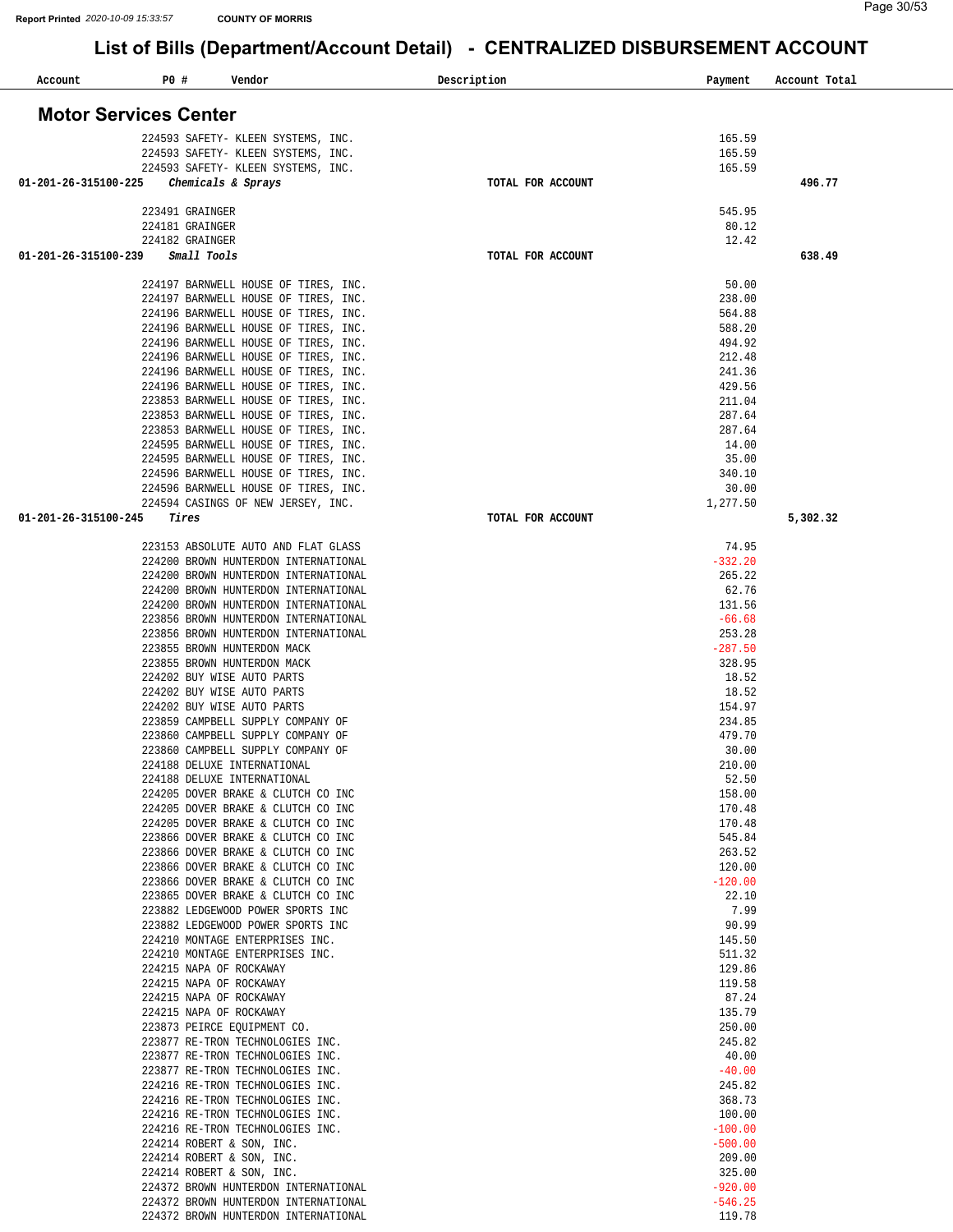| Account                      | <b>PO #</b>                            | Vendor                                                          | Description       | Payment              | Account Total |
|------------------------------|----------------------------------------|-----------------------------------------------------------------|-------------------|----------------------|---------------|
| <b>Motor Services Center</b> |                                        |                                                                 |                   |                      |               |
|                              |                                        |                                                                 |                   |                      |               |
|                              |                                        | 224372 BROWN HUNTERDON INTERNATIONAL<br>224382 NAPA OF ROCKAWAY |                   | 1,530.83<br>64.47    |               |
|                              |                                        | 223852 GROFF TRACTOR MID ATLANTIC LLC                           |                   | 1,235.96             |               |
|                              |                                        | 223852 GROFF TRACTOR MID ATLANTIC LLC                           |                   | 9.32                 |               |
|                              |                                        | 223852 GROFF TRACTOR MID ATLANTIC LLC                           |                   | 1.28                 |               |
|                              |                                        | 223881 GROFF TRACTOR MID ATLANTIC LLC                           |                   | 166.42               |               |
|                              |                                        | 224394 HOOVER TRUCK CENTERS INC                                 |                   | $-126.50$            |               |
|                              |                                        | 224394 HOOVER TRUCK CENTERS INC                                 |                   | 15.03                |               |
|                              |                                        | 224394 HOOVER TRUCK CENTERS INC                                 |                   | 43.20                |               |
|                              |                                        | 224394 HOOVER TRUCK CENTERS INC                                 |                   | 12.12                |               |
|                              | 224377 JESCO INC.                      | 224394 HOOVER TRUCK CENTERS INC                                 |                   | 78.92<br>162.15      |               |
|                              |                                        | 224217 SMITH MOTOR CO., INC.                                    |                   | 17.37                |               |
|                              |                                        | 224217 SMITH MOTOR CO., INC.                                    |                   | 18.20                |               |
|                              |                                        | 224217 SMITH MOTOR CO., INC.                                    |                   | 18.20                |               |
|                              |                                        | 224217 SMITH MOTOR CO., INC.                                    |                   | 23.90                |               |
|                              |                                        | 224217 SMITH MOTOR CO., INC.                                    |                   | 8.10                 |               |
|                              |                                        | 224217 SMITH MOTOR CO., INC.                                    |                   | 4.89                 |               |
|                              |                                        | 224217 SMITH MOTOR CO., INC.                                    |                   | 11.06                |               |
|                              |                                        | 224217 SMITH MOTOR CO., INC.<br>224826 HOOVER TRUCK CENTERS INC |                   | 7.80<br>80.00        |               |
|                              | 224199 BEYER FORD                      |                                                                 |                   | 127.68               |               |
|                              |                                        | 224373 CAMPBELL SUPPLY COMPANY OF                               |                   | 311.34               |               |
|                              |                                        | 224373 CAMPBELL SUPPLY COMPANY OF                               |                   | 62.05                |               |
|                              |                                        | 224208 GROFF TRACTOR MID ATLANTIC LLC                           |                   | 140.98               |               |
|                              |                                        | 224376 DOVER BRAKE & CLUTCH CO INC                              |                   | 136.46               |               |
|                              | 223869 JESCO INC.                      |                                                                 |                   | 70.08                |               |
| 01-201-26-315100-261         |                                        | Spare Parts for Equipment                                       | TOTAL FOR ACCOUNT |                      | 8,217.30      |
|                              |                                        | 222953 ABSOLUTE AUTO AND FLAT GLASS                             |                   | 400.84               |               |
|                              |                                        | 222954 ABSOLUTE AUTO AND FLAT GLASS                             |                   | 344.42               |               |
|                              | 223854 BEYER FORD                      |                                                                 |                   | $-16.00$             |               |
|                              | 223854 BEYER FORD                      |                                                                 |                   | $-32.00$             |               |
|                              | 223854 BEYER FORD                      |                                                                 |                   | $-16.00$<br>$-32.00$ |               |
|                              | 223854 BEYER FORD<br>223854 BEYER FORD |                                                                 |                   | $-48.00$             |               |
|                              | 223854 BEYER FORD                      |                                                                 |                   | $-61.97$             |               |
|                              | 223854 BEYER FORD                      |                                                                 |                   | 210.58               |               |
|                              | 223854 BEYER FORD                      |                                                                 |                   | 83.71                |               |
|                              | 223854 BEYER FORD                      |                                                                 |                   | 314.66               |               |
|                              |                                        | 223858 BUY WISE AUTO PARTS                                      |                   | $-16.00$             |               |
|                              |                                        | 223858 BUY WISE AUTO PARTS                                      |                   | $-32.00$             |               |
|                              |                                        | 223858 BUY WISE AUTO PARTS                                      |                   | 188.72               |               |
|                              |                                        | 223858 BUY WISE AUTO PARTS<br>224201 BUY WISE AUTO PARTS        |                   | 177.31<br>$-13.00$   |               |
|                              |                                        | 224201 BUY WISE AUTO PARTS                                      |                   | 111.36               |               |
|                              |                                        | 224204 D&B AUTO SUPPLY                                          |                   | $-55.00$             |               |
|                              |                                        | 224204 D&B AUTO SUPPLY                                          |                   | $-282.06$            |               |
|                              |                                        | 224204 D&B AUTO SUPPLY                                          |                   | $-18.00$             |               |
|                              |                                        | 224204 D&B AUTO SUPPLY                                          |                   | 161.17               |               |
|                              |                                        | 224204 D&B AUTO SUPPLY                                          |                   | 449.80               |               |
|                              |                                        | 224204 D&B AUTO SUPPLY<br>224204 D&B AUTO SUPPLY                |                   | 412.08<br>766.20     |               |
|                              |                                        | 224204 D&B AUTO SUPPLY                                          |                   | 379.45               |               |
|                              |                                        | 224375 D&B AUTO SUPPLY                                          |                   | 7.83                 |               |
|                              |                                        | 224375 D&B AUTO SUPPLY                                          |                   | 6.77                 |               |
|                              |                                        | 224375 D&B AUTO SUPPLY                                          |                   | 7.52                 |               |
|                              |                                        | 224375 D&B AUTO SUPPLY                                          |                   | 124.17               |               |
|                              |                                        | 224375 D&B AUTO SUPPLY                                          |                   | 98.65                |               |
|                              |                                        | 224375 D&B AUTO SUPPLY                                          |                   | 1.88                 |               |
|                              |                                        | 224375 D&B AUTO SUPPLY                                          |                   | 4.32                 |               |
|                              |                                        | 224375 D&B AUTO SUPPLY<br>223867 FLEMINGTON BUICK CHEVROLET     |                   | 28.04<br>33.44       |               |
|                              |                                        | 223868 FLEMINGTON BUICK CHEVROLET                               |                   | 25.73                |               |
|                              |                                        | 224207 FLEMINGTON BUICK CHEVROLET                               |                   | 124.12               |               |
|                              |                                        | 223870 NIELSEN DODGE - C-J-R                                    |                   | $-29.03$             |               |
|                              |                                        | 223870 NIELSEN DODGE - C-J-R                                    |                   | $-18.00$             |               |
|                              |                                        | 223870 NIELSEN DODGE - C-J-R                                    |                   | $-36.00$             |               |
|                              |                                        | 223870 NIELSEN DODGE - C-J-R                                    |                   | $-7.80$              |               |
|                              |                                        | 223870 NIELSEN DODGE - C-J-R                                    |                   | $-10.94$             |               |
|                              |                                        | 223870 NIELSEN DODGE - C-J-R                                    |                   | 30.08<br>87.98       |               |
|                              |                                        | 223870 NIELSEN DODGE - C-J-R<br>223870 NIELSEN DODGE - C-J-R    |                   | 1.01                 |               |
|                              |                                        | 223874 PERTH AMBOY SPRING WORKS, INC                            |                   | 424.99               |               |
|                              |                                        | 223874 PERTH AMBOY SPRING WORKS, INC                            |                   | 360.00               |               |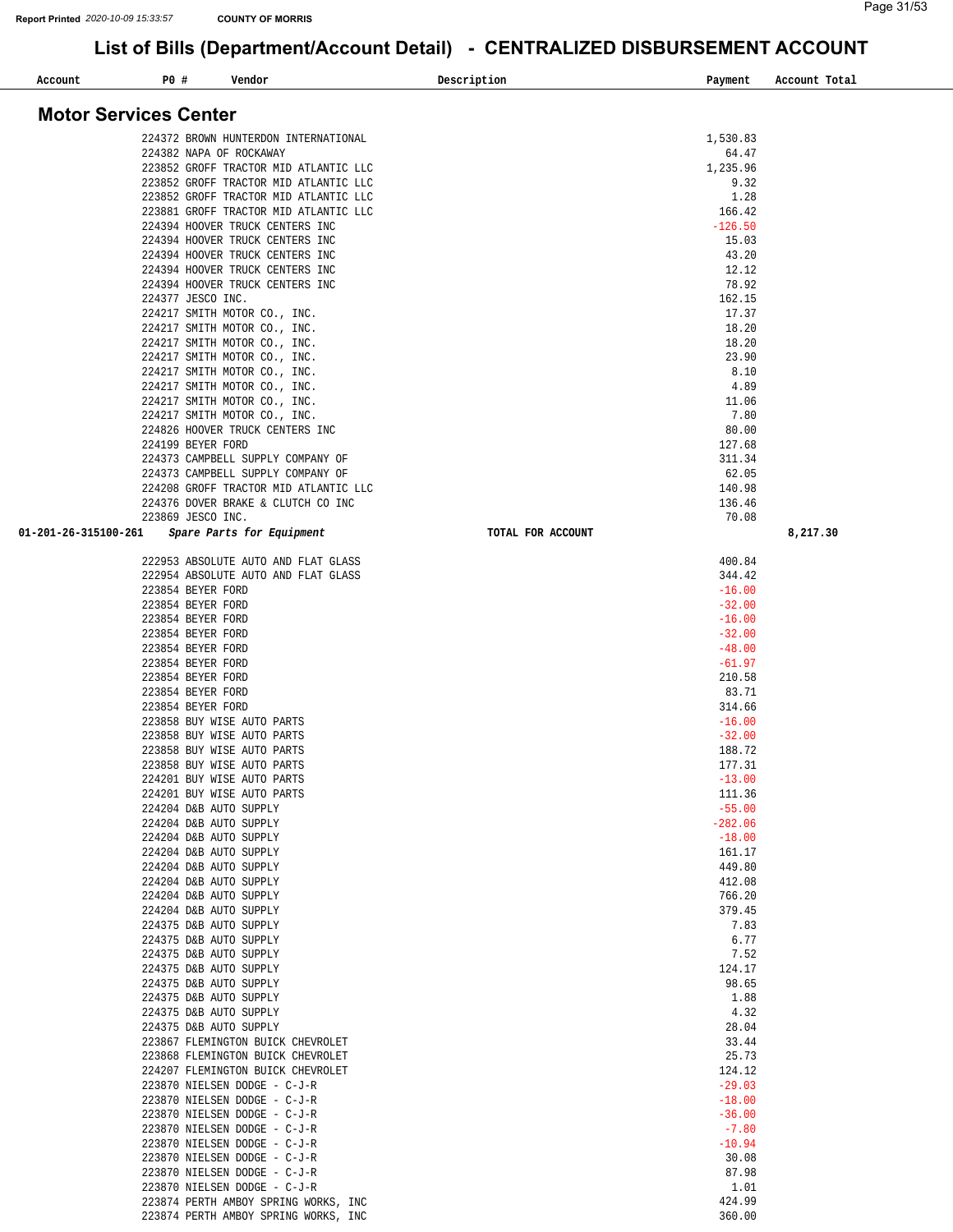| Account                       | P0 # | Vendor                                               | Description       | Payment  | Account Total             |
|-------------------------------|------|------------------------------------------------------|-------------------|----------|---------------------------|
| <b>Motor Services Center</b>  |      |                                                      |                   |          |                           |
|                               |      |                                                      |                   |          |                           |
|                               |      | 218559 ABSOLUTE AUTO AND FLAT GLASS                  |                   | 348.71   |                           |
|                               |      | 218559 ABSOLUTE AUTO AND FLAT GLASS                  |                   | 27.00    |                           |
|                               |      | 224203 COACH & EQUIPMENT MANUFACTURING CO.           |                   | 358.80   |                           |
|                               |      | 224203 COACH & EQUIPMENT MANUFACTURING CO.           |                   | 19.21    |                           |
|                               |      | 224213 NIELSEN DODGE - C-J-R                         |                   | 858.75   |                           |
|                               |      | 224213 NIELSEN DODGE - C-J-R                         |                   | 36.90    |                           |
|                               |      | 224198 BEYER FORD                                    |                   | 91.92    |                           |
|                               |      | 224198 BEYER FORD                                    |                   | 82.38    |                           |
|                               |      | 223851 GRAINGER<br>224206 FLEMINGTON BUICK CHEVROLET |                   | 36.00    |                           |
|                               |      |                                                      |                   | 324.54   |                           |
| 01-201-26-315100-291          |      | 224206 FLEMINGTON BUICK CHEVROLET                    | TOTAL FOR ACCOUNT | 24.36    | 6,851.60                  |
|                               |      | Vehicle Repairs                                      |                   |          |                           |
|                               |      | TOTAL for Motor Services Center                      |                   |          | ============<br>37,898.18 |
| <b>Mosquito Extermination</b> |      |                                                      |                   |          |                           |
|                               |      |                                                      |                   |          |                           |
|                               |      | 224650 GANNETT NJ NEWSPAPERS                         |                   | 34.40    |                           |
|                               |      | 224647 NJ ADVANCE MEDIA                              |                   | 122.36   | 156.76                    |
| 01-201-26-320100-051          |      | Legal                                                | TOTAL FOR ACCOUNT |          |                           |
|                               |      | 224657 W.B. MASON COMPANY INC                        |                   | 1.90     |                           |
|                               |      |                                                      |                   |          | 1.90                      |
| 01-201-26-320100-058          |      | Office Supplies & Stationery                         | TOTAL FOR ACCOUNT |          |                           |
|                               |      | 224887 TREASURER STATE OF NEW JERSEY                 |                   | 80.00    |                           |
|                               |      | 224887 TREASURER STATE OF NEW JERSEY                 |                   | 80.00    |                           |
|                               |      | 224887 TREASURER STATE OF NEW JERSEY                 |                   | 80.00    |                           |
|                               |      | 224887 TREASURER STATE OF NEW JERSEY                 |                   | 80.00    |                           |
|                               |      | 224887 TREASURER STATE OF NEW JERSEY                 |                   | 80.00    |                           |
|                               |      | 224887 TREASURER STATE OF NEW JERSEY                 |                   | 80.00    |                           |
|                               |      | 224887 TREASURER STATE OF NEW JERSEY                 |                   | 80.00    |                           |
|                               |      | 224887 TREASURER STATE OF NEW JERSEY                 |                   | 80.00    |                           |
|                               |      | 224887 TREASURER STATE OF NEW JERSEY                 |                   | 80.00    |                           |
|                               |      | 224887 TREASURER STATE OF NEW JERSEY                 |                   | 80.00    |                           |
|                               |      | 224887 TREASURER STATE OF NEW JERSEY                 |                   | 80.00    |                           |
|                               |      | 224887 TREASURER STATE OF NEW JERSEY                 |                   | 80.00    |                           |
|                               |      | 224889 TREASURER STATE OF NEW JERSEY                 |                   | 30.00    |                           |
|                               |      | 224889 TREASURER STATE OF NEW JERSEY                 |                   | 30.00    |                           |
|                               |      | 224889 TREASURER STATE OF NEW JERSEY                 |                   | 30.00    |                           |
| 01-201-26-320100-095          |      | Other Administrative Supplies                        | TOTAL FOR ACCOUNT |          | 1,050.00                  |
|                               |      |                                                      |                   |          |                           |
|                               |      | 224086 GRAINGER                                      |                   | 65.50    |                           |
|                               |      | 224086 GRAINGER                                      |                   | 356.52   |                           |
| 01-201-26-320100-098          |      | Other Operating & Repair Supply                      | TOTAL FOR ACCOUNT |          | 422.02                    |
|                               |      | 222222 CLARKE MOSQUITO CONTROL                       |                   | 8,912.20 |                           |
|                               |      | 222222 CLARKE MOSOUITO CONTROL                       |                   | 2,559.00 |                           |
|                               |      | 222519 CLARKE MOSOUITO CONTROL                       |                   | 4,456.10 |                           |
|                               |      | 222519 CLARKE MOSQUITO CONTROL                       |                   | 2,559.00 |                           |
| 01-201-26-320100-225          |      | Chemicals & Sprays                                   | TOTAL FOR ACCOUNT |          | 18,486.30                 |
|                               |      | 224080 ESPOSITO'S ICE SERVICE                        |                   | 13.00    |                           |
|                               |      | 224080 ESPOSITO'S ICE SERVICE                        |                   | 48.00    |                           |
|                               |      | 224080 ESPOSITO'S ICE SERVICE                        |                   | 48.00    |                           |
|                               |      | 224080 ESPOSITO'S ICE SERVICE                        |                   | 36.00    |                           |
|                               |      | 224080 ESPOSITO'S ICE SERVICE                        |                   | 60.00    |                           |
|                               |      | 224668 AMERICAN WEAR INC.                            |                   | 73.21    |                           |
|                               |      | 224668 AMERICAN WEAR INC.                            |                   | 73.21    |                           |
|                               |      | 224668 AMERICAN WEAR INC.                            |                   | 73.21    |                           |
|                               |      | 224668 AMERICAN WEAR INC.                            |                   | 68.73    |                           |
| 01-201-26-320100-251          |      | Ground Maintenance Supplies                          | TOTAL FOR ACCOUNT |          | 493.36                    |
|                               |      | 223224 CLARKE MOSQUITO CONTROL                       |                   | 357.00   |                           |
|                               |      | 223224 CLARKE MOSQUITO CONTROL                       |                   | 10.00    |                           |
|                               |      | 223543 FLEMINGTON DEPT STORE INC                     |                   | 37.80    |                           |
|                               |      | 223543 FLEMINGTON DEPT STORE INC                     |                   | 56.70    |                           |
|                               |      | 223543 FLEMINGTON DEPT STORE INC                     |                   | 132.30   |                           |
|                               |      | 223543 FLEMINGTON DEPT STORE INC                     |                   | 74.70    |                           |
|                               |      | 223543 FLEMINGTON DEPT STORE INC                     |                   | 24.90    |                           |
|                               |      | 223543 FLEMINGTON DEPT STORE INC                     |                   | 24.90    |                           |
|                               |      | 223543 FLEMINGTON DEPT STORE INC                     |                   | 24.90    |                           |
|                               |      | 224646 SAFETY- KLEEN SYSTEMS, INC.                   |                   | 315.29   |                           |
|                               |      | 224904 OFFICE CONCEPTS GROUP, INC.                   |                   | 327.57   |                           |
|                               |      | 224904 OFFICE CONCEPTS GROUP, INC.                   |                   | 229.26   |                           |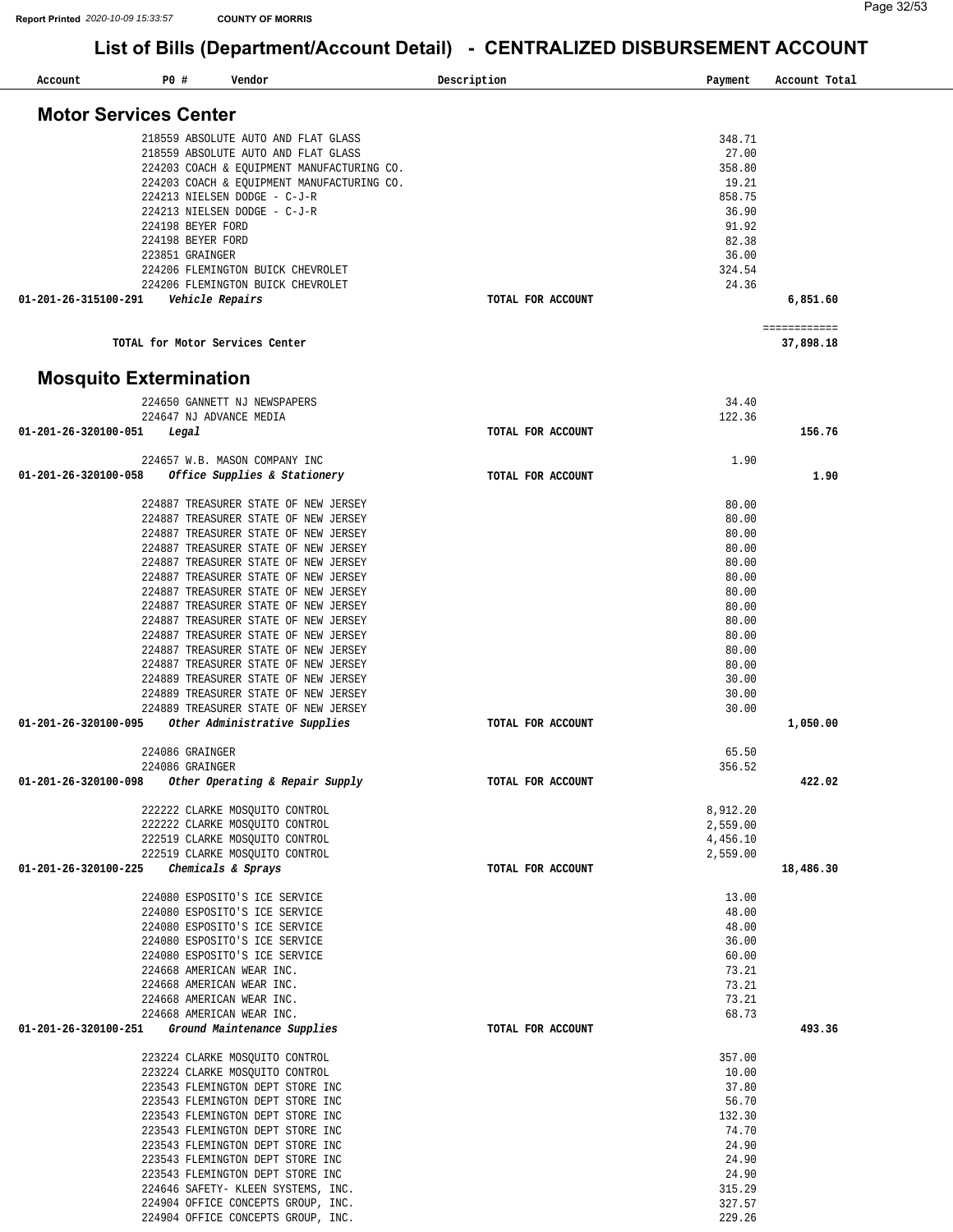| Account                                             | P0 # |                                    | Vendor                             | Description<br>Payment        | Account Total             |
|-----------------------------------------------------|------|------------------------------------|------------------------------------|-------------------------------|---------------------------|
| <b>Mosquito Extermination</b>                       |      |                                    |                                    |                               |                           |
|                                                     |      |                                    |                                    |                               |                           |
|                                                     |      |                                    | 224904 OFFICE CONCEPTS GROUP, INC. | 42.06                         |                           |
|                                                     |      | 224086 GRAINGER                    |                                    | 15.81                         |                           |
|                                                     |      | 224086 GRAINGER                    |                                    | 42.15                         |                           |
|                                                     |      | 224086 GRAINGER<br>224086 GRAINGER |                                    | 52.86<br>18.84                |                           |
|                                                     |      | 224086 GRAINGER                    |                                    | 18.84                         |                           |
|                                                     |      | 224086 GRAINGER                    |                                    | 19.92                         |                           |
|                                                     |      | 224086 GRAINGER                    |                                    | 20.52                         |                           |
|                                                     |      | 224086 GRAINGER                    |                                    | 108.24                        |                           |
|                                                     |      | 224086 GRAINGER                    |                                    | 31.70                         |                           |
| 01-201-26-320100-258                                |      | Equipment                          |                                    | TOTAL FOR ACCOUNT             | 1,986.26                  |
|                                                     |      |                                    |                                    |                               |                           |
|                                                     |      |                                    | TOTAL for Mosquito Extermination   |                               | ============<br>22,596.60 |
| <b>Health Management</b>                            |      |                                    |                                    |                               |                           |
|                                                     |      |                                    |                                    |                               |                           |
|                                                     |      | 224499 JOAN A. SEERY               |                                    | 148.75                        |                           |
|                                                     |      | 224451 JOAN A. SEERY               |                                    | 262.50                        |                           |
|                                                     |      | 224250 JOAN A. SEERY               |                                    | 682.50                        |                           |
|                                                     |      |                                    | 224495 CAROLE A. HUDSON            | 1,470.00                      |                           |
| 01-201-27-330100-016                                |      |                                    | Outside Salaries & Wages           | TOTAL FOR ACCOUNT             | 2,563.75                  |
|                                                     |      |                                    | 225129 VERIZON WIRELESS            | 999.97                        |                           |
| 01-201-27-330100-031                                |      |                                    | Cellular Phone/Pagers              | TOTAL FOR ACCOUNT             | 999.97                    |
|                                                     |      |                                    |                                    |                               |                           |
|                                                     |      |                                    | 225187 COUNTY OF MORRIS            | 31.70                         |                           |
| 01-201-27-330100-068                                |      |                                    | Postage & Metered Mail             | TOTAL FOR ACCOUNT             | 31.70                     |
|                                                     |      |                                    | 224234 BAILEY'S TEST STRIPS &      | 60.00                         |                           |
|                                                     |      |                                    | 224234 BAILEY'S TEST STRIPS &      | 8.00                          |                           |
|                                                     |      | 224843 IMGE ULUDOGAN               |                                    | 119.40                        |                           |
| 01-201-27-330100-084                                |      |                                    | Other Outside Services             | TOTAL FOR ACCOUNT             | 187.40                    |
|                                                     |      |                                    |                                    |                               |                           |
|                                                     |      |                                    | 220292 GEN-EL SAFETY & INDUSTRIAL  | 1,348.15                      |                           |
|                                                     |      |                                    | 225177 COUNTY OF MORRIS            | 17.30                         |                           |
| 01-201-27-330100-210                                |      |                                    | Environmental Compliance           | TOTAL FOR ACCOUNT             | 1,365.45                  |
|                                                     |      |                                    |                                    |                               |                           |
|                                                     |      |                                    | 224502 NJ DEPARTMENT OF TREASURY   | 835.00                        |                           |
| 01-201-27-330100-231                                |      |                                    | Hazardous Material Disposal        | TOTAL FOR ACCOUNT             | 835.00                    |
|                                                     |      |                                    |                                    |                               | ============              |
|                                                     |      |                                    | TOTAL for Health Management        |                               | 5,983.27                  |
| <b>Human Services</b>                               |      |                                    |                                    |                               |                           |
|                                                     |      |                                    |                                    |                               |                           |
|                                                     |      |                                    | 224141 W.B. MASON COMPANY INC      | 431.55                        |                           |
| 01-201-27-331100-058 Office Supplies & Stationery   |      |                                    |                                    | TOTAL FOR ACCOUNT             | 431.55                    |
|                                                     |      |                                    |                                    |                               |                           |
|                                                     |      |                                    | 224140 RICOH USA, INC.             | 128.87                        |                           |
|                                                     |      |                                    | 224142 W.B. MASON COMPANY INC      | 49.90                         |                           |
| 01-201-27-331100-059                                |      |                                    | Other General Expenses             | TOTAL FOR ACCOUNT             | 178.77                    |
|                                                     |      |                                    | 225177 COUNTY OF MORRIS            | 97.15                         |                           |
| 01-201-27-331100-068                                |      |                                    |                                    | TOTAL FOR ACCOUNT             | 97.15                     |
|                                                     |      |                                    | Postage & Metered Mail             |                               |                           |
|                                                     |      |                                    | 224051 NJ STATE LEAGUE OF          | 55.00                         |                           |
| 01-201-27-331100-082                                |      | Travel Expense                     |                                    | TOTAL FOR ACCOUNT             | 55.00                     |
|                                                     |      |                                    |                                    |                               |                           |
|                                                     |      |                                    | 225083 FAMILY PROMISE OF           | 6,638.00                      |                           |
| 01-201-27-331100-084                                |      |                                    | Other Outside Services             | TOTAL FOR ACCOUNT             | 6,638.00                  |
|                                                     |      |                                    |                                    |                               |                           |
|                                                     |      |                                    |                                    |                               | ============              |
| TOTAL for Human Services                            |      |                                    |                                    |                               | 7,400.47                  |
| <b>Youth Shelter</b>                                |      |                                    |                                    |                               |                           |
|                                                     |      |                                    |                                    |                               |                           |
|                                                     |      | 224445 OPTIMUM                     |                                    | 663.75                        |                           |
| $01-201-27-331110-039$ Education Schools & Training |      |                                    |                                    | TOTAL FOR ACCOUNT             | 663.75                    |
|                                                     |      |                                    |                                    |                               |                           |
|                                                     |      |                                    | 224880 W.B. MASON COMPANY INC      | 287.70                        |                           |
| 01-201-27-331110-058                                |      |                                    | Office Supplies & Stationery       | TOTAL FOR ACCOUNT             | 287.70                    |
|                                                     |      |                                    |                                    |                               |                           |
| 01-201-27-331110-162 Furniture & Fixtures           |      |                                    | 224454 SEALEVEL AQUARIUM           | 2,949.98<br>TOTAL FOR ACCOUNT | 2,949.98                  |
|                                                     |      |                                    |                                    |                               |                           |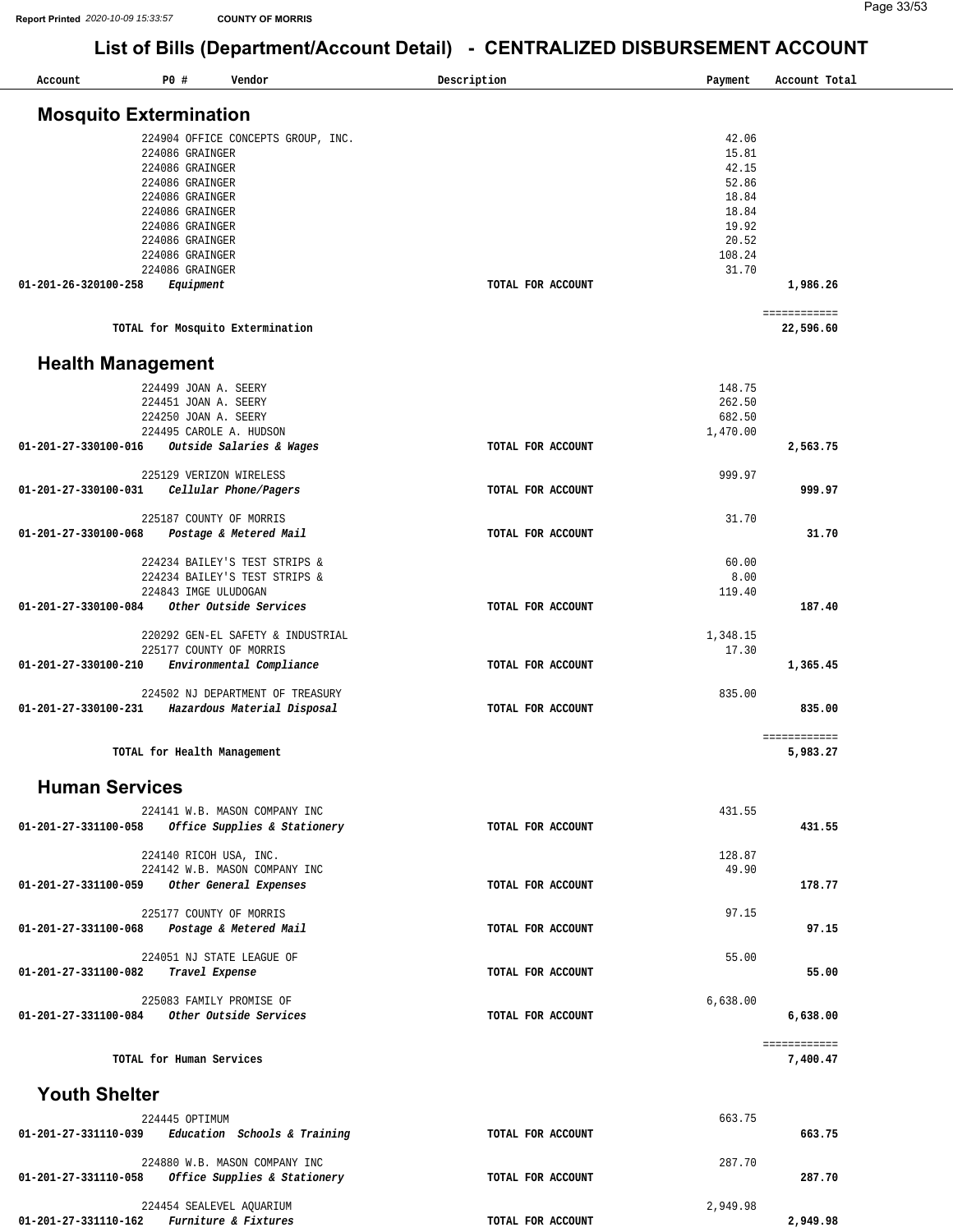| Account                | P0#<br>Vendor                                                           | Description       | Payment          | Account Total |
|------------------------|-------------------------------------------------------------------------|-------------------|------------------|---------------|
| <b>Youth Shelter</b>   |                                                                         |                   |                  |               |
|                        |                                                                         |                   |                  |               |
|                        | 224114 NU-WAY CONCESSIONAIRES INC                                       |                   | 273.70           |               |
|                        | 224114 NU-WAY CONCESSIONAIRES INC                                       |                   | 427.53           |               |
|                        | 224114 NU-WAY CONCESSIONAIRES INC                                       |                   | 265.52           |               |
|                        | 224114 NU-WAY CONCESSIONAIRES INC<br>224114 NU-WAY CONCESSIONAIRES INC  |                   | 83.71<br>217.58  |               |
| 01-201-27-331110-185   | Food                                                                    | TOTAL FOR ACCOUNT |                  | 1,268.04      |
|                        |                                                                         |                   |                  |               |
|                        | 224115 LIFESAVERS INC                                                   |                   | 76.00            |               |
|                        | 223685 ATLANTIC CORPORATE<br>HEALTH<br>224117 ATLANTIC CORPORATE HEALTH |                   | 8,904.37         |               |
|                        | 222448 HENRY SCHEIN INC                                                 |                   | 8,904.37<br>4.29 |               |
|                        | 222448 HENRY SCHEIN INC                                                 |                   | 123.48           |               |
|                        | 222448 HENRY SCHEIN INC                                                 |                   | 8.18             |               |
|                        | 222448 HENRY SCHEIN INC                                                 |                   | $-8.53$          |               |
|                        | 223453 HENRY SCHEIN INC<br>223453 HENRY SCHEIN INC                      |                   | 4.29<br>14.25    |               |
|                        | 224533 W.B. MASON COMPANY INC                                           |                   | 73.08            |               |
| 01-201-27-331110-189   | Medical                                                                 | TOTAL FOR ACCOUNT |                  | 18,103.78     |
|                        |                                                                         |                   |                  |               |
|                        | 224892 W.B. MASON COMPANY INC                                           |                   | 47.99            |               |
| 01-201-27-331110-252   | 224892 W.B. MASON COMPANY INC<br>Janitorial Supplies                    | TOTAL FOR ACCOUNT | 16.96            | 64.95         |
|                        |                                                                         |                   |                  |               |
|                        |                                                                         |                   |                  | ============  |
|                        | TOTAL for Youth Shelter                                                 |                   |                  | 23,338.20     |
|                        |                                                                         |                   |                  |               |
| <b>Office on Aging</b> |                                                                         |                   |                  |               |
|                        | 224617 NATL ASSOC OF AREA AGENCIES                                      |                   | 980.00           |               |
| 01-201-27-333100-023   | Associations and Memberships                                            | TOTAL FOR ACCOUNT |                  | 980.00        |
|                        | 224610 BETH DENMEAD                                                     |                   | 65.00            |               |
|                        | 224610 BETH DENMEAD                                                     |                   | 79.00            |               |
| 01-201-27-333100-039   | Education Schools & Training                                            | TOTAL FOR ACCOUNT |                  | 144.00        |
|                        |                                                                         |                   |                  |               |
|                        | 224923 ANDREA BATISTONI<br>224614 ANDREA BATISTONI                      |                   | 12.00<br>12.00   |               |
|                        | 224610 BETH DENMEAD                                                     |                   | 12.00            |               |
| 01-201-27-333100-048   | Insurance                                                               | TOTAL FOR ACCOUNT |                  | 36.00         |
|                        |                                                                         |                   |                  |               |
|                        | 224925 OFFICE CONCEPTS GROUP, INC.<br>224519 W.B. MASON COMPANY INC     |                   | 79.89<br>39.99   |               |
| 01-201-27-333100-059   | Other General Expenses                                                  | TOTAL FOR ACCOUNT |                  | 119.88        |
|                        |                                                                         |                   |                  |               |
|                        | 225177 COUNTY OF MORRIS                                                 |                   | 69.50            |               |
| 01-201-27-333100-068   | Postage & Metered Mail                                                  | TOTAL FOR ACCOUNT |                  | 69.50         |
|                        | 224923 ANDREA BATISTONI                                                 |                   | 62.30            |               |
|                        | 224614 ANDREA BATISTONI                                                 |                   | 36.40            |               |
|                        | 224610 BETH DENMEAD                                                     |                   | 26.60            |               |
| 01-201-27-333100-082   | Travel Expense                                                          | TOTAL FOR ACCOUNT |                  | 125.30        |
|                        | 224920 JUST JIM CLEANING SERVICE                                        |                   | 250.00           |               |
|                        | 224923 ANDREA BATISTONI                                                 |                   | 12.50            |               |
|                        | 224923 ANDREA BATISTONI                                                 |                   | 12.07            |               |
| 01-201-27-333100-084   | 224923 ANDREA BATISTONI<br>Other Outside Services                       | TOTAL FOR ACCOUNT | 7.98             | 282.55        |
|                        |                                                                         |                   |                  |               |
|                        | 223601 DELL MARKETING L.P.                                              |                   | 7,889.60         |               |
|                        | 223601 DELL MARKETING L.P.                                              |                   | 5,917.20         |               |
|                        | 223601 DELL MARKETING L.P.                                              |                   | 5,917.20         |               |
|                        | 223601 DELL MARKETING L.P.<br>223601 DELL MARKETING L.P.                |                   | 183.08<br>137.31 |               |
|                        | 223601 DELL MARKETING L.P.                                              |                   | 137.31           |               |
|                        | 223601 DELL MARKETING L.P.                                              |                   | 254.96           |               |
|                        | 223601 DELL MARKETING L.P.                                              |                   | 191.22           |               |
|                        | 223601 DELL MARKETING L.P.<br>223601 DELL MARKETING L.P.                |                   | 191.22<br>797.96 |               |
|                        | 223601 DELL MARKETING L.P.                                              |                   | 598.47           |               |
|                        | 223601 DELL MARKETING L.P.                                              |                   | 598.47           |               |
|                        | 223599 DELL MARKETING L.P.                                              |                   | 797.96           |               |
| 01-201-27-333100-258   | Equipment                                                               | TOTAL FOR ACCOUNT |                  | 23,611.96     |
|                        |                                                                         |                   |                  |               |

============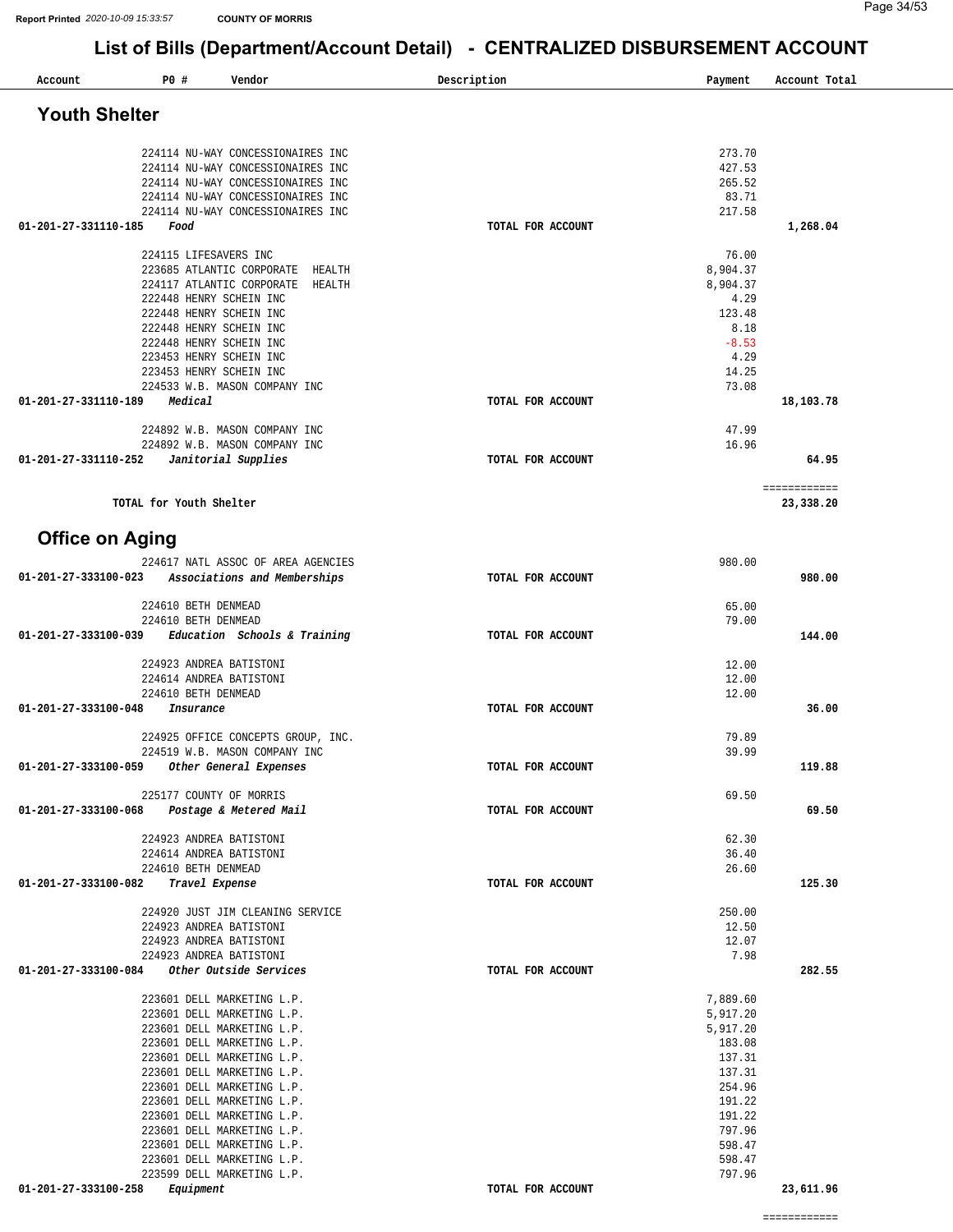| Account                | P0#<br>Vendor                                                               | Description       | Payment            | Account Total            |
|------------------------|-----------------------------------------------------------------------------|-------------------|--------------------|--------------------------|
| <b>Office on Aging</b> |                                                                             |                   |                    |                          |
|                        | TOTAL for Office on Aging                                                   |                   |                    | 25,369.19                |
|                        |                                                                             |                   |                    |                          |
|                        | <b>DEPARTMENT 342400</b>                                                    |                   |                    |                          |
| 01-201-27-342400-490   | 224684 DAYTOP VILLAGE OF NJ, INC.<br>GIA-Ch 51 Match-Daytop Village, Inc.   | TOTAL FOR ACCOUNT | 4,678.00           | 4,678.00                 |
|                        | 224689 NEW HOPE FOUNDATION INC.                                             |                   | 1,400.00           |                          |
| 01-201-27-342400-491   | GIA-Ch 51 Match-New Hope Foundation                                         | TOTAL FOR ACCOUNT |                    | 1,400.00                 |
|                        | TOTAL for DEPARTMENT 342400                                                 |                   |                    | ============<br>6,078.00 |
|                        | <b>DEPARTMENT 342500</b>                                                    |                   |                    |                          |
|                        | 224612 DAWN CENTER FOR INDEPENDENT                                          |                   | 8,529.00           |                          |
| 01-201-27-342500-473   | 224611 DAWN CENTER FOR INDEPENDENT<br>GIA-Agng&Dsbld-DAWN Center            | TOTAL FOR ACCOUNT | 1,490.00           | 10,019.00                |
|                        |                                                                             |                   |                    |                          |
| 01-201-27-342500-499   | 224924 CORNERSTONE FAMILY PROGRAMS<br>GIA-Agng&Dsbld-Cornerstone Fmly Prgms | TOTAL FOR ACCOUNT | 15,123.00          | 15,123.00                |
|                        |                                                                             |                   |                    | ============             |
|                        | TOTAL for DEPARTMENT 342500                                                 |                   |                    | 25,142.00                |
|                        | <b>Seniors, Disabled &amp; Veterans</b>                                     |                   |                    |                          |
|                        | 224613 MICHAEL WILLIAMS                                                     |                   | 12.00              |                          |
| 01-201-27-343100-048   | Insurance                                                                   | TOTAL FOR ACCOUNT |                    | 12.00                    |
|                        | 224613 MICHAEL WILLIAMS                                                     |                   | 1.82               |                          |
| 01-201-27-343100-082   | Travel Expense                                                              | TOTAL FOR ACCOUNT |                    | 1.82                     |
|                        | TOTAL for Seniors, Disabled & Veterans                                      |                   |                    | ============<br>13.82    |
|                        |                                                                             |                   |                    |                          |
|                        | <b>County Board of Social Service</b>                                       |                   |                    |                          |
|                        | 223391 OFFICE CONCEPTS GROUP, INC.<br>223379 OFFICE CONCEPTS GROUP, INC.    |                   | 777.88<br>411.96   |                          |
|                        | 223379 OFFICE CONCEPTS GROUP, INC.                                          |                   | 145.63             |                          |
|                        | 222395 THOMSON REUTER-WEST<br>222754 THOMSON REUTER-WEST                    |                   | 434.56<br>434.56   |                          |
|                        | 224243 W.B. MASON COMPANY INC                                               |                   | 178.80             |                          |
|                        | 215379 W.B. MASON COMPANY INC                                               |                   | 1,607.76           |                          |
|                        | 224483 W.B. MASON COMPANY INC<br>224483 W.B. MASON COMPANY INC              |                   | 35.76<br>0.95      |                          |
|                        | 224483 W.B. MASON COMPANY INC                                               |                   | 0.95               |                          |
|                        | 224483 W.B. MASON COMPANY INC                                               |                   | 0.95               |                          |
|                        | 224483 W.B. MASON COMPANY INC                                               |                   | 0.95               |                          |
|                        | 224483 W.B. MASON COMPANY INC<br>224483 W.B. MASON COMPANY INC              |                   | 0.95<br>0.95       |                          |
|                        | 224483 W.B. MASON COMPANY INC                                               |                   | 0.95               |                          |
| 01-201-27-345100-058   | Office Supplies & Stationery                                                | TOTAL FOR ACCOUNT |                    | 4,033.56                 |
|                        | 225129 VERIZON WIRELESS                                                     |                   | 698.79             |                          |
| 01-201-27-345100-146   | Telephone                                                                   | TOTAL FOR ACCOUNT |                    | 698.79                   |
|                        | 222241 WILLIAM F. BARNISH                                                   |                   | 4,258.93           |                          |
|                        | 222241 WILLIAM F. BARNISH                                                   |                   | 584.56             |                          |
|                        | 222394 WILLIAM F. BARNISH<br>222394 WILLIAM F. BARNISH                      |                   | 4,258.93<br>584.56 |                          |
|                        | 224609 CITYSIDE ARCHIVES, LLC                                               |                   | 802.97             |                          |
|                        | 224478 JERSEY CENTRAL POWER & LIGHT                                         |                   | 19.49              |                          |
|                        | 224478 JERSEY CENTRAL POWER & LIGHT                                         |                   | 11.13              |                          |
| 01-201-27-345100-257   | Rental - Other                                                              | TOTAL FOR ACCOUNT |                    | 10,520.57                |
|                        | 223393 HINDSIGHT, INC                                                       |                   | 11,258.22          |                          |
|                        | 224471 JOHNSON & JOHNSON, ESQS                                              |                   | 2,929.50           |                          |
|                        | 224471 JOHNSON & JOHNSON, ESQS<br>224236 U.S. SECURITY ASSOCIATES           |                   | 229.00<br>2,753.28 |                          |
|                        | 224236 U.S. SECURITY ASSOCIATES                                             |                   | 1,959.07           |                          |
|                        | 224236 U.S. SECURITY ASSOCIATES                                             |                   | 1,733.87           |                          |
|                        | 224236 U.S. SECURITY ASSOCIATES                                             |                   | 2,155.40           |                          |
|                        |                                                                             |                   |                    |                          |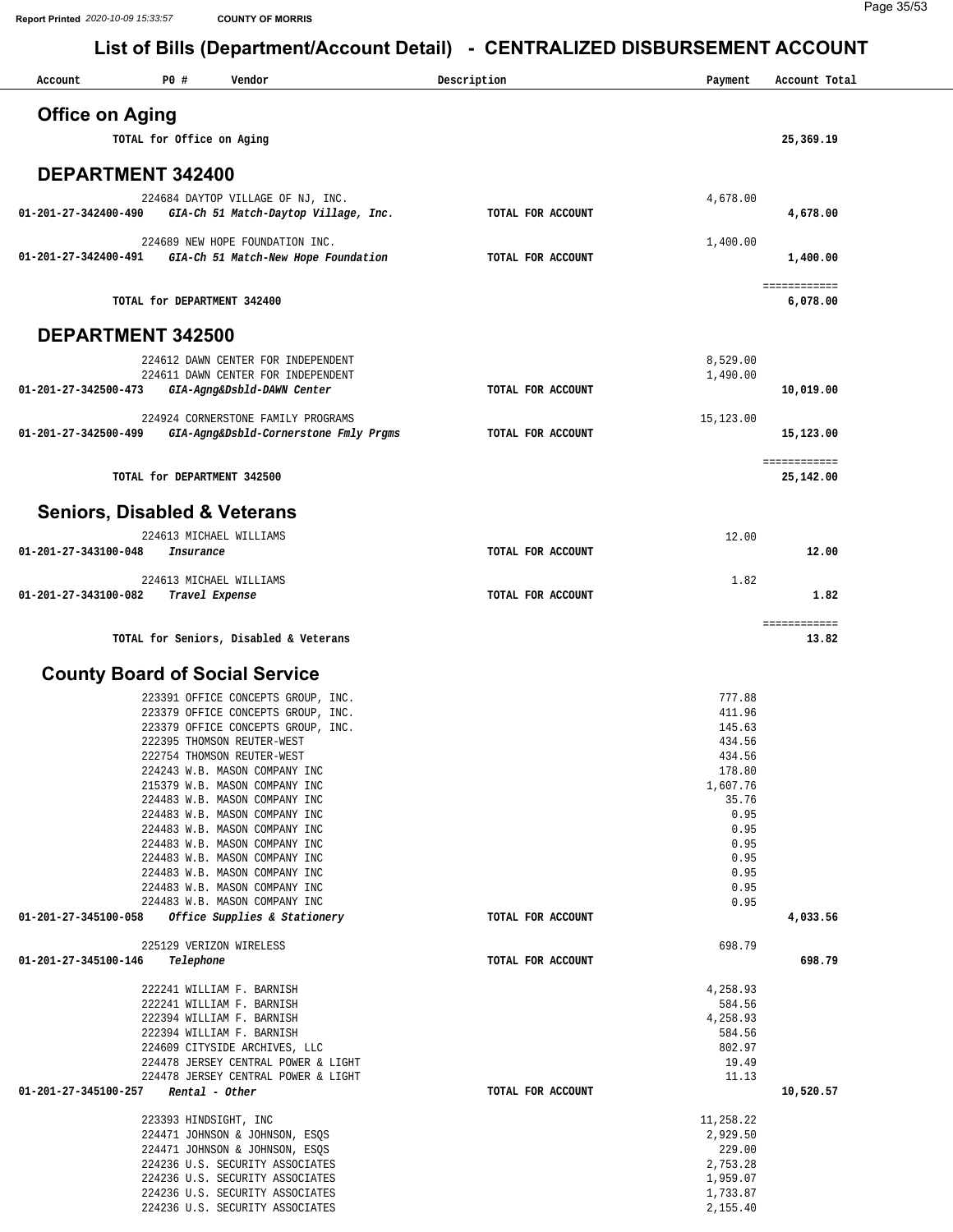| Account                  | P0 #         | Vendor                                                                           |                                                                                          | Description       | Payment              | Account Total |
|--------------------------|--------------|----------------------------------------------------------------------------------|------------------------------------------------------------------------------------------|-------------------|----------------------|---------------|
|                          |              | <b>County Board of Social Service</b>                                            |                                                                                          |                   |                      |               |
|                          |              | 224244 U.S. SECURITY ASSOCIATES                                                  |                                                                                          |                   | 1,984.04             |               |
|                          |              | 224484 U.S. SECURITY ASSOCIATES                                                  |                                                                                          |                   | 2,099.64             |               |
|                          |              | 224241 UNITRONIX DATA SYSTEMS INC<br>Special Services                            |                                                                                          | TOTAL FOR ACCOUNT | 8,514.90             |               |
| 01-201-27-345100-325     |              |                                                                                  |                                                                                          |                   |                      | 35,616.92     |
|                          |              | 224235 DELTA DENTAL OF NEW JERSEY, INC.                                          |                                                                                          |                   | 3.21                 |               |
|                          |              | 224235 DELTA DENTAL OF NEW JERSEY, INC.                                          |                                                                                          |                   | 472.94               |               |
|                          |              | 224235 DELTA DENTAL OF NEW JERSEY, INC.<br>224247 DELTA DENTAL INSURANCE COMPANY |                                                                                          |                   | 658.05<br>2,592.15   |               |
|                          |              | 224247 DELTA DENTAL INSURANCE COMPANY                                            |                                                                                          |                   | 2,592.15             |               |
|                          |              | 224247 DELTA DENTAL INSURANCE COMPANY                                            |                                                                                          |                   | 2,592.15             |               |
|                          |              | 224247 DELTA DENTAL INSURANCE COMPANY                                            |                                                                                          |                   | 85.08                |               |
|                          |              | 224247 DELTA DENTAL INSURANCE COMPANY<br>224246 FLAGSHIP HEALTH SYSTEMS, INC.    |                                                                                          |                   | 85.08<br>411.84      |               |
|                          |              | 222387 DELTA DENTAL OF NEW JERSEY, INC.                                          |                                                                                          |                   | 25.68                |               |
|                          |              | 222387 DELTA DENTAL OF NEW JERSEY, INC.                                          |                                                                                          |                   | 518.92               |               |
|                          |              | 222387 DELTA DENTAL OF NEW JERSEY, INC.                                          |                                                                                          |                   | 561.75               |               |
| 01-201-27-345100-329     | 224474 CHLIC | Hospital Insurance Premiums                                                      |                                                                                          | TOTAL FOR ACCOUNT | 389,072.29           | 399,671.29    |
|                          |              |                                                                                  |                                                                                          |                   |                      |               |
|                          |              | 224476 ANN MARIE CASTAGNA                                                        |                                                                                          |                   | 72.00                |               |
|                          |              | 224238 CARLOTA MANJARRES                                                         |                                                                                          |                   | 144.00               |               |
|                          |              | 224827 BEATRIZ OSPINA<br>224828 ANETA KORAB                                      |                                                                                          |                   | 72.00<br>144.00      |               |
|                          |              | 224860 MARISOL BARRIENTOS                                                        |                                                                                          |                   | 144.00               |               |
| 01-201-27-345100-333     |              | Other Allowances                                                                 |                                                                                          | TOTAL FOR ACCOUNT |                      | 576.00        |
|                          |              |                                                                                  |                                                                                          |                   |                      |               |
|                          |              | 213171 EXTREME NETWORKS INC.<br>213171 EXTREME NETWORKS INC.                     |                                                                                          |                   | 3,954.40<br>144.00   |               |
|                          |              | 213171 EXTREME NETWORKS INC.                                                     |                                                                                          |                   | 873.60               |               |
|                          |              | 213171 EXTREME NETWORKS INC.                                                     |                                                                                          |                   | 23.20                |               |
|                          |              | 213171 EXTREME NETWORKS INC.<br>213171 EXTREME NETWORKS INC.                     |                                                                                          |                   | 1,776.00<br>339.75   |               |
|                          |              | 223388 CDW GOVERNMENT LLC                                                        |                                                                                          |                   | 528.72               |               |
| 01-201-27-345100-334     |              | Minor Equipment Purchases                                                        |                                                                                          | TOTAL FOR ACCOUNT |                      | 7,639.67      |
|                          |              | 217312 DATUM FILING SYSTEMS                                                      |                                                                                          |                   | 4,129.67             |               |
|                          |              |                                                                                  | 224473 HHH SERVICES LIMITED LIABILITY COMP                                               |                   | 180.00               |               |
|                          |              |                                                                                  | 224473 HHH SERVICES LIMITED LIABILITY COMP<br>224473 HHH SERVICES LIMITED LIABILITY COMP |                   | 185.00<br>124.00     |               |
|                          |              |                                                                                  | 224473 HHH SERVICES LIMITED LIABILITY COMP                                               |                   | 265.00               |               |
|                          |              | 224485 R.D. SALES DOOR & HARDWARE LLC                                            |                                                                                          |                   | 125.00               |               |
|                          |              | 224485 R.D. SALES DOOR & HARDWARE LLC                                            |                                                                                          |                   | 5.50                 |               |
| 01-201-27-345100-336     |              | 224485 R.D. SALES DOOR & HARDWARE LLC<br>Repairs & Alterations                   |                                                                                          | TOTAL FOR ACCOUNT | 125.00               | 5,139.17      |
|                          |              |                                                                                  |                                                                                          |                   |                      |               |
|                          |              | 215980 LABCORP OF AMERICA HOLDINGS                                               |                                                                                          |                   | 197.70               |               |
| 01-201-27-345100-351     |              | Paternity Expenses                                                               |                                                                                          | TOTAL FOR ACCOUNT |                      | 197.70        |
|                          |              | 224237 U.S. SECURITY ASSOCIATES                                                  |                                                                                          |                   | 2,430.09             |               |
| 01-203-27-345100-325     |              | (2019) Special Services                                                          |                                                                                          | TOTAL FOR ACCOUNT |                      | 2,430.09      |
|                          |              |                                                                                  |                                                                                          |                   |                      | ============  |
|                          |              | TOTAL for County Board of Social Service                                         |                                                                                          |                   |                      | 466,523.76    |
| DEPARTMENT 349110        |              |                                                                                  |                                                                                          |                   |                      |               |
|                          |              |                                                                                  |                                                                                          |                   |                      |               |
|                          |              | 224315 ESSEX COUNTY HOSPITAL<br>224314 ESSEX COUNTY HOSPITAL                     |                                                                                          |                   | 2,958.97<br>3,081.65 |               |
| 01-201-27-349110-090     |              | Program Expenditures                                                             |                                                                                          | TOTAL FOR ACCOUNT |                      | 6,040.62      |
|                          |              |                                                                                  |                                                                                          |                   |                      | ============  |
|                          |              | TOTAL for DEPARTMENT 349110                                                      |                                                                                          |                   |                      | 6,040.62      |
| <b>MV:Administration</b> |              |                                                                                  |                                                                                          |                   |                      |               |
|                          |              | 224427 INGLESINO, WEBSTER,                                                       |                                                                                          |                   | 18,020.23            |               |
|                          |              | 224025 POINTCLICKCARE                                                            |                                                                                          |                   | 299.45               |               |
| 01-201-27-350100-036     |              | Contracted Services                                                              |                                                                                          | TOTAL FOR ACCOUNT |                      | 18,319.68     |
|                          |              | 224693 NJ DEPARTMENT OF TREASURY                                                 |                                                                                          |                   | 21.00                |               |
| 01-201-27-350100-144     | Sewer        |                                                                                  |                                                                                          | TOTAL FOR ACCOUNT |                      | 21.00         |
|                          |              | 224012 U.S. SECURITY ASSOCIATES                                                  |                                                                                          |                   | 15,381.38            |               |
|                          |              | 224428 U.S. SECURITY ASSOCIATES                                                  |                                                                                          |                   | 16,678.84            |               |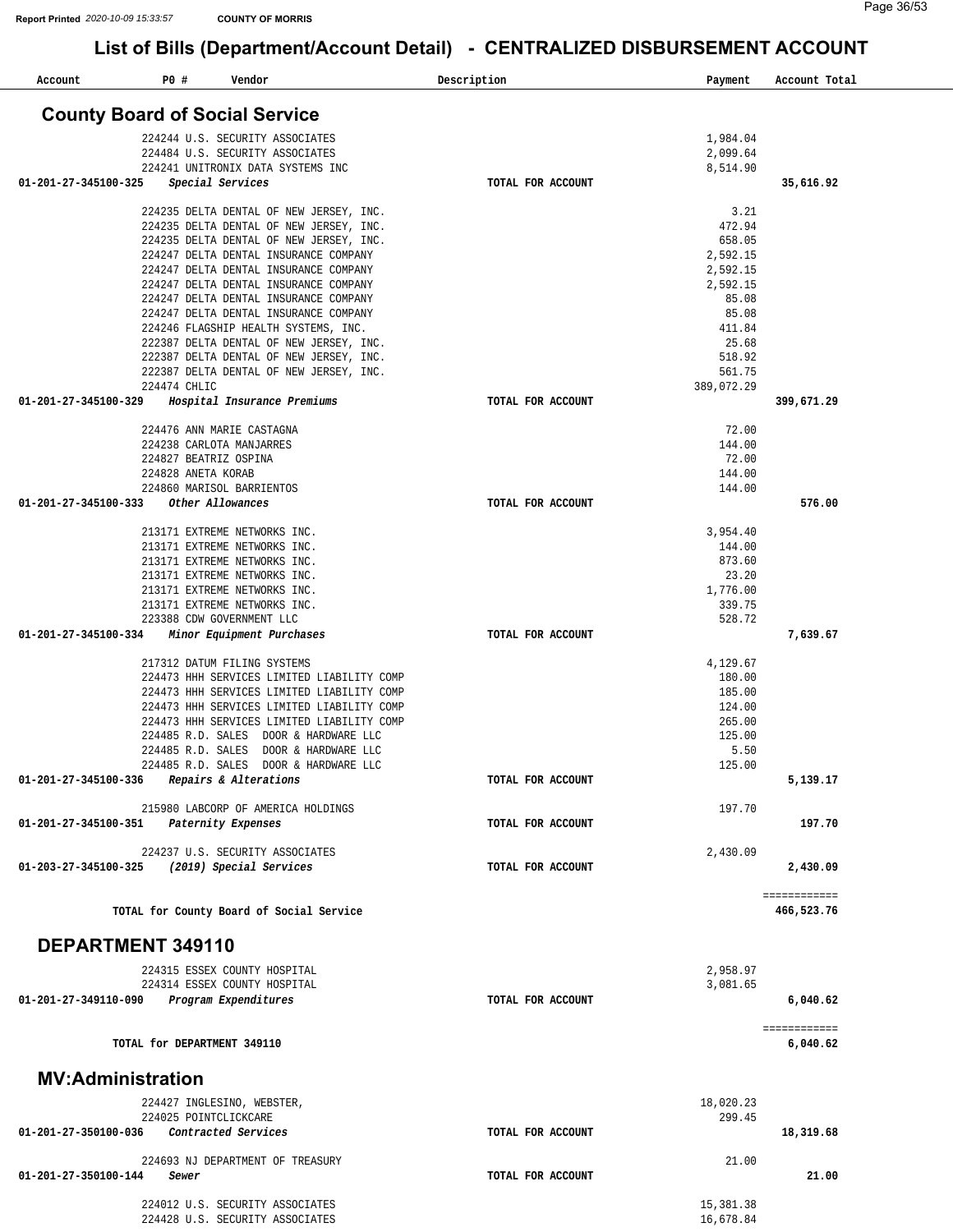| Account                                | P0 #         | Vendor                                    |                                           | Description       | Payment   | Account Total          |
|----------------------------------------|--------------|-------------------------------------------|-------------------------------------------|-------------------|-----------|------------------------|
| <b>MV:Administration</b>               |              |                                           |                                           |                   |           |                        |
|                                        |              |                                           |                                           |                   |           |                        |
| 01-201-27-350100-266                   | Safety Items |                                           |                                           | TOTAL FOR ACCOUNT |           | 32,060.22              |
|                                        |              |                                           |                                           |                   |           | ============           |
|                                        |              | TOTAL for MV:Administration               |                                           |                   |           | 50,400.90              |
| <b>Assistance Dep Child: Local Shr</b> |              |                                           |                                           |                   |           |                        |
|                                        |              | 224240 OFFICE OF TEMPORARY ASSISTANCE     |                                           |                   | 4,853.00  |                        |
| 01-201-27-354100-091                   |              |                                           | Assistance Dep Child: Local Shr Program E | TOTAL FOR ACCOUNT |           | 4,853.00               |
|                                        |              |                                           |                                           |                   |           | ============           |
|                                        |              | TOTAL for Assistance Dep Child: Local Shr |                                           |                   |           | 4,853.00               |
|                                        |              |                                           |                                           |                   |           |                        |
| <b>Assistance SSI Income Recipien</b>  |              |                                           |                                           |                   |           |                        |
|                                        |              | 224239 OFFICE OF TEMPORARY ASSISTANCE     |                                           |                   | 53,197.00 |                        |
| 01-201-27-355100-090                   |              |                                           | Assistance SSI Income Recipien Expenditu  | TOTAL FOR ACCOUNT |           | 53,197.00              |
|                                        |              |                                           |                                           |                   |           | ============           |
|                                        |              | TOTAL for Assistance SSI Income Recipien  |                                           |                   |           | 53,197.00              |
|                                        |              |                                           |                                           |                   |           |                        |
| <b>County Adjuster</b>                 |              |                                           |                                           |                   |           |                        |
|                                        |              | 224736 W.B. MASON COMPANY INC             |                                           |                   | 106.97    |                        |
| 01-201-27-357100-058                   |              | Office Supplies & Stationery              |                                           | TOTAL FOR ACCOUNT |           | 106.97                 |
|                                        |              | 225177 COUNTY OF MORRIS                   |                                           |                   | 75.55     |                        |
| 01-201-27-357100-068                   |              | Postage & Metered Mail                    |                                           | TOTAL FOR ACCOUNT |           | 75.55                  |
|                                        |              |                                           |                                           |                   |           |                        |
|                                        |              | TOTAL for County Adjuster                 |                                           |                   |           | ============<br>182.52 |
|                                        |              |                                           |                                           |                   |           |                        |

#### **County Library**

| 222377 EBSCO INFORMATION SERVICES | 33,634.92 |
|-----------------------------------|-----------|
| 222377 EBSCO INFORMATION SERVICES | 740.96    |
| 222377 EBSCO INFORMATION SERVICES | 44.86     |
| 224102 BAKER & TAYLOR BOOKS       | 13.56     |
| 224102 BAKER & TAYLOR BOOKS       | 23.06     |
| 224102 BAKER & TAYLOR BOOKS       | 36.55     |
| 224102 BAKER & TAYLOR BOOKS       | 34.33     |
| 224102 BAKER & TAYLOR BOOKS       | 22.01     |
| 224102 BAKER & TAYLOR BOOKS       | 21.52     |
| 224102 BAKER & TAYLOR BOOKS       | 110.06    |
| 224102 BAKER & TAYLOR BOOKS       | 30.68     |
| 224102 BAKER & TAYLOR BOOKS       | 38.23     |
| 224102 BAKER & TAYLOR BOOKS       | 29.11     |
| 224102 BAKER & TAYLOR BOOKS       | 9.26      |
| 224107 BAKER & TAYLOR BOOKS       | 72.30     |
| 224107 BAKER & TAYLOR BOOKS       | 15.21     |
| 224107 BAKER & TAYLOR BOOKS       | 15.27     |
| 224107 BAKER & TAYLOR BOOKS       | 56.85     |
| 224107 BAKER & TAYLOR BOOKS       | 15.73     |
| 224107 BAKER & TAYLOR BOOKS       | 17.40     |
| 224107 BAKER & TAYLOR BOOKS       | 10.30     |
| 224107 BAKER & TAYLOR BOOKS       | 16.30     |
| 224107 BAKER & TAYLOR BOOKS       | 16.85     |
| 224107 BAKER & TAYLOR BOOKS       | 15.19     |
| 224128 BAKER & TAYLOR BOOKS       | 16.82     |
| 224128 BAKER & TAYLOR BOOKS       | 8.15      |
| 224128 BAKER & TAYLOR BOOKS       | 14.09     |
| 224128 BAKER & TAYLOR BOOKS       | 22.31     |
| 224128 BAKER & TAYLOR BOOKS       | 11.39     |
| 224128 BAKER & TAYLOR BOOKS       | 11.21     |
| 224128 BAKER & TAYLOR BOOKS       | 19.58     |
| 224128 BAKER & TAYLOR BOOKS       | 18.22     |
| 224128 BAKER & TAYLOR BOOKS       | 15.76     |
| 224128 BAKER & TAYLOR BOOKS       | 19.58     |
| 224129 BAKER & TAYLOR BOOKS       | 12.01     |
| 224129 BAKER & TAYLOR BOOKS       | 14.58     |
| 224129 BAKER & TAYLOR BOOKS       | 16.27     |
| 224129 BAKER & TAYLOR BOOKS       | 24.00     |
| 224129 BAKER & TAYLOR BOOKS       | 14.58     |
| 224130 INFOBASE LEARNING          | 1,310.61  |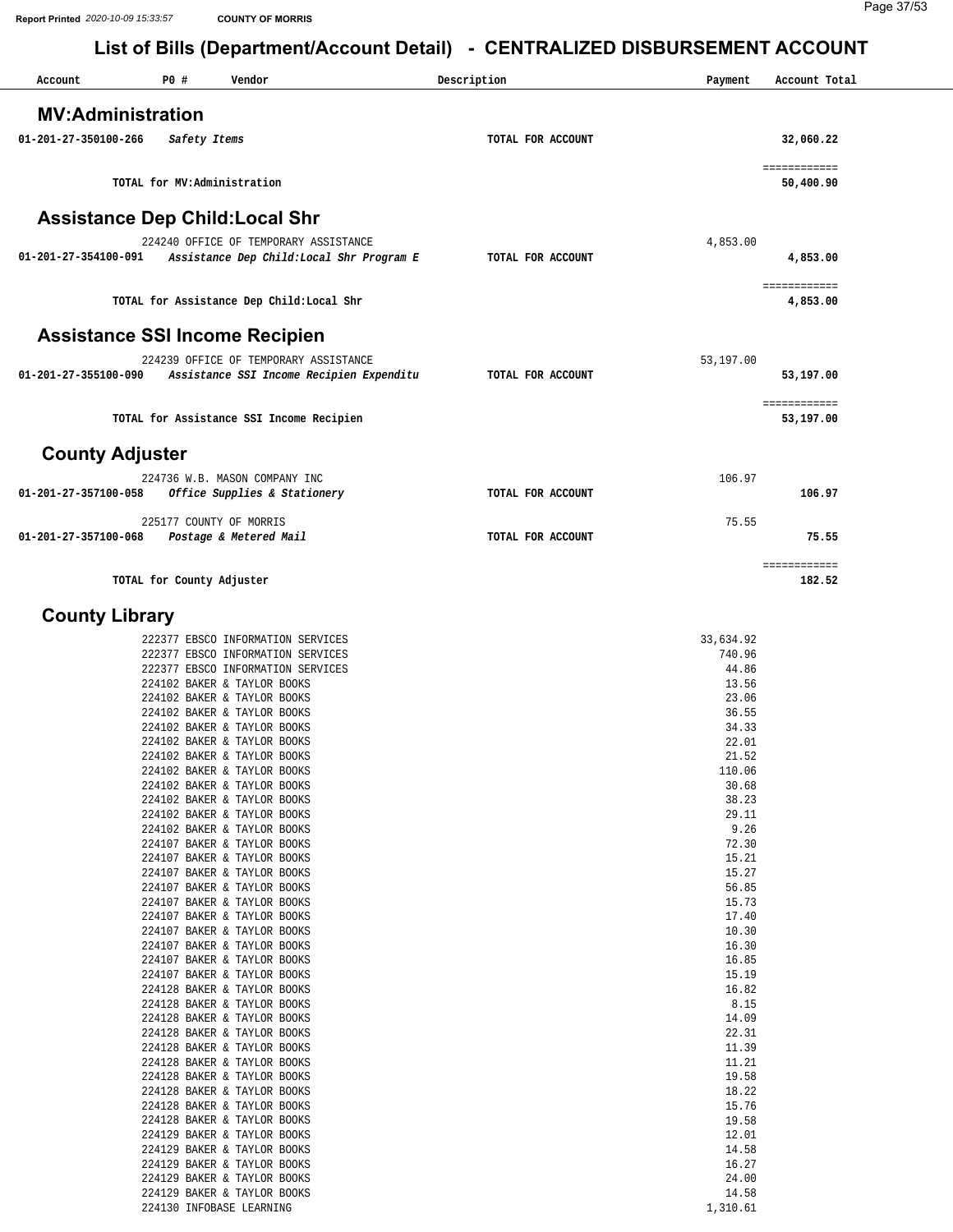| Account                               | <b>PO #</b>                            | Vendor                                                                 | Description       | Payment         | Account Total |
|---------------------------------------|----------------------------------------|------------------------------------------------------------------------|-------------------|-----------------|---------------|
| <b>County Library</b>                 |                                        |                                                                        |                   |                 |               |
|                                       |                                        | 224137 BAKER & TAYLOR BOOKS                                            |                   | 52.63           |               |
|                                       |                                        | 224137 BAKER & TAYLOR BOOKS                                            |                   | 32.24           |               |
|                                       |                                        | 224137 BAKER & TAYLOR BOOKS                                            |                   | 16.88           |               |
|                                       |                                        | 224137 BAKER & TAYLOR BOOKS                                            |                   | 124.81          |               |
|                                       |                                        | 224137 BAKER & TAYLOR BOOKS                                            |                   | 90.55           |               |
|                                       |                                        | 224137 BAKER & TAYLOR BOOKS                                            |                   | 35.57           |               |
|                                       |                                        | 224137 BAKER & TAYLOR BOOKS                                            |                   | 35.56           |               |
|                                       |                                        | 224137 BAKER & TAYLOR BOOKS                                            |                   | 12.09<br>137.83 |               |
|                                       |                                        | 224137 BAKER & TAYLOR BOOKS<br>224137 BAKER & TAYLOR BOOKS             |                   | 13.88           |               |
|                                       |                                        | 224137 BAKER & TAYLOR BOOKS                                            |                   | 10.90           |               |
|                                       |                                        | 224138 BAKER & TAYLOR BOOKS                                            |                   | 46.04           |               |
|                                       |                                        | 224138 BAKER & TAYLOR BOOKS                                            |                   | 126.25          |               |
|                                       |                                        | 224138 BAKER & TAYLOR BOOKS                                            |                   | 36.35           |               |
|                                       |                                        | 224138 BAKER & TAYLOR BOOKS                                            |                   | 37.36           |               |
|                                       |                                        | 224138 BAKER & TAYLOR BOOKS                                            |                   | 150.45          |               |
|                                       |                                        | 223255 EBSCO INFORMATION SERVICES                                      |                   | 31.49           |               |
|                                       |                                        | 223255 EBSCO INFORMATION SERVICES                                      |                   | $-29.99$        |               |
|                                       |                                        | 223255 EBSCO INFORMATION SERVICES<br>223255 EBSCO INFORMATION SERVICES |                   | 456.69<br>66.41 |               |
|                                       |                                        | 224132 PROQUEST LLC                                                    |                   | 5,440.49        |               |
|                                       |                                        | 224132 PROQUEST LLC                                                    |                   | 9,247.64        |               |
|                                       |                                        | 224132 PROOUEST LLC                                                    |                   | 7,517.12        |               |
|                                       |                                        | 224136 BAKER & TAYLOR BOOKS                                            |                   | 141.19          |               |
| 01-201-29-390100-028                  |                                        | Books & Periodicals                                                    | TOTAL FOR ACCOUNT |                 | 60,420.10     |
|                                       |                                        |                                                                        |                   |                 |               |
|                                       |                                        | 224134 ENVISIONWARE, INC.                                              |                   | 2,385.42        |               |
| 01-201-29-390100-044                  |                                        | Equipment Service Agreements                                           | TOTAL FOR ACCOUNT |                 | 2,385.42      |
|                                       |                                        |                                                                        |                   |                 |               |
|                                       | 222346 FAST SIGNS<br>222346 FAST SIGNS |                                                                        |                   | 656.37<br>20.00 |               |
| 01-201-29-390100-058                  |                                        | Office Supplies & Stationery                                           | TOTAL FOR ACCOUNT |                 | 676.37        |
|                                       |                                        |                                                                        |                   |                 |               |
|                                       |                                        | 225177 COUNTY OF MORRIS                                                |                   | 480.28          |               |
| 01-201-29-390100-068                  |                                        | Postage & Metered Mail                                                 | TOTAL FOR ACCOUNT |                 | 480.28        |
|                                       |                                        |                                                                        |                   |                 |               |
|                                       |                                        | 214304 OCLC ONLINE COMPUTER                                            |                   | 1,054.58        |               |
|                                       |                                        | 214304 OCLC ONLINE COMPUTER                                            |                   | 1,358.99        |               |
| 01-201-29-390100-084                  |                                        | Other Outside Services                                                 | TOTAL FOR ACCOUNT |                 | 2,413.57      |
|                                       |                                        |                                                                        |                   |                 |               |
| 01-201-29-390100-095                  |                                        | 224135 W.B. MASON COMPANY INC<br>Other Administrative Supplies         | TOTAL FOR ACCOUNT | 127.00          |               |
|                                       |                                        |                                                                        |                   |                 | 127.00        |
|                                       |                                        | 224133 RICOH USA, INC.                                                 |                   | 2,826.22        |               |
| 01-201-29-390100-164                  |                                        | Office Machines - Rental                                               | TOTAL FOR ACCOUNT |                 | 2,826.22      |
|                                       |                                        |                                                                        |                   |                 |               |
|                                       |                                        | 209622 SAGE PUBLICATIONS, INC.                                         |                   | 370.36          |               |
| 01-203-29-390100-028                  |                                        | (2019) Books & Periodicals                                             | TOTAL FOR ACCOUNT |                 | 370.36        |
|                                       |                                        |                                                                        |                   |                 |               |
|                                       |                                        |                                                                        |                   |                 | ============  |
|                                       |                                        | TOTAL for County Library                                               |                   |                 | 69,699.32     |
|                                       |                                        |                                                                        |                   |                 |               |
| <b>County Superintendent of Schoo</b> |                                        |                                                                        |                   |                 |               |
|                                       |                                        | 225177 COUNTY OF MORRIS                                                |                   | 93.35           |               |
| 01-201-29-392100-068                  |                                        | Postage & Metered Mail                                                 | TOTAL FOR ACCOUNT |                 | 93.35         |
|                                       |                                        |                                                                        |                   |                 |               |
|                                       |                                        |                                                                        |                   |                 | ============  |
|                                       |                                        | TOTAL for County Superintendent of Schoo                               |                   |                 | 93.35         |
|                                       |                                        |                                                                        |                   |                 |               |
| <b>Contribution to County College</b> |                                        |                                                                        |                   |                 |               |
|                                       |                                        | 225201 COUNTY COLLEGE OF MORRIS                                        |                   | 417,576.59      |               |
| 01-201-29-395100-090                  | Expenditures                           |                                                                        | TOTAL FOR ACCOUNT |                 | 417,576.59    |
|                                       |                                        |                                                                        |                   |                 |               |
|                                       |                                        |                                                                        |                   |                 | ============  |
|                                       |                                        | TOTAL for Contribution to County College                               |                   |                 | 417,576.59    |
|                                       |                                        |                                                                        |                   |                 |               |
| <b>Rutgers Extension Service</b>      |                                        |                                                                        |                   |                 |               |
|                                       |                                        |                                                                        |                   |                 |               |
|                                       |                                        | 225177 COUNTY OF MORRIS                                                |                   | 18.85           |               |
| 01-201-29-396100-068                  |                                        | Postage & Metered Mail                                                 | TOTAL FOR ACCOUNT |                 | 18.85         |
|                                       |                                        |                                                                        |                   | 28.34           |               |
| 01-201-29-396100-095                  |                                        | 225129 VERIZON WIRELESS<br>Other Administrative Supplies               | TOTAL FOR ACCOUNT |                 | 28.34         |
|                                       |                                        |                                                                        |                   |                 |               |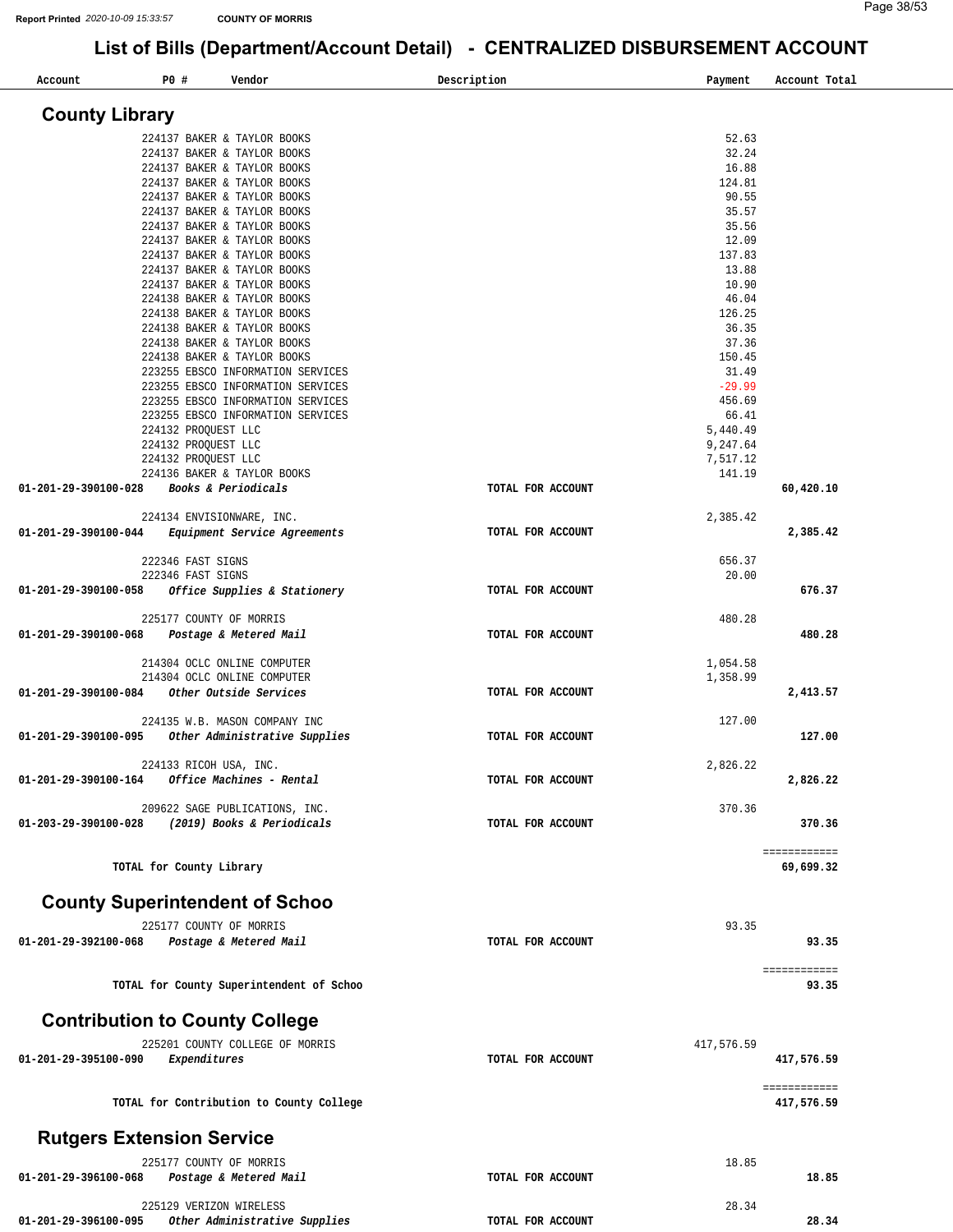| Account              | P0 #                                                                    | Vendor                                                                                                                                                                                                                                                                                                                                                   | Description       | Payment                                                                                                                   | Account Total              |
|----------------------|-------------------------------------------------------------------------|----------------------------------------------------------------------------------------------------------------------------------------------------------------------------------------------------------------------------------------------------------------------------------------------------------------------------------------------------------|-------------------|---------------------------------------------------------------------------------------------------------------------------|----------------------------|
|                      | <b>Rutgers Extension Service</b>                                        |                                                                                                                                                                                                                                                                                                                                                          |                   |                                                                                                                           |                            |
|                      |                                                                         | TOTAL for Rutgers Extension Service                                                                                                                                                                                                                                                                                                                      |                   |                                                                                                                           | ============<br>47.19      |
|                      | <b>Rmb Out of Cty Two Yr Coll</b>                                       |                                                                                                                                                                                                                                                                                                                                                          |                   |                                                                                                                           |                            |
| 01-201-29-397100-090 |                                                                         | 225199 SUSSEX COUNTY COMMUNITY COLLEGE<br>225199 SUSSEX COUNTY COMMUNITY COLLEGE<br>225199 SUSSEX COUNTY COMMUNITY COLLEGE<br>Rmb Out of Cty Two Yr Coll Expenditures                                                                                                                                                                                    | TOTAL FOR ACCOUNT | 1,149.96<br>1,437.45<br>574.98                                                                                            | 3,162.39                   |
|                      |                                                                         |                                                                                                                                                                                                                                                                                                                                                          |                   |                                                                                                                           | ============               |
|                      | <b>Cont M.C. School of Tech</b>                                         | TOTAL for Rmb Out of Cty Two Yr Coll                                                                                                                                                                                                                                                                                                                     |                   |                                                                                                                           | 3,162.39                   |
|                      |                                                                         |                                                                                                                                                                                                                                                                                                                                                          |                   |                                                                                                                           |                            |
| 01-201-29-400100-090 |                                                                         | 225202 MC VOCATIONAL SCHOOL DISTRICT<br>Cont M.C. School of Tech Expenditures                                                                                                                                                                                                                                                                            | TOTAL FOR ACCOUNT | 243,404.00                                                                                                                | 243,404.00                 |
|                      |                                                                         | TOTAL for Cont M.C. School of Tech                                                                                                                                                                                                                                                                                                                       |                   |                                                                                                                           | ============<br>243,404.00 |
|                      | <b>Fire and Police Academy</b>                                          |                                                                                                                                                                                                                                                                                                                                                          |                   |                                                                                                                           |                            |
| 01-201-29-407100-044 |                                                                         | 224433 DORON PRECISION SYSTEMS<br><i>Equipment Service Agreements</i>                                                                                                                                                                                                                                                                                    | TOTAL FOR ACCOUNT | 8,650.00                                                                                                                  | 8,650.00                   |
|                      |                                                                         | 224497 W.B. MASON COMPANY INC                                                                                                                                                                                                                                                                                                                            |                   | 22.36                                                                                                                     |                            |
| 01-201-29-407100-058 |                                                                         | 223940 W.B. MASON COMPANY INC<br>Office Supplies & Stationery                                                                                                                                                                                                                                                                                            | TOTAL FOR ACCOUNT | 112.57                                                                                                                    | 134.93                     |
|                      | 224435 MR. JOHN, INC.<br>224435 MR. JOHN, INC.<br>224435 MR. JOHN, INC. | 224908 ATLANTIC TRAINING CENTER<br>224908 ATLANTIC TRAINING CENTER                                                                                                                                                                                                                                                                                       |                   | 105.00<br>10.40<br>15.65<br>120.00<br>120.00                                                                              |                            |
| 01-201-29-407100-059 |                                                                         | Other General Expenses                                                                                                                                                                                                                                                                                                                                   | TOTAL FOR ACCOUNT |                                                                                                                           | 371.05                     |
| 01-201-29-407100-068 | 225177 COUNTY OF MORRIS                                                 | Postage & Metered Mail                                                                                                                                                                                                                                                                                                                                   | TOTAL FOR ACCOUNT | 53.90                                                                                                                     | 53.90                      |
| 01-201-29-407100-223 |                                                                         | 224906 AIRPOWER INTERNATIONAL INC.<br>Building Repairs                                                                                                                                                                                                                                                                                                   | TOTAL FOR ACCOUNT | 430.00                                                                                                                    | 430.00                     |
|                      |                                                                         | 224659 VEOLIA ES TECHNICAL SOLUTIONS, LLC<br>01-201-29-407100-231 Hazardous Material Disposal                                                                                                                                                                                                                                                            | TOTAL FOR ACCOUNT | 1,628.55                                                                                                                  | 1,628.55                   |
|                      |                                                                         | 224498 MORRISTOWN LUMBER &                                                                                                                                                                                                                                                                                                                               |                   | 34.99                                                                                                                     |                            |
| 01-201-29-407100-239 | Small Tools                                                             | 224585 MORRISTOWN LUMBER &                                                                                                                                                                                                                                                                                                                               | TOTAL FOR ACCOUNT | 7.89                                                                                                                      | 42.88                      |
| 01-201-29-407100-262 |                                                                         | 224586 MEGGIT TRAINING SYSTEMS INC.<br>224957 KFT FIRE TRAINERS, LLC<br>Machinery Repairs & Parts                                                                                                                                                                                                                                                        | TOTAL FOR ACCOUNT | 350.00<br>1,014.00                                                                                                        | 1,364.00                   |
|                      |                                                                         | TOTAL for Fire and Police Academy                                                                                                                                                                                                                                                                                                                        |                   |                                                                                                                           | ============<br>12,675.31  |
| <b>Utilities</b>     |                                                                         |                                                                                                                                                                                                                                                                                                                                                          |                   |                                                                                                                           |                            |
| 01-201-31-430100-136 | Diesel Fuel<br>224527 CHAMPION ENERGY                                   | 224190 NATIONAL FUEL OIL INC.<br>224190 NATIONAL FUEL OIL INC.<br>224190 NATIONAL FUEL OIL INC.<br>224190 NATIONAL FUEL OIL INC.<br>224190 NATIONAL FUEL OIL INC.<br>224190 NATIONAL FUEL OIL INC.<br>224190 NATIONAL FUEL OIL INC.<br>224512 JERSEY CENTRAL POWER & LIGHT<br>224506 JERSEY CENTRAL POWER & LIGHT<br>224508 JERSEY CENTRAL POWER & LIGHT | TOTAL FOR ACCOUNT | 4,313.10<br>4,991.12<br>5,868.85<br>5,758.30<br>5,434.80<br>1,052.00<br>3,915.59<br>39,717.70<br>575.65<br>18.61<br>22.62 | 31, 333.76                 |
|                      |                                                                         | 224511 JERSEY CENTRAL POWER & LIGHT                                                                                                                                                                                                                                                                                                                      |                   | 309.51                                                                                                                    |                            |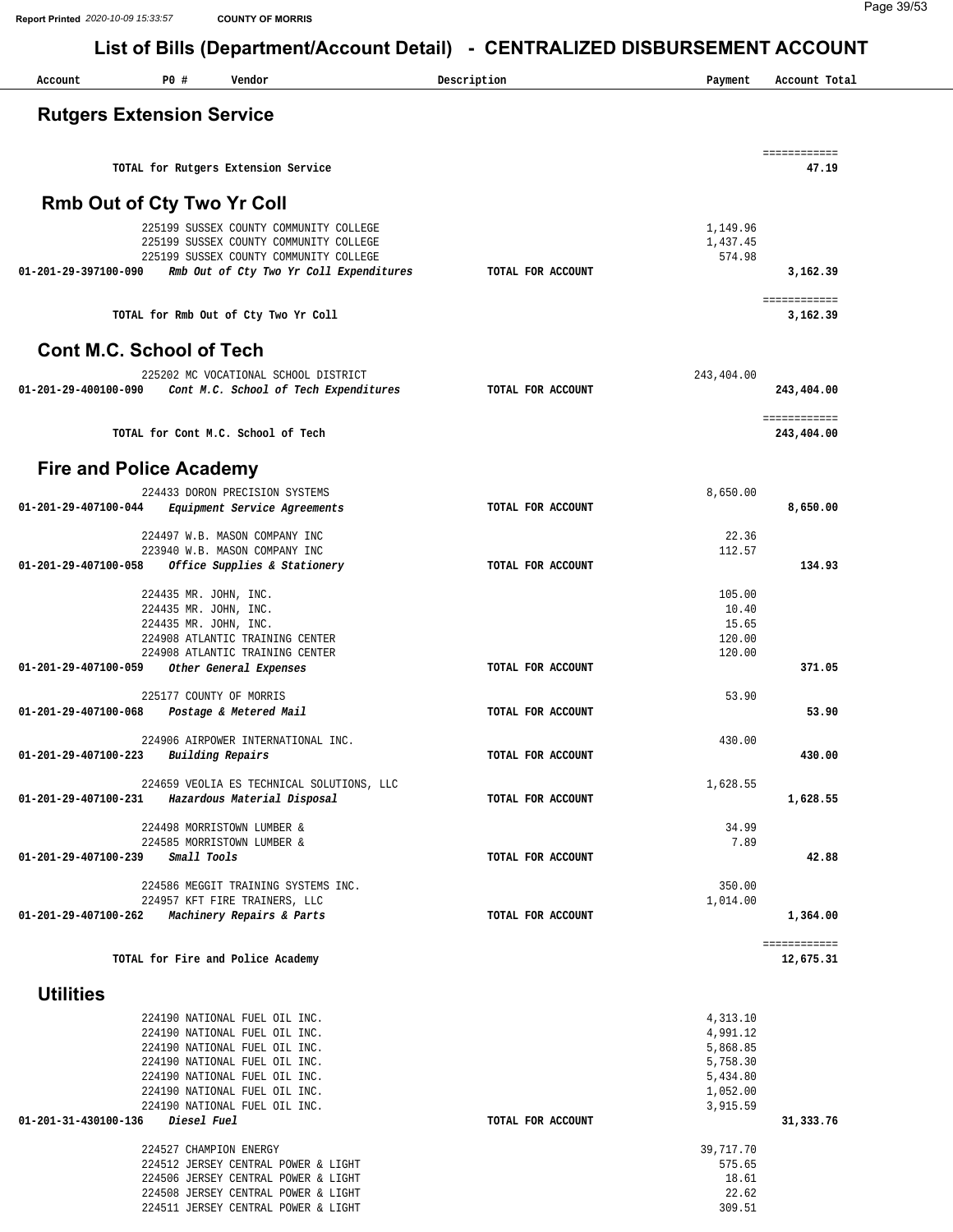| <b>Utilities</b>     |                                                                            |                         |            |
|----------------------|----------------------------------------------------------------------------|-------------------------|------------|
|                      | 224279 JERSEY CENTRAL POWER & LIGHT                                        | 519.93                  |            |
|                      | 224282 JERSEY CENTRAL POWER & LIGHT                                        | 52.19                   |            |
|                      | 224655 JERSEY CENTRAL POWER & LIGHT<br>224822 JERSEY CENTRAL POWER & LIGHT | 32.83<br>35.49          |            |
|                      | 224857 MORRISTOWN PARKING AUTHORITY                                        | 1,009.70                |            |
|                      | 224857 MORRISTOWN PARKING AUTHORITY                                        | 1,165.57                |            |
|                      | 224857 MORRISTOWN PARKING AUTHORITY                                        | 1,044.16                |            |
|                      | 224844 JERSEY CENTRAL POWER & LIGHT<br>224847 JERSEY CENTRAL POWER & LIGHT | 14,239.41<br>22, 433.98 |            |
|                      | 225118 JERSEY CENTRAL POWER & LIGHT                                        | 14,657.00               |            |
|                      | 225119 JERSEY CENTRAL POWER & LIGHT                                        | 3,633.98                |            |
|                      | 225119 JERSEY CENTRAL POWER & LIGHT<br>225119 JERSEY CENTRAL POWER & LIGHT | $-945.73$<br>$-86.00$   |            |
|                      | 225120 JERSEY CENTRAL POWER & LIGHT                                        | 70,652.63               |            |
| 01-201-31-430100-137 | Electricity                                                                | TOTAL FOR ACCOUNT       | 169,089.23 |
|                      | 224462 N.J. NATURAL GAS COMPANY                                            | 292.10                  |            |
|                      | 224434 SUBURBAN PROPANE -2347                                              | 163.34                  |            |
|                      | 224434 SUBURBAN PROPANE -2347                                              | 3.54                    |            |
|                      | 224434 SUBURBAN PROPANE -2347<br>224590 SUBURBAN PROPANE -2347             | 9.92                    |            |
|                      | 224590 SUBURBAN PROPANE -2347                                              | 149.81<br>3.54          |            |
|                      | 224590 SUBURBAN PROPANE -2347                                              | 9.92                    |            |
|                      | 224849 WOODRUFF ENERGY                                                     | 7,092.62                |            |
|                      | 224849 WOODRUFF ENERGY                                                     | 123.19                  |            |
|                      | 224725 PSE&G CO<br>225121 N.J. NATURAL GAS COMPANY                         | 162.27<br>35.27         |            |
|                      | 225122 N.J. NATURAL GAS COMPANY                                            | 334.86                  |            |
| 01-201-31-430100-141 | Natural Gas                                                                | TOTAL FOR ACCOUNT       | 8,380.38   |
|                      | 224690 TOWNSHIP OF MORRIS                                                  | 72,862.40               |            |
|                      | 224690 TOWNSHIP OF MORRIS                                                  | 282.50                  |            |
|                      | 224691 HANOVER SEWERAGE AUTHORITY                                          | 812.34                  |            |
|                      | 224691 HANOVER SEWERAGE AUTHORITY                                          | 180.18<br>68.35         |            |
|                      | 224691 HANOVER SEWERAGE AUTHORITY<br>224691 HANOVER SEWERAGE AUTHORITY     | 822.64                  |            |
|                      | 224692 BOROUGH OF WHARTON                                                  | 243.00                  |            |
| 01-201-31-430100-144 | Sewer                                                                      | TOTAL FOR ACCOUNT       | 75,271.41  |
|                      | 224026 AT&T                                                                | 10.45                   |            |
|                      | 224026 AT&T                                                                | 19.15                   |            |
|                      | 224024 A T & T CORP.                                                       | 4,453.37                |            |
|                      | 224028 AT&T MOBILITY<br>224029 MILLENNIUM COMMUNICATIONS                   | 1,900.26<br>1,220.00    |            |
|                      | 224480 A T & T CORP.                                                       | 4,458.38                |            |
|                      | 224482 AT&T                                                                | 15.25                   |            |
|                      | 224482 AT&T                                                                | 19.11                   |            |
|                      | 224027 VERIZON                                                             |                         |            |
|                      |                                                                            | 1,303.22                |            |
|                      | 224479 JERSEY CENTRAL POWER & LIGHT<br>224481 VERIZON                      | 147.16<br>496.28        |            |
|                      | 224624 VERIZON                                                             | 386.45                  |            |
|                      | 224707 VERIZON                                                             | 4,616.73                |            |
|                      | 225129 VERIZON WIRELESS<br>224589 VERIZON                                  | 26,123.06<br>74.56      |            |
| 01-201-31-430100-146 | Telephone                                                                  | TOTAL FOR ACCOUNT       | 45,243.43  |
|                      | 224588 DOVER WATER COMMISSIONERS                                           | 21.23                   |            |
|                      | 224588 DOVER WATER COMMISSIONERS                                           | 21.23                   |            |
|                      | 225124 SOUTHEAST MORRIS COUNTY                                             | 246.76                  |            |
|                      | 225124 SOUTHEAST MORRIS COUNTY                                             | 56.42                   |            |
|                      | 225124 SOUTHEAST MORRIS COUNTY<br>225123 SOUTHEAST MORRIS COUNTY           | 509.85<br>7,648.08      |            |
|                      | 225123 SOUTHEAST MORRIS COUNTY                                             | 435.04                  |            |
|                      | 225123 SOUTHEAST MORRIS COUNTY                                             | 466.89                  |            |
|                      | 225123 SOUTHEAST MORRIS COUNTY<br>225127 SOUTHEAST MORRIS COUNTY           | 278.54<br>435.04        |            |
|                      | 225127 SOUTHEAST MORRIS COUNTY                                             | 108.76                  |            |
|                      | 225127 SOUTHEAST MORRIS COUNTY                                             | 108.76                  |            |
|                      | 225127 SOUTHEAST MORRIS COUNTY                                             | 108.76                  |            |
|                      | 225127 SOUTHEAST MORRIS COUNTY<br>225127 SOUTHEAST MORRIS COUNTY           | 217.52<br>108.76        |            |
|                      | 225127 SOUTHEAST MORRIS COUNTY                                             | 108.76                  |            |
|                      | 225127 SOUTHEAST MORRIS COUNTY                                             | 1,087.60                |            |
|                      | 225127 SOUTHEAST MORRIS COUNTY                                             | 278.54                  |            |
|                      | 225127 SOUTHEAST MORRIS COUNTY                                             | 168.46                  |            |

**Account P0 # Vendor Description Payment Account Total**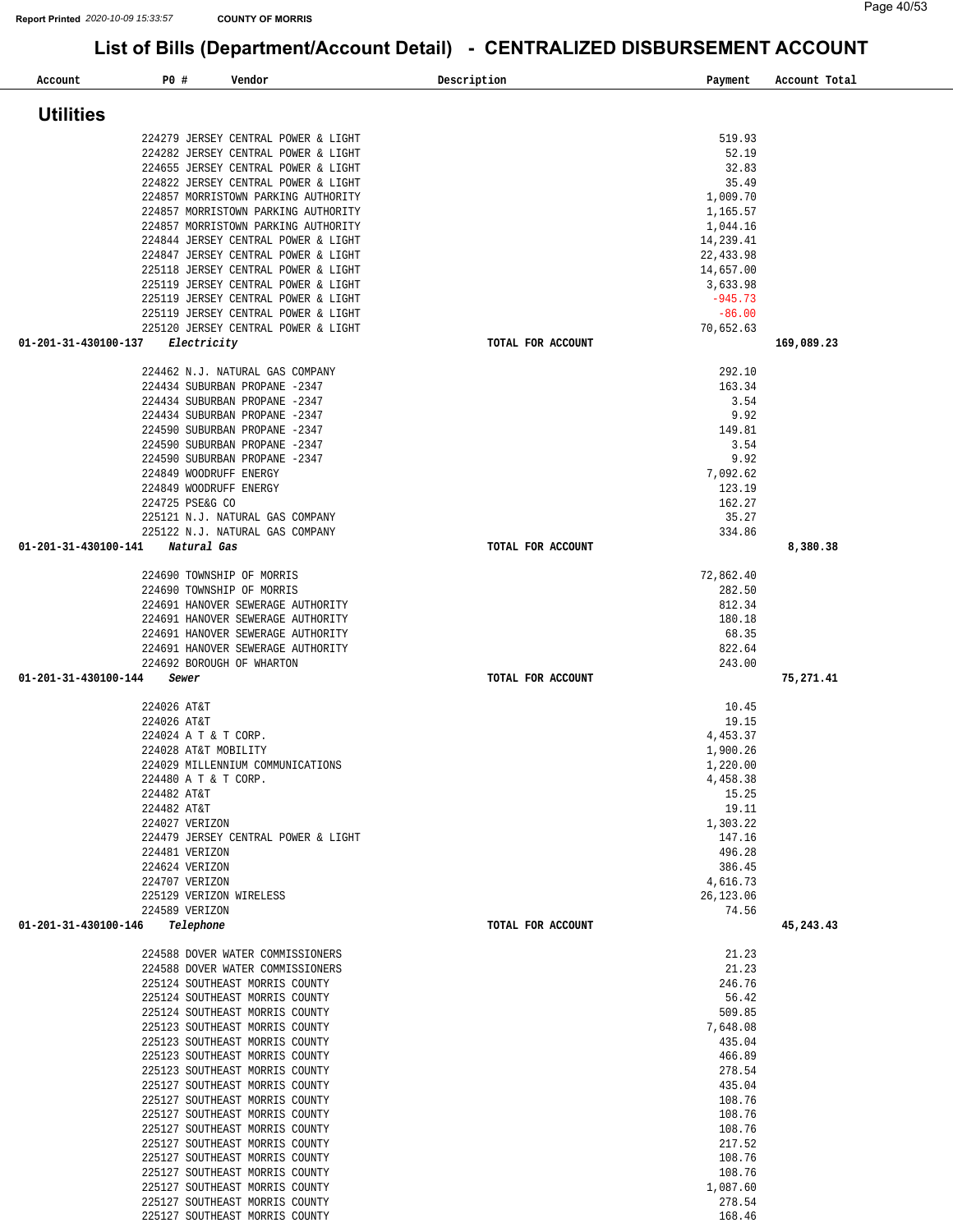| Account                | P0 #                      | Vendor                                                               | Description |                   | Payment          | Account Total              |
|------------------------|---------------------------|----------------------------------------------------------------------|-------------|-------------------|------------------|----------------------------|
| <b>Utilities</b>       |                           |                                                                      |             |                   |                  |                            |
|                        |                           |                                                                      |             |                   |                  |                            |
|                        |                           | 225127 SOUTHEAST MORRIS COUNTY<br>225127 SOUTHEAST MORRIS COUNTY     |             |                   | 168.46<br>466.89 |                            |
|                        |                           | 225127 SOUTHEAST MORRIS COUNTY                                       |             |                   | 168.46           |                            |
|                        |                           | 225127 SOUTHEAST MORRIS COUNTY                                       |             |                   | 168.46           |                            |
|                        |                           | 225127 SOUTHEAST MORRIS COUNTY                                       |             |                   | 466.89           |                            |
|                        |                           | 225127 SOUTHEAST MORRIS COUNTY                                       |             |                   | 278.54           |                            |
|                        |                           | 225127 SOUTHEAST MORRIS COUNTY                                       |             |                   | 466.89           |                            |
|                        |                           | 225127 SOUTHEAST MORRIS COUNTY                                       |             |                   | 466.89           |                            |
|                        |                           | 225127 SOUTHEAST MORRIS COUNTY                                       |             |                   | 466.89           |                            |
|                        |                           | 225127 SOUTHEAST MORRIS COUNTY                                       |             |                   | 278.54           |                            |
|                        |                           | 225127 SOUTHEAST MORRIS COUNTY                                       |             |                   | 466.89           |                            |
|                        |                           | 225127 SOUTHEAST MORRIS COUNTY                                       |             |                   | 278.54           |                            |
|                        |                           | 225127 SOUTHEAST MORRIS COUNTY                                       |             |                   | 278.54           |                            |
|                        |                           | 225127 SOUTHEAST MORRIS COUNTY                                       |             |                   | 466.89           |                            |
|                        |                           | 225128 SOUTHEAST MORRIS COUNTY                                       |             |                   | 154.19           |                            |
|                        |                           | 225128 SOUTHEAST MORRIS COUNTY                                       |             |                   | 266.25           |                            |
|                        |                           | 225128 SOUTHEAST MORRIS COUNTY                                       |             |                   | 923.97           |                            |
|                        |                           | 225128 SOUTHEAST MORRIS COUNTY                                       |             |                   | 222.40           |                            |
|                        |                           | 225128 SOUTHEAST MORRIS COUNTY                                       |             |                   | 563.44           |                            |
|                        |                           | 225128 SOUTHEAST MORRIS COUNTY                                       |             |                   | 844.30           |                            |
|                        |                           | 225125 SOUTHEAST MORRIS COUNTY                                       |             |                   | 1,224.74         |                            |
|                        |                           | 225125 SOUTHEAST MORRIS COUNTY                                       |             |                   | 3,175.58         |                            |
|                        |                           | 225125 SOUTHEAST MORRIS COUNTY                                       |             |                   | 2,230.41         |                            |
|                        |                           | 225125 SOUTHEAST MORRIS COUNTY                                       |             |                   | 1,078.58         |                            |
|                        |                           | 225125 SOUTHEAST MORRIS COUNTY                                       |             |                   | 757.03           |                            |
|                        |                           | 225125 SOUTHEAST MORRIS COUNTY                                       |             |                   | 401.40           |                            |
| 01-201-31-430100-147   | Water                     |                                                                      |             | TOTAL FOR ACCOUNT |                  | 29,145.06                  |
|                        | TOTAL for Utilities       |                                                                      |             |                   |                  | ============<br>358,463.27 |
| <b>Social Security</b> |                           |                                                                      |             |                   |                  |                            |
|                        |                           |                                                                      |             |                   |                  |                            |
| 01-201-36-472100-090   |                           | 225196 MORRIS COUNTY PARK COMMISSION<br>Social Security Expenditures |             | TOTAL FOR ACCOUNT | 15.30            | 15.30                      |
|                        |                           |                                                                      |             |                   |                  |                            |
|                        | TOTAL for Social Security |                                                                      |             |                   |                  | ============<br>15.30      |
|                        |                           |                                                                      |             |                   |                  |                            |
| <b>Nutrition</b>       |                           |                                                                      |             |                   |                  |                            |
|                        |                           | 223601 DELL MARKETING L.P.                                           |             |                   | 5,917.20         |                            |
|                        |                           | 223601 DELL MARKETING L.P.                                           |             |                   | 137.31           |                            |
|                        |                           | 223601 DELL MARKETING L.P.                                           |             |                   | 191.22           |                            |
|                        |                           | 223601 DELL MARKETING L.P.                                           |             |                   | 598.47           |                            |
|                        |                           | 223601 DELL MARKETING L.P.                                           |             |                   | 159.56           |                            |
|                        |                           | 223601 DELL MARKETING L.P.                                           |             |                   | 119.67           |                            |
|                        |                           | 223601 DELL MARKETING L.P.                                           |             |                   | 119.67           |                            |
|                        |                           | 223601 DELL MARKETING L.P.                                           |             |                   | 119.67           |                            |
|                        |                           | 223599 DELL MARKETING L.P.                                           |             |                   | 199.49           |                            |
| 01-201-41-716100-258   | Equipment                 |                                                                      |             | TOTAL FOR ACCOUNT |                  | 7,562.26                   |
|                        |                           |                                                                      |             |                   |                  | ============               |

**TOTAL for Nutrition [7,562.26](https://7,562.26)**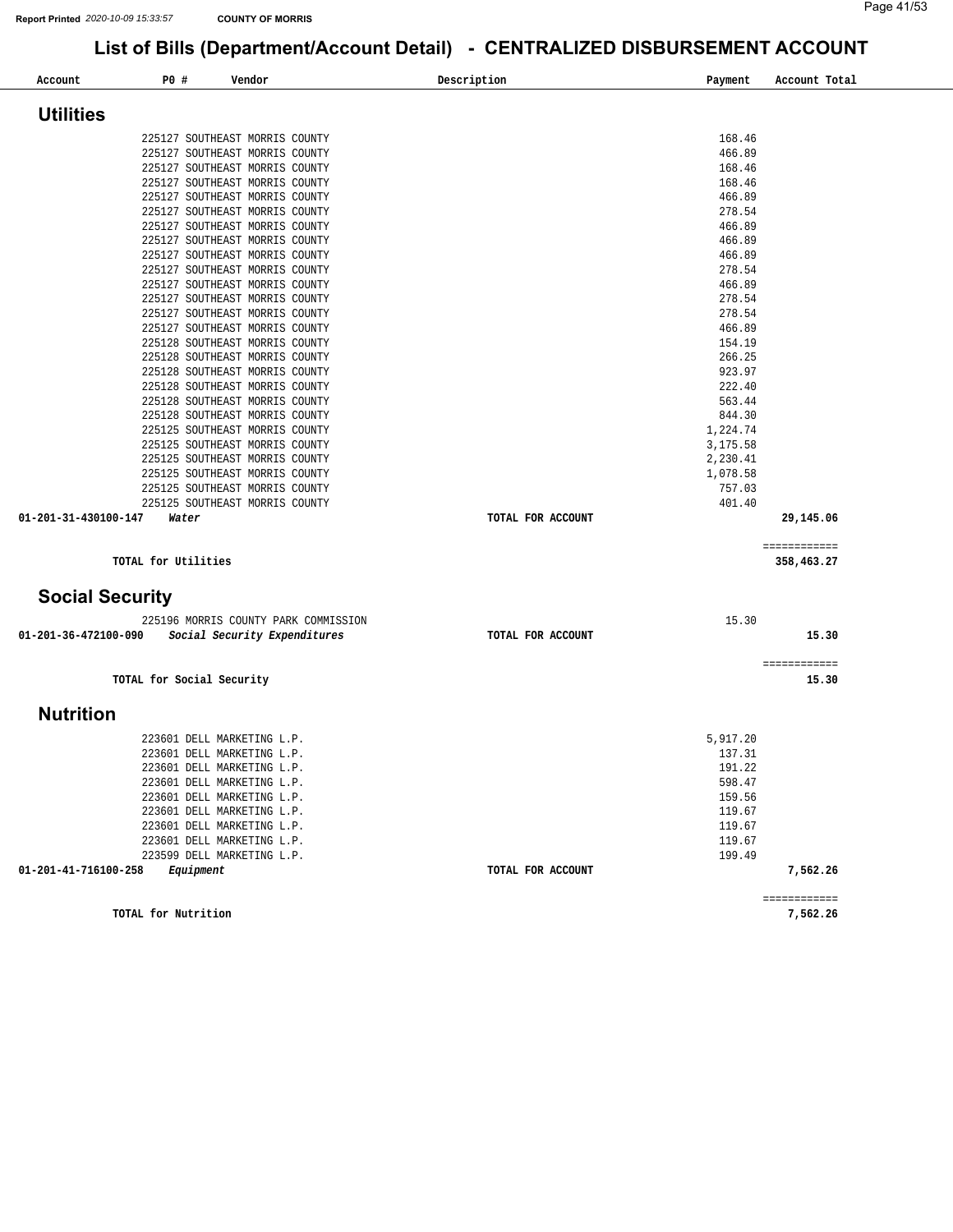**Report Printed** *2020-10-09 15:33:57* **COUNTY OF MORRIS**

Page 42/53

#### **List of Bills (Department/Account Detail) - CENTRALIZED DISBURSEMENT ACCOUNT**

| P0 #<br>Vendor<br>Account                                                                                 | Description       | Payment              | Account Total             |
|-----------------------------------------------------------------------------------------------------------|-------------------|----------------------|---------------------------|
| <b>Grant Fund</b>                                                                                         |                   |                      |                           |
| <b>DEPARTMENT 718015</b>                                                                                  |                   |                      |                           |
|                                                                                                           |                   |                      |                           |
| 219867 DELL MARKETING L.P.<br>219867 DELL MARKETING L.P.                                                  |                   | 7,867.74<br>1,209.33 |                           |
| Helping Hand Grant 14-19(9/1/19-8/31/20) TOTAL FOR ACCOUNT<br>02-213-41-718015-392                        |                   |                      | 9,077.07                  |
|                                                                                                           |                   |                      | ============              |
| TOTAL for DEPARTMENT 718015                                                                               |                   |                      | 9,077.07                  |
| DEPARTMENT 720110                                                                                         |                   |                      |                           |
| 224680 MONARCH HOUSING ASSOCIATES, INC.                                                                   |                   | 11,250.00            |                           |
| $02 - 213 - 41 - 720110 - 391$ 2018 CoC Planning Grant (2/1/20-1/31/21)                                   | TOTAL FOR ACCOUNT |                      | 11,250.00                 |
| TOTAL for DEPARTMENT 720110                                                                               |                   |                      | ============<br>11,250.00 |
| <b>TANF</b>                                                                                               |                   |                      |                           |
| 223344 MII PUBLICATIONS                                                                                   |                   | 59.82                |                           |
| 223689 PRINCIPAL LIFE INSURANCE COMPANY                                                                   |                   | 13.76                |                           |
| 224303 TELESEARCH INC                                                                                     |                   | 55.92                |                           |
| 224416 TELESEARCH INC<br>224765 TELESEARCH INC                                                            |                   | 55.92<br>44.74       |                           |
| 224781 TELESEARCH INC                                                                                     |                   | 55.92                |                           |
| 224415 SUSSEX CTY CHAMBER OF COMMERCE                                                                     |                   | 15.36                |                           |
| 02-213-41-741015-392<br>WFNJ-TANF (7/1/19-12/31/20)                                                       | TOTAL FOR ACCOUNT |                      | 301.44                    |
| TOTAL for TANF                                                                                            |                   |                      | ============<br>301.44    |
| <b>General Assistance</b>                                                                                 |                   |                      |                           |
| 223344 MII PUBLICATIONS                                                                                   |                   | 79.76                |                           |
| 223689 PRINCIPAL LIFE INSURANCE COMPANY                                                                   |                   | 18.35                |                           |
| 224303 TELESEARCH INC                                                                                     |                   | 74.56                |                           |
| 224416 TELESEARCH INC<br>224772 JERSEY TRACTOR TRAILER                                                    |                   | 74.56<br>800.00      |                           |
| 224765 TELESEARCH INC                                                                                     |                   | 59.65                |                           |
| 224781 TELESEARCH INC                                                                                     |                   | 74.56                |                           |
| 224415 SUSSEX CTY CHAMBER OF COMMERCE<br>02-213-41-741020-392<br>WFNJ-General Assistance(7/1/19-12/31/20) | TOTAL FOR ACCOUNT | 20.48                | 1,201.92                  |
|                                                                                                           |                   |                      |                           |
| TOTAL for General Assistance                                                                              |                   |                      | ============<br>1,201.92  |
| <b>DEPARTMENT 742105</b>                                                                                  |                   |                      |                           |
| 224575 ACE HEALTHCARE TRAINING                                                                            |                   | 2,303.00             |                           |
| 224574 ACE HEALTHCARE TRAINING                                                                            |                   | 2,303.00             |                           |
| 224420 ACE HEALTHCARE TRAINING<br>223344 MII PUBLICATIONS                                                 |                   | 449.20<br>338.98     |                           |
| 223689 PRINCIPAL LIFE INSURANCE COMPANY                                                                   |                   | 78.00                |                           |
| 224422 ROBOTECH CAD SOLUTIONS                                                                             |                   | 800.00               |                           |
| 224303 TELESEARCH INC                                                                                     |                   | 316.90               |                           |
| 224416 TELESEARCH INC<br>224410 WEISS-AUG, INC                                                            |                   | 316.90<br>4,541.25   |                           |
| 224411 WEISS-AUG, INC                                                                                     |                   | 4,568.75             |                           |
| 224769 WILLIAM PATERSON UNIVERSITY                                                                        |                   | 2,468.80             |                           |
| 224765 TELESEARCH INC                                                                                     |                   | 253.51               |                           |
| 224781 TELESEARCH INC<br>225145 ACE HEALTHCARE TRAINING                                                   |                   | 316.90<br>800.00     |                           |
| 224415 SUSSEX CTY CHAMBER OF COMMERCE                                                                     |                   | 87.04                |                           |
| WIOA Adult (7/1/19-6/30/21)<br>02-213-41-742105-391                                                       | TOTAL FOR ACCOUNT |                      | 19,942.23                 |
| TOTAL for DEPARTMENT 742105                                                                               |                   |                      | ============<br>19,942.23 |
|                                                                                                           |                   |                      |                           |

225187 COUNTY OF MORRIS 74.95  **02-213-41-742110-000** *WIOA Dislocated Worker (7/1/19-6/30/21)* **TOTAL FOR ACCOUNT 74.95** 224573 ACE HEALTHCARE TRAINING 1,435.90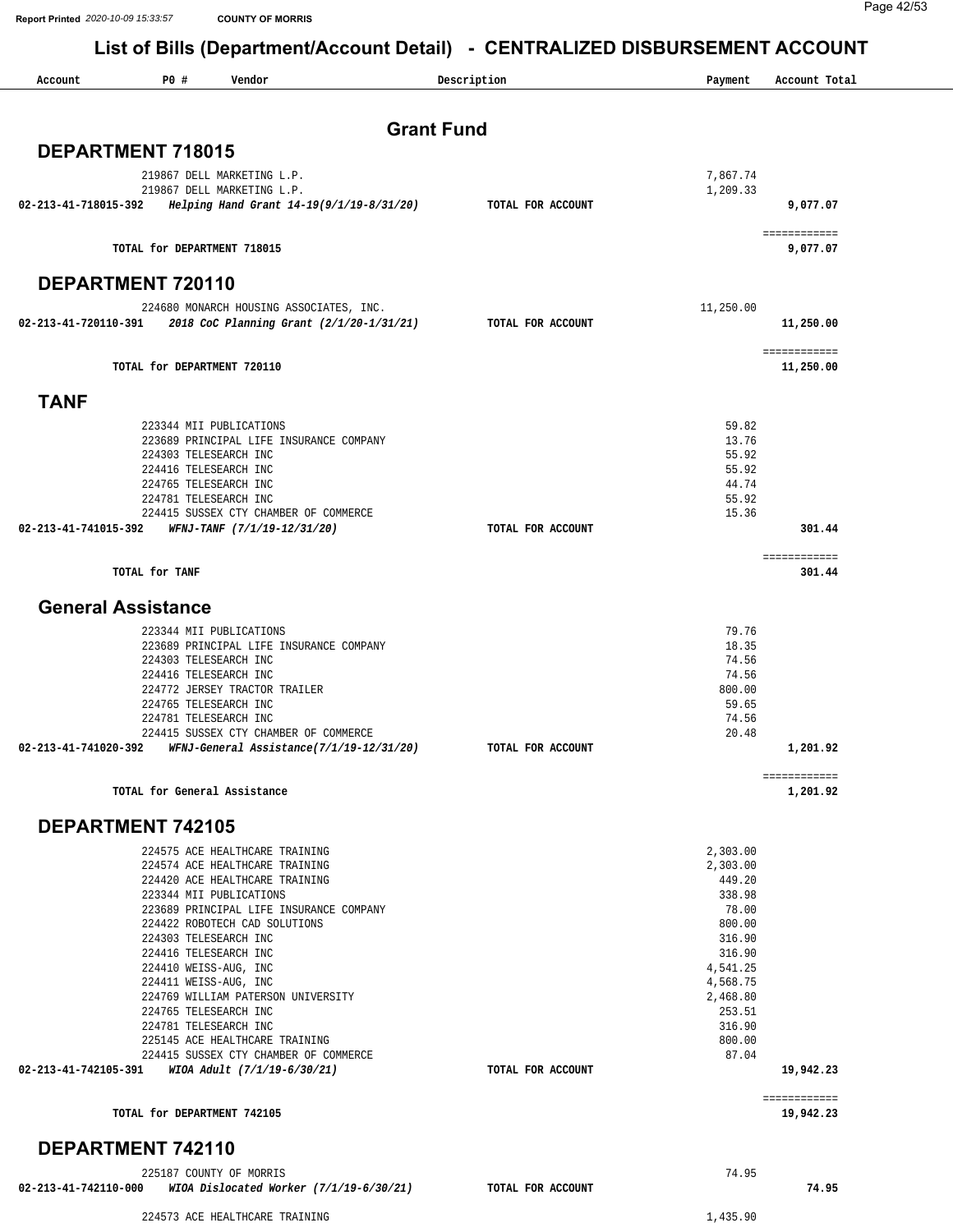| P0 #<br>Account                | Vendor                                                                        |                                           | Description       | Payment              | Account Total             |
|--------------------------------|-------------------------------------------------------------------------------|-------------------------------------------|-------------------|----------------------|---------------------------|
| DEPARTMENT 742110              |                                                                               |                                           |                   |                      |                           |
|                                |                                                                               |                                           |                   |                      |                           |
|                                | 224421 ACE HEALTHCARE TRAINING<br>224419 ACE HEALTHCARE TRAINING              |                                           |                   | 800.00<br>538.90     |                           |
|                                | 224418 ACE HEALTHCARE TRAINING                                                |                                           |                   | 800.00               |                           |
|                                | 224414 FORTIS INSTITUTE                                                       |                                           |                   | 1,065.00             |                           |
|                                | 223344 MII PUBLICATIONS                                                       |                                           |                   | 229.31               |                           |
|                                | 224417 RAMAPO COLLEGE OF NJ                                                   | 223689 PRINCIPAL LIFE INSURANCE COMPANY   |                   | 52.76                |                           |
|                                | 224413 RUTGERS CENTER FOR CONTINUING                                          |                                           |                   | 3,200.00<br>2,796.00 |                           |
|                                | 224303 TELESEARCH INC                                                         |                                           |                   | 214.38               |                           |
|                                | 224416 TELESEARCH INC                                                         |                                           |                   | 214.38               |                           |
|                                | 224779 LASCOMP INSTITUTE OF IT                                                |                                           |                   | 800.00               |                           |
|                                | 224778 NEW EDUCARE INC.<br>224576 ACE HEALTHCARE TRAINING                     |                                           |                   | 1,950.00<br>800.00   |                           |
|                                |                                                                               | 224773 SUSSEX COUNTY COMMUNITY COLLEGE    |                   | 800.00               |                           |
|                                | 224771 THERAPEUTIC MASSAGE &                                                  |                                           |                   | 3,200.00             |                           |
|                                | 224768 RAMAPO COLLEGE OF NJ                                                   |                                           |                   | 800.00               |                           |
|                                | 224767 JERSEY TRACTOR TRAILER                                                 |                                           |                   | 800.00               |                           |
|                                | 224766 CUTTING EDGE ACADEMY<br>224765 TELESEARCH INC                          |                                           |                   | 795.99<br>171.50     |                           |
|                                | 224781 TELESEARCH INC                                                         |                                           |                   | 214.38               |                           |
|                                |                                                                               | 225146 SUSSEX COUNTY COMMUNITY COLLEGE    |                   | 800.00               |                           |
|                                | 225144 ACE HEALTHCARE TRAINING                                                |                                           |                   | 295.00               |                           |
|                                | 225143 AVTECH INSTITUTE                                                       |                                           |                   | 800.00               |                           |
|                                | 225148 WARREN COUNTY COMMUNITY COLL.<br>224415 SUSSEX CTY CHAMBER OF COMMERCE |                                           |                   | 2,779.20<br>58.88    |                           |
| 02-213-41-742110-391           |                                                                               | WIOA Dislocated Worker (7/1/19-6/30/21)   | TOTAL FOR ACCOUNT |                      | 26,411.58                 |
|                                |                                                                               |                                           |                   |                      | ============              |
|                                | TOTAL for DEPARTMENT 742110                                                   |                                           |                   |                      | 26,486.53                 |
| DEPARTMENT 742120              |                                                                               |                                           |                   |                      |                           |
|                                | 223344 MII PUBLICATIONS                                                       |                                           |                   | 289.13               |                           |
|                                |                                                                               | 223689 PRINCIPAL LIFE INSURANCE COMPANY   |                   | 66.53                |                           |
|                                | 224303 TELESEARCH INC                                                         |                                           |                   | 270.29               |                           |
|                                | 224416 TELESEARCH INC                                                         |                                           |                   | 270.29               |                           |
|                                | 224770 NEWBRIDGE SERVICES INC<br>224770 NEWBRIDGE SERVICES INC                |                                           |                   | 1,880.00<br>767.00   |                           |
|                                | 224770 NEWBRIDGE SERVICES INC                                                 |                                           |                   | 767.00               |                           |
|                                | 224770 NEWBRIDGE SERVICES INC                                                 |                                           |                   | 1,880.00             |                           |
|                                | 224770 NEWBRIDGE SERVICES INC                                                 |                                           |                   | 2,321.00             |                           |
|                                | 224765 TELESEARCH INC                                                         |                                           |                   | 216.24               |                           |
|                                | 224781 TELESEARCH INC<br>225147 WARREN COUNTY COMMUNITY COLL.                 |                                           |                   | 270.29<br>1,000.00   |                           |
|                                | 224415 SUSSEX CTY CHAMBER OF COMMERCE                                         |                                           |                   | 74.24                |                           |
| 02-213-41-742120-391           | WIOA Youth (7/1/19-6/30/21)                                                   |                                           | TOTAL FOR ACCOUNT |                      | 10,072.01                 |
|                                | TOTAL for DEPARTMENT 742120                                                   |                                           |                   |                      | ============<br>10,072.01 |
| <b>WIA: Disclocated Worker</b> |                                                                               |                                           |                   |                      |                           |
|                                | 224412 EZ WHEELS DRIVING SCHOOL                                               |                                           |                   | 1,599.60             |                           |
| 02-213-41-742210-391           |                                                                               | WIOA Dislocated Worker $(7/1/20-6/30/22)$ | TOTAL FOR ACCOUNT |                      | 1,599.60                  |
|                                |                                                                               |                                           |                   |                      | ============              |
|                                | TOTAL for WIA: Disclocated Worker                                             |                                           |                   |                      | 1,599.60                  |
| DEPARTMENT 757010              |                                                                               |                                           |                   |                      |                           |
|                                | 224758 MORRIS COUNTY PREVENTION                                               |                                           |                   | 650.00               |                           |
|                                | 224758 MORRIS COUNTY PREVENTION                                               |                                           |                   | 2,211.00             |                           |
|                                | 224758 MORRIS COUNTY PREVENTION                                               |                                           |                   | 503.00               |                           |
|                                | 224758 MORRIS COUNTY PREVENTION<br>224683 FREEDOM HOUSE INC.                  |                                           |                   | 2,881.00<br>2,740.00 |                           |
|                                | 224696 ALFRE INC.                                                             |                                           |                   | 2,610.00             |                           |
|                                | 224697 ALFRE INC.                                                             |                                           |                   | 630.00               |                           |
|                                | 224682 FREEDOM HOUSE INC.                                                     |                                           |                   | 2,480.00             |                           |
|                                | 224719 NEW HOPE FOUNDATION INC.<br>224699 NEW HOPE FOUNDATION INC.            |                                           |                   | 4,026.45<br>5,968.03 |                           |
|                                | 224698 NEW HOPE FOUNDATION INC.                                               |                                           |                   | 2,650.50             |                           |
|                                | 224688 CURA INC.                                                              |                                           |                   | 1,734.00             |                           |
|                                | 224686 CURA INC.                                                              |                                           |                   | 4,652.00             |                           |
|                                | 224685 INTEGRITY, INC.                                                        |                                           |                   | 2,868.00             |                           |
| 02-213-41-757010-392           | Chapter 51 (1/1/20-12/31/20)                                                  |                                           | TOTAL FOR ACCOUNT |                      | 36,603.98                 |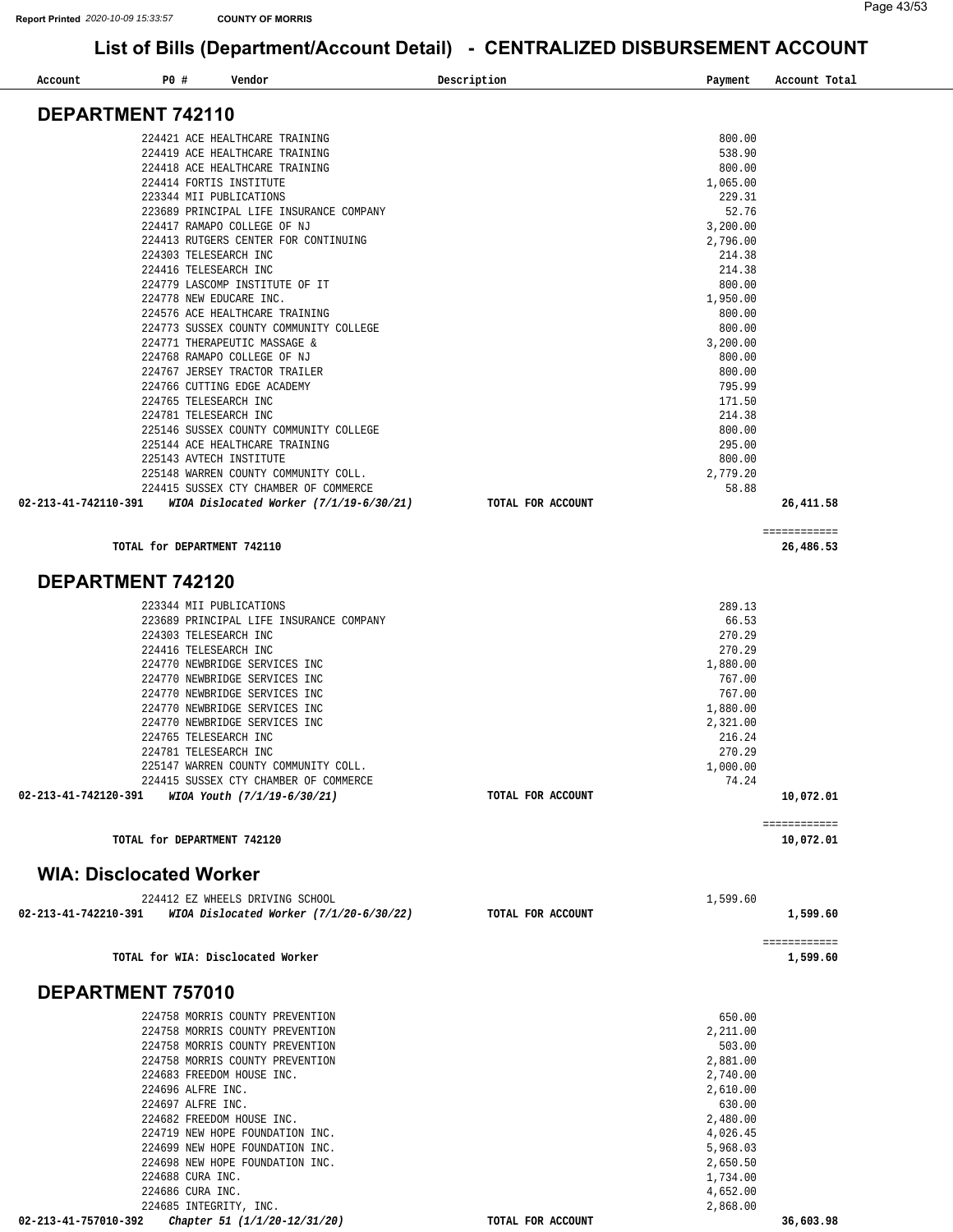| P0 #<br>Vendor<br>Account                                                                                                                                                                                                                                                                                                                                              | Description       | Payment                                                                                                                   | Account Total             |
|------------------------------------------------------------------------------------------------------------------------------------------------------------------------------------------------------------------------------------------------------------------------------------------------------------------------------------------------------------------------|-------------------|---------------------------------------------------------------------------------------------------------------------------|---------------------------|
| DEPARTMENT 757010                                                                                                                                                                                                                                                                                                                                                      |                   |                                                                                                                           |                           |
| TOTAL for DEPARTMENT 757010                                                                                                                                                                                                                                                                                                                                            |                   |                                                                                                                           | ============<br>36,603.98 |
| 00ALPN                                                                                                                                                                                                                                                                                                                                                                 |                   |                                                                                                                           |                           |
| 225082 TREASURER STATE OF NJ                                                                                                                                                                                                                                                                                                                                           |                   | 1,932.00                                                                                                                  |                           |
| 19 ALPN-HSAC (1/1/19-12/31/20)<br>02-118-03-759005-392                                                                                                                                                                                                                                                                                                                 | TOTAL FOR ACCOUNT |                                                                                                                           | 1,932.00                  |
| TOTAL for 00ALPN                                                                                                                                                                                                                                                                                                                                                       |                   |                                                                                                                           | ============<br>1,932.00  |
| <b>Vehicular Homicide Unit</b>                                                                                                                                                                                                                                                                                                                                         |                   |                                                                                                                           |                           |
| 225094 ED KOSTER<br>225090 FLORHAM PARK POLICE<br>225089 HANOVER TWP MUNICIPAL ALLIANCE<br>225086 MORRIS COUNTY PARK POLICE<br>225092 MORRIS TOWNSHIP POLICE DEPARTMENT<br>225093 PATRICK MCNICHOL<br>225088 PEQUANNOCK POLICE DEPARTMENT<br>225091 WASHINGTON TWP POLICE DEPT                                                                                         |                   | 360.00<br>220.00<br>192.50<br>1,980.00<br>302.50<br>6,875.00<br>880.00<br>220.00                                          |                           |
| 225087 MENDHAM BOROUGH<br>02-213-41-774005-391<br>DRE Call Out (10/1/19-9/30/20)                                                                                                                                                                                                                                                                                       | TOTAL FOR ACCOUNT | 8,910.00                                                                                                                  | 19,940.00                 |
| TOTAL for Vehicular Homicide Unit                                                                                                                                                                                                                                                                                                                                      |                   |                                                                                                                           | ============<br>19,940.00 |
| DEPARTMENT 783010                                                                                                                                                                                                                                                                                                                                                      |                   |                                                                                                                           |                           |
| 223956 IAFN<br>223956 IAFN<br>223956 IAFN<br>223511 W.B. MASON COMPANY INC<br>02-213-41-783010-391 SART/FEN (VS-38B-17) (10/1/19-9/30/20)                                                                                                                                                                                                                              | TOTAL FOR ACCOUNT | 928.80<br>240.00<br>232.00<br>2,371.20                                                                                    | 3,772.00                  |
| TOTAL for DEPARTMENT 783010                                                                                                                                                                                                                                                                                                                                            |                   |                                                                                                                           | ============<br>3,772.00  |
| DEPARTMENT 784020                                                                                                                                                                                                                                                                                                                                                      |                   |                                                                                                                           |                           |
| 222547 ANCHOR INNOVATION, INC.                                                                                                                                                                                                                                                                                                                                         |                   | 40,420.00                                                                                                                 |                           |
| 02-213-41-784020-391<br>FY17 UASI (10/10/17-8/31/20)                                                                                                                                                                                                                                                                                                                   | TOTAL FOR ACCOUNT |                                                                                                                           | 40,420.00                 |
| TOTAL for DEPARTMENT 784020                                                                                                                                                                                                                                                                                                                                            |                   |                                                                                                                           | ============<br>40,420.00 |
| DEPARTMENT 786010                                                                                                                                                                                                                                                                                                                                                      |                   |                                                                                                                           |                           |
| 224447 OFFICE CONCEPTS GROUP, INC.<br>223175 DELL MARKETING L.P.<br>223175 DELL MARKETING L.P.<br>223175 DELL MARKETING L.P.<br>223175 DELL MARKETING L.P.<br>223175 DELL MARKETING L.P.<br>223175 DELL MARKETING L.P.<br>223630 NJ TRANSACTION CONFERENCE<br>223630 NJ TRANSACTION CONFERENCE<br>223630 NJ TRANSACTION CONFERENCE<br>223630 NJ TRANSACTION CONFERENCE |                   | 125.52<br>20,394.00<br>40,800.00<br>1,530.00<br>12,750.00<br>5,628.00<br>1,009.00<br>150.00<br>150.00<br>150.00<br>150.00 |                           |
| 02-213-41-786010-394 MAPS (1/1/2020-12/31/2020)                                                                                                                                                                                                                                                                                                                        | TOTAL FOR ACCOUNT |                                                                                                                           | 82,836.52<br>============ |
| TOTAL for DEPARTMENT 786010                                                                                                                                                                                                                                                                                                                                            |                   |                                                                                                                           | 82,836.52                 |
| <b>DEPARTMENT 790215</b>                                                                                                                                                                                                                                                                                                                                               |                   |                                                                                                                           |                           |
| 224710 WATERS, MCPHERSON, MCNEILL, P.C.<br>224710 WATERS, MCPHERSON, MCNEILL, P.C.<br>224710 WATERS, MCPHERSON, MCNEILL, P.C.                                                                                                                                                                                                                                          |                   | 46.50<br>161.90<br>35.80                                                                                                  |                           |
| 02-213-41-790215-391<br>NYS&W Bicycle/Ped Path (6/29/18-6/29/22)                                                                                                                                                                                                                                                                                                       | TOTAL FOR ACCOUNT |                                                                                                                           | 244.20<br>============    |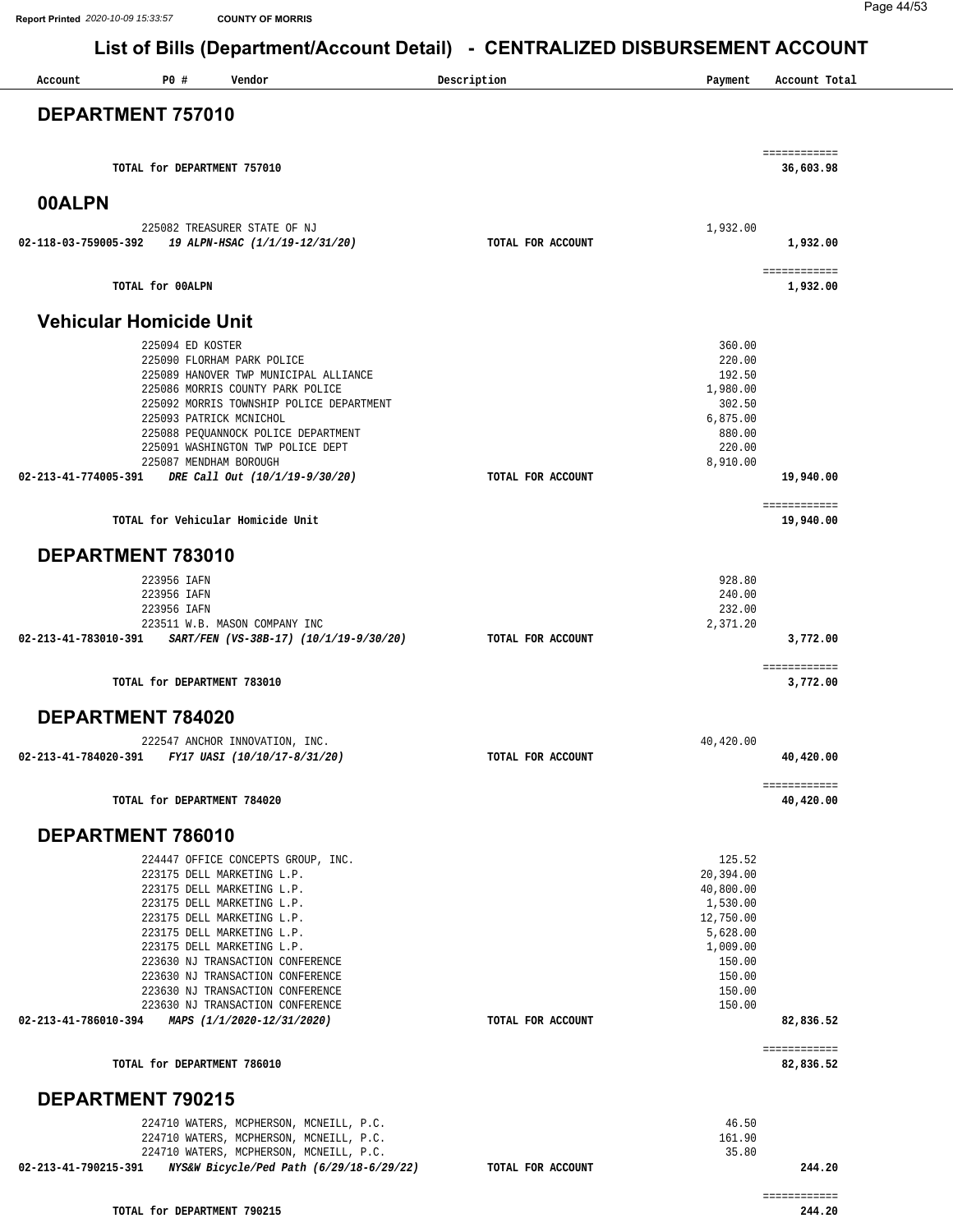| Account                                                     | <b>PO #</b>                 | Vendor                                                                                                               |                                          | Description       | Payment                     | Account Total              |
|-------------------------------------------------------------|-----------------------------|----------------------------------------------------------------------------------------------------------------------|------------------------------------------|-------------------|-----------------------------|----------------------------|
| DEPARTMENT 801920                                           |                             |                                                                                                                      |                                          |                   |                             |                            |
|                                                             |                             | 220703 ATLANTIC TACTICAL OF NJ, INC.<br>220703 ATLANTIC TACTICAL OF NJ, INC.<br>220703 ATLANTIC TACTICAL OF NJ, INC. |                                          |                   | 1,736.00<br>168.00<br>39.20 |                            |
| 02-213-41-801920-392                                        |                             | Body Armor-Sheriff (12/3/19-12/3/24)                                                                                 |                                          | TOTAL FOR ACCOUNT |                             | 1,943.20                   |
|                                                             | TOTAL for DEPARTMENT 801920 |                                                                                                                      |                                          |                   |                             | ============<br>1,943.20   |
| DEPARTMENT 806010                                           |                             |                                                                                                                      |                                          |                   |                             |                            |
|                                                             |                             | 223604 MORRIS COUNTY AFTER CARE CENTER                                                                               |                                          |                   | 420.00                      |                            |
|                                                             |                             | 223604 MORRIS COUNTY AFTER CARE CENTER<br>223604 MORRIS COUNTY AFTER CARE CENTER                                     |                                          |                   | 280.00<br>560.00            |                            |
|                                                             |                             | 223604 MORRIS COUNTY AFTER CARE CENTER                                                                               |                                          |                   | 350.00                      |                            |
|                                                             |                             | 223604 MORRIS COUNTY AFTER CARE CENTER<br>223604 MORRIS COUNTY AFTER CARE CENTER                                     |                                          |                   | 350.00<br>420.00            |                            |
|                                                             |                             | 223604 MORRIS COUNTY AFTER CARE CENTER                                                                               |                                          |                   | 210.00                      |                            |
|                                                             |                             | 223604 MORRIS COUNTY AFTER CARE CENTER                                                                               |                                          |                   | 350.00                      |                            |
|                                                             |                             | 223604 MORRIS COUNTY AFTER CARE CENTER<br>223604 MORRIS COUNTY AFTER CARE CENTER                                     |                                          |                   | 350.00<br>150.00            |                            |
| 02-213-41-806010-392                                        |                             | SAPT - MAT (12/1/19-6/30/20)                                                                                         |                                          | TOTAL FOR ACCOUNT |                             | 3,440.00                   |
|                                                             |                             |                                                                                                                      |                                          |                   |                             | ============               |
|                                                             | TOTAL for DEPARTMENT 806010 |                                                                                                                      |                                          |                   |                             | 3,440.00                   |
| <b>FY08 SCAAP</b>                                           |                             |                                                                                                                      |                                          |                   |                             |                            |
|                                                             | 220440 PACKETALK            |                                                                                                                      |                                          |                   | 33,028.20                   |                            |
| 02-213-41-806815-391                                        |                             | 224331 SCATURRO BROTHERS INC.<br>FY08 - FY18 SCAAP Program                                                           |                                          | TOTAL FOR ACCOUNT | 126,144.00                  | 159,172.20                 |
|                                                             |                             |                                                                                                                      |                                          |                   |                             | ============               |
|                                                             | TOTAL for FY08 SCAAP        |                                                                                                                      |                                          |                   |                             | 159,172.20                 |
| DEPARTMENT 860060                                           |                             |                                                                                                                      |                                          |                   |                             |                            |
|                                                             |                             | 224788 PARKER PUBLICATIONS, INC.                                                                                     |                                          |                   | 1,020.00                    |                            |
| 02-213-41-860060-392                                        |                             |                                                                                                                      | DOS 2020 Cmplt Cnt Cmsn(11/1/19-6/30/20) | TOTAL FOR ACCOUNT |                             | 1,020.00                   |
|                                                             | TOTAL for DEPARTMENT 860060 |                                                                                                                      |                                          |                   |                             | ============<br>1,020.00   |
| DEPARTMENT 862101                                           |                             |                                                                                                                      |                                          |                   |                             |                            |
|                                                             | 223719 CDW GOVERNMENT       |                                                                                                                      |                                          |                   | 270.03                      |                            |
| $02-213-41-862101-392$ NJACCHO - COVID-19 (1/20/20-2/21/21) | 223720 COMCAST              |                                                                                                                      |                                          | TOTAL FOR ACCOUNT | 850.00                      | 1,120.03                   |
|                                                             |                             |                                                                                                                      |                                          |                   |                             | ============               |
|                                                             | TOTAL for DEPARTMENT 862101 |                                                                                                                      |                                          |                   |                             | 1,120.03                   |
| <b>DEPARTMENT 864025</b>                                    |                             |                                                                                                                      |                                          |                   |                             |                            |
|                                                             |                             | 224672 GREENMAN PEDERSEN INC                                                                                         |                                          |                   | 1,951.93                    |                            |
| 02-213-41-864025-391                                        |                             |                                                                                                                      | Schooleys Mtn Rd Brdg (9/24/18-12/31/20) | TOTAL FOR ACCOUNT |                             | 1,951.93                   |
|                                                             | TOTAL for DEPARTMENT 864025 |                                                                                                                      |                                          |                   |                             | ============<br>1,951.93   |
| <b>DEPARTMENT 864095</b>                                    |                             |                                                                                                                      |                                          |                   |                             |                            |
|                                                             |                             | 224759 MIKE FITZPATRICK CONTRACTORS INC.                                                                             |                                          |                   | 674,748.00                  |                            |
|                                                             |                             |                                                                                                                      |                                          | TOTAL FOR ACCOUNT |                             | 674,748.00                 |
|                                                             | TOTAL for DEPARTMENT 864095 |                                                                                                                      |                                          |                   |                             | ============<br>674,748.00 |
| DEPARTMENT 864203                                           |                             |                                                                                                                      |                                          |                   |                             |                            |
|                                                             |                             | 224673 GREENMAN PEDERSEN INC                                                                                         |                                          |                   | 25, 142. 42                 |                            |
|                                                             | 224888 MARBRO INC           |                                                                                                                      |                                          |                   | 122,732.31                  |                            |
| 02-213-41-864203-392 Waterloo Road Bridge (6/29/18-6/29/22) |                             |                                                                                                                      |                                          | TOTAL FOR ACCOUNT |                             | 147,874.73                 |
|                                                             |                             |                                                                                                                      |                                          |                   |                             | ============               |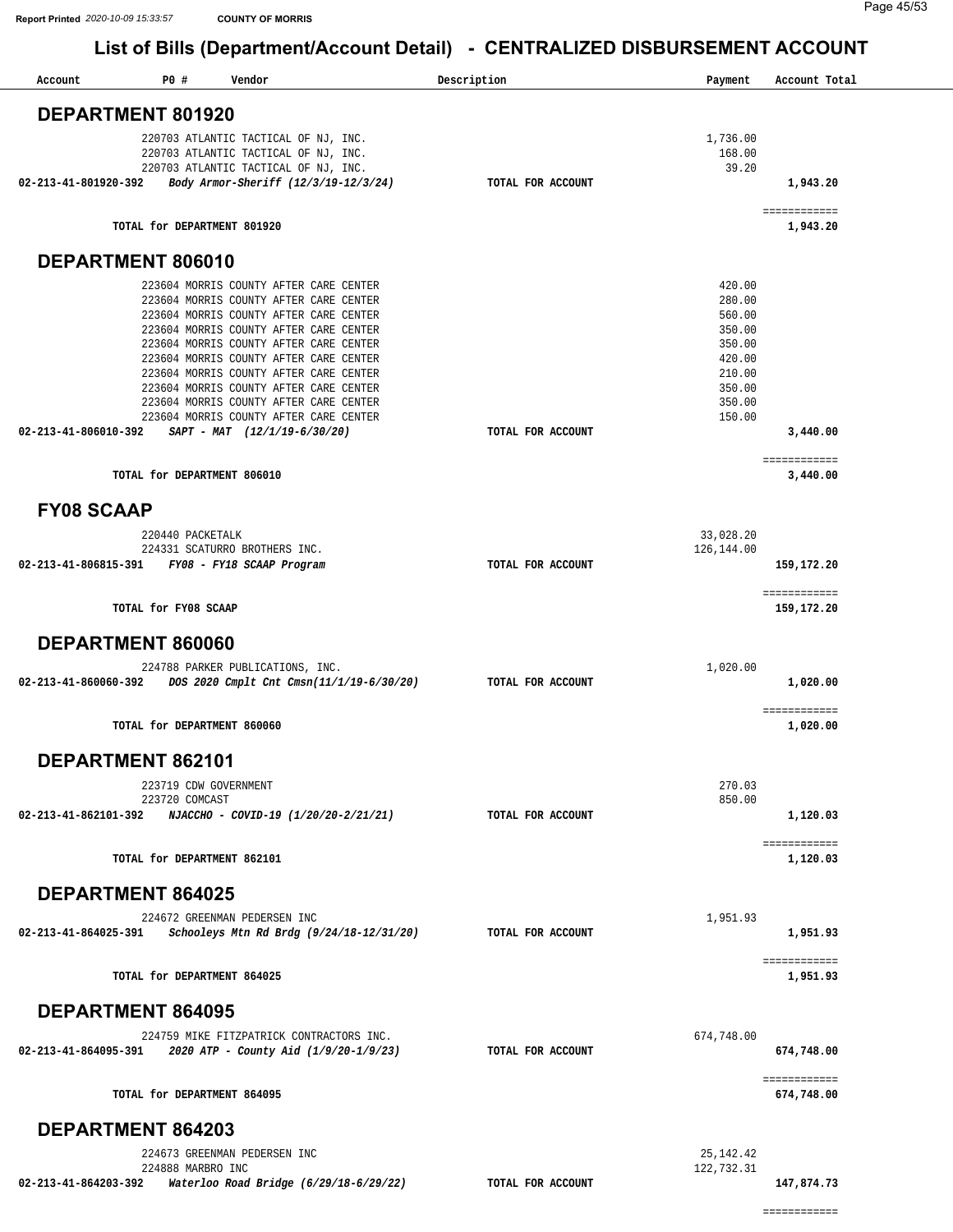| Account                  | P0 # | Vendor                                   | Description       | Payment    | Account Total |
|--------------------------|------|------------------------------------------|-------------------|------------|---------------|
| <b>DEPARTMENT 864203</b> |      |                                          |                   |            |               |
|                          |      | TOTAL for DEPARTMENT 864203              |                   |            | 147,874.73    |
| <b>DEPARTMENT 864703</b> |      |                                          |                   |            |               |
|                          |      | 224858 CMS CONSTRUCTION INC.             |                   | 38,596.68  |               |
| 02-213-41-864703-392     |      | Mill Rd/Watnong Brook(12/22/15-8/31/19)  | TOTAL FOR ACCOUNT |            | 38,596.68     |
|                          |      |                                          |                   |            | ============  |
|                          |      | TOTAL for DEPARTMENT 864703              |                   |            | 38,596.68     |
| <b>DEPARTMENT 864995</b> |      |                                          |                   |            |               |
|                          |      | 224934 AMERICAN ASPHALT & MILLING        |                   | 400,391.09 |               |
|                          |      | 224960 MIKE FITZPATRICK CONTRACTORS INC. |                   | 230,085.92 |               |
|                          |      | 224747 TOP LINE CONSTRUCTION CORP        |                   | 91,846.57  |               |
| 02-213-41-864995-391     |      | 2019 ATP - County Aid (3/28/19-3/28/22)  | TOTAL FOR ACCOUNT |            | 722,323.58    |
|                          |      |                                          |                   |            | ============  |
|                          |      | TOTAL for DEPARTMENT 864995              |                   |            | 722,323.58    |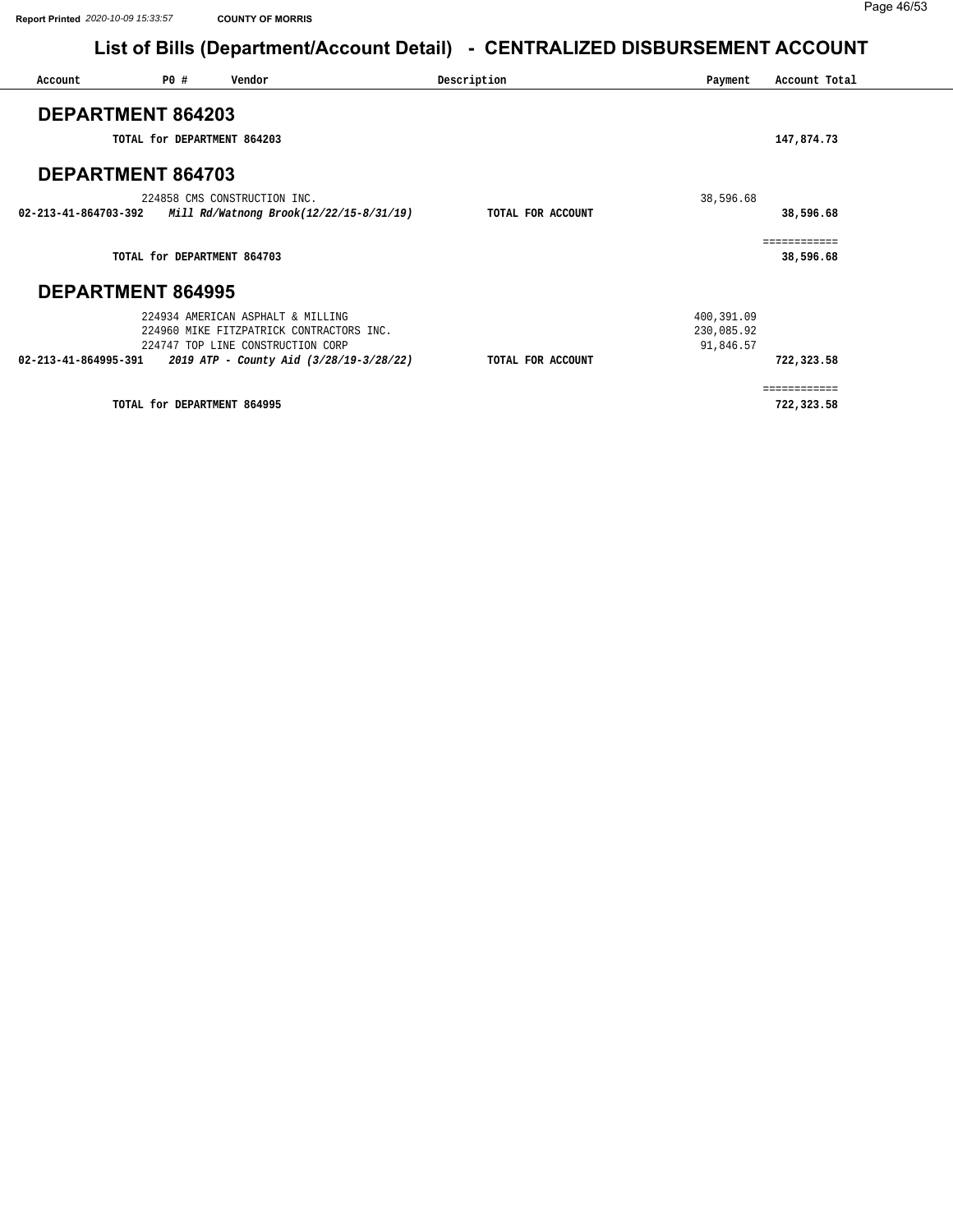| Account                  | P0 # | Vendor                                                                                                                                                                                                               |                       | Description       | Payment                                                  | Account Total               |
|--------------------------|------|----------------------------------------------------------------------------------------------------------------------------------------------------------------------------------------------------------------------|-----------------------|-------------------|----------------------------------------------------------|-----------------------------|
|                          |      |                                                                                                                                                                                                                      | <b>County Capital</b> |                   |                                                          |                             |
| DEPARTMENT 953202        |      |                                                                                                                                                                                                                      |                       |                   |                                                          |                             |
| 04-216-55-953202-909     |      | 224712 WATERS, MCPHERSON, MCNEILL, P.C.<br>224712 WATERS, MCPHERSON, MCNEILL, P.C.<br>224712 WATERS, MCPHERSON, MCNEILL, P.C.<br>224712 WATERS, MCPHERSON, MCNEILL, P.C.<br>Road Resurfacing/Construction/Imprvments |                       | TOTAL FOR ACCOUNT | 130.70<br>144.09<br>1,565.55<br>46.50                    | 1,886.84                    |
|                          |      | TOTAL for DEPARTMENT 953202                                                                                                                                                                                          |                       |                   |                                                          | ============<br>1,886.84    |
| <b>DEPARTMENT 953269</b> |      |                                                                                                                                                                                                                      |                       |                   |                                                          |                             |
|                          |      | 224383 HAROLD E PELLOW & ASSOC INC                                                                                                                                                                                   |                       |                   | 15,000.00                                                |                             |
| 04-216-55-953269-909     |      | Bridge Design/Constr - var locations                                                                                                                                                                                 |                       | TOTAL FOR ACCOUNT |                                                          | 15,000.00                   |
|                          |      | TOTAL for DEPARTMENT 953269                                                                                                                                                                                          |                       |                   |                                                          | ============<br>15,000.00   |
| <b>DEPARTMENT 953323</b> |      |                                                                                                                                                                                                                      |                       |                   |                                                          |                             |
| 04-216-55-953323-909     |      | 224741 VAN CLEEF ENGINEERING ASSOC<br>Bridge Design/Constr VarLoc-Public Works                                                                                                                                       |                       | TOTAL FOR ACCOUNT | 10,584.00                                                | 10,584.00                   |
|                          |      | TOTAL for DEPARTMENT 953323                                                                                                                                                                                          |                       |                   |                                                          | ============<br>10,584.00   |
| <b>DEPARTMENT 953356</b> |      |                                                                                                                                                                                                                      |                       |                   |                                                          |                             |
| 04-216-55-953356-909     |      | 207470 H2M ASSOCIATES, INC.<br>Various Road-Designs & Construction                                                                                                                                                   |                       | TOTAL FOR ACCOUNT | 2,500.00                                                 | 2,500.00                    |
|                          |      | TOTAL for DEPARTMENT 953356                                                                                                                                                                                          |                       |                   |                                                          | ============<br>2,500.00    |
| <b>DEPARTMENT 953357</b> |      |                                                                                                                                                                                                                      |                       |                   |                                                          |                             |
| 04-216-55-953357-909     |      | 224737 JOHNSON MIRMIRAN &<br>225062 PKB ENGINEERING CORPORATION<br>215935 CHRISTOPHER P STATILE PA<br>225060 GREENMAN PEDERSEN INC<br>225152 PKB ENGINEERING CORPORATION<br>Replace & Upgrade Various Bridges        |                       | TOTAL FOR ACCOUNT | 6,343.64<br>6,500.00<br>3,903.50<br>2,027.17<br>7,500.00 | 26, 274.31                  |
|                          |      | TOTAL for DEPARTMENT 953357                                                                                                                                                                                          |                       |                   |                                                          | ============<br>26, 274, 31 |
| DEPARTMENT 953362        |      |                                                                                                                                                                                                                      |                       |                   |                                                          |                             |
| 04-216-55-953362-951     |      | 224386 CONSOLIDATED STEEL &<br>Security Improvement AR Bldg/Courthouse                                                                                                                                               |                       | TOTAL FOR ACCOUNT | 756.00                                                   | 756.00                      |
|                          |      | TOTAL for DEPARTMENT 953362                                                                                                                                                                                          |                       |                   |                                                          | ============<br>756.00      |
| DEPARTMENT 953382        |      |                                                                                                                                                                                                                      |                       |                   |                                                          |                             |
|                          |      | 207470 H2M ASSOCIATES, INC.<br>217032 PAULUS, SOKOLOWSKI & SARTOR LLC                                                                                                                                                |                       |                   | 3,700.00<br>404.00                                       |                             |
| 04-216-55-953382-909     |      | Road Resurfacing, MV arking lot, Railrd                                                                                                                                                                              |                       | TOTAL FOR ACCOUNT |                                                          | 4,104.00                    |
|                          |      | TOTAL for DEPARTMENT 953382                                                                                                                                                                                          |                       |                   |                                                          | ============<br>4,104.00    |
| DEPARTMENT 953383        |      |                                                                                                                                                                                                                      |                       |                   |                                                          |                             |
| 04-216-55-953383-940     |      | 223074 BINSKY SERVICE LLC<br>B&G Interior Building Improvements                                                                                                                                                      |                       | TOTAL FOR ACCOUNT | 15,650.00                                                | 15,650.00                   |
|                          |      | TOTAL for DEPARTMENT 953383                                                                                                                                                                                          |                       |                   |                                                          | ============<br>15,650.00   |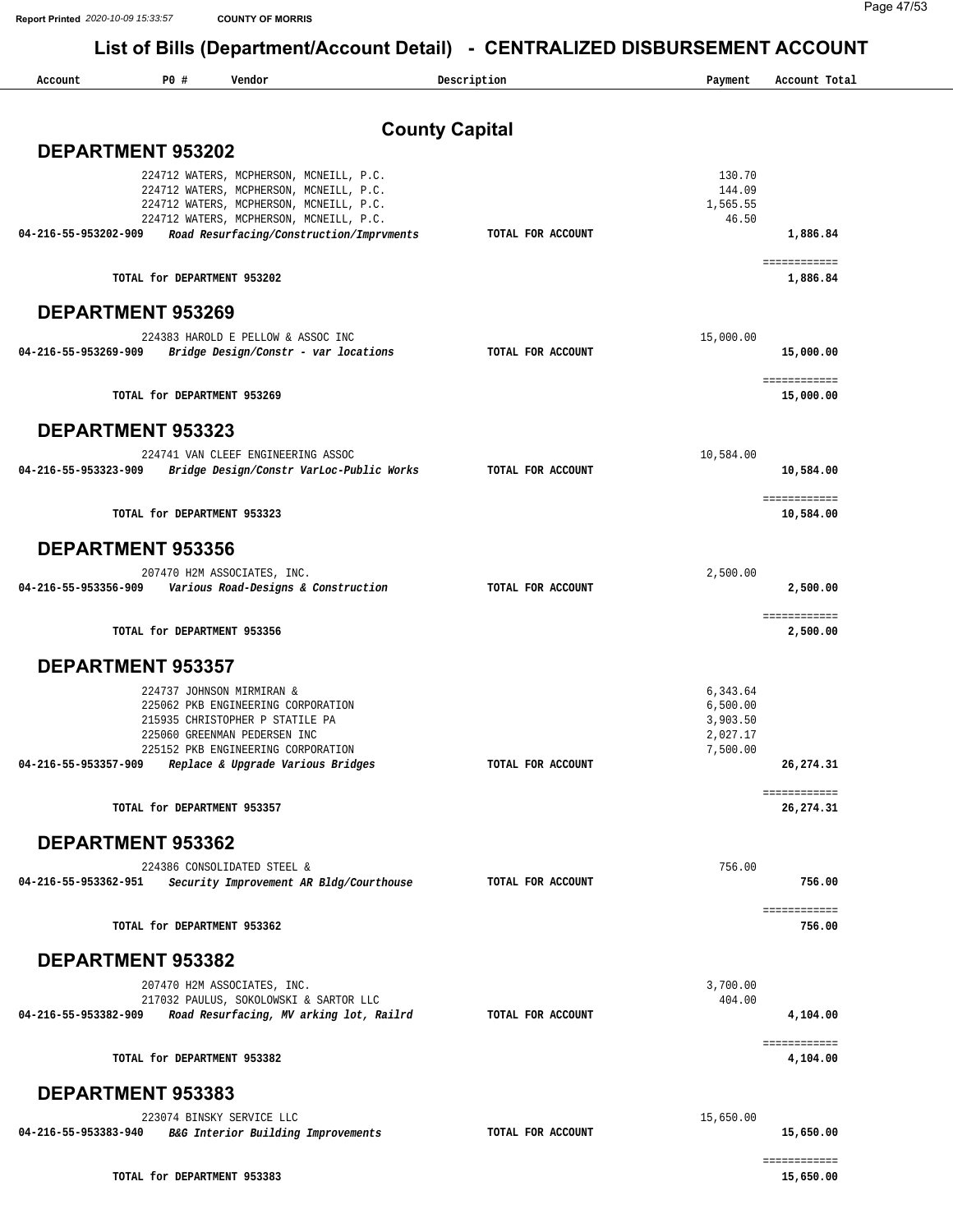| Account                  | P0#<br>Vendor                                                                          | Description       | Payment            | Account Total              |
|--------------------------|----------------------------------------------------------------------------------------|-------------------|--------------------|----------------------------|
| <b>DEPARTMENT 953384</b> |                                                                                        |                   |                    |                            |
|                          | 224491 MAGIC TOUCH CONSTRUCTION CO., INC.                                              |                   | 5,385.51           |                            |
| 04-216-55-953384-940     | Greystone/CAC Improvements                                                             | TOTAL FOR ACCOUNT |                    | 5,385.51                   |
|                          | TOTAL for DEPARTMENT 953384                                                            |                   |                    | ============<br>5,385.51   |
| <b>DEPARTMENT 953385</b> |                                                                                        |                   |                    |                            |
| 04-216-55-953385-940     | 224532 AUTOMATED BUILDING CONTROLS<br>Replace Repair Upgrade HVAC Var. Build           | TOTAL FOR ACCOUNT | 50.00              | 50.00                      |
|                          |                                                                                        |                   |                    | ============               |
|                          | TOTAL for DEPARTMENT 953385                                                            |                   |                    | 50.00                      |
| <b>DEPARTMENT 953387</b> |                                                                                        |                   |                    |                            |
|                          | 224717 GREENMAN PEDERSEN INC<br>224726 CHERRY WEBER & ASSOC. PC                        |                   | 594.27<br>5,629.50 |                            |
|                          | 224667 VAN CLEEF ENGINEERING ASSOC                                                     |                   | 1,130.40           |                            |
|                          | 224754 CHERRY WEBER & ASSOC. PC                                                        |                   | 1,407.90           |                            |
|                          | 180281 VAN CLEEF ENGINEERING ASSOC<br>04-216-55-953387-909 Various Bridge Replacement  | TOTAL FOR ACCOUNT | 1,318.50           | 10,080.57                  |
|                          |                                                                                        |                   |                    | ============               |
|                          | TOTAL for DEPARTMENT 953387                                                            |                   |                    | 10,080.57                  |
| <b>DEPARTMENT 953416</b> |                                                                                        |                   |                    |                            |
|                          | 224530 NEW JERSEY OVERHEAD DOOR LLC                                                    |                   | 2,058.38           |                            |
| 04-216-55-953416-951     | 221734 HIGH GRADE CONTRACTING<br>B&G - Exterior Building Projects                      | TOTAL FOR ACCOUNT | 16,000.00          | 18,058.38                  |
|                          |                                                                                        |                   |                    | ============               |
|                          | TOTAL for DEPARTMENT 953416                                                            |                   |                    | 18,058.38                  |
| <b>DEPARTMENT 953418</b> |                                                                                        |                   |                    |                            |
|                          | 224858 CMS CONSTRUCTION INC.                                                           |                   | 55,655.30          |                            |
| 04-216-55-953418-951     | PublicWork-Bridge/DrainDesign&Recon/Repl                                               | TOTAL FOR ACCOUNT |                    | 55,655.30                  |
|                          | TOTAL for DEPARTMENT 953418                                                            |                   |                    | ============<br>55,655.30  |
| <b>DEPARTMENT 953420</b> |                                                                                        |                   |                    |                            |
|                          | 224459 CONTINENTAL HARDWARE, INC.                                                      |                   | 994.88             |                            |
|                          | 224491 MAGIC TOUCH CONSTRUCTION CO., INC.                                              |                   | 1,122.12           |                            |
|                          | 224387 MAGIC TOUCH CONSTRUCTION CO., INC.<br>224735 COMMERCIAL FURNITURE RESOURCE INC. |                   | 1,194.75<br>395.00 |                            |
|                          | 224702 CONSOLIDATED STEEL &                                                            |                   | 1,320.00           |                            |
|                          | 04-216-55-953420-951 B&G - Interior Building Improvements                              | TOTAL FOR ACCOUNT |                    | 5,026.75                   |
|                          | TOTAL for DEPARTMENT 953420                                                            |                   |                    | ============<br>5,026.75   |
| <b>DEPARTMENT 953454</b> |                                                                                        |                   |                    |                            |
|                          | 224838 TOMCO CONSTRUCTION                                                              |                   | 373,661.64         |                            |
| 04-216-55-953454-940     | RoadResurf/IntersectConstr&RR-PublicWrks                                               | TOTAL FOR ACCOUNT |                    | 373,661.64                 |
|                          | TOTAL for DEPARTMENT 953454                                                            |                   |                    | ============<br>373,661.64 |
| <b>DEPARTMENT 953455</b> |                                                                                        |                   |                    |                            |
|                          | 224918 REIVAX CONTRACTING CORP                                                         |                   | 16,847.29          |                            |
|                          |                                                                                        |                   |                    |                            |
| 04-216-55-953455-940     | Bridge Design & Replacement-Public Works                                               | TOTAL FOR ACCOUNT |                    | 16,847.29                  |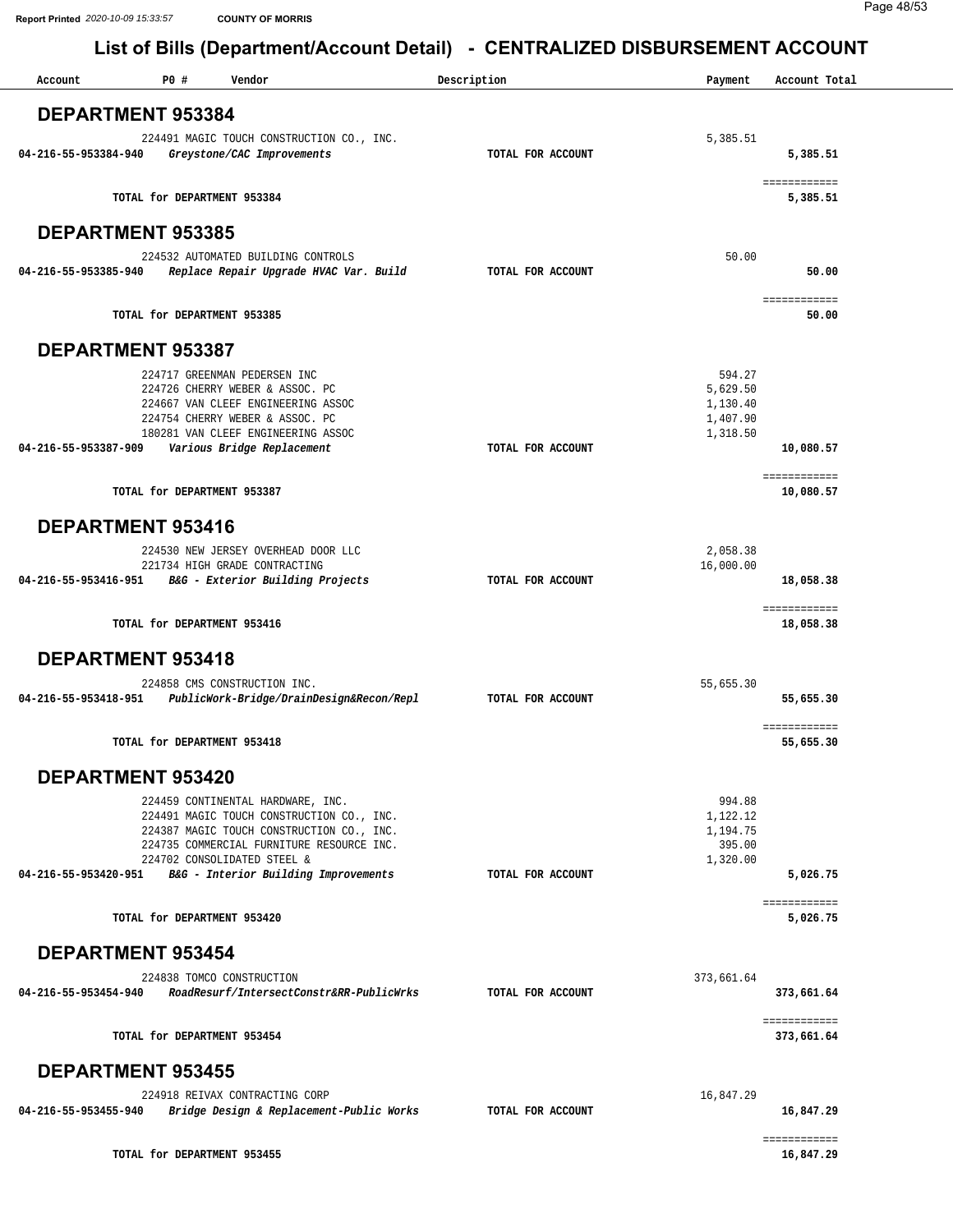| Account              | P0 #<br>Vendor                                                                       | Description       | Payment                | Account Total                |
|----------------------|--------------------------------------------------------------------------------------|-------------------|------------------------|------------------------------|
|                      | <b>DEPARTMENT 953464</b>                                                             |                   |                        |                              |
|                      | 224851 MAGIC TOUCH CONSTRUCTION CO., INC.                                            |                   | 3,077.28               |                              |
|                      | 224851 MAGIC TOUCH CONSTRUCTION CO., INC.                                            |                   | 410.29                 |                              |
| 04-216-55-953464-951 | Interior Bldg Upgrades - Bldgs & Grounds                                             | TOTAL FOR ACCOUNT |                        | 3,487.57                     |
|                      |                                                                                      |                   |                        | ============                 |
|                      | TOTAL for DEPARTMENT 953464                                                          |                   |                        | 3,487.57                     |
|                      |                                                                                      |                   |                        |                              |
|                      | <b>DEPARTMENT 953466</b>                                                             |                   |                        |                              |
|                      | 225047 PANCIELLO CONSTRUCTION LLC                                                    |                   | 8,000.00               |                              |
|                      | 04-216-55-953466-940 ExterBldgUpgrVehcl/EquipRplcmnt-BldGrd                          | TOTAL FOR ACCOUNT |                        | 8,000.00                     |
|                      |                                                                                      |                   |                        | ============                 |
|                      | TOTAL for DEPARTMENT 953466                                                          |                   |                        | 8,000.00                     |
|                      | <b>DEPARTMENT 953487</b>                                                             |                   |                        |                              |
|                      |                                                                                      |                   |                        |                              |
|                      | 224674 CHERRY WEBER & ASSOC. PC<br>224721 CHERRY WEBER & ASSOC. PC                   |                   | 3,469.45<br>5,251.30   |                              |
| 04-216-55-953487-909 | RR, RoadConst/Resurf &Design-PublicWrks                                              | TOTAL FOR ACCOUNT |                        | 8,720.75                     |
|                      |                                                                                      |                   |                        |                              |
|                      | TOTAL for DEPARTMENT 953487                                                          |                   |                        | ============<br>8,720.75     |
|                      |                                                                                      |                   |                        |                              |
|                      | <b>DEPARTMENT 953494</b>                                                             |                   |                        |                              |
|                      | 224232 CRANE ASSOCIATES, P.C.                                                        |                   | 1,917.50               |                              |
| 04-216-55-953494-909 | Repair/Replc/Upgr Bldg Equip-Bldgs&Grnds                                             | TOTAL FOR ACCOUNT |                        | 1,917.50                     |
|                      |                                                                                      |                   |                        | ============                 |
|                      | TOTAL for DEPARTMENT 953494                                                          |                   |                        | 1,917.50                     |
|                      |                                                                                      |                   |                        |                              |
|                      | DEPARTMENT 953498                                                                    |                   |                        |                              |
|                      | 224711 WATERS, MCPHERSON, MCNEILL, P.C.                                              |                   | 635.50                 |                              |
|                      | 224711 WATERS, MCPHERSON, MCNEILL, P.C.<br>224711 WATERS, MCPHERSON, MCNEILL, P.C.   |                   | 666.50<br>232.50       |                              |
|                      | 224711 WATERS, MCPHERSON, MCNEILL, P.C.                                              |                   | 418.50                 |                              |
|                      | 224711 WATERS, MCPHERSON, MCNEILL, P.C.                                              |                   | 352.13                 |                              |
|                      | 224711 WATERS, MCPHERSON, MCNEILL, P.C.                                              |                   | 796.30                 |                              |
|                      | 224739 GREENMAN PEDERSEN INC<br>220494 CHRISTOPHER P STATILE PA                      |                   | 11,594.00              |                              |
|                      | 224883 M-TEC CONSTRUCTION SERVICE LLC                                                |                   | 5,131.00<br>14,400.00  |                              |
| 04-216-55-953498-909 | Bridge & Drainage Design & Contr-PWorks                                              | TOTAL FOR ACCOUNT |                        | 34,226.43                    |
|                      |                                                                                      |                   |                        |                              |
| 04-216-55-953498-940 | 224918 REIVAX CONTRACTING CORP<br>Bridge & Drainage Design & Contr-PWorks            | TOTAL FOR ACCOUNT | 8,238.10               | 8,238.10                     |
|                      |                                                                                      |                   |                        |                              |
|                      | TOTAL for DEPARTMENT 953498                                                          |                   |                        | ============<br>42,464.53    |
|                      |                                                                                      |                   |                        |                              |
|                      | <b>DEPARTMENT 953524</b>                                                             |                   |                        |                              |
|                      | 224747 TOP LINE CONSTRUCTION CORP                                                    |                   | 64,700.00              |                              |
| 04-216-55-953524-940 | Road Resurfacing/Paving - Engineering                                                | TOTAL FOR ACCOUNT |                        | 64,700.00                    |
|                      |                                                                                      |                   |                        | ============                 |
|                      | TOTAL for DEPARTMENT 953524                                                          |                   |                        | 64,700.00                    |
|                      |                                                                                      |                   |                        |                              |
|                      | DEPARTMENT 953530                                                                    |                   |                        |                              |
|                      | 224670 JOHNSON MIRMIRAN &                                                            |                   | 6,505.48               |                              |
|                      | 225049 JOHNSON MIRMIRAN &                                                            |                   | 6,021.84               |                              |
| 04-216-55-953530-909 | Rehab/Improv of Roads & RR - Engineering                                             | TOTAL FOR ACCOUNT |                        | 12,527.32                    |
|                      | 224751 J.A. ALEXANDER INC.                                                           |                   | 787,035.37             |                              |
|                      | 224722 FAI-GON ELECTRIC INC                                                          |                   | 204,644.58             |                              |
|                      | 224759 MIKE FITZPATRICK CONTRACTORS INC.<br>224960 MIKE FITZPATRICK CONTRACTORS INC. |                   | 69,481.07<br>45,000.00 |                              |
| 04-216-55-953530-940 | Rehab/Improv of Roads & RR - Engineering                                             | TOTAL FOR ACCOUNT |                        | 1,106,161.02                 |
|                      |                                                                                      |                   |                        |                              |
|                      | TOTAL for DEPARTMENT 953530                                                          |                   |                        | ============<br>1,118,688.34 |
|                      |                                                                                      |                   |                        |                              |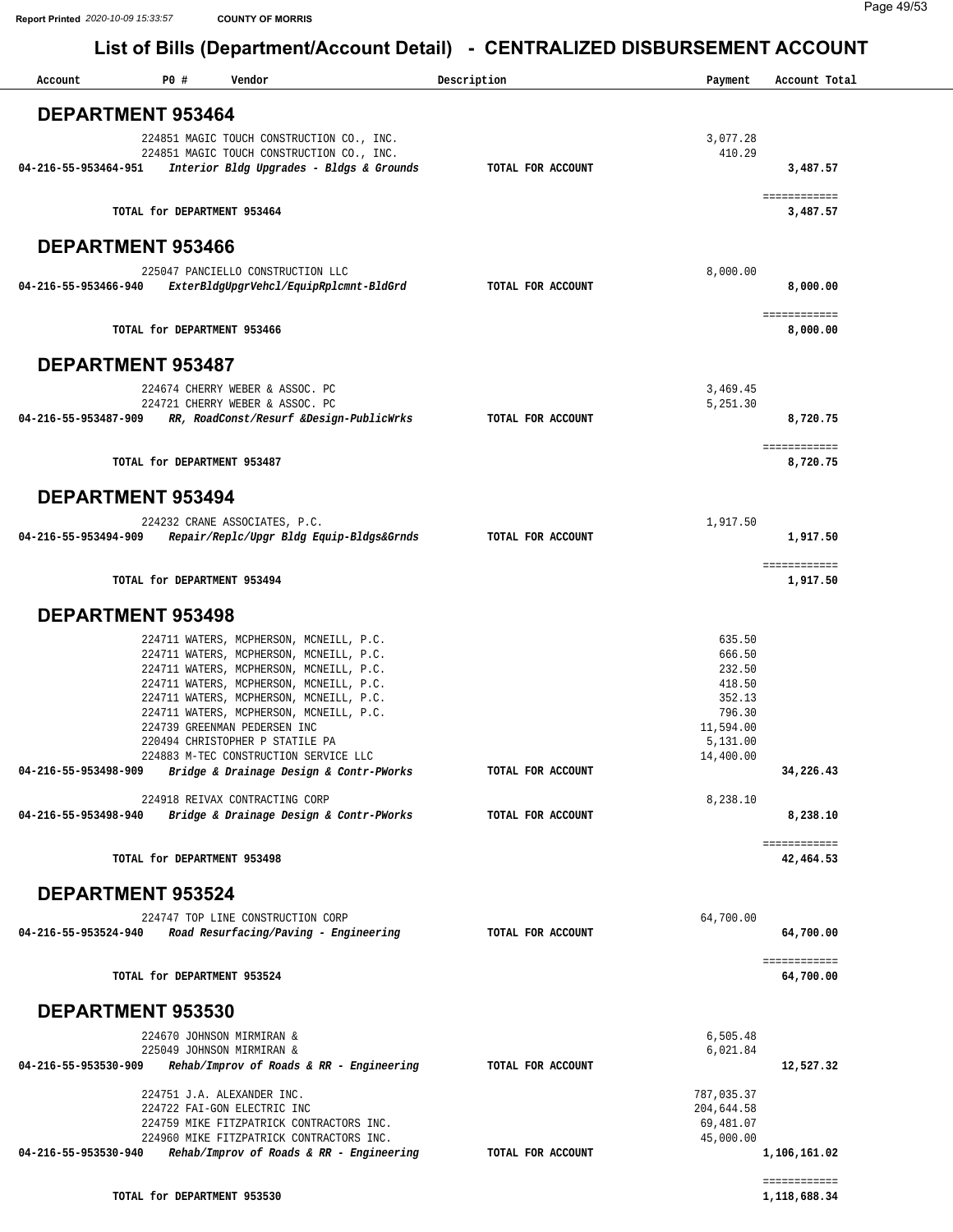| DEPARTMENT 953531<br>224733 WATERS, MCPHERSON, MCNEILL, P.C.<br>1,922.00<br>1,328.63<br>224733 WATERS, MCPHERSON, MCNEILL, P.C.<br>224733 WATERS, MCPHERSON, MCNEILL, P.C.<br>3,945.40<br>04-216-55-953531-909<br>Bridge&DrainageDesign/Constr-Engineering<br>TOTAL FOR ACCOUNT<br>7,196.03<br>============<br>TOTAL for DEPARTMENT 953531<br>7,196.03<br><b>DEPARTMENT 953555</b><br>649.50<br>220136 KEY-TECH<br>IntersectionUpgradesVarLocat-Engineering<br>649.50<br>04-216-55-953555-909<br>TOTAL FOR ACCOUNT<br>224934 AMERICAN ASPHALT & MILLING<br>92,947.50<br>04-216-55-953555-940<br>IntersectionUpgradesVarLocat-Engineering<br>TOTAL FOR ACCOUNT<br>92,947.50<br>============<br>TOTAL for DEPARTMENT 953555<br>93,597.00<br><b>DEPARTMENT 953556</b><br>67.87<br>221723 FEDEX<br>26.62<br>221723 FEDEX<br>04-216-55-953556-909<br>Railroad Rehab & Improvement-Engineering<br>TOTAL FOR ACCOUNT<br>94.49<br>============<br>TOTAL for DEPARTMENT 953556<br>94.49<br><b>DEPARTMENT 953561</b><br>7,674.30<br>224572 CLIFFSIDE BODY CORP<br>31,872.00<br>219862 DITSCHMAN/FLEMINGTON FORD<br>219862 DITSCHMAN/FLEMINGTON FORD<br>165.00<br>219862 DITSCHMAN/FLEMINGTON FORD<br>245.00<br>$-20.50$<br>219862 DITSCHMAN/FLEMINGTON FORD<br>215.00<br>219862 DITSCHMAN/FLEMINGTON FORD<br>169,783.65<br>224193 DELUXE INTERNATIONAL<br>04-216-55-953561-940<br>2DumpTrucks/MasonDumpTruck-MotorSrvcCtr<br>209,934.45<br>TOTAL FOR ACCOUNT<br>============<br>TOTAL for DEPARTMENT 953561<br>209,934.45<br><b>Cty Bridge Design &amp; Constructi</b><br>224489 UNION COUNTY<br>77,405.27<br>820.00<br>215935 CHRISTOPHER P STATILE PA<br>04-216-55-953975-909<br>Miscellaneous - Other<br>TOTAL FOR ACCOUNT<br>78,225.27<br>============<br>TOTAL for Cty Bridge Design & Constructi<br>78,225.27<br><b>DEPARTMENT 954423</b><br>6,220.40<br>224331 SCATURRO BROTHERS INC.<br>224331 SCATURRO BROTHERS INC.<br>26, 131.72<br>Corrections-Shower/Kitchen Floor Upgrade<br>04-216-55-954423-951<br>TOTAL FOR ACCOUNT<br>32,352.12<br>============<br>TOTAL for DEPARTMENT 954423<br>32, 352.12<br><b>DEPARTMENT 954438</b><br>223627 CDW GOVERNMENT<br>542.04<br>6,234.27<br>224071 DELL MARKETING L.P.<br>04-216-55-954438-956<br>Sheriff -Security Camera Rplcmnt/Upgrade<br>TOTAL FOR ACCOUNT<br>6,776.31<br>============<br>TOTAL for DEPARTMENT 954438<br>6,776.31 | Account | P0 # | Vendor | Description | Payment | Account Total |
|-------------------------------------------------------------------------------------------------------------------------------------------------------------------------------------------------------------------------------------------------------------------------------------------------------------------------------------------------------------------------------------------------------------------------------------------------------------------------------------------------------------------------------------------------------------------------------------------------------------------------------------------------------------------------------------------------------------------------------------------------------------------------------------------------------------------------------------------------------------------------------------------------------------------------------------------------------------------------------------------------------------------------------------------------------------------------------------------------------------------------------------------------------------------------------------------------------------------------------------------------------------------------------------------------------------------------------------------------------------------------------------------------------------------------------------------------------------------------------------------------------------------------------------------------------------------------------------------------------------------------------------------------------------------------------------------------------------------------------------------------------------------------------------------------------------------------------------------------------------------------------------------------------------------------------------------------------------------------------------------------------------------------------------------------------------------------------------------------------------------------------------------------------------------------------------------------------------------------------------------------------------------------------------------------------------------------------------------------------------------------------|---------|------|--------|-------------|---------|---------------|
|                                                                                                                                                                                                                                                                                                                                                                                                                                                                                                                                                                                                                                                                                                                                                                                                                                                                                                                                                                                                                                                                                                                                                                                                                                                                                                                                                                                                                                                                                                                                                                                                                                                                                                                                                                                                                                                                                                                                                                                                                                                                                                                                                                                                                                                                                                                                                                               |         |      |        |             |         |               |
|                                                                                                                                                                                                                                                                                                                                                                                                                                                                                                                                                                                                                                                                                                                                                                                                                                                                                                                                                                                                                                                                                                                                                                                                                                                                                                                                                                                                                                                                                                                                                                                                                                                                                                                                                                                                                                                                                                                                                                                                                                                                                                                                                                                                                                                                                                                                                                               |         |      |        |             |         |               |
|                                                                                                                                                                                                                                                                                                                                                                                                                                                                                                                                                                                                                                                                                                                                                                                                                                                                                                                                                                                                                                                                                                                                                                                                                                                                                                                                                                                                                                                                                                                                                                                                                                                                                                                                                                                                                                                                                                                                                                                                                                                                                                                                                                                                                                                                                                                                                                               |         |      |        |             |         |               |
|                                                                                                                                                                                                                                                                                                                                                                                                                                                                                                                                                                                                                                                                                                                                                                                                                                                                                                                                                                                                                                                                                                                                                                                                                                                                                                                                                                                                                                                                                                                                                                                                                                                                                                                                                                                                                                                                                                                                                                                                                                                                                                                                                                                                                                                                                                                                                                               |         |      |        |             |         |               |
|                                                                                                                                                                                                                                                                                                                                                                                                                                                                                                                                                                                                                                                                                                                                                                                                                                                                                                                                                                                                                                                                                                                                                                                                                                                                                                                                                                                                                                                                                                                                                                                                                                                                                                                                                                                                                                                                                                                                                                                                                                                                                                                                                                                                                                                                                                                                                                               |         |      |        |             |         |               |
|                                                                                                                                                                                                                                                                                                                                                                                                                                                                                                                                                                                                                                                                                                                                                                                                                                                                                                                                                                                                                                                                                                                                                                                                                                                                                                                                                                                                                                                                                                                                                                                                                                                                                                                                                                                                                                                                                                                                                                                                                                                                                                                                                                                                                                                                                                                                                                               |         |      |        |             |         |               |
|                                                                                                                                                                                                                                                                                                                                                                                                                                                                                                                                                                                                                                                                                                                                                                                                                                                                                                                                                                                                                                                                                                                                                                                                                                                                                                                                                                                                                                                                                                                                                                                                                                                                                                                                                                                                                                                                                                                                                                                                                                                                                                                                                                                                                                                                                                                                                                               |         |      |        |             |         |               |
|                                                                                                                                                                                                                                                                                                                                                                                                                                                                                                                                                                                                                                                                                                                                                                                                                                                                                                                                                                                                                                                                                                                                                                                                                                                                                                                                                                                                                                                                                                                                                                                                                                                                                                                                                                                                                                                                                                                                                                                                                                                                                                                                                                                                                                                                                                                                                                               |         |      |        |             |         |               |
|                                                                                                                                                                                                                                                                                                                                                                                                                                                                                                                                                                                                                                                                                                                                                                                                                                                                                                                                                                                                                                                                                                                                                                                                                                                                                                                                                                                                                                                                                                                                                                                                                                                                                                                                                                                                                                                                                                                                                                                                                                                                                                                                                                                                                                                                                                                                                                               |         |      |        |             |         |               |
|                                                                                                                                                                                                                                                                                                                                                                                                                                                                                                                                                                                                                                                                                                                                                                                                                                                                                                                                                                                                                                                                                                                                                                                                                                                                                                                                                                                                                                                                                                                                                                                                                                                                                                                                                                                                                                                                                                                                                                                                                                                                                                                                                                                                                                                                                                                                                                               |         |      |        |             |         |               |
|                                                                                                                                                                                                                                                                                                                                                                                                                                                                                                                                                                                                                                                                                                                                                                                                                                                                                                                                                                                                                                                                                                                                                                                                                                                                                                                                                                                                                                                                                                                                                                                                                                                                                                                                                                                                                                                                                                                                                                                                                                                                                                                                                                                                                                                                                                                                                                               |         |      |        |             |         |               |
|                                                                                                                                                                                                                                                                                                                                                                                                                                                                                                                                                                                                                                                                                                                                                                                                                                                                                                                                                                                                                                                                                                                                                                                                                                                                                                                                                                                                                                                                                                                                                                                                                                                                                                                                                                                                                                                                                                                                                                                                                                                                                                                                                                                                                                                                                                                                                                               |         |      |        |             |         |               |
|                                                                                                                                                                                                                                                                                                                                                                                                                                                                                                                                                                                                                                                                                                                                                                                                                                                                                                                                                                                                                                                                                                                                                                                                                                                                                                                                                                                                                                                                                                                                                                                                                                                                                                                                                                                                                                                                                                                                                                                                                                                                                                                                                                                                                                                                                                                                                                               |         |      |        |             |         |               |
|                                                                                                                                                                                                                                                                                                                                                                                                                                                                                                                                                                                                                                                                                                                                                                                                                                                                                                                                                                                                                                                                                                                                                                                                                                                                                                                                                                                                                                                                                                                                                                                                                                                                                                                                                                                                                                                                                                                                                                                                                                                                                                                                                                                                                                                                                                                                                                               |         |      |        |             |         |               |
|                                                                                                                                                                                                                                                                                                                                                                                                                                                                                                                                                                                                                                                                                                                                                                                                                                                                                                                                                                                                                                                                                                                                                                                                                                                                                                                                                                                                                                                                                                                                                                                                                                                                                                                                                                                                                                                                                                                                                                                                                                                                                                                                                                                                                                                                                                                                                                               |         |      |        |             |         |               |
|                                                                                                                                                                                                                                                                                                                                                                                                                                                                                                                                                                                                                                                                                                                                                                                                                                                                                                                                                                                                                                                                                                                                                                                                                                                                                                                                                                                                                                                                                                                                                                                                                                                                                                                                                                                                                                                                                                                                                                                                                                                                                                                                                                                                                                                                                                                                                                               |         |      |        |             |         |               |
|                                                                                                                                                                                                                                                                                                                                                                                                                                                                                                                                                                                                                                                                                                                                                                                                                                                                                                                                                                                                                                                                                                                                                                                                                                                                                                                                                                                                                                                                                                                                                                                                                                                                                                                                                                                                                                                                                                                                                                                                                                                                                                                                                                                                                                                                                                                                                                               |         |      |        |             |         |               |
|                                                                                                                                                                                                                                                                                                                                                                                                                                                                                                                                                                                                                                                                                                                                                                                                                                                                                                                                                                                                                                                                                                                                                                                                                                                                                                                                                                                                                                                                                                                                                                                                                                                                                                                                                                                                                                                                                                                                                                                                                                                                                                                                                                                                                                                                                                                                                                               |         |      |        |             |         |               |
|                                                                                                                                                                                                                                                                                                                                                                                                                                                                                                                                                                                                                                                                                                                                                                                                                                                                                                                                                                                                                                                                                                                                                                                                                                                                                                                                                                                                                                                                                                                                                                                                                                                                                                                                                                                                                                                                                                                                                                                                                                                                                                                                                                                                                                                                                                                                                                               |         |      |        |             |         |               |
|                                                                                                                                                                                                                                                                                                                                                                                                                                                                                                                                                                                                                                                                                                                                                                                                                                                                                                                                                                                                                                                                                                                                                                                                                                                                                                                                                                                                                                                                                                                                                                                                                                                                                                                                                                                                                                                                                                                                                                                                                                                                                                                                                                                                                                                                                                                                                                               |         |      |        |             |         |               |
|                                                                                                                                                                                                                                                                                                                                                                                                                                                                                                                                                                                                                                                                                                                                                                                                                                                                                                                                                                                                                                                                                                                                                                                                                                                                                                                                                                                                                                                                                                                                                                                                                                                                                                                                                                                                                                                                                                                                                                                                                                                                                                                                                                                                                                                                                                                                                                               |         |      |        |             |         |               |
|                                                                                                                                                                                                                                                                                                                                                                                                                                                                                                                                                                                                                                                                                                                                                                                                                                                                                                                                                                                                                                                                                                                                                                                                                                                                                                                                                                                                                                                                                                                                                                                                                                                                                                                                                                                                                                                                                                                                                                                                                                                                                                                                                                                                                                                                                                                                                                               |         |      |        |             |         |               |
|                                                                                                                                                                                                                                                                                                                                                                                                                                                                                                                                                                                                                                                                                                                                                                                                                                                                                                                                                                                                                                                                                                                                                                                                                                                                                                                                                                                                                                                                                                                                                                                                                                                                                                                                                                                                                                                                                                                                                                                                                                                                                                                                                                                                                                                                                                                                                                               |         |      |        |             |         |               |
|                                                                                                                                                                                                                                                                                                                                                                                                                                                                                                                                                                                                                                                                                                                                                                                                                                                                                                                                                                                                                                                                                                                                                                                                                                                                                                                                                                                                                                                                                                                                                                                                                                                                                                                                                                                                                                                                                                                                                                                                                                                                                                                                                                                                                                                                                                                                                                               |         |      |        |             |         |               |
|                                                                                                                                                                                                                                                                                                                                                                                                                                                                                                                                                                                                                                                                                                                                                                                                                                                                                                                                                                                                                                                                                                                                                                                                                                                                                                                                                                                                                                                                                                                                                                                                                                                                                                                                                                                                                                                                                                                                                                                                                                                                                                                                                                                                                                                                                                                                                                               |         |      |        |             |         |               |
|                                                                                                                                                                                                                                                                                                                                                                                                                                                                                                                                                                                                                                                                                                                                                                                                                                                                                                                                                                                                                                                                                                                                                                                                                                                                                                                                                                                                                                                                                                                                                                                                                                                                                                                                                                                                                                                                                                                                                                                                                                                                                                                                                                                                                                                                                                                                                                               |         |      |        |             |         |               |
|                                                                                                                                                                                                                                                                                                                                                                                                                                                                                                                                                                                                                                                                                                                                                                                                                                                                                                                                                                                                                                                                                                                                                                                                                                                                                                                                                                                                                                                                                                                                                                                                                                                                                                                                                                                                                                                                                                                                                                                                                                                                                                                                                                                                                                                                                                                                                                               |         |      |        |             |         |               |
|                                                                                                                                                                                                                                                                                                                                                                                                                                                                                                                                                                                                                                                                                                                                                                                                                                                                                                                                                                                                                                                                                                                                                                                                                                                                                                                                                                                                                                                                                                                                                                                                                                                                                                                                                                                                                                                                                                                                                                                                                                                                                                                                                                                                                                                                                                                                                                               |         |      |        |             |         |               |
|                                                                                                                                                                                                                                                                                                                                                                                                                                                                                                                                                                                                                                                                                                                                                                                                                                                                                                                                                                                                                                                                                                                                                                                                                                                                                                                                                                                                                                                                                                                                                                                                                                                                                                                                                                                                                                                                                                                                                                                                                                                                                                                                                                                                                                                                                                                                                                               |         |      |        |             |         |               |
|                                                                                                                                                                                                                                                                                                                                                                                                                                                                                                                                                                                                                                                                                                                                                                                                                                                                                                                                                                                                                                                                                                                                                                                                                                                                                                                                                                                                                                                                                                                                                                                                                                                                                                                                                                                                                                                                                                                                                                                                                                                                                                                                                                                                                                                                                                                                                                               |         |      |        |             |         |               |
|                                                                                                                                                                                                                                                                                                                                                                                                                                                                                                                                                                                                                                                                                                                                                                                                                                                                                                                                                                                                                                                                                                                                                                                                                                                                                                                                                                                                                                                                                                                                                                                                                                                                                                                                                                                                                                                                                                                                                                                                                                                                                                                                                                                                                                                                                                                                                                               |         |      |        |             |         |               |
|                                                                                                                                                                                                                                                                                                                                                                                                                                                                                                                                                                                                                                                                                                                                                                                                                                                                                                                                                                                                                                                                                                                                                                                                                                                                                                                                                                                                                                                                                                                                                                                                                                                                                                                                                                                                                                                                                                                                                                                                                                                                                                                                                                                                                                                                                                                                                                               |         |      |        |             |         |               |
|                                                                                                                                                                                                                                                                                                                                                                                                                                                                                                                                                                                                                                                                                                                                                                                                                                                                                                                                                                                                                                                                                                                                                                                                                                                                                                                                                                                                                                                                                                                                                                                                                                                                                                                                                                                                                                                                                                                                                                                                                                                                                                                                                                                                                                                                                                                                                                               |         |      |        |             |         |               |
|                                                                                                                                                                                                                                                                                                                                                                                                                                                                                                                                                                                                                                                                                                                                                                                                                                                                                                                                                                                                                                                                                                                                                                                                                                                                                                                                                                                                                                                                                                                                                                                                                                                                                                                                                                                                                                                                                                                                                                                                                                                                                                                                                                                                                                                                                                                                                                               |         |      |        |             |         |               |
|                                                                                                                                                                                                                                                                                                                                                                                                                                                                                                                                                                                                                                                                                                                                                                                                                                                                                                                                                                                                                                                                                                                                                                                                                                                                                                                                                                                                                                                                                                                                                                                                                                                                                                                                                                                                                                                                                                                                                                                                                                                                                                                                                                                                                                                                                                                                                                               |         |      |        |             |         |               |
|                                                                                                                                                                                                                                                                                                                                                                                                                                                                                                                                                                                                                                                                                                                                                                                                                                                                                                                                                                                                                                                                                                                                                                                                                                                                                                                                                                                                                                                                                                                                                                                                                                                                                                                                                                                                                                                                                                                                                                                                                                                                                                                                                                                                                                                                                                                                                                               |         |      |        |             |         |               |
|                                                                                                                                                                                                                                                                                                                                                                                                                                                                                                                                                                                                                                                                                                                                                                                                                                                                                                                                                                                                                                                                                                                                                                                                                                                                                                                                                                                                                                                                                                                                                                                                                                                                                                                                                                                                                                                                                                                                                                                                                                                                                                                                                                                                                                                                                                                                                                               |         |      |        |             |         |               |
|                                                                                                                                                                                                                                                                                                                                                                                                                                                                                                                                                                                                                                                                                                                                                                                                                                                                                                                                                                                                                                                                                                                                                                                                                                                                                                                                                                                                                                                                                                                                                                                                                                                                                                                                                                                                                                                                                                                                                                                                                                                                                                                                                                                                                                                                                                                                                                               |         |      |        |             |         |               |
|                                                                                                                                                                                                                                                                                                                                                                                                                                                                                                                                                                                                                                                                                                                                                                                                                                                                                                                                                                                                                                                                                                                                                                                                                                                                                                                                                                                                                                                                                                                                                                                                                                                                                                                                                                                                                                                                                                                                                                                                                                                                                                                                                                                                                                                                                                                                                                               |         |      |        |             |         |               |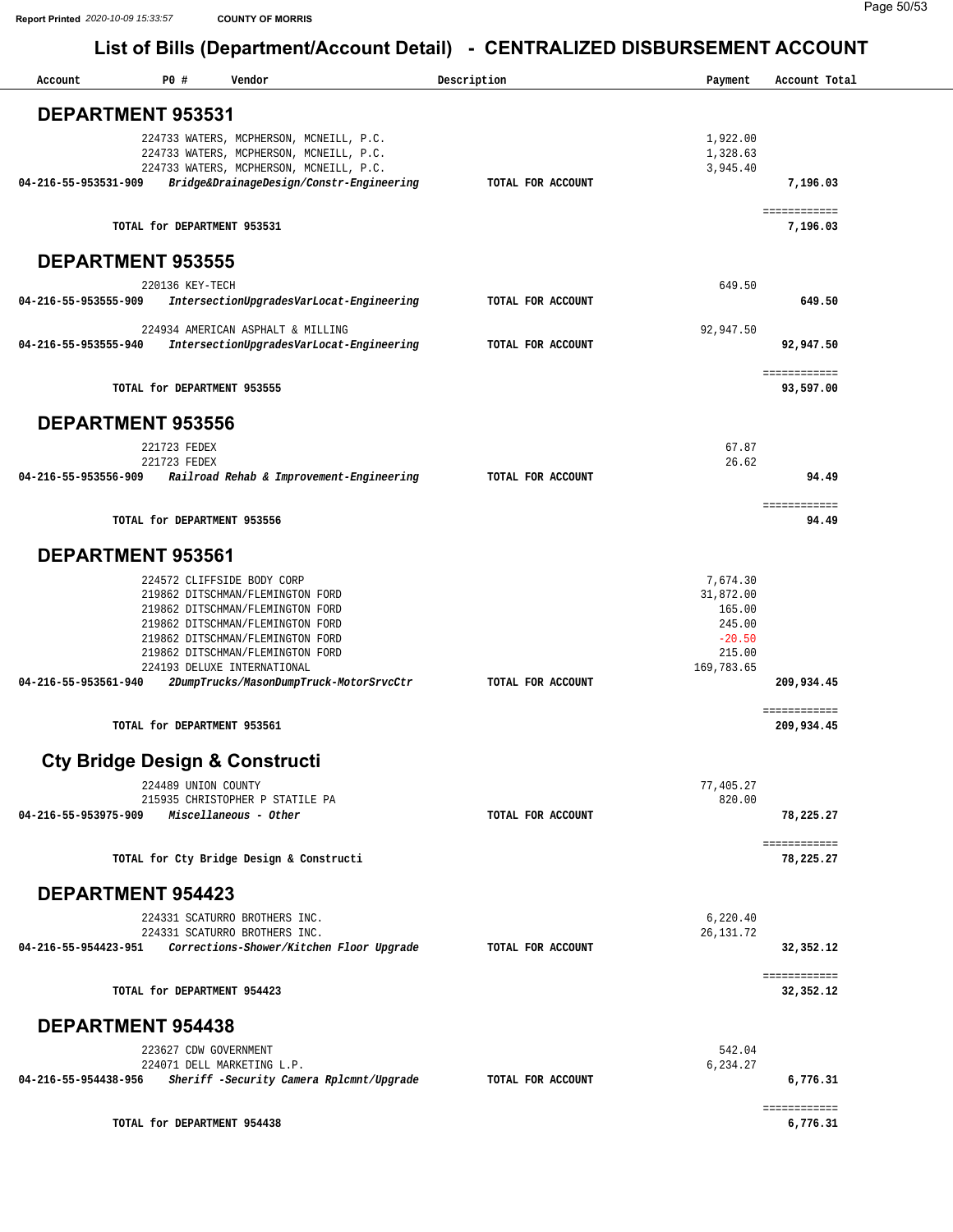| Account                  | P0#                         | Vendor                                                   | Description |                   | Payment            | Account Total |
|--------------------------|-----------------------------|----------------------------------------------------------|-------------|-------------------|--------------------|---------------|
| <b>DEPARTMENT 954492</b> |                             |                                                          |             |                   |                    |               |
|                          |                             | 224302 C. DOUGHERTY & CO. INC.                           |             |                   | 2,400.00           |               |
| 04-216-55-954492-956     |                             | Replace 3 HeatingBoilers at Jail-Sheriff                 |             | TOTAL FOR ACCOUNT |                    | 2,400.00      |
|                          |                             |                                                          |             |                   |                    |               |
|                          |                             |                                                          |             |                   |                    | ============  |
|                          | TOTAL for DEPARTMENT 954492 |                                                          |             |                   |                    | 2,400.00      |
|                          |                             |                                                          |             |                   |                    |               |
| <b>DEPARTMENT 954507</b> |                             |                                                          |             |                   |                    |               |
|                          |                             |                                                          |             |                   |                    |               |
|                          |                             | 220343 MOTOROLA SOLUTIONS INC                            |             |                   | 7,173.93           |               |
| 04-216-55-954507-956     |                             | Replace Mideo Sys/CD-DVD Creator-Sheriff                 |             | TOTAL FOR ACCOUNT |                    | 7,173.93      |
|                          |                             |                                                          |             |                   |                    | ============  |
|                          | TOTAL for DEPARTMENT 954507 |                                                          |             |                   |                    | 7,173.93      |
|                          |                             |                                                          |             |                   |                    |               |
| <b>DEPARTMENT 954508</b> |                             |                                                          |             |                   |                    |               |
|                          |                             |                                                          |             |                   |                    |               |
|                          |                             | 220343 MOTOROLA SOLUTIONS INC                            |             |                   | 2,215.16           |               |
| 04-216-55-954508-952     |                             | Replace 105 Portable Radios - Sheriff                    |             | TOTAL FOR ACCOUNT |                    | 2,215.16      |
|                          |                             |                                                          |             |                   |                    | ============  |
|                          | TOTAL for DEPARTMENT 954508 |                                                          |             |                   |                    | 2,215.16      |
|                          |                             |                                                          |             |                   |                    |               |
| <b>DEPARTMENT 954557</b> |                             |                                                          |             |                   |                    |               |
|                          |                             |                                                          |             |                   |                    |               |
|                          |                             | 220336 FIRST PRIORITY EMERGENCY                          |             |                   | 675.00             |               |
|                          |                             | 220336 FIRST PRIORITY EMERGENCY                          |             |                   | 300.00             |               |
|                          |                             | 220336 FIRST PRIORITY EMERGENCY                          |             |                   | 252.72             |               |
|                          |                             | 220336 FIRST PRIORITY EMERGENCY                          |             |                   | 38.88              |               |
|                          |                             | 220336 FIRST PRIORITY EMERGENCY                          |             |                   | 300.00             |               |
|                          |                             | 220343 MOTOROLA SOLUTIONS INC                            |             |                   | 15,637.87          |               |
|                          |                             | 224515 FIRST PRIORITY EMERGENCY                          |             |                   | 63,225.00          |               |
| 04-216-55-954557-940     |                             | Equipment & Vehicles - Sheriff                           |             | TOTAL FOR ACCOUNT |                    | 80,429.47     |
|                          |                             |                                                          |             |                   |                    | ============  |
|                          | TOTAL for DEPARTMENT 954557 |                                                          |             |                   |                    | 80,429.47     |
|                          |                             |                                                          |             |                   |                    |               |
| DEPARTMENT 962533        |                             |                                                          |             |                   |                    |               |
|                          |                             | 218731 DELL MARKETING L.P.                               |             |                   | 93,446.55          |               |
|                          |                             | 218731 DELL MARKETING L.P.                               |             |                   | 1,666.80           |               |
|                          |                             | 218731 DELL MARKETING L.P.                               |             |                   | 2,176.65           |               |
|                          |                             | 218731 DELL MARKETING L.P.                               |             |                   | 1,020.15           |               |
|                          |                             | 218731 DELL MARKETING L.P                                |             |                   | 9,680.85           |               |
|                          |                             | 222298 SHI INTERNATIONAL CORP                            |             |                   | 69,498.00          |               |
|                          |                             | 222298 SHI INTERNATIONAL CORP                            |             |                   | 1,447.15           |               |
|                          |                             | 224258 DELL MARKETING L.P.                               |             |                   | 2,481.90           |               |
|                          |                             | 223825 DELL MARKETING L.P.                               |             |                   | 19,724.00          |               |
|                          |                             | 223825 DELL MARKETING L.P.<br>223825 DELL MARKETING L.P. |             |                   | 1,994.90<br>637.40 |               |
|                          |                             | 223825 DELL MARKETING L.P.                               |             |                   | 398.90             |               |
|                          |                             | 223825 DELL MARKETING L.P.                               |             |                   | 457.70             |               |
|                          |                             | 223824 DELL MARKETING L.P.                               |             |                   | 23,037.80          |               |
|                          |                             | 223824 DELL MARKETING L.P.                               |             |                   | 2,428.90           |               |
|                          |                             | 223824 DELL MARKETING L.P.                               |             |                   | 637.40             |               |
|                          |                             | 223824 DELL MARKETING L.P.                               |             |                   | 398.90             |               |
|                          |                             | 223824 DELL MARKETING L.P.                               |             |                   | 397.10             |               |
|                          |                             | 222628 CDW GOVERNMENT                                    |             |                   | 190.98             |               |
|                          |                             | 222628 CDW GOVERNMENT                                    |             |                   | 1,316.00<br>152.16 |               |
|                          |                             | 222628 CDW GOVERNMENT<br>222628 CDW GOVERNMENT           |             |                   | 506.80             |               |
|                          |                             | 222629 DELL MARKETING L.P.                               |             |                   | 17,583.02          |               |
|                          |                             | 222629 DELL MARKETING L.P.                               |             |                   | 1,981.70           |               |
|                          |                             | 222629 DELL MARKETING L.P.                               |             |                   | 3,584.26           |               |
|                          |                             | 222629 DELL MARKETING L.P.                               |             |                   | 992.76             |               |
|                          |                             | 222629 DELL MARKETING L.P.                               |             |                   | 5,460.06           |               |
| 04-216-55-962533-955     |                             | Replace & Upgrade Computers/Equip - OIT                  |             | TOTAL FOR ACCOUNT |                    | 263,298.79    |
|                          |                             |                                                          |             |                   |                    |               |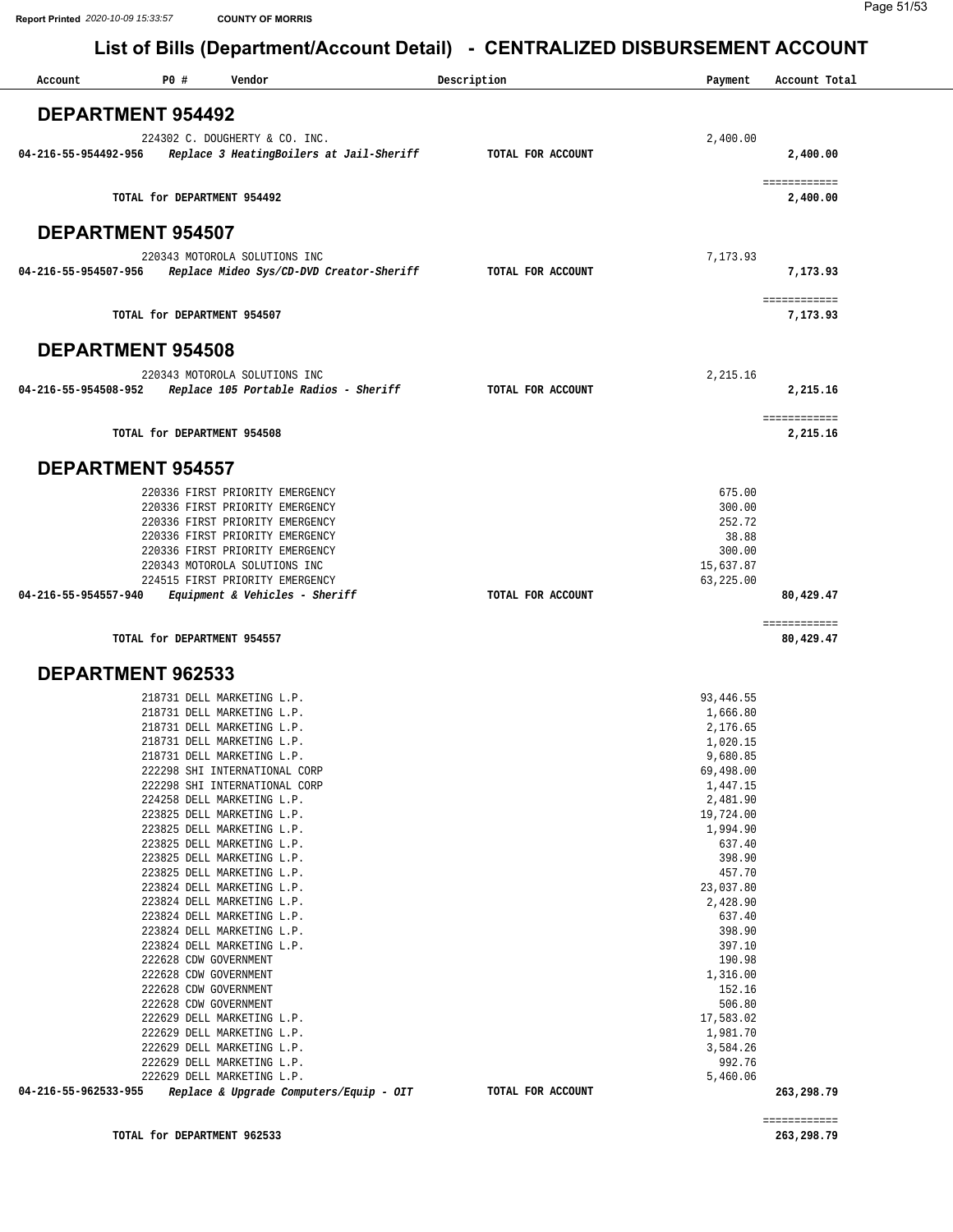| Account                  | P0 # | Vendor                                   | Description       | Payment    | Account Total              |
|--------------------------|------|------------------------------------------|-------------------|------------|----------------------------|
| DEPARTMENT 964481        |      |                                          |                   |            |                            |
|                          |      |                                          |                   |            |                            |
|                          |      | 224438 CHEF'S CORNER                     |                   | 314.81     | 314.81                     |
| 04-216-55-964481-957     |      | Replace Kitchen Cabinets&Equip-YouthShlt | TOTAL FOR ACCOUNT |            |                            |
|                          |      | TOTAL for DEPARTMENT 964481              |                   |            | ============<br>314.81     |
| <b>DEPARTMENT 964525</b> |      |                                          |                   |            |                            |
|                          |      | 225110 ACCURATE CONSTRUCTION INC.        |                   | 98,156.80  |                            |
| 04-216-55-964525-951     |      | Constr CACBldg HeadStartProg-PublicWorks | TOTAL FOR ACCOUNT |            | 98,156.80                  |
|                          |      |                                          |                   |            | ============               |
|                          |      | TOTAL for DEPARTMENT 964525              |                   |            | 98,156.80                  |
| <b>DEPARTMENT 964546</b> |      |                                          |                   |            |                            |
|                          |      | 224431 OPEN SYSTEMS INTEGRATORS, INC.    |                   | 29,724.96  |                            |
| 04-216-55-964546-940     |      | Replace Fire Alarm Electrical Sys - Risk | TOTAL FOR ACCOUNT |            | 29,724.96                  |
|                          |      | TOTAL for DEPARTMENT 964546              |                   |            | ============<br>29,724.96  |
|                          |      |                                          |                   |            |                            |
| DEPARTMENT 968538        |      |                                          |                   |            |                            |
|                          |      | 225241 MC VOCATIONAL SCHOOL DISTRICT     |                   | 468.00     |                            |
|                          |      | 225241 MC VOCATIONAL SCHOOL DISTRICT     |                   | 7,832.00   |                            |
| 04-216-55-968538-909     |      | Various Building Projects - MC VoTech    | TOTAL FOR ACCOUNT |            | 8,300.00                   |
|                          |      | 225241 MC VOCATIONAL SCHOOL DISTRICT     |                   | 253,841.93 |                            |
| 04-216-55-968538-940     |      | Various Building Projects - MC VoTech    | TOTAL FOR ACCOUNT |            | 253,841.93                 |
|                          |      | TOTAL for DEPARTMENT 968538              |                   |            | ============<br>262,141.93 |